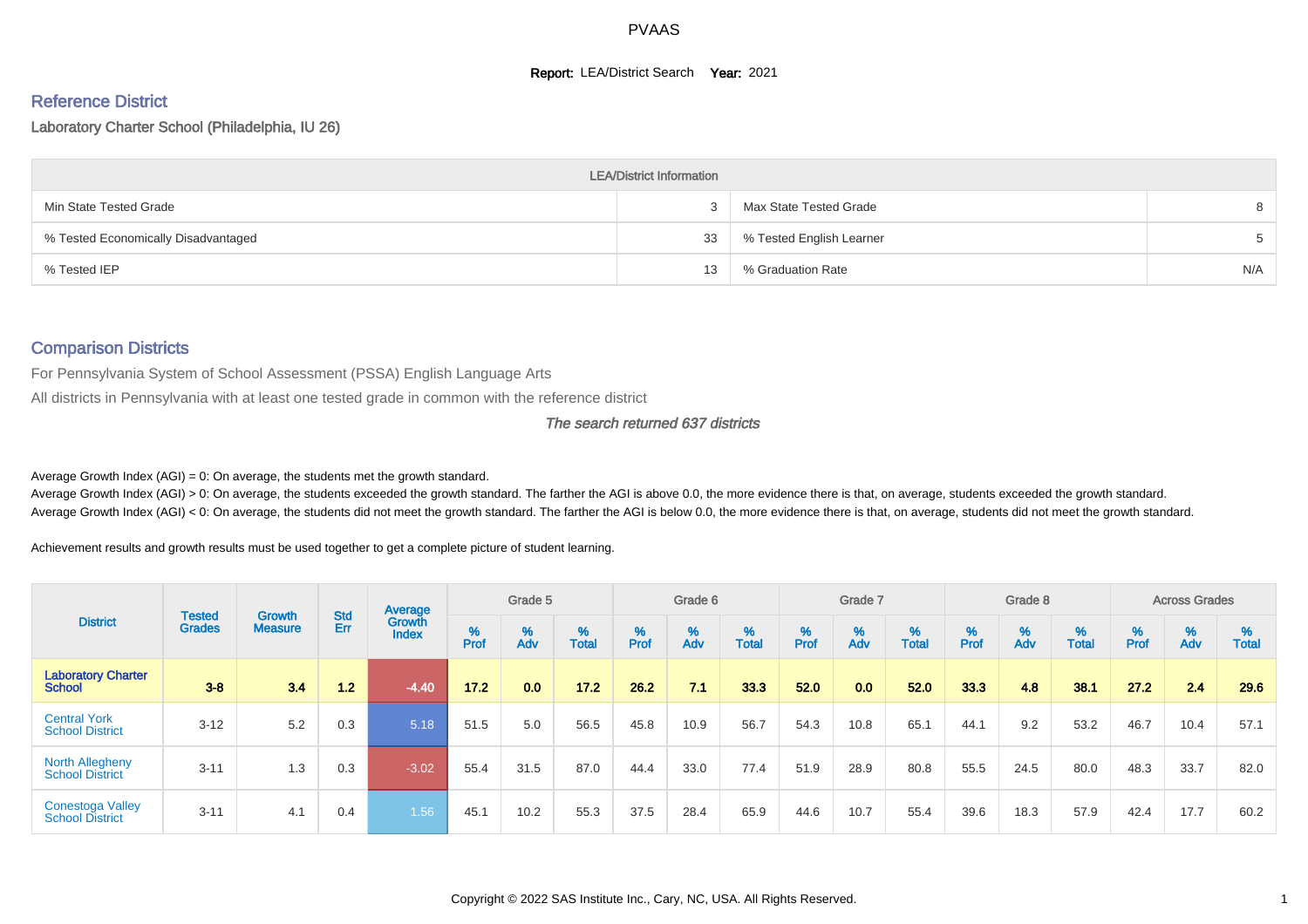|                                                                                |                                |                                 | <b>Std</b> | <b>Average</b>                |           | Grade 5  |                   |           | Grade 6  |                   |           | Grade 7  |                   |           | Grade 8  |                   |           | <b>Across Grades</b> |                   |
|--------------------------------------------------------------------------------|--------------------------------|---------------------------------|------------|-------------------------------|-----------|----------|-------------------|-----------|----------|-------------------|-----------|----------|-------------------|-----------|----------|-------------------|-----------|----------------------|-------------------|
| <b>District</b>                                                                | <b>Tested</b><br><b>Grades</b> | <b>Growth</b><br><b>Measure</b> | Err        | <b>Growth</b><br><b>Index</b> | %<br>Prof | %<br>Adv | %<br><b>Total</b> | %<br>Prof | %<br>Adv | %<br><b>Total</b> | %<br>Prof | %<br>Adv | %<br><b>Total</b> | %<br>Prof | %<br>Adv | %<br><b>Total</b> | %<br>Prof | %<br>Adv             | %<br><b>Total</b> |
| <b>Laboratory Charter</b><br><b>School</b>                                     | $3 - 8$                        | 3.4                             | $1.2$      | $-4.40$                       | 17.2      | 0.0      | 17.2              | 26.2      | 7.1      | 33.3              | 52.0      | 0.0      | 52.0              | 33.3      | 4.8      | 38.1              | 27.2      | 2.4                  | 29.6              |
| <b>Spring-Ford Area</b><br>School District                                     | $3 - 11$                       | 2.9                             | 0.3        | 4.35                          | 62.0      | 13.4     | 75.4              | 51.9      | 27.2     | 79.1              | 52.7      | 21.3     | 74.0              | 52.4      | 21.8     | 74.2              | 51.9      | 24.7                 | 76.6              |
| <b>South Western</b><br><b>School District</b>                                 | $3 - 12$                       | 0.9                             | 0.4        | $-4.30$                       | 49.8      | 9.7      | 59.5              | 38.7      | 21.6     | 60.3              | 37.1      | 5.7      | 42.8              | 46.5      | 7.4      | 53.9              | 43.5      | 12.7                 | 56.2              |
| <b>Souderton Area</b><br><b>School District</b>                                | $3 - 11$                       | $-0.1$                          | 0.3        | $-5.82$                       | 56.4      | 17.7     | 74.1              | 48.0      | 16.2     | 64.2              | 56.6      | 10.1     | 66.8              | 47.3      | 11.1     | 58.4              | 50.2      | 17.4                 | 67.7              |
| <b>North Penn School</b><br><b>District</b>                                    | $3 - 11$                       | 1.5                             | 0.2        | $-4.25$                       | 53.0      | 12.7     | 65.7              | 41.4      | 33.0     | 74.4              | 53.7      | 13.2     | 66.9              | 48.2      | 18.4     | 66.7              | 47.4      | 19.9                 | 67.3              |
| <b>Lower Merion</b><br><b>School District</b>                                  | $3 - 11$                       | 1.5                             | 0.3        | $-0.93$                       | 56.1      | 29.4     | 85.5              | 43.9      | 40.6     | 84.5              | 54.5      | 29.1     | 83.6              | 49.4      | 29.4     | 78.8              | 47.8      | 36.9                 | 84.6              |
| <b>Armstrong School</b><br><b>District</b>                                     | $3 - 11$                       | 3.2                             | 0.3        | 2.49                          | 46.0      | 6.3      | 52.3              | 44.4      | 17.4     | 61.8              | 48.7      | 8.8      | 57.5              | 45.3      | 11.5     | 56.8              | 45.4      | 12.6                 | 58.0              |
| <b>Upper Saint Clair</b><br><b>School District</b>                             | $3 - 11$                       | 2.6                             | 0.4        | $-1.04$                       | 49.8      | 35.9     | 85.7              | 47.4      | 39.0     | 86.5              | 58.5      | 31.1     | 89.6              | 48.7      | 42.2     | 90.9              | 46.0      | 42.0                 | 88.0              |
| <b>Mifflin County</b><br><b>School District</b>                                | $3 - 11$                       | 2.7                             | 0.4        | 1.34                          | 49.5      | 8.0      | 57.4              | 35.1      | 15.2     | 50.3              | 45.2      | 7.3      | 52.5              | 40.4      | 4.9      | 45.3              | 40.4      | 9.0                  | 49.4              |
| <b>Circle Of Seasons</b><br><b>Charter School</b>                              | $3-8$                          | 11.4                            | 1.3        | 3.16                          | 65.7      | 11.4     | 77.1              | 50.0      | 20.0     | 70.0              | 44.4      | 19.4     | 63.9              |           |          |                   | 50.8      | 18.6                 | 69.5              |
| <b>Millcreek Township</b><br><b>School District</b>                            | $3 - 11$                       | 2.0                             | 0.3        | $-0.09$                       | 49.1      | 17.2     | 66.3              | 43.6      | 22.3     | 66.0              | 46.9      | 17.3     | 64.2              | 44.9      | 17.2     | 62.1              | 45.8      | 19.9                 | 65.8              |
| <b>Saucon Valley</b><br><b>School District</b>                                 | $3 - 11$                       | 3.7                             | 0.6        | $-0.12$                       | 50.8      | 21.0     | 71.8              | 43.6      | 21.5     | 65.1              | 42.4      | 18.0     | 60.4              | 50.0      | 20.2     | 70.2              | 42.6      | 23.9                 | 66.5              |
| <b>Bedford Area</b><br><b>School District</b>                                  | $3 - 11$                       | 5.0                             | 0.6        | 3.94                          | 54.2      | 3.4      | 57.6              | 37.1      | 16.4     | 53.4              | 44.8      | 13.8     | 58.6              | 42.8      | 12.2     | 55.0              | 46.2      | 12.2                 | 58.4              |
| Wissahickon<br><b>School District</b>                                          | $3 - 10$                       | 2.9                             | 0.3        | 1.29                          | 58.6      | 18.8     | 77.4              | 42.2      | 37.2     | 79.4              | 56.8      | 19.3     | 76.1              | 49.3      | 28.5     | 77.8              | 49.2      | 28.7                 | 77.9              |
| <b>Memphis Street</b><br><b>Academy Charter</b><br>School @ JP<br><b>Jones</b> | $5 - 8$                        | 4.3                             | 0.8        | $-0.02$                       | 13.3      | 0.0      | 13.3              | 12.9      | 0.0      | 12.9              | 21.3      | 1.6      | 23.0              | 18.0      | 0.0      | 18.0              | 16.6      | 0.6                  | 17.2              |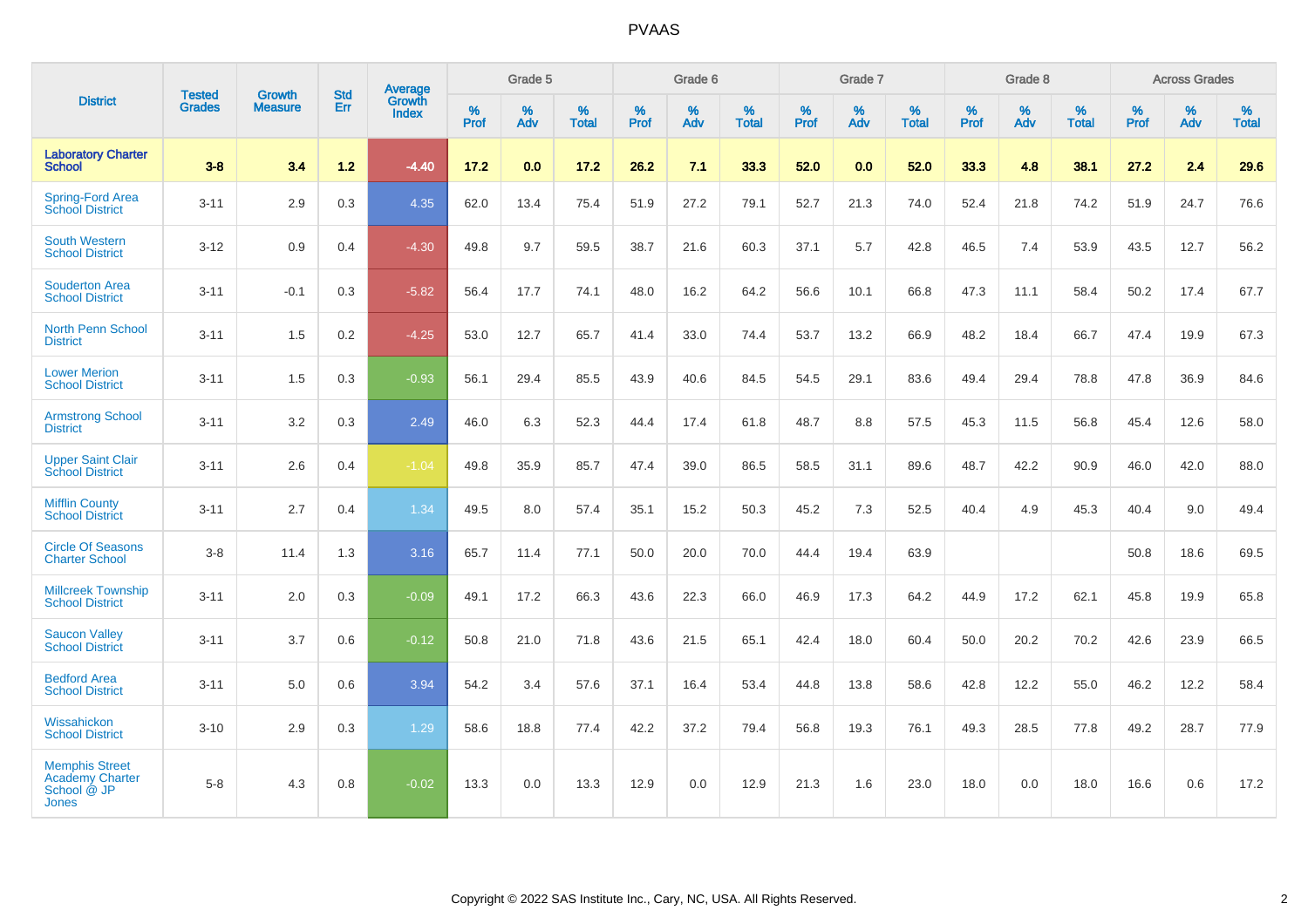|                                                                        | <b>Tested</b> | <b>Growth</b>  | <b>Std</b> | Average                |                     | Grade 5  |                   |           | Grade 6  |                   |           | Grade 7  |                      |           | Grade 8  |                   |           | <b>Across Grades</b> |                   |
|------------------------------------------------------------------------|---------------|----------------|------------|------------------------|---------------------|----------|-------------------|-----------|----------|-------------------|-----------|----------|----------------------|-----------|----------|-------------------|-----------|----------------------|-------------------|
| <b>District</b>                                                        | <b>Grades</b> | <b>Measure</b> | Err        | Growth<br><b>Index</b> | $\%$<br><b>Prof</b> | %<br>Adv | %<br><b>Total</b> | %<br>Prof | %<br>Adv | %<br><b>Total</b> | %<br>Prof | %<br>Adv | $\%$<br><b>Total</b> | %<br>Prof | %<br>Adv | %<br><b>Total</b> | %<br>Prof | %<br>Adv             | %<br><b>Total</b> |
| <b>Laboratory Charter</b><br><b>School</b>                             | $3 - 8$       | 3.4            | $1.2$      | $-4.40$                | 17.2                | 0.0      | 17.2              | 26.2      | 7.1      | 33.3              | 52.0      | 0.0      | 52.0                 | 33.3      | 4.8      | 38.1              | 27.2      | 2.4                  | 29.6              |
| South Fayette<br><b>Township School</b><br><b>District</b>             | $3 - 11$      | 1.9            | 0.4        | $-1.71$                | 60.2                | 23.2     | 83.4              | 44.7      | 39.0     | 83.7              | 56.4      | 27.0     | 83.4                 | 46.8      | 40.6     | 87.4              | 49.6      | 35.9                 | 85.4              |
| Canon-Mcmillan<br><b>School District</b>                               | $3 - 11$      | 2.0            | 0.3        | $-0.84$                | 60.2                | 11.0     | 71.3              | 41.6      | 31.2     | 72.8              | 51.6      | 18.2     | 69.7                 | 56.9      | 17.7     | 74.6              | 50.9      | 21.6                 | 72.5              |
| <b>Line Mountain</b><br><b>School District</b>                         | $3 - 11$      | 5.9            | 0.7        | 1.90                   | 43.9                | 13.6     | 57.6              | 43.1      | 23.6     | 66.7              | 48.0      | 21.4     | 69.4                 | 43.7      | 11.3     | 54.9              | 43.0      | 17.5                 | 60.5              |
| <b>Littlestown Area</b><br><b>School District</b>                      | $3 - 11$      | 4.6            | 0.6        | 1.56                   | 49.6                | 3.5      | 53.1              | 50.8      | 15.6     | 66.4              | 37.0      | 7.4      | 44.4                 | 55.6      | 6.4      | 61.9              | 45.7      | 9.8                  | 55.5              |
| <b>Bradford Area</b><br><b>School District</b>                         | $3 - 12$      | 3.9            | 0.5        | 2.51                   | 53.6                | 11.3     | 64.9              | 40.7      | 19.2     | 59.9              | 47.0      | 11.6     | 58.6                 | 46.2      | 16.0     | 62.2              | 45.7      | 15.1                 | 60.8              |
| <b>Eastern York</b><br><b>School District</b>                          | $3 - 11$      | 3.8            | 0.5        | 0.25                   | 50.9                | 9.2      | 60.1              | 49.3      | 23.0     | 72.3              | 49.4      | 23.9     | 73.3                 | 50.0      | 16.1     | 66.1              | 48.6      | 16.2                 | 64.8              |
| <b>South Eastern</b><br><b>School District</b>                         | $3 - 11$      | 2.3            | 0.5        | $-2.60$                | 55.2                | 6.3      | 61.5              | 42.2      | 16.2     | 58.4              | 48.3      | 12.9     | 61.2                 | 43.6      | 10.5     | 54.1              | 46.7      | 14.1                 | 60.8              |
| <b>Crawford Central</b><br><b>School District</b>                      | $3 - 11$      | 3.3            | 0.4        | 1.65                   | 48.1                | 4.2      | 52.3              | 37.2      | 13.2     | 50.4              | 40.0      | 13.1     | 53.1                 | 42.5      | 12.0     | 54.5              | 40.4      | 10.5                 | 50.9              |
| <b>Folk Arts-Cultural</b><br><b>Treasures Charter</b><br><b>School</b> | $3 - 7$       | 7.1            | 1.0        | $-1.67$                | 50.0                | 6.8      | 56.8              | 42.2      | 37.8     | 80.0              | 52.3      | 11.4     | 63.6                 |           |          |                   | 46.5      | 14.6                 | 61.1              |
| <b>Upper Merion Area</b><br><b>School District</b>                     | $3 - 11$      | 3.6            | 0.5        | 0.70                   | 55.7                | 7.0      | 62.7              | 45.2      | 26.4     | 71.6              | 53.5      | 10.8     | 64.3                 | 43.3      | 14.0     | 57.3              | 47.7      | 19.3                 | 67.0              |
| <b>Homer-Center</b><br><b>School District</b>                          | $3 - 11$      | 6.3            | 0.8        | 0.67                   | 57.1                | 1.6      | 58.7              | 47.7      | 13.6     | 61.4              | 48.0      | 8.2      | 56.2                 | 50.8      | 14.9     | 65.7              | 45.3      | 11.7                 | 56.9              |
| <b>Exeter Township</b><br><b>School District</b>                       | $3 - 11$      | 3.1            | 0.4        | $-0.09$                | 49.8                | 11.2     | 61.0              | 44.2      | 26.3     | 70.5              | 49.4      | 9.5      | 58.9                 | 44.3      | 14.6     | 59.0              | 46.4      | 15.0                 | 61.4              |
| <b>Northern York</b><br><b>County School</b><br><b>District</b>        | $3 - 11$      | 0.6            | 0.4        | $-4.14$                | 53.3                | 9.4      | 62.7              | 39.4      | 14.4     | 53.8              | 44.9      | 8.2      | 53.1                 | 39.9      | 7.2      | 47.1              | 44.2      | 12.9                 | 57.1              |
| <b>Curwensville Area</b><br><b>School District</b>                     | $3 - 11$      | 4.2            | 0.8        | $-2.07$                | 46.3                | 19.5     | 65.8              | 40.0      | 30.0     | 70.0              | 43.7      | 18.3     | 62.0                 | 62.0      | 8.4      | 70.4              | 48.5      | 17.9                 | 66.4              |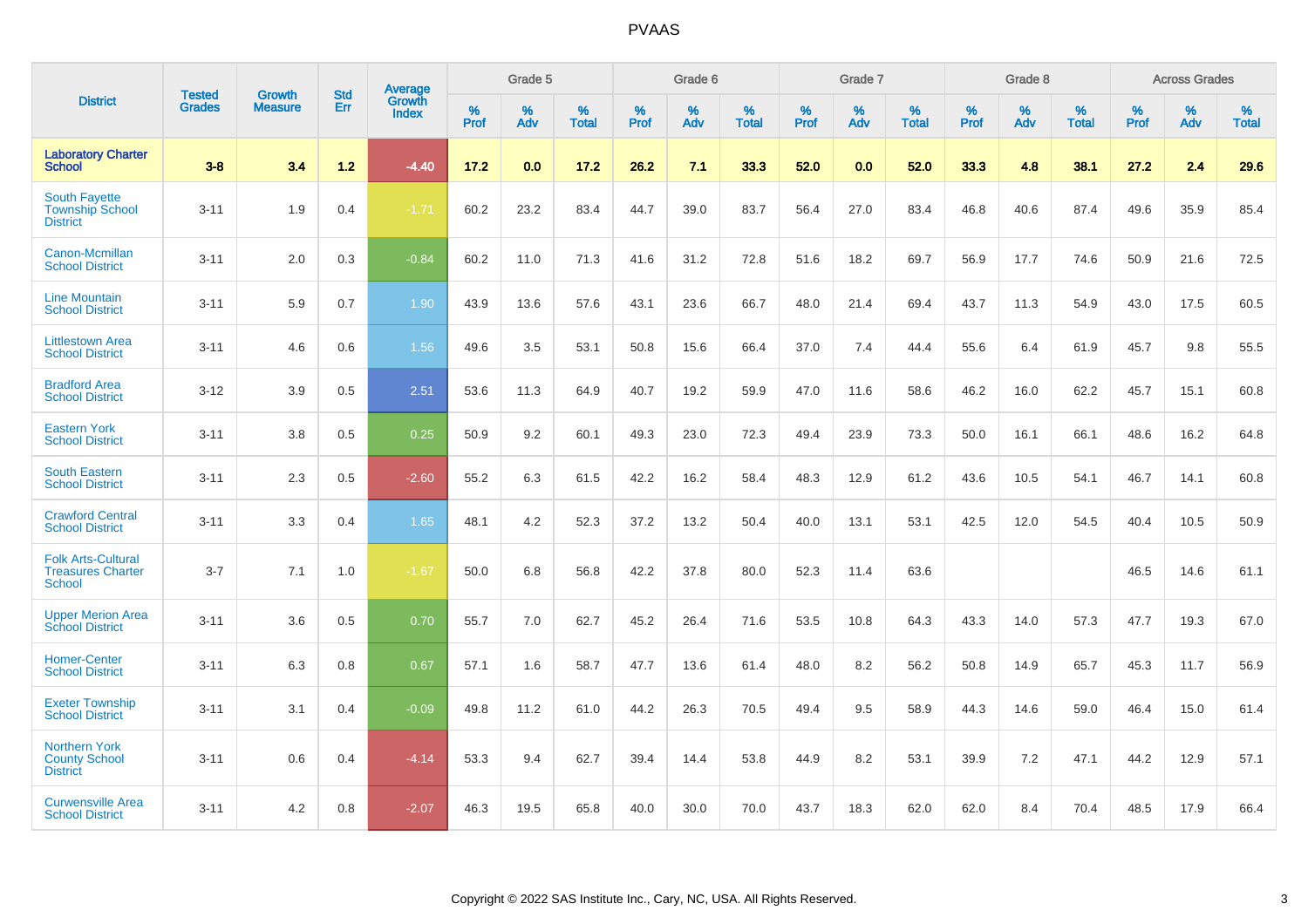|                                                              |                         |                                 | <b>Std</b> | Average                       |           | Grade 5  |                   |           | Grade 6  |                   |           | Grade 7  |                   |           | Grade 8  |                   |           | <b>Across Grades</b> |                   |
|--------------------------------------------------------------|-------------------------|---------------------------------|------------|-------------------------------|-----------|----------|-------------------|-----------|----------|-------------------|-----------|----------|-------------------|-----------|----------|-------------------|-----------|----------------------|-------------------|
| <b>District</b>                                              | <b>Tested</b><br>Grades | <b>Growth</b><br><b>Measure</b> | Err        | <b>Growth</b><br><b>Index</b> | %<br>Prof | %<br>Adv | %<br><b>Total</b> | %<br>Prof | %<br>Adv | %<br><b>Total</b> | %<br>Prof | %<br>Adv | %<br><b>Total</b> | %<br>Prof | %<br>Adv | %<br><b>Total</b> | %<br>Prof | %<br>Adv             | %<br><b>Total</b> |
| <b>Laboratory Charter</b><br><b>School</b>                   | $3 - 8$                 | 3.4                             | $1.2$      | $-4.40$                       | 17.2      | 0.0      | 17.2              | 26.2      | 7.1      | 33.3              | 52.0      | 0.0      | 52.0              | 33.3      | 4.8      | 38.1              | 27.2      | 2.4                  | 29.6              |
| <b>Glendale School</b><br><b>District</b>                    | $3 - 10$                | 3.8                             | 0.9        | $-1.43$                       | 50.0      | 12.5     | 62.5              | 40.7      | 24.1     | 64.8              | 44.6      | 20.0     | 64.6              | 44.9      | 14.3     | 59.2              | 47.2      | 15.2                 | 62.4              |
| <b>West Perry School</b><br><b>District</b>                  | $3 - 11$                | 3.7                             | $0.5\,$    | 1.36                          | 45.0      | 8.7      | 53.7              | 41.7      | 21.8     | 63.5              | 44.2      | 7.9      | 52.1              | 53.3      | 13.3     | 66.7              | 44.0      | 14.2                 | 58.2              |
| <b>Smethport Area</b><br><b>School District</b>              | $3 - 12$                | 6.2                             | 0.8        | 2.05                          | 54.0      | 8.0      | 62.0              | 43.3      | 21.7     | 65.0              | 33.8      | 9.2      | 43.1              | 46.9      | 12.5     | 59.4              | 41.6      | 15.0                 | 56.6              |
| Downingtown Area<br><b>School District</b>                   | $3 - 11$                | $-0.3$                          | 0.4        | $-6.66$                       | 56.2      | 27.7     | 83.8              | 42.9      | 39.9     | 82.8              | 53.8      | 24.3     | 78.0              | 49.8      | 32.5     | 82.3              | 49.4      | 33.5                 | 82.9              |
| <b>State College Area</b><br><b>School District</b>          | $3 - 11$                | 1.7                             | 0.4        | $-0.30$                       | 58.6      | 18.2     | 76.8              | 47.1      | 26.1     | 73.2              | 62.2      | 15.2     | 77.4              | 47.5      | 16.5     | 64.0              | 50.8      | 22.8                 | 73.6              |
| New Hope-<br><b>Solebury School</b><br><b>District</b>       | $3 - 11$                | 2.7                             | 0.6        | $-0.64$                       | 63.4      | 11.8     | 75.3              | 46.1      | 25.5     | 71.6              | 50.0      | 22.9     | 72.9              | 60.2      | 25.9     | 86.1              | 51.8      | 23.2                 | 75.0              |
| <b>Montour School</b><br><b>District</b>                     | $3 - 11$                | 2.4                             | 0.5        | $-2.17$                       | 61.9      | 17.1     | 79.0              | 49.0      | 25.0     | 74.0              | 46.2      | 29.7     | 75.9              | 51.0      | 22.5     | 73.5              | 49.5      | 25.4                 | 74.9              |
| <b>Harrisburg City</b><br><b>School District</b>             | $3 - 11$                | 1.6                             | 0.4        | $-3.71$                       | 6.5       | 0.3      | 6.7               | 14.5      | 1.7      | 16.2              | 15.4      | 1.9      | 17.3              | 20.3      | 2.1      | 22.4              | 12.6      | 1.0                  | 13.6              |
| <b>Penncrest School</b><br><b>District</b>                   | $3 - 11$                | 2.8                             | 0.5        | $-2.07$                       | 37.4      | 10.6     | 48.0              | 39.5      | 19.2     | 58.7              | 38.5      | 6.5      | 45.0              | 35.0      | 10.2     | 45.2              | 39.6      | 11.2                 | 50.7              |
| <b>Central Dauphin</b><br><b>School District</b>             | $3 - 11$                | 1.6                             | 0.2        | 0.79                          | 46.1      | 7.7      | 53.8              | 40.5      | 15.0     | 55.5              | 41.1      | 7.5      | 48.6              | 39.4      | 10.3     | 49.7              | 41.3      | 11.4                 | 52.8              |
| <b>Lewisburg Area</b><br><b>School District</b>              | $3 - 11$                | 4.0                             | 0.6        | 2.23                          | 53.1      | 21.2     | 74.3              | 38.8      | 38.8     | 77.7              | 42.6      | 30.9     | 73.5              | 43.0      | 31.1     | 74.1              | 44.8      | 30.1                 | 74.9              |
| <b>Hempfield School</b><br><b>District</b>                   | $3 - 11$                | 2.2                             | 0.3        | 1.72                          | 52.4      | 9.3      | 61.6              | 44.6      | 23.5     | 68.1              | 43.1      | 21.1     | 64.2              | 46.0      | 20.1     | 66.1              | 45.8      | 20.4                 | 66.2              |
| <b>Richard Allen</b><br>Preparatory<br><b>Charter School</b> | $5-8$                   | 4.8                             | 0.7        | 0.43                          | 9.3       | 0.0      | 9.3               | 16.1      | 0.0      | 16.1              | 16.7      | 1.8      | 18.5              | 19.1      | 1.8      | 20.9              | 16.4      | 1.1                  | 17.5              |
| <b>Radnor Township</b><br><b>School District</b>             | $3 - 12$                | 1.9                             | 0.4        | 0.63                          | 54.7      | 29.0     | 83.7              | 53.9      | 37.8     | 91.7              | 48.0      | 32.3     | 80.3              | 51.4      | 36.7     | 88.1              | 49.6      | 36.7                 | 86.4              |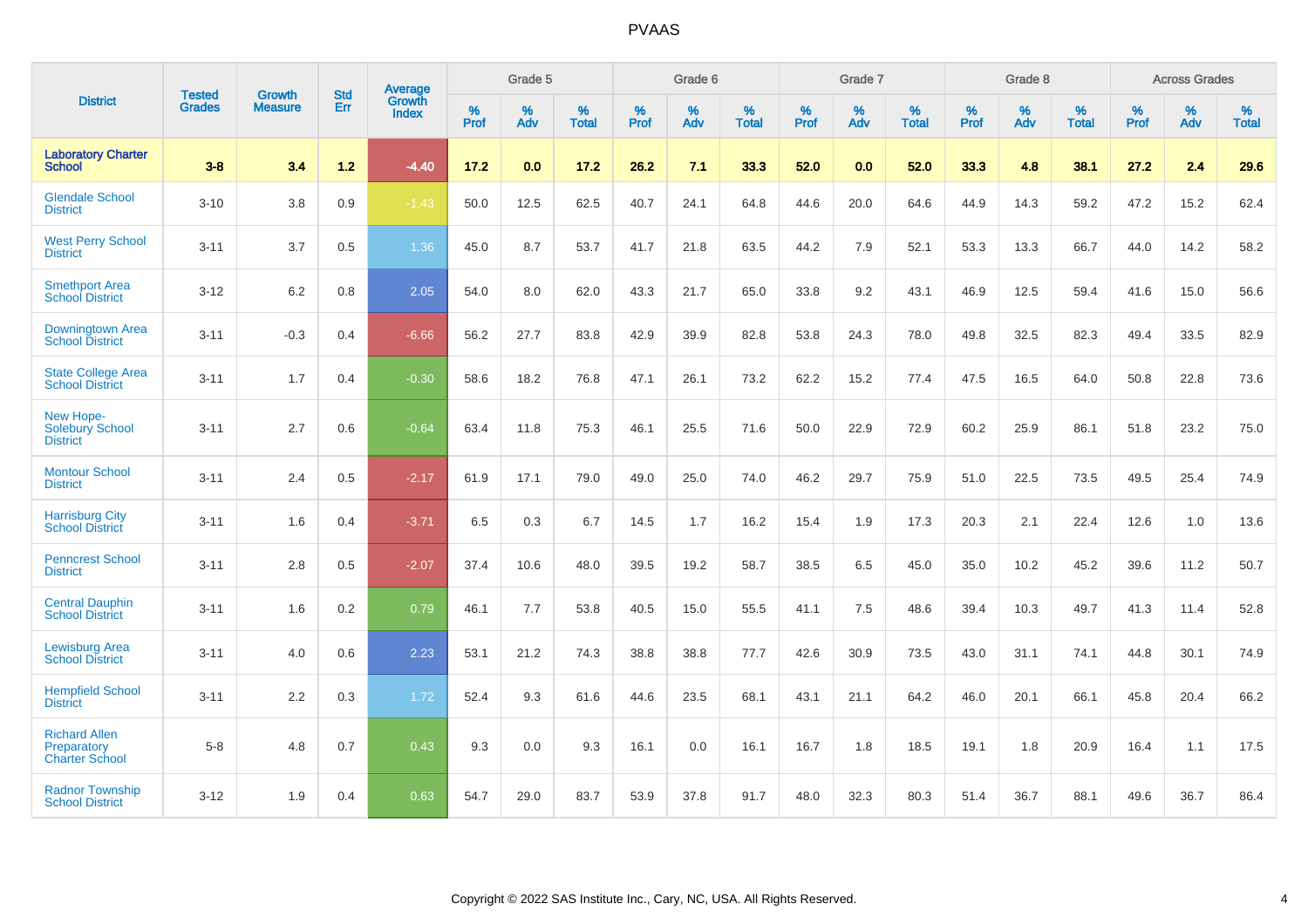|                                                                   |                                |                                 |                   | Average         |                  | Grade 5  |                   |                  | Grade 6  |                   |                  | Grade 7  |                   |           | Grade 8  |                   |                  | <b>Across Grades</b> |                   |
|-------------------------------------------------------------------|--------------------------------|---------------------------------|-------------------|-----------------|------------------|----------|-------------------|------------------|----------|-------------------|------------------|----------|-------------------|-----------|----------|-------------------|------------------|----------------------|-------------------|
| <b>District</b>                                                   | <b>Tested</b><br><b>Grades</b> | <b>Growth</b><br><b>Measure</b> | <b>Std</b><br>Err | Growth<br>Index | %<br><b>Prof</b> | %<br>Adv | %<br><b>Total</b> | %<br><b>Prof</b> | %<br>Adv | %<br><b>Total</b> | %<br><b>Prof</b> | %<br>Adv | %<br><b>Total</b> | %<br>Prof | %<br>Adv | %<br><b>Total</b> | %<br><b>Prof</b> | %<br>Adv             | %<br><b>Total</b> |
| <b>Laboratory Charter</b><br><b>School</b>                        | $3 - 8$                        | 3.4                             | $1.2$             | $-4.40$         | 17.2             | 0.0      | 17.2              | 26.2             | 7.1      | 33.3              | 52.0             | 0.0      | 52.0              | 33.3      | 4.8      | 38.1              | 27.2             | 2.4                  | 29.6              |
| <b>Unionville-Chadds</b><br><b>Ford School</b><br><b>District</b> | $3 - 11$                       | 0.8                             | 0.4               | $-2.11$         | 61.2             | 24.6     | 85.8              | 48.8             | 36.0     | 84.8              | 54.4             | 26.8     | 81.2              | 45.3      | 38.9     | 84.2              | 48.0             | 37.1                 | 85.2              |
| <b>Universal Alcorn</b><br><b>Charter School</b>                  | $3-8$                          | 6.0                             | 0.9               | 1.47            | 32.1             | 9.4      | 41.5              | 34.0             | 6.0      | 40.0              | 37.5             | 3.6      | 41.1              | 28.2      | 0.0      | 28.2              | 29.2             | 4.4                  | 33.6              |
| <b>Penns Valley Area</b><br><b>School District</b>                | $3 - 12$                       | 2.5                             | 0.6               | $-1.18$         | 56.1             | 8.2      | 64.3              | 41.8             | 33.0     | 74.8              | 45.7             | 1.9      | 47.6              | 35.8      | 8.5      | 44.3              | 44.5             | 13.0                 | 57.5              |
| Southern Columbia<br><b>Area School</b><br><b>District</b>        | $3 - 11$                       | 1.6                             | 0.7               | $-4.85$         | 56.2             | 5.5      | 61.6              | 46.9             | 25.0     | 71.9              | 51.5             | 14.8     | 66.3              | 39.4      | 11.7     | 51.1              | 47.9             | 16.1                 | 64.0              |
| <b>Southern Lehigh</b><br><b>School District</b>                  | $3 - 11$                       | 0.9                             | 0.5               | $-4.48$         | 57.9             | 13.1     | 71.0              | 37.4             | 44.8     | 82.2              | 55.9             | 17.4     | 73.2              | 56.4      | 16.7     | 73.1              | 51.9             | 24.2                 | 76.1              |
| <b>Ephrata Area</b><br><b>School District</b>                     | $3 - 11$                       | $-0.2$                          | 0.4               | $-2.91$         | 50.5             | 10.3     | 60.8              | 47.6             | 12.7     | 60.4              | 40.8             | 5.2      | 46.0              | 39.2      | 7.3      | 46.5              | 45.1             | 12.6                 | 57.6              |
| <b>Moshannon Valley</b><br><b>School District</b>                 | $3 - 10$                       | 5.6                             | 0.8               | 2.17            | 51.1             | 2.1      | 53.2              | 24.1             | 22.2     | 46.3              | 45.2             | 1.6      | 46.8              | 41.8      | 6.0      | 47.8              | 39.6             | 7.8                  | 47.4              |
| Philadelphia<br><b>Academy Charter</b><br><b>School</b>           | $3 - 11$                       | 1.9                             | 0.8               | $-1.74$         | 42.3             | 9.0      | 51.3              | 48.0             | 28.6     | 76.6              | 51.5             | 19.1     | 70.6              | 42.6      | 16.7     | 59.3              | 45.5             | 14.9                 | 60.4              |
| <b>Bangor Area</b><br><b>School District</b>                      | $3 - 12$                       | 3.3                             | 0.5               | 1.42            | 38.6             | 14.4     | 52.9              | 45.3             | 16.7     | 62.0              | 47.3             | 9.5      | 56.8              | 43.3      | 8.0      | 51.3              | 44.8             | 13.6                 | 58.4              |
| <b>Solanco School</b><br><b>District</b>                          | $3 - 11$                       | 2.8                             | 0.4               | 2.25            | 47.3             | 9.0      | 56.2              | 52.1             | 16.9     | 69.0              | 37.0             | 14.8     | 51.7              | 40.8      | 15.0     | 55.9              | 43.0             | 14.5                 | 57.5              |
| <b>Mifflinburg Area</b><br><b>School District</b>                 | $3 - 11$                       | 1.9                             | 0.6               | $-2.04$         | 60.8             | 8.0      | 68.8              | 47.8             | 20.7     | 68.5              | 47.1             | 5.8      | 52.9              | 53.8      | 8.6      | 62.5              | 49.7             | 13.0                 | 62.7              |
| <b>Bear Creek</b><br>Community<br><b>Charter School</b>           | $3-8$                          | 5.5                             | 0.9               | 2.26            | 51.9             | 7.7      | 59.6              | 47.1             | 19.6     | 66.7              | 42.3             | 7.7      | 50.0              | 34.7      | 10.2     | 44.9              | 45.2             | 12.1                 | 57.4              |
| <b>Fox Chapel Area</b><br><b>School District</b>                  | $3 - 11$                       | 1.0                             | 0.4               | $-5.04$         | 54.0             | 36.5     | 90.5              | 34.8             | 51.8     | 86.6              | 50.0             | 27.0     | 77.0              | 52.9      | 31.4     | 84.3              | 42.6             | 42.9                 | 85.5              |
| Philadelphia<br><b>Performing Arts</b><br><b>Charter School</b>   | $3-9$                          | 4.0                             | 0.8               | $-1.81$         | 42.9             | 9.1      | 52.0              | 54.6             | 18.2     | 72.7              | 52.9             | 20.7     | 73.6              | 58.8      | 11.8     | 70.6              | 50.6             | 15.6                 | 66.2              |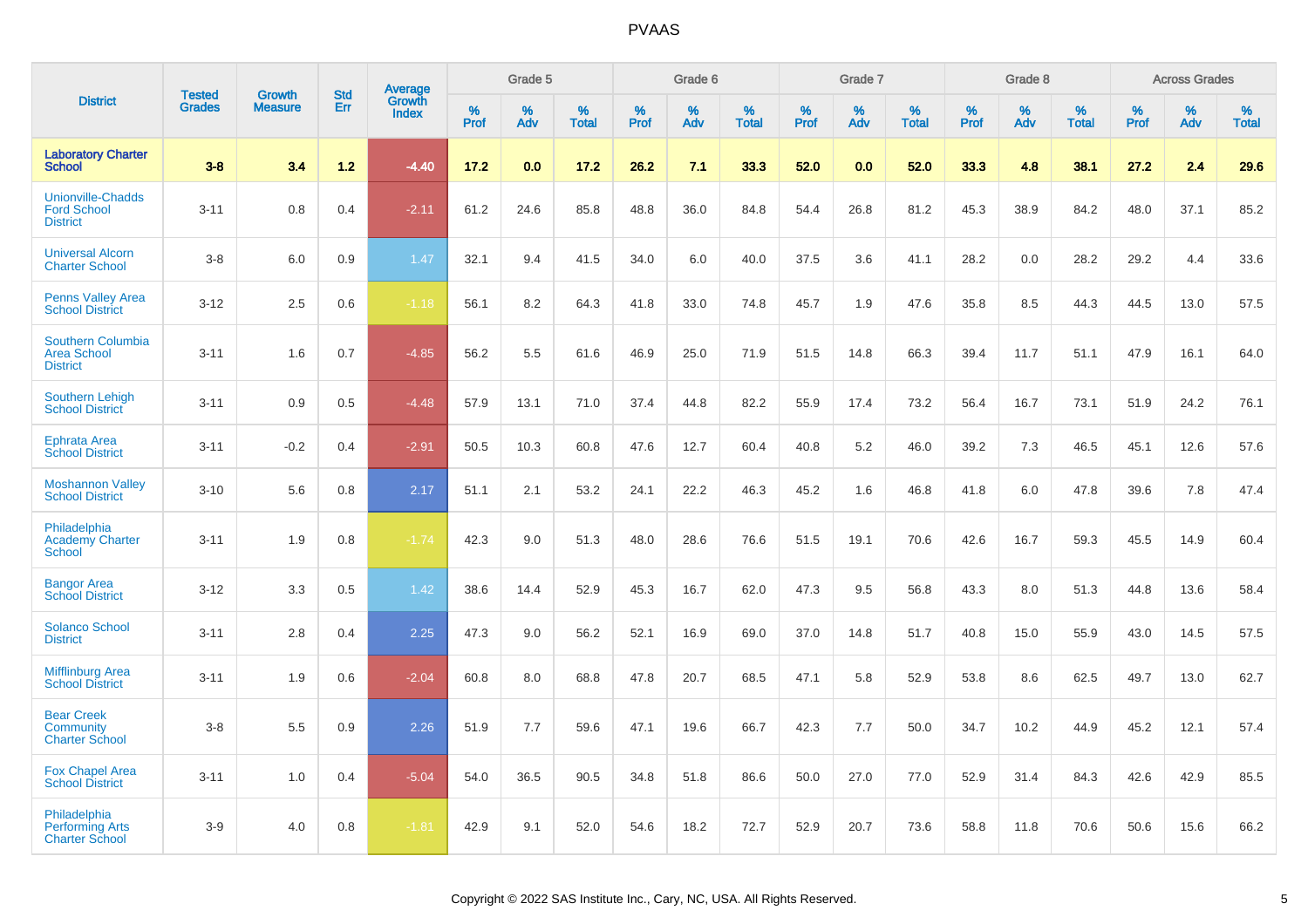|                                                             |                                |                          | <b>Std</b> | <b>Average</b>         |              | Grade 5  |                      |                     | Grade 6     |                      |              | Grade 7     |                   |              | Grade 8     |                   |                     | <b>Across Grades</b> |                   |
|-------------------------------------------------------------|--------------------------------|--------------------------|------------|------------------------|--------------|----------|----------------------|---------------------|-------------|----------------------|--------------|-------------|-------------------|--------------|-------------|-------------------|---------------------|----------------------|-------------------|
| <b>District</b>                                             | <b>Tested</b><br><b>Grades</b> | Growth<br><b>Measure</b> | Err        | Growth<br><b>Index</b> | $\%$<br>Prof | %<br>Adv | $\%$<br><b>Total</b> | $\%$<br><b>Prof</b> | $\%$<br>Adv | $\%$<br><b>Total</b> | $\%$<br>Prof | $\%$<br>Adv | %<br><b>Total</b> | $\%$<br>Prof | $\%$<br>Adv | %<br><b>Total</b> | $\%$<br><b>Prof</b> | $\%$<br>Adv          | %<br><b>Total</b> |
| <b>Laboratory Charter</b><br><b>School</b>                  | $3 - 8$                        | 3.4                      | 1.2        | $-4.40$                | 17.2         | 0.0      | 17.2                 | 26.2                | 7.1         | 33.3                 | 52.0         | 0.0         | 52.0              | 33.3         | 4.8         | 38.1              | 27.2                | 2.4                  | 29.6              |
| <b>Universal Institute</b><br><b>Charter School</b>         | $3 - 8$                        | 2.4                      | 0.7        | $-1.60$                | 20.3         | 0.0      | 20.3                 | 21.9                | 1.4         | 23.3                 | 28.6         | 0.0         | 28.6              | 35.2         | 3.4         | 38.6              | 26.8                | 1.5                  | 28.3              |
| <b>Warwick School</b><br><b>District</b>                    | $3 - 11$                       | 0.0                      | 0.4        | $-4.21$                | 49.6         | 5.9      | 55.6                 | 39.4                | 26.3        | 65.7                 | 46.2         | 8.0         | 54.2              | 50.3         | 9.6         | 59.9              | 45.6                | 12.6                 | 58.2              |
| <b>Central Columbia</b><br><b>School District</b>           | $3 - 12$                       | 3.0                      | 0.5        | 0.57                   | 58.7         | 17.3     | 76.0                 | 32.1                | 33.6        | 65.7                 | 56.3         | 16.9        | 73.2              | 53.8         | 24.1        | 77.9              | 48.9                | 24.7                 | 73.6              |
| <b>Dubois Area</b><br><b>School District</b>                | $3 - 11$                       | $-0.6$                   | 0.4        | $-4.44$                | 47.0         | 5.7      | 52.6                 | 39.4                | 17.4        | 56.8                 | 43.4         | 8.5         | 51.8              | 36.6         | 8.8         | 45.4              | 42.2                | 13.1                 | 55.3              |
| <b>Hermitage School</b><br><b>District</b>                  | $3 - 12$                       | 2.9                      | 0.5        | 0.15                   | 52.9         | 7.9      | 60.7                 | 33.3                | 40.3        | 73.6                 | 50.4         | 24.5        | 74.8              | 51.0         | 19.3        | 70.3              | 47.0                | 22.0                 | 69.0              |
| <b>Chester</b><br><b>Community</b><br><b>Charter School</b> | $3 - 8$                        | 3.8                      | 0.6        | 1.83                   | 15.7         | 0.8      | 16.4                 | 11.9                | 1.8         | 13.8                 | 15.2         | 1.0         | 16.2              | 14.8         | 0.0         | 14.8              | 13.2                | 0.7                  | 13.9              |
| <b>Ad Prima Charter</b><br><b>School</b>                    | $3 - 8$                        | 2.7                      | 0.8        | $-2.46$                | 25.9         | 1.8      | 27.8                 | 34.7                | 16.3        | 51.0                 | 36.1         | 3.3         | 39.3              | 27.4         | 4.8         | 32.3              | 33.2                | 4.8                  | 38.1              |
| <b>Juniata County</b><br><b>School District</b>             | $3 - 12$                       | 2.7                      | 0.5        | 1.00                   | 42.6         | 3.0      | 45.6                 | 31.9                | 6.2         | 38.1                 | 36.6         | 5.5         | 42.1              | 36.5         | 8.4         | 44.9              | 36.0                | 7.7                  | 43.7              |
| Greencastle-Antrim<br><b>School District</b>                | $3 - 11$                       | 2.7                      | 0.4        | 1.86                   | 46.3         | 16.4     | 62.7                 | 41.0                | 28.2        | 69.2                 | 45.4         | 20.7        | 66.1              | 51.7         | 14.7        | 66.4              | 44.6                | 20.8                 | 65.4              |
| <b>Athens Area</b><br><b>School District</b>                | $3 - 11$                       | 3.5                      | 0.6        | 0.71                   | 57.1         | 10.7     | 67.9                 | 39.6                | 18.7        | 58.2                 | 56.9         | 5.1         | 62.0              | 45.3         | 7.2         | 52.5              | 45.8                | 12.8                 | 58.6              |
| <b>Jersey Shore Area</b><br><b>School District</b>          | $3 - 11$                       | 1.7                      | 0.5        | $-5.21$                | 47.6         | 8.3      | 56.0                 | 45.6                | 24.8        | 70.4                 | 46.3         | 8.0         | 54.3              | 39.6         | 7.7         | 47.2              | 45.3                | 13.4                 | 58.7              |
| <b>Penn Manor</b><br><b>School District</b>                 | $3 - 11$                       | 2.1                      | 0.3        | 0.82                   | 53.4         | 10.5     | 63.8                 | 46.5                | 23.0        | 69.5                 | 48.2         | 16.2        | 64.4              | 43.7         | 15.4        | 59.1              | 46.8                | 18.7                 | 65.6              |
| <b>Brockway Area</b><br><b>School District</b>              | $3 - 11$                       | 4.2                      | 0.7        | 1.96                   | 61.5         | 14.1     | 75.6                 | 40.6                | 34.8        | 75.4                 | 44.4         | 9.9         | 54.3              | 50.0         | 9.7         | 59.7              | 46.6                | 17.4                 | 64.0              |
| <b>Warrior Run</b><br><b>School District</b>                | $3 - 11$                       | 2.6                      | 0.6        | $-2.96$                | 48.0         | 6.5      | 54.6                 | 42.2                | 19.3        | 61.5                 | 46.3         | 15.7        | 62.0              | 42.2         | 10.0        | 52.2              | 43.0                | 12.6                 | 55.6              |
| <b>Richland School</b><br><b>District</b>                   | $3 - 11$                       | 3.6                      | 0.6        | $-0.07$                | 51.5         | 18.4     | 69.9                 | 54.7                | 20.0        | 74.7                 | 51.6         | 14.1        | 65.6              | 53.8         | 15.1        | 68.9              | 51.0                | 18.8                 | 69.8              |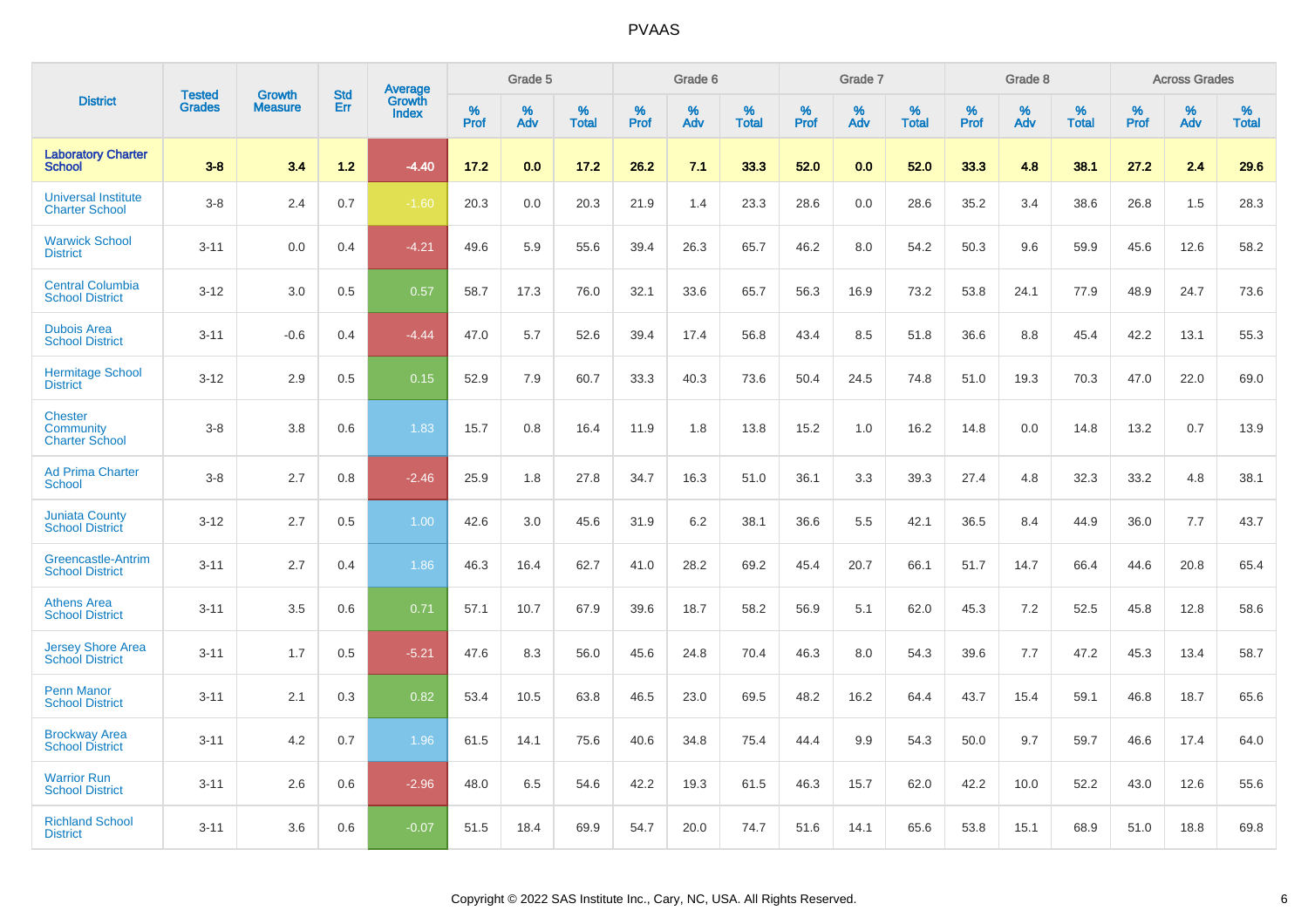|                                                  |                                |                                 | <b>Std</b> | Average                |           | Grade 5  |                   |           | Grade 6  |                   |              | Grade 7  |                   |              | Grade 8  |                   |           | <b>Across Grades</b> |                   |
|--------------------------------------------------|--------------------------------|---------------------------------|------------|------------------------|-----------|----------|-------------------|-----------|----------|-------------------|--------------|----------|-------------------|--------------|----------|-------------------|-----------|----------------------|-------------------|
| <b>District</b>                                  | <b>Tested</b><br><b>Grades</b> | <b>Growth</b><br><b>Measure</b> | Err        | Growth<br><b>Index</b> | %<br>Prof | %<br>Adv | %<br><b>Total</b> | %<br>Prof | %<br>Adv | %<br><b>Total</b> | $\%$<br>Prof | %<br>Adv | %<br><b>Total</b> | $\%$<br>Prof | %<br>Adv | %<br><b>Total</b> | %<br>Prof | %<br>Adv             | %<br><b>Total</b> |
| <b>Laboratory Charter</b><br><b>School</b>       | $3 - 8$                        | 3.4                             | $1.2$      | $-4.40$                | 17.2      | 0.0      | 17.2              | 26.2      | 7.1      | 33.3              | 52.0         | 0.0      | 52.0              | 33.3         | 4.8      | 38.1              | 27.2      | 2.4                  | 29.6              |
| <b>Sayre Area School</b><br><b>District</b>      | $3 - 11$                       | 4.2                             | 0.8        | $-2.23$                | 32.8      | 4.9      | 37.7              | 51.8      | 19.8     | 71.6              | 47.6         | 8.3      | 56.0              | 39.0         | 4.9      | 43.9              | 44.6      | 10.7                 | 55.4              |
| <b>Derry Township</b><br><b>School District</b>  | $3 - 10$                       | $-1.3$                          | 1.3        | $-4.40$                | 57.1      | 20.9     | 78.0              | 38.2      | 44.1     | 82.4              | 66.7         | 20.8     | 87.5              | 46.7         | 53.3     | 100.0             | 49.1      | 29.0                 | 78.2              |
| Huntingdon Area<br>School District               | $3 - 11$                       | 1.8                             | 0.6        | $-3.99$                | 41.6      | 3.5      | 45.1              | 33.0      | 11.9     | 44.9              | 34.5         | 7.9      | 42.4              | 34.9         | 7.1      | 42.1              | 37.2      | 10.0                 | 47.2              |
| <b>Gettysburg Area</b><br><b>School District</b> | $3 - 11$                       | 2.5                             | 0.4        | 1.99                   | 52.6      | 9.8      | 62.3              | 42.6      | 22.5     | 65.1              | 48.1         | 11.6     | 59.7              | 44.9         | 10.3     | 55.1              | 45.0      | 16.0                 | 61.0              |
| <b>Carlisle Area</b><br><b>School District</b>   | $3 - 11$                       | 1.8                             | 0.4        | $-1.81$                | 40.6      | 13.9     | 54.4              | 38.1      | 20.2     | 58.2              | 42.0         | 13.0     | 55.0              | 42.1         | 10.7     | 52.8              | 40.4      | 15.3                 | 55.7              |
| <b>Wayne Highlands</b><br><b>School District</b> | $3 - 11$                       | 2.9                             | 0.5        | 1.22                   | 54.3      | 11.4     | 65.7              | 49.3      | 20.3     | 69.6              | 46.4         | 19.6     | 66.1              | 49.7         | 14.1     | 63.8              | 47.2      | 17.9                 | 65.1              |
| <b>Milton Area School</b><br><b>District</b>     | $3 - 11$                       | 3.2                             | 0.6        | 0.69                   | 51.7      | 5.8      | 57.5              | 40.3      | 12.4     | 52.7              | 48.9         | 13.3     | 62.2              | 40.9         | 16.5     | 57.5              | 42.3      | 13.0                 | 55.3              |
| <b>Northern Tioga</b><br><b>School District</b>  | $3 - 12$                       | 3.0                             | 0.5        | 1.88                   | 45.2      | 2.6      | 47.7              | 48.2      | 9.8      | 58.0              | 41.7         | 7.0      | 48.7              | 51.2         | 8.4      | 59.5              | 44.8      | 9.6                  | 54.4              |
| <b>Greenwood School</b><br><b>District</b>       | $3 - 11$                       | 4.5                             | 0.8        | $-0.83$                | 51.5      | 3.0      | 54.6              | 45.3      | 28.3     | 73.6              | 43.6         | 9.1      | 52.7              | 51.8         | 31.5     | 83.3              | 47.9      | 19.4                 | 67.3              |
| John B. Stetson<br><b>Charter School</b>         | $5 - 8$                        | 3.5                             | 0.6        | 1.73                   | 4.5       | 0.0      | 4.5               | 6.4       | 0.0      | 6.4               | 10.2         | 0.0      | 10.2              | 10.5         | 1.6      | 12.1              | 8.5       | 0.5                  | 8.9               |
| <b>Beaver Area</b><br><b>School District</b>     | $3 - 10$                       | $-1.0$                          | 0.6        | $-4.92$                | 56.2      | 21.5     | 77.7              | 40.0      | 48.3     | 88.3              | 65.5         | 12.9     | 78.4              | 53.6         | 16.1     | 69.6              | 50.4      | 29.6                 | 79.9              |
| <b>Upper Dublin</b><br><b>School District</b>    | $3 - 12$                       | 2.0                             | 0.4        | $-0.38$                | 62.0      | 16.3     | 78.3              | 45.4      | 34.4     | 79.8              | 59.5         | 20.0     | 79.5              | 55.3         | 21.9     | 77.2              | 51.4      | 27.8                 | 79.3              |
| <b>Red Lion Area</b><br><b>School District</b>   | $3 - 11$                       | 0.6                             | 0.4        | $-3.42$                | 46.1      | 2.7      | 48.8              | 38.1      | 15.8     | 54.0              | 41.4         | 10.4     | 51.9              | 38.8         | 7.5      | 46.3              | 40.6      | 9.4                  | 50.0              |
| <b>Twin Valley School</b><br><b>District</b>     | $3 - 12$                       | 2.3                             | 0.5        | $-1.85$                | 50.9      | 8.9      | 59.8              | 41.4      | 26.0     | 67.3              | 39.6         | 19.3     | 58.9              | 54.2         | 16.1     | 70.2              | 45.6      | 20.6                 | 66.2              |
| <b>Midd-West School</b><br><b>District</b>       | $3 - 11$                       | 1.2                             | 0.6        | $-2.83$                | 52.2      | 3.0      | 55.2              | 42.5      | 9.7      | 52.2              | 51.0         | 5.1      | 56.1              | 48.8         | 8.0      | 56.8              | 46.3      | 8.6                  | 55.0              |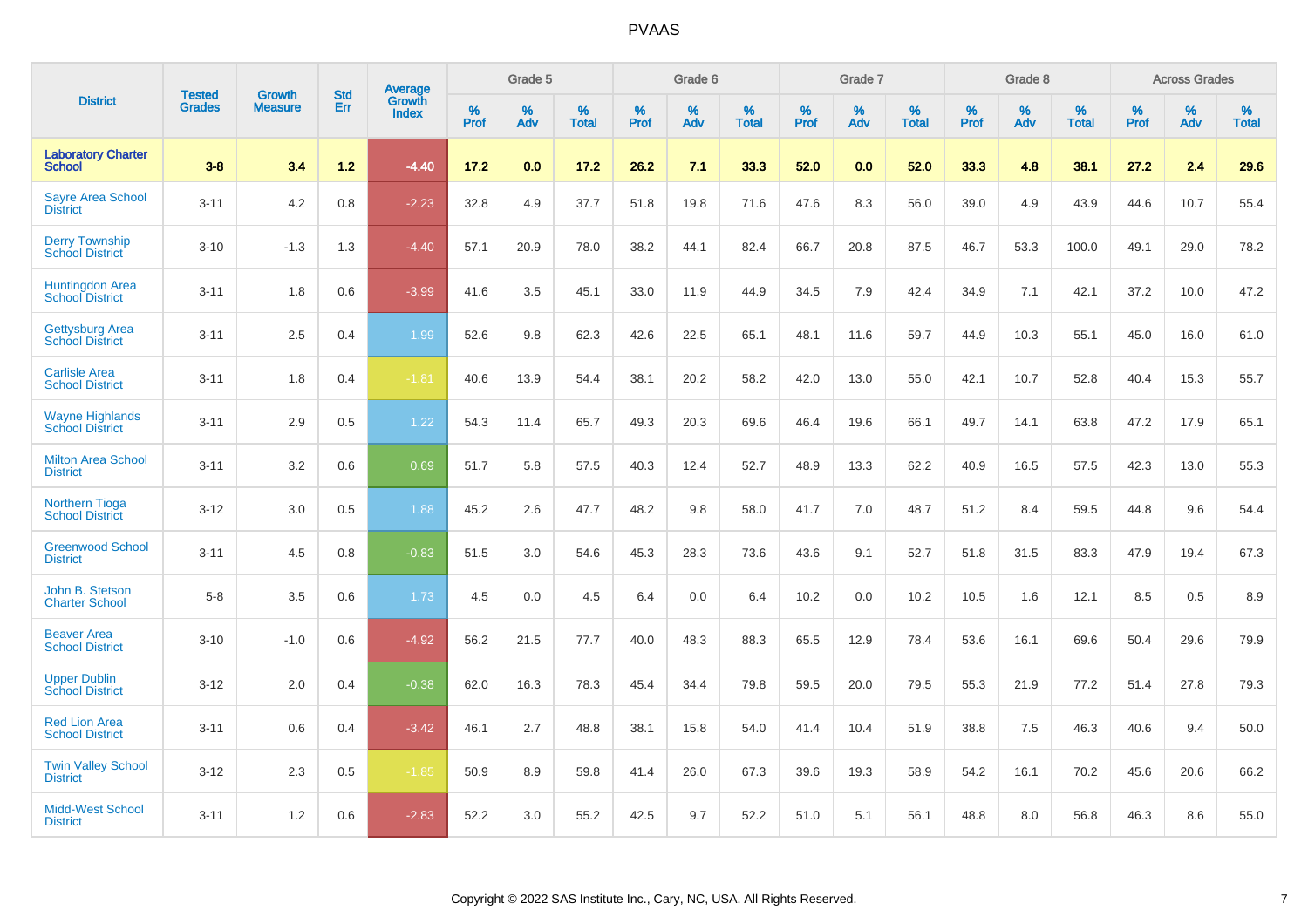|                                                                 | <b>Tested</b> | <b>Growth</b>  | <b>Std</b> | <b>Average</b>         |              | Grade 5  |                   |              | Grade 6  |                   |              | Grade 7  |                   |              | Grade 8  |                   |              | <b>Across Grades</b> |                   |
|-----------------------------------------------------------------|---------------|----------------|------------|------------------------|--------------|----------|-------------------|--------------|----------|-------------------|--------------|----------|-------------------|--------------|----------|-------------------|--------------|----------------------|-------------------|
| <b>District</b>                                                 | <b>Grades</b> | <b>Measure</b> | Err        | Growth<br><b>Index</b> | $\%$<br>Prof | %<br>Adv | %<br><b>Total</b> | $\%$<br>Prof | %<br>Adv | %<br><b>Total</b> | $\%$<br>Prof | %<br>Adv | %<br><b>Total</b> | $\%$<br>Prof | %<br>Adv | %<br><b>Total</b> | $\%$<br>Prof | %<br>Adv             | %<br><b>Total</b> |
| <b>Laboratory Charter</b><br><b>School</b>                      | $3 - 8$       | 3.4            | $1.2$      | $-4.40$                | 17.2         | 0.0      | 17.2              | 26.2         | 7.1      | 33.3              | 52.0         | 0.0      | 52.0              | 33.3         | 4.8      | 38.1              | 27.2         | 2.4                  | 29.6              |
| <b>Upper Perkiomen</b><br><b>School District</b>                | $3 - 11$      | 0.7            | 0.4        | $-1.43$                | 50.2         | 3.0      | 53.2              | 45.7         | 12.0     | 57.7              | 48.7         | 11.5     | 60.2              | 46.0         | 12.4     | 58.4              | 45.9         | 9.5                  | 55.3              |
| <b>Butler Area School</b><br><b>District</b>                    | $3 - 11$      | 0.3            | 0.3        | $-4.92$                | 49.8         | 12.2     | 61.9              | 43.8         | 18.2     | 62.0              | 44.4         | 9.3      | 53.8              | 47.9         | 8.0      | 55.9              | 46.0         | 14.0                 | 60.0              |
| <b>West Allegheny</b><br><b>School District</b>                 | $3 - 12$      | 0.3            | 0.4        | $-4.74$                | 60.9         | 19.8     | 80.6              | 44.4         | 28.3     | 72.6              | 56.6         | 17.0     | 73.6              | 50.7         | 12.1     | 62.8              | 50.7         | 26.1                 | 76.8              |
| <b>Bucks County</b><br><b>Montessori Charter</b><br>School      | $3-6$         | 10.3           | 1.9        | 3.15                   | 64.5         | 19.4     | 83.9              | 35.7         | 57.1     | 92.9              |              |          |                   |              |          |                   | 51.1         | 35.1                 | 86.2              |
| <b>Wyalusing Area</b><br><b>School District</b>                 | $3 - 12$      | 1.0            | 0.7        | $-4.53$                | 36.1         | 2.4      | 38.6              | 43.1         | 13.7     | 56.9              | 43.5         | 12.0     | 55.4              | 36.8         | 3.8      | 40.6              | 39.8         | 9.9                  | 49.6              |
| <b>Millville Area</b><br><b>School District</b>                 | $3 - 12$      | 5.0            | 1.0        | 0.14                   | 63.8         | 2.1      | 66.0              | 43.4         | 22.6     | 66.0              | 44.4         | 13.3     | 57.8              | 52.6         | 10.5     | 63.2              | 50.2         | 13.2                 | 63.4              |
| <b>Delaware Valley</b><br><b>School District</b>                | $3 - 11$      | 1.2            | 0.4        | $-1.72$                | 55.0         | 9.2      | 64.3              | 46.5         | 15.6     | 62.1              | 50.6         | 14.8     | 65.4              | 44.7         | 16.5     | 61.2              | 48.8         | 17.1                 | 65.9              |
| <b>Belmont Charter</b><br><b>School</b>                         | $3 - 10$      | 2.8            | 0.9        | $-2.19$                | 10.2         | 0.0      | 10.2              | 25.5         | 2.0      | 27.4              | 22.9         | 0.0      | 22.9              | 28.0         | 0.0      | 28.0              | 18.0         | 1.9                  | 19.9              |
| <b>Otto-Eldred School</b><br><b>District</b>                    | $3 - 11$      | 5.1            | 1.0        | 1.12                   | 57.1         | 9.5      | 66.7              | 47.5         | 15.0     | 62.5              | 42.2         | 11.1     | 53.3              | 35.4         | 12.5     | 47.9              | 43.8         | 11.1                 | 54.9              |
| <b>Towanda Area</b><br><b>School District</b>                   | $3 - 11$      | 0.7            | 0.6        | $-2.19$                | 40.8         | 6.7      | 47.5              | 36.4         | 19.6     | 56.1              | 37.3         | 5.9      | 43.2              | 40.5         | 7.8      | 48.3              | 36.0         | 10.8                 | 46.7              |
| <b>Pennsbury School</b><br><b>District</b>                      | $3 - 11$      | 0.6            | 0.3        | $-2.67$                | 56.7         | 12.6     | 69.3              | 48.5         | 21.9     | 70.3              | 52.0         | 14.7     | 66.7              | 49.3         | 18.0     | 67.3              | 49.0         | 20.2                 | 69.1              |
| <b>Southern York</b><br><b>County School</b><br><b>District</b> | $3 - 11$      | $-0.7$         | 0.5        | $-5.06$                | 44.0         | 5.1      | 49.0              | 50.6         | 24.4     | 75.0              | 42.2         | 9.2      | 51.5              | 49.2         | 8.5      | 57.7              | 44.9         | 13.5                 | 58.4              |
| <b>Mercer Area</b><br><b>School District</b>                    | $3 - 11$      | 1.5            | 0.8        | $-2.57$                | 56.9         | 1.7      | 58.6              | 31.3         | 35.8     | 67.2              | 46.8         | 14.3     | 61.0              | 61.3         | 8.0      | 69.3              | 46.7         | 16.6                 | 63.3              |
| <b>Hollidaysburg Area</b><br><b>School District</b>             | $3 - 11$      | 1.1            | 0.4        | $-5.69$                | 54.2         | 10.2     | 64.4              | 40.4         | 26.5     | 67.0              | 47.0         | 17.2     | 64.2              | 45.4         | 11.8     | 57.2              | 45.9         | 17.3                 | 63.2              |
| <b>Penn-Delco School</b><br><b>District</b>                     | $3 - 11$      | 1.3            | 0.4        | $-2.22$                | 51.9         | 12.9     | 64.7              | 40.8         | 17.9     | 58.7              | 48.7         | 16.8     | 65.4              | 45.6         | 6.2      | 51.8              | 46.1         | 12.9                 | 59.0              |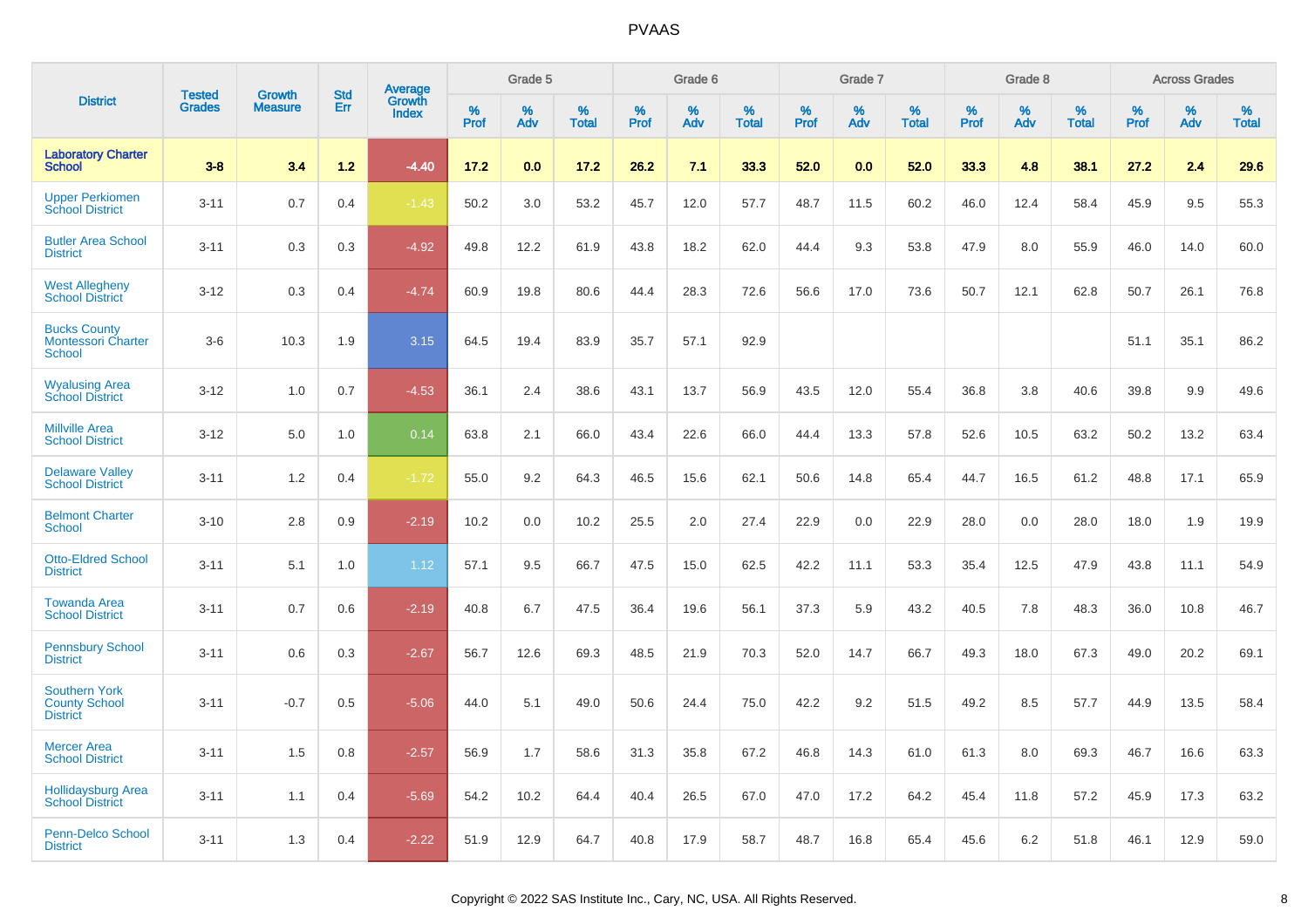|                                                          |                                |                                 | <b>Std</b> | Average                |           | Grade 5  |                   |           | Grade 6  |                   |           | Grade 7  |                   |           | Grade 8  |                   |           | <b>Across Grades</b> |                   |
|----------------------------------------------------------|--------------------------------|---------------------------------|------------|------------------------|-----------|----------|-------------------|-----------|----------|-------------------|-----------|----------|-------------------|-----------|----------|-------------------|-----------|----------------------|-------------------|
| <b>District</b>                                          | <b>Tested</b><br><b>Grades</b> | <b>Growth</b><br><b>Measure</b> | Err        | Growth<br><b>Index</b> | %<br>Prof | %<br>Adv | %<br><b>Total</b> | %<br>Prof | %<br>Adv | %<br><b>Total</b> | %<br>Prof | %<br>Adv | %<br><b>Total</b> | %<br>Prof | %<br>Adv | %<br><b>Total</b> | %<br>Prof | %<br>Adv             | %<br><b>Total</b> |
| <b>Laboratory Charter</b><br><b>School</b>               | $3 - 8$                        | 3.4                             | 1.2        | $-4.40$                | 17.2      | 0.0      | 17.2              | 26.2      | 7.1      | 33.3              | 52.0      | 0.0      | 52.0              | 33.3      | 4.8      | 38.1              | 27.2      | 2.4                  | 29.6              |
| <b>Universal Vare</b><br><b>Charter School</b>           | $6 - 8$                        | 6.8                             | 1.3        | 2.67                   |           |          |                   | 11.8      | 17.6     | 29.4              | 16.7      | 0.0      | 16.7              | 28.6      | 1.6      | 30.2              | 22.7      | 3.6                  | 26.4              |
| <b>Universal Daroff</b><br><b>Charter School</b>         | $3-8$                          | 4.3                             | 0.8        | 1.13                   | 14.5      | 0.0      | 14.5              | 20.4      | 1.8      | 22.2              | 12.5      | 2.1      | 14.6              | 21.8      | 0.0      | 21.8              | 15.2      | 1.3                  | 16.5              |
| <b>Kennett</b><br>Consolidated<br><b>School District</b> | $3 - 11$                       | 1.3                             | 0.4        | $-1.36$                | 47.8      | 15.1     | 62.9              | 35.8      | 24.1     | 59.9              | 44.2      | 15.1     | 59.4              | 45.0      | 5.7      | 50.7              | 40.9      | 17.5                 | 58.4              |
| <b>Cambria Heights</b><br><b>School District</b>         | $3 - 10$                       | 1.6                             | 0.6        | $-2.34$                | 62.9      | 5.6      | 68.5              | 42.6      | 24.8     | 67.3              | 51.0      | 5.2      | 56.2              | 48.2      | 13.4     | 61.6              | 49.1      | 11.7                 | 60.8              |
| Elizabethtown<br><b>Area School</b><br><b>District</b>   | $3 - 12$                       | $-0.8$                          | 0.4        | $-6.77$                | 51.7      | 12.8     | 64.5              | 38.8      | 26.9     | 65.8              | 46.4      | 4.7      | 51.2              | 44.1      | 10.0     | 54.2              | 44.6      | 17.9                 | 62.5              |
| <b>Reading School</b><br><b>District</b>                 | $3 - 11$                       | 1.5                             | 0.4        | $-2.28$                | 14.9      | 0.5      | 15.4              | 15.2      | 2.2      | 17.4              | 16.6      | 1.3      | 17.9              | 16.7      | 0.4      | 17.0              | 16.0      | 1.2                  | 17.2              |
| <b>Moon Area School</b><br><b>District</b>               | $3 - 11$                       | $-0.1$                          | 0.4        | $-6.46$                | 57.7      | 16.7     | 74.4              | 49.6      | 19.3     | 68.9              | 51.6      | 10.8     | 62.4              | 52.0      | 17.4     | 69.4              | 51.5      | 19.8                 | 71.3              |
| <b>Discovery Charter</b><br><b>School</b>                | $3 - 8$                        | 4.6                             | 0.9        | 0.34                   | 36.4      | 2.3      | 38.6              | 27.3      | 9.1      | 36.4              | 35.6      | 3.4      | 39.0              | 45.7      | 5.7      | 51.4              | 29.8      | 3.4                  | 33.2              |
| <b>Franklin Regional</b><br><b>School District</b>       | $3 - 11$                       | 1.8                             | 0.4        | $-0.30$                | 51.5      | 28.2     | 79.7              | 36.5      | 42.3     | 78.8              | 55.2      | 18.9     | 74.1              | 46.1      | 16.8     | 62.8              | 47.8      | 29.9                 | 77.6              |
| <b>Quaker Valley</b><br><b>School District</b>           | $3 - 11$                       | 2.7                             | 0.6        | 1.67                   | 56.0      | 24.1     | 80.1              | 33.6      | 45.4     | 79.0              | 53.5      | 25.7     | 79.2              | 57.6      | 23.5     | 81.1              | 47.9      | 33.9                 | 81.8              |
| <b>Keystone Central</b><br><b>School District</b>        | $3 - 11$                       | 1.9                             | 0.4        | 0.62                   | 36.0      | 3.6      | 39.7              | 38.1      | 13.8     | 52.0              | 33.4      | 4.4      | 37.8              | 37.3      | 3.6      | 40.9              | 36.9      | 7.7                  | 44.6              |
| Lake-Lehman<br><b>School District</b>                    | $3 - 11$                       | 2.0                             | 0.6        | $-1.92$                | 46.8      | 4.5      | 51.4              | 42.9      | 10.5     | 53.3              | 53.0      | 9.6      | 62.6              | 52.2      | 8.7      | 60.9              | 48.7      | 10.4                 | 59.1              |
| <b>Danville Area</b><br><b>School District</b>           | $3 - 11$                       | 2.1                             | 0.5        | $-1.17$                | 56.7      | 16.6     | 73.2              | 41.0      | 27.1     | 68.1              | 52.9      | 20.3     | 73.2              | 43.3      | 21.7     | 65.0              | 46.6      | 21.7                 | 68.3              |
| Esperanza<br><b>Academy Charter</b><br><b>School</b>     | $4 - 11$                       | 1.2                             | 0.5        | $-2.91$                |           |          |                   | 17.4      | 0.5      | 17.9              | 22.3      | 1.4      | 23.6              | 18.9      | 0.5      | 19.4              | 19.0      | 0.9                  | 19.9              |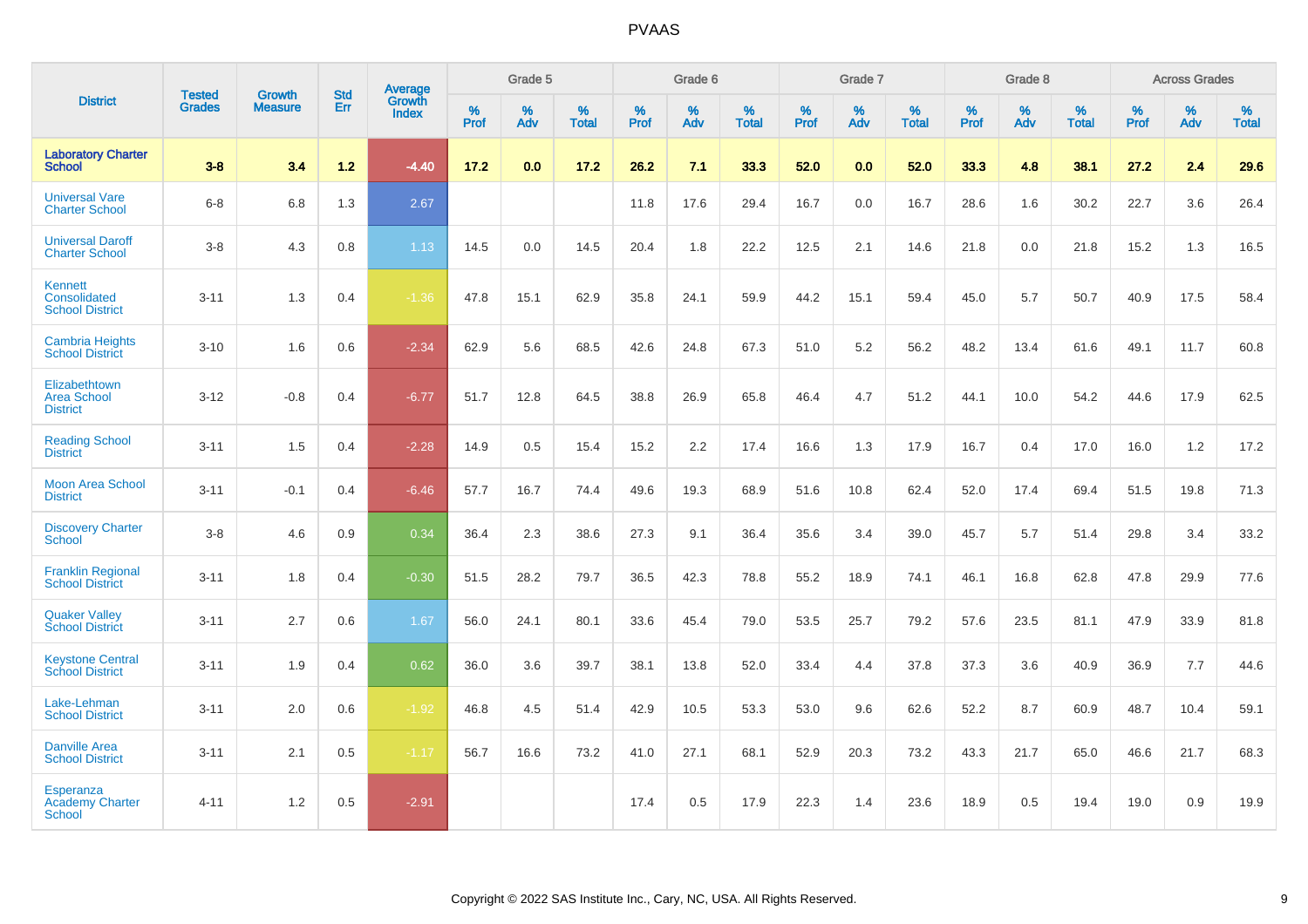|                                                                   | <b>Tested</b> |                                 | <b>Std</b> |                                          |                     | Grade 5  |                   |              | Grade 6  |                   |              | Grade 7  |                   |              | Grade 8  |                   |           | <b>Across Grades</b> |                   |
|-------------------------------------------------------------------|---------------|---------------------------------|------------|------------------------------------------|---------------------|----------|-------------------|--------------|----------|-------------------|--------------|----------|-------------------|--------------|----------|-------------------|-----------|----------------------|-------------------|
| <b>District</b>                                                   | <b>Grades</b> | <b>Growth</b><br><b>Measure</b> | Err        | <b>Average</b><br>Growth<br><b>Index</b> | $\%$<br><b>Prof</b> | %<br>Adv | %<br><b>Total</b> | $\%$<br>Prof | %<br>Adv | %<br><b>Total</b> | $\%$<br>Prof | %<br>Adv | %<br><b>Total</b> | $\%$<br>Prof | %<br>Adv | %<br><b>Total</b> | %<br>Prof | %<br>Adv             | %<br><b>Total</b> |
| <b>Laboratory Charter</b><br><b>School</b>                        | $3 - 8$       | 3.4                             | 1.2        | $-4.40$                                  | 17.2                | 0.0      | 17.2              | 26.2         | 7.1      | 33.3              | 52.0         | 0.0      | 52.0              | 33.3         | 4.8      | 38.1              | 27.2      | 2.4                  | 29.6              |
| <b>Oxford Area</b><br><b>School District</b>                      | $3 - 11$      | $-1.2$                          | 0.4        | $-9.53$                                  | 43.9                | 6.1      | 50.0              | 41.5         | 17.6     | 59.0              | 44.6         | 7.0      | 51.6              | 30.2         | 3.9      | 34.2              | 39.6      | 10.3                 | 49.9              |
| <b>Wattsburg Area</b><br><b>School District</b>                   | $3 - 11$      | 3.0                             | 0.6        | 0.15                                     | 48.9                | 9.1      | 58.0              | 52.1         | 18.1     | 70.2              | 46.2         | 13.2     | 59.3              | 60.8         | 5.9      | 66.7              | 48.4      | 12.4                 | 60.8              |
| <b>Williamsport Area</b><br><b>School District</b>                | $3 - 11$      | $-1.3$                          | 0.4        | $-6.70$                                  | 46.8                | 4.8      | 51.6              | 43.8         | 8.8      | 52.5              | 34.6         | 4.8      | 39.4              | 26.0         | 5.8      | 31.8              | 37.7      | 8.5                  | 46.2              |
| Mt Lebanon<br><b>School District</b>                              | $3 - 11$      | 0.4                             | 0.4        | $-1.43$                                  | 60.1                | 27.2     | 87.2              | 39.7         | 50.2     | 89.8              | 46.8         | 35.3     | 82.2              | 52.4         | 35.7     | 88.1              | 48.2      | 38.9                 | 87.0              |
| <b>Somerset Area</b><br><b>School District</b>                    | $3 - 11$      | 0.7                             | 0.6        | $-3.09$                                  | 48.3                | 5.8      | 54.2              | 42.4         | 28.8     | 71.2              | 46.7         | 17.5     | 64.2              | 52.5         | 12.8     | 65.2              | 45.3      | 16.7                 | 62.0              |
| <b>Hanover Public</b><br><b>School District</b>                   | $3 - 11$      | 1.6                             | 0.6        | $-3.85$                                  | 40.6                | 3.0      | 43.6              | 42.4         | 9.4      | 51.8              | 45.4         | 6.2      | 51.5              | 38.7         | 7.3      | 46.0              | 42.0      | 12.7                 | 54.7              |
| <b>Keystone School</b><br><b>District</b>                         | $3 - 11$      | 0.8                             | 0.8        | $-2.41$                                  | 49.2                | 26.9     | 76.1              | 50.0         | 17.3     | 67.3              | 50.0         | 16.2     | 66.2              | 46.8         | 9.7      | 56.4              | 46.5      | 21.0                 | 67.5              |
| <b>Oil City Area</b><br><b>School District</b>                    | $3 - 11$      | 2.6                             | 0.6        | 0.83                                     | 47.2                | 2.8      | 50.0              | 41.1         | 9.7      | 50.8              | 32.8         | 4.7      | 37.5              | 42.0         | 7.6      | 49.6              | 39.2      | 7.8                  | 47.0              |
| <b>Avella Area School</b><br><b>District</b>                      | $3 - 12$      | 2.7                             | 1.1        | $-3.10$                                  | 42.5                | 2.5      | 45.0              | 42.4         | 18.2     | 60.6              | 60.0         | 5.7      | 65.7              | 63.0         | 18.5     | 81.5              | 46.7      | 12.6                 | 59.3              |
| <b>Colonial School</b><br><b>District</b>                         | $3 - 11$      | 0.7                             | 0.4        | $-2.40$                                  | 55.2                | 20.3     | 75.4              | 43.0         | 38.9     | 81.8              | 49.7         | 19.2     | 68.9              | 52.2         | 17.0     | 69.2              | 47.2      | 26.2                 | 73.5              |
| Pennsylvania<br><b>Distance Learning</b><br><b>Charter School</b> | $3 - 12$      | 0.0                             | 0.7        | $-3.71$                                  | 30.3                | 0.0      | 30.3              | 16.2         | 4.0      | 20.3              | 25.6         | 1.2      | 26.7              | 33.3         | 2.3      | 35.6              | 25.8      | 3.0                  | 28.8              |
| <b>Universal</b><br><b>Creighton Charter</b><br>School            | $3-8$         | $-0.0$                          | 0.7        | $-3.71$                                  | 31.0                | 2.4      | 33.3              | 25.6         | 2.3      | 27.9              | 15.4         | 4.6      | 20.0              | 34.9         | 5.8      | 40.7              | 28.8      | 4.7                  | 33.5              |
| <b>Freire Charter</b><br><b>School</b>                            | $5 - 11$      | 1.6                             | 0.7        | $-0.46$                                  | 17.5                | 0.0      | 17.5              | 31.4         | 1.4      | 32.9              | 28.3         | 2.0      | 30.3              | 33.6         | 3.7      | 37.4              | 27.6      | 1.9                  | 29.5              |
| <b>Tussey Mountain</b><br><b>School District</b>                  | $3 - 12$      | 1.8                             | 0.8        | $-0.68$                                  | 44.8                | 3.4      | 48.3              | 46.3         | 8.5      | 54.9              | 45.2         | 0.0      | 45.2              | 47.2         | 2.8      | 50.0              | 40.7      | 6.3                  | 47.0              |
| <b>Kane Area School</b><br><b>District</b>                        | $3 - 10$      | 3.4                             | 0.7        | 0.64                                     | 40.8                | 19.7     | 60.6              | 40.6         | 15.6     | 56.2              | 50.8         | 6.0      | 56.7              | 50.0         | 9.8      | 59.8              | 44.4      | 10.2                 | 54.6              |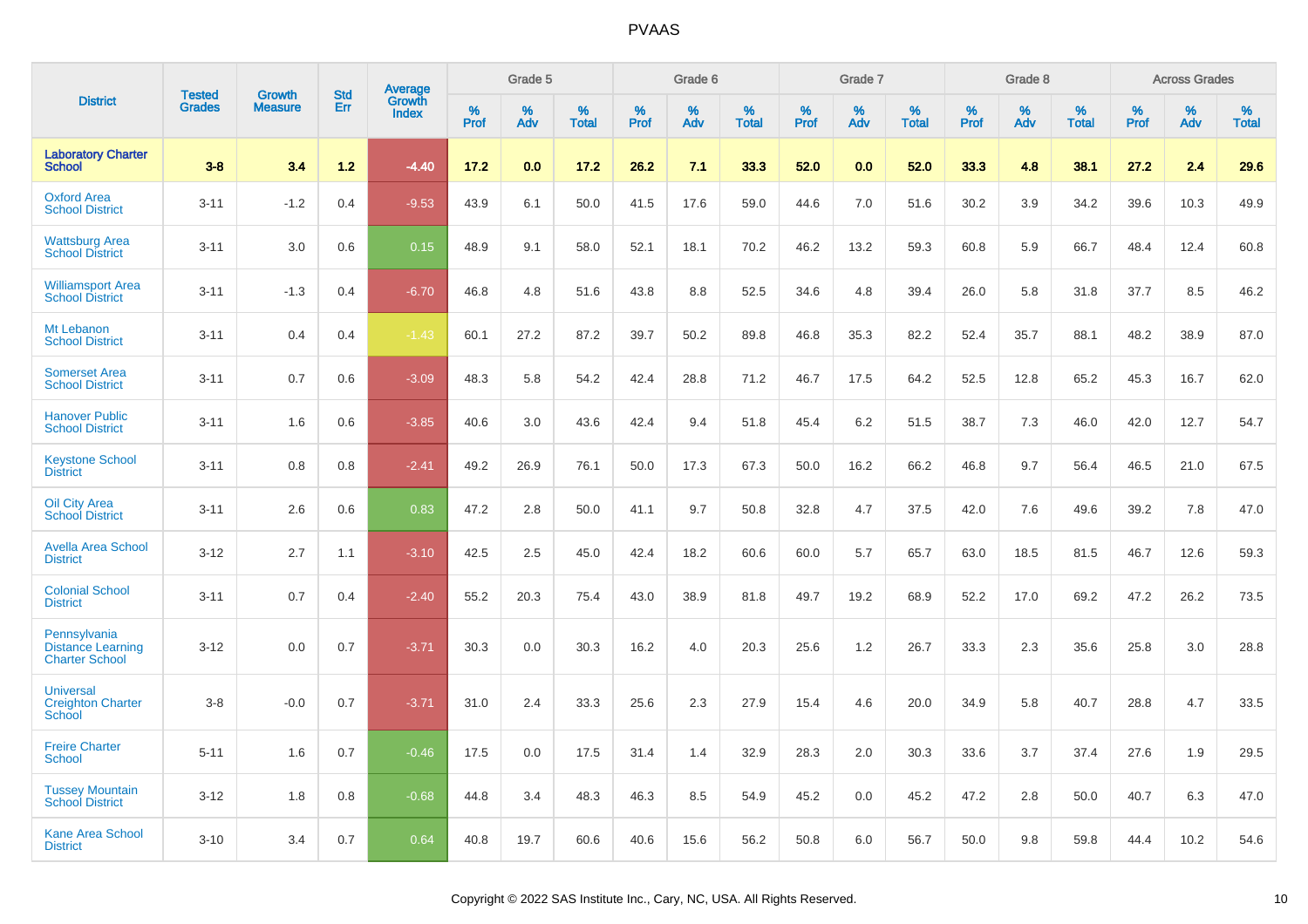|                                                            | <b>Tested</b> | <b>Growth</b>  | <b>Std</b> | Average         |              | Grade 5  |                   |              | Grade 6  |                   |              | Grade 7  |                   |              | Grade 8  |                   |              | <b>Across Grades</b> |                   |
|------------------------------------------------------------|---------------|----------------|------------|-----------------|--------------|----------|-------------------|--------------|----------|-------------------|--------------|----------|-------------------|--------------|----------|-------------------|--------------|----------------------|-------------------|
| <b>District</b>                                            | <b>Grades</b> | <b>Measure</b> | Err        | Growth<br>Index | $\%$<br>Prof | %<br>Adv | %<br><b>Total</b> | $\%$<br>Prof | %<br>Adv | %<br><b>Total</b> | $\%$<br>Prof | %<br>Adv | %<br><b>Total</b> | $\%$<br>Prof | %<br>Adv | %<br><b>Total</b> | $\%$<br>Prof | %<br>Adv             | %<br><b>Total</b> |
| <b>Laboratory Charter</b><br><b>School</b>                 | $3 - 8$       | 3.4            | 1.2        | $-4.40$         | 17.2         | 0.0      | 17.2              | 26.2         | 7.1      | 33.3              | 52.0         | 0.0      | 52.0              | 33.3         | 4.8      | 38.1              | 27.2         | 2.4                  | 29.6              |
| <b>Riverside School</b><br><b>District</b>                 | $3 - 11$      | 2.8            | 0.6        | 0.20            | 44.6         | 4.0      | 48.5              | 45.4         | 13.1     | 58.6              | 43.7         | 11.6     | 55.3              | 45.0         | 8.3      | 53.2              | 44.3         | 10.7                 | 55.0              |
| <b>Tacony Academy</b><br><b>Charter School</b>             | $3 - 11$      | $-3.1$         | 0.8        | $-5.48$         | 26.5         | 1.5      | 27.9              | 21.7         | 4.4      | 26.1              | 48.0         | 1.4      | 49.3              | 17.1         | 5.7      | 22.9              | 25.6         | 2.4                  | 28.0              |
| Williamsburg<br><b>Community School</b><br><b>District</b> | $3 - 11$      | 3.1            | 1.1        | $-3.37$         | 53.1         | 3.1      | 56.2              | 51.4         | 17.1     | 68.6              | 47.6         | 9.5      | 57.1              | 43.8         | 12.5     | 56.2              | 43.4         | 15.8                 | 59.1              |
| <b>Spring Cove</b><br><b>School District</b>               | $3 - 11$      | 0.1            | 0.6        | $-1.56$         | 41.7         | 5.0      | 46.7              | 42.1         | 13.5     | 55.6              | 48.8         | 6.3      | 55.1              | 34.6         | 11.8     | 46.5              | 40.5         | 10.8                 | 51.3              |
| <b>Bellefonte Area</b><br><b>School District</b>           | $3 - 11$      | $-0.0$         | 0.5        | $-4.22$         | 56.6         | 10.2     | 66.9              | 40.3         | 19.3     | 59.7              | 50.6         | 6.0      | 56.6              | 32.2         | 8.8      | 41.0              | 44.8         | 12.3                 | 57.1              |
| <b>East Penn School</b><br><b>District</b>                 | $3 - 11$      | 1.0            | 0.3        | $-0.16$         | 59.9         | 7.4      | 67.3              | 45.2         | 18.0     | 63.2              | 52.5         | 15.0     | 67.5              | 53.3         | 14.4     | 67.7              | 49.9         | 15.8                 | 65.7              |
| <b>Annville-Cleona</b><br><b>School District</b>           | $3 - 12$      | $-0.3$         | 0.6        | $-3.96$         | 47.5         | 11.2     | 58.8              | 39.6         | 21.9     | 61.5              | 54.0         | 12.6     | 66.7              | 32.4         | 17.6     | 50.0              | 44.0         | 15.5                 | 59.5              |
| <b>Old Forge School</b><br><b>District</b>                 | $3 - 12$      | 0.5            | 0.8        | $-3.24$         | 39.1         | 0.0      | 39.1              | 41.1         | 17.9     | 58.9              | 33.3         | 24.2     | 57.6              | 44.1         | 6.8      | 50.8              | 40.1         | 9.2                  | 49.3              |
| <b>Daniel Boone Area</b><br><b>School District</b>         | $3 - 12$      | 0.9            | 0.5        | $-2.03$         | 54.5         | 3.9      | 58.4              | 31.7         | 16.1     | 47.8              | 46.1         | 7.4      | 53.4              | 42.8         | 9.2      | 52.0              | 42.6         | 10.0                 | 52.6              |
| Jefferson-Morgan<br><b>School District</b>                 | $3 - 10$      | 2.7            | 0.9        | $-0.58$         | 45.1         | 2.8      | 47.9              | 40.0         | 7.3      | 47.3              | 41.8         | 5.4      | 47.3              | 44.4         | 6.7      | 51.1              | 41.7         | 6.6                  | 48.2              |
| <b>Jeannette City</b><br><b>School District</b>            | $3 - 11$      | 3.5            | 0.8        | $-0.39$         | 41.7         | 1.4      | 43.1              | 33.3         | 18.5     | 51.8              | 44.6         | 9.2      | 53.8              | 48.1         | 7.7      | 55.8              | 40.4         | 8.2                  | 48.6              |
| <b>Provident Charter</b><br><b>School</b>                  | $3 - 8$       | 4.1            | 1.1        | $-1.11$         | 19.6         | 0.0      | 19.6              | 15.8         | 5.3      | 21.0              | 13.6         | 0.0      | 13.6              | 17.2         | 3.4      | 20.7              | 16.4         | 2.9                  | 19.3              |
| Pennsylvania<br><b>Cyber Charter</b><br>School             | $3 - 11$      | 2.1            | 0.5        | $-0.33$         | 41.0         | 4.9      | 45.8              | 39.5         | 11.2     | 50.7              | 42.9         | 3.4      | 46.4              | 39.5         | 2.6      | 42.0              | 40.1         | 7.4                  | 47.5              |
| <b>Corry Area School</b><br><b>District</b>                | $3 - 11$      | 2.4            | 0.6        | 0.99            | 50.0         | 4.7      | 54.7              | 40.5         | 16.2     | 56.8              | 42.0         | 6.5      | 48.6              | 33.8         | 9.5      | 43.2              | 40.3         | 11.8                 | 52.1              |
| <b>Elk Lake School</b><br><b>District</b>                  | $3 - 11$      | 2.6            | 0.7        | $-0.65$         | 43.8         | 3.8      | 47.5              | 35.8         | 21.0     | 56.8              | 39.8         | 11.4     | 51.1              | 35.8         | 6.2      | 42.0              | 38.3         | 11.7                 | 50.0              |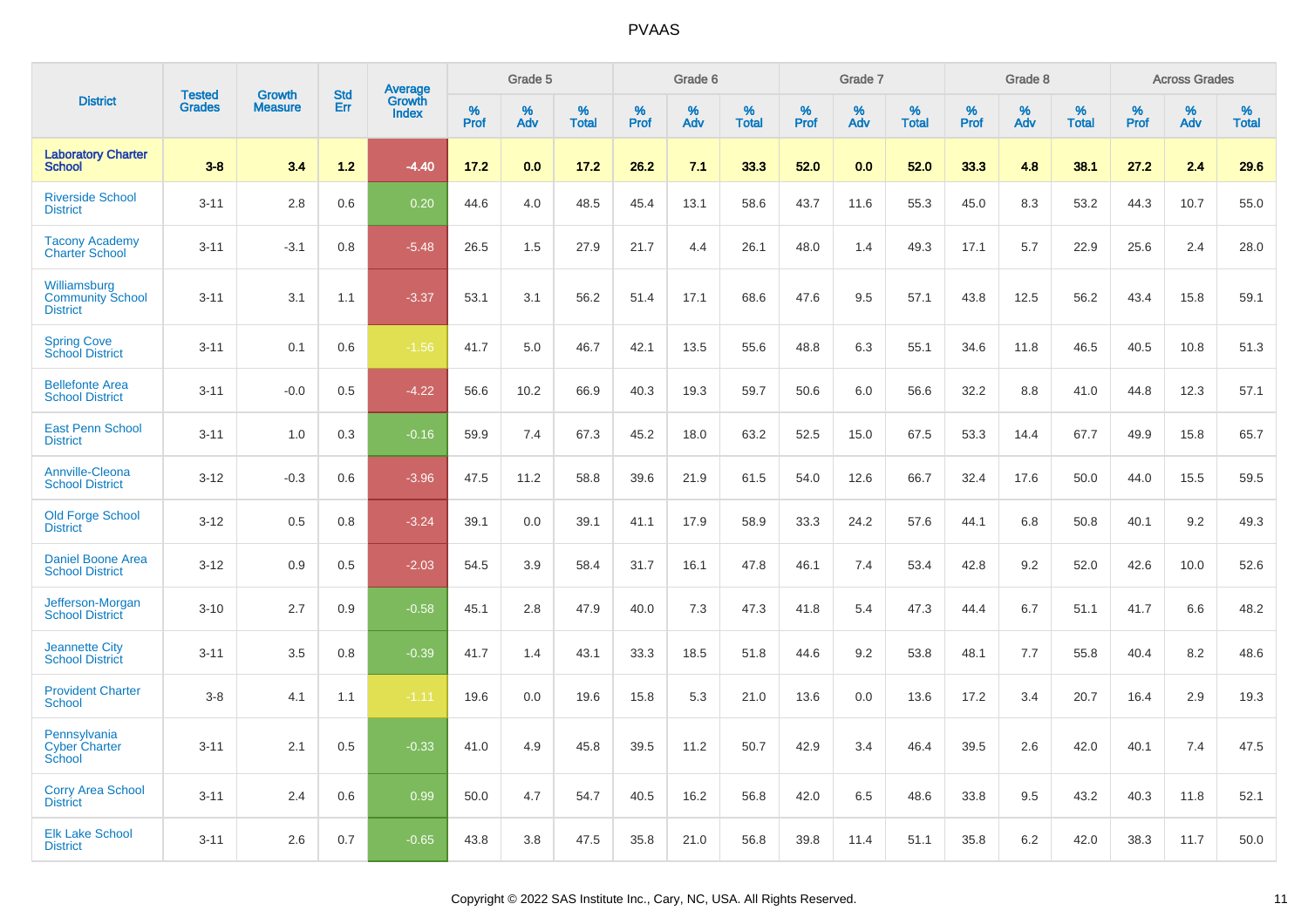|                                                                           | <b>Tested</b> | <b>Growth</b>  | <b>Std</b> | Average                |              | Grade 5  |                   |              | Grade 6  |                   |              | Grade 7  |                   |           | Grade 8  |                   |              | <b>Across Grades</b> |                   |
|---------------------------------------------------------------------------|---------------|----------------|------------|------------------------|--------------|----------|-------------------|--------------|----------|-------------------|--------------|----------|-------------------|-----------|----------|-------------------|--------------|----------------------|-------------------|
| <b>District</b>                                                           | <b>Grades</b> | <b>Measure</b> | Err        | Growth<br><b>Index</b> | $\%$<br>Prof | %<br>Adv | %<br><b>Total</b> | $\%$<br>Prof | %<br>Adv | %<br><b>Total</b> | $\%$<br>Prof | %<br>Adv | %<br><b>Total</b> | %<br>Prof | %<br>Adv | %<br><b>Total</b> | $\%$<br>Prof | $\%$<br>Adv          | %<br><b>Total</b> |
| <b>Laboratory Charter</b><br><b>School</b>                                | $3 - 8$       | 3.4            | $1.2$      | $-4.40$                | 17.2         | 0.0      | 17.2              | 26.2         | 7.1      | 33.3              | 52.0         | 0.0      | 52.0              | 33.3      | 4.8      | 38.1              | 27.2         | 2.4                  | 29.6              |
| <b>Pine Grove Area</b><br><b>School District</b>                          | $3 - 11$      | 0.9            | 0.6        | $-3.29$                | 55.8         | 1.0      | 56.8              | 41.0         | 14.5     | 55.6              | 44.7         | 0.8      | 45.5              | 45.5      | 6.2      | 51.8              | 46.5         | 10.4                 | 56.9              |
| <b>East Lycoming</b><br><b>School District</b>                            | $3 - 11$      | $-0.6$         | 0.6        | $-4.76$                | 63.9         | 6.7      | 70.6              | 45.3         | 24.5     | 69.8              | 57.8         | 10.7     | 68.6              | 43.0      | 12.4     | 55.4              | 47.7         | 14.9                 | 62.6              |
| <b>Muncy School</b><br><b>District</b>                                    | $3 - 11$      | 0.3            | 0.7        | $-3.30$                | 49.2         | 11.5     | 60.7              | 48.7         | 30.8     | 79.5              | 58.0         | 8.7      | 66.7              | 44.4      | 12.2     | 56.7              | 49.3         | 16.0                 | 65.3              |
| Shenandoah<br><b>Valley School</b><br><b>District</b>                     | $3 - 11$      | 1.7            | 0.9        | $-3.50$                | 37.3         | 3.0      | 40.3              | 31.4         | 9.8      | 41.2              | 36.2         | 1.7      | 37.9              | 26.3      | 0.0      | 26.3              | 34.3         | 5.0                  | 39.4              |
| <b>Palmerton Area</b><br><b>School District</b>                           | $3 - 11$      | 1.6            | 0.6        | $-0.73$                | 54.9         | 3.7      | 58.5              | 47.3         | 14.6     | 61.8              | 42.6         | 11.6     | 54.3              | 38.3      | 11.2     | 49.5              | 45.2         | 11.6                 | 56.8              |
| <b>Pottsgrove School</b><br><b>District</b>                               | $3 - 11$      | $-0.4$         | 0.5        | $-2.94$                | 39.7         | 5.4      | 45.1              | 42.3         | 6.4      | 48.7              | 53.1         | 9.1      | 62.3              | 40.4      | 3.7      | 44.2              | 43.1         | 7.6                  | 50.7              |
| <b>Pleasant Valley</b><br><b>School District</b>                          | $3 - 11$      | 1.4            | 0.5        | $-2.68$                | 52.2         | 0.9      | 53.1              | 50.0         | 8.3      | 58.3              | 47.0         | 10.5     | 57.5              | 51.9      | 7.6      | 59.5              | 48.1         | 6.4                  | 54.6              |
| <b>Rose Tree Media</b><br><b>School District</b>                          | $3 - 10$      | 0.1            | 0.4        | $-2.51$                | 62.5         | 14.0     | 76.5              | 41.0         | 44.4     | 85.4              | 51.8         | 27.0     | 78.8              | 56.2      | 22.8     | 79.0              | 51.9         | 27.9                 | 79.8              |
| <b>Abington School</b><br><b>District</b>                                 | $3 - 10$      | $-2.8$         | 0.3        | $-9.26$                | 49.8         | 10.0     | 59.7              | 44.9         | 27.5     | 72.5              | 49.5         | 11.6     | 61.1              | 41.4      | 10.4     | 51.8              | 44.9         | 18.8                 | 63.8              |
| <b>Wellsboro Area</b><br><b>School District</b>                           | $3 - 11$      | $-0.6$         | 0.6        | $-4.07$                | 62.1         | 6.9      | 69.0              | 41.8         | 15.3     | 57.1              | 46.6         | 15.2     | 61.9              | 44.3      | 15.5     | 59.8              | 45.8         | 12.9                 | 58.7              |
| <b>Hampton Township</b><br><b>School District</b>                         | $3 - 11$      | 1.7            | 0.5        | $-3.34$                | 50.3         | 30.7     | 81.0              | 35.6         | 44.2     | 79.8              | 54.6         | 26.3     | 81.0              | 46.9      | 34.3     | 81.1              | 44.1         | 38.5                 | 82.7              |
| <b>Mohawk Area</b><br><b>School District</b>                              | $3 - 11$      | 0.9            | 0.6        | $-2.08$                | 43.7         | 6.8      | 50.5              | 44.7         | 21.3     | 66.0              | 56.9         | 7.8      | 64.7              | 55.9      | 8.6      | 64.5              | 46.4         | 17.1                 | 63.5              |
| <b>Robert Benjamin</b><br><b>Wiley Community</b><br><b>Charter School</b> | $3 - 8$       | 3.6            | 0.9        | $-1.43$                | 20.9         | 0.0      | 20.9              | 23.4         | 4.3      | 27.7              | 28.1         | 1.8      | 29.8              | 31.1      | 0.0      | 31.1              | 24.2         | 2.4                  | 26.5              |
| <b>Rockwood Area</b><br><b>School District</b>                            | $3 - 11$      | 1.8            | 0.9        | $-0.76$                | 65.8         | 2.4      | 68.3              | 38.1         | 31.0     | 69.0              | 63.0         | 6.5      | 69.6              | 50.8      | 19.0     | 69.8              | 52.2         | 13.4                 | 65.7              |
| <b>Laboratory Charter</b><br><b>School</b>                                | $3 - 8$       | 3.4            | $1.2$      | $-4.40$                | 17.2         | 0.0      | 17.2              | 26.2         | 7.1      | 33.3              | 52.0         | 0.0      | 52.0              | 33.3      | 4.8      | 38.1              | 27.2         | 2.4                  | 29.6              |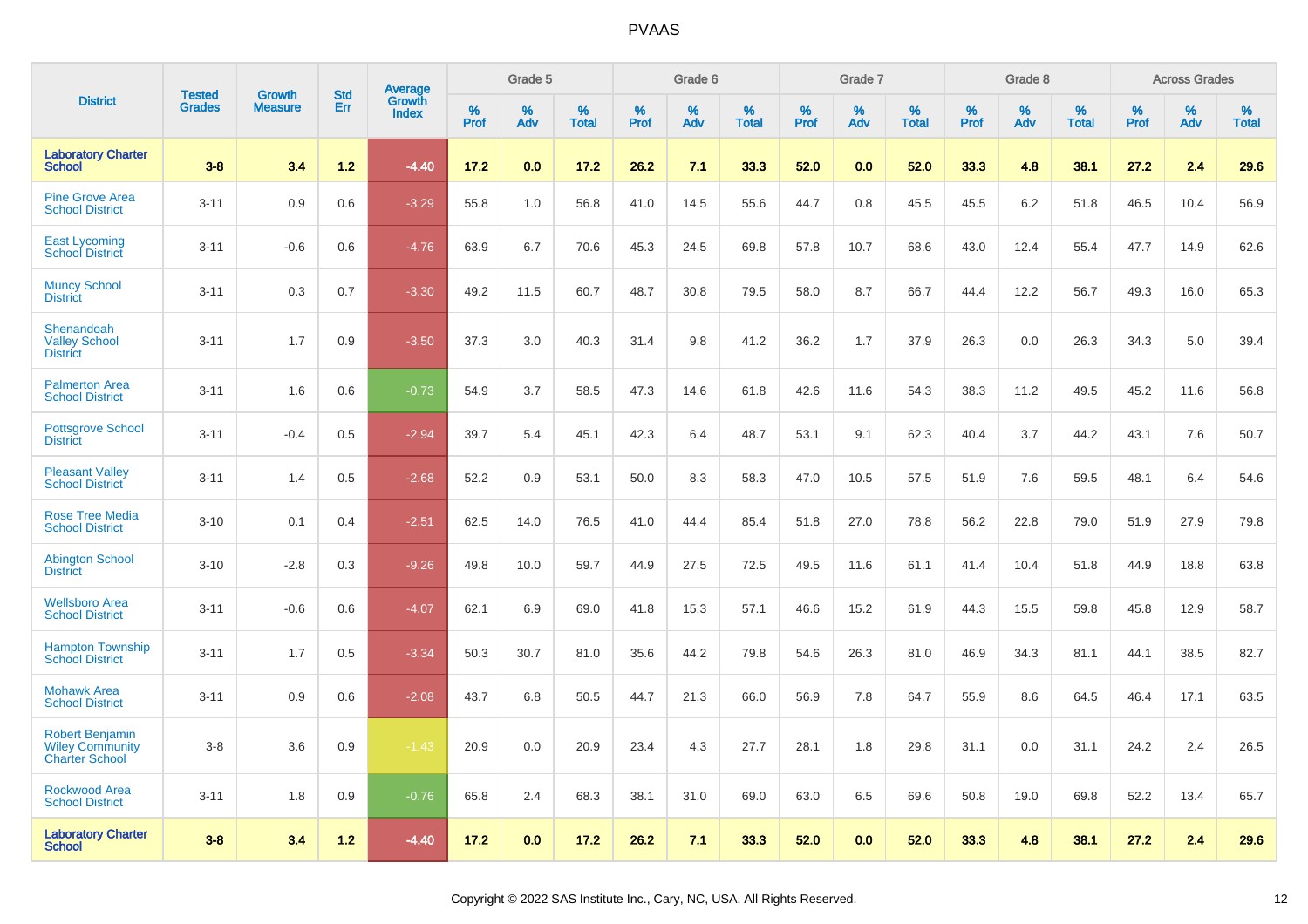| <b>District</b>                                                     |                                |                                 | <b>Std</b> | Average         |           | Grade 5  |                   |           | Grade 6  |                   |           | Grade 7  |                   |           | Grade 8  |                   |           | <b>Across Grades</b> |                   |
|---------------------------------------------------------------------|--------------------------------|---------------------------------|------------|-----------------|-----------|----------|-------------------|-----------|----------|-------------------|-----------|----------|-------------------|-----------|----------|-------------------|-----------|----------------------|-------------------|
|                                                                     | <b>Tested</b><br><b>Grades</b> | <b>Growth</b><br><b>Measure</b> | Err        | Growth<br>Index | %<br>Prof | %<br>Adv | %<br><b>Total</b> | %<br>Prof | %<br>Adv | %<br><b>Total</b> | %<br>Prof | %<br>Adv | %<br><b>Total</b> | %<br>Prof | %<br>Adv | %<br><b>Total</b> | %<br>Prof | $\%$<br>Adv          | %<br><b>Total</b> |
| <b>Laboratory Charter</b><br><b>School</b>                          | $3 - 8$                        | 3.4                             | $1.2$      | $-4.40$         | 17.2      | 0.0      | 17.2              | 26.2      | 7.1      | 33.3              | 52.0      | 0.0      | 52.0              | 33.3      | 4.8      | 38.1              | 27.2      | 2.4                  | 29.6              |
| <b>California Area</b><br><b>School District</b>                    | $3 - 10$                       | 1.5                             | 0.8        | $-1.20$         | 51.8      | 3.7      | 55.6              | 39.4      | 9.1      | 48.5              | 46.4      | 17.9     | 64.3              | 50.0      | 18.5     | 68.5              | 45.7      | 14.1                 | 59.8              |
| <b>Mid Valley School</b><br><b>District</b>                         | $3 - 10$                       | $-0.4$                          | 0.6        | $-5.84$         | 41.6      | 5.0      | 46.5              | 48.8      | 10.4     | 59.2              | 38.6      | 2.4      | 40.9              | 26.2      | 2.7      | 28.9              | 38.8      | 7.4                  | 46.2              |
| <b>Union School</b><br><b>District</b>                              | $3 - 12$                       | 2.7                             | 1.0        | $-0.02$         | 21.2      | 6.1      | 27.3              | 40.9      | 20.4     | 61.4              | 40.5      | 0.0      | 40.5              | 40.0      | 6.7      | 46.7              | 37.0      | 8.4                  | 45.4              |
| <b>Bethel Park School</b><br><b>District</b>                        | $3 - 11$                       | 0.5                             | 0.4        | $-3.33$         | 59.3      | 14.8     | 74.2              | 44.6      | 30.2     | 74.9              | 57.6      | 17.0     | 74.5              | 54.5      | 19.6     | 74.1              | 52.1      | 24.5                 | 76.6              |
| Loyalsock<br><b>Township School</b><br><b>District</b>              | $3 - 12$                       | 1.2                             | 0.6        | $-1.86$         | 48.3      | 12.9     | 61.2              | 43.9      | 17.4     | 61.2              | 50.8      | 7.0      | 57.8              | 51.0      | 5.0      | 56.0              | 45.5      | 13.2                 | 58.7              |
| <b>Eastern Lancaster</b><br><b>County School</b><br><b>District</b> | $3 - 12$                       | 1.1                             | 0.5        | $-1.40$         | 48.1      | 3.9      | 51.9              | 38.7      | 12.0     | 50.8              | 35.4      | 4.6      | 39.9              | 38.0      | 15.5     | 53.5              | 39.2      | 9.3                  | 48.5              |
| <b>Chestnut Ridge</b><br><b>School District</b>                     | $3 - 12$                       | 1.2                             | 0.7        | $-2.28$         | 53.8      | 4.4      | 58.2              | 42.0      | 19.8     | 61.7              | 57.9      | 3.2      | 61.0              | 50.5      | 6.2      | 56.7              | 47.9      | 11.6                 | 59.5              |
| Conemaugh<br><b>Township Area</b><br><b>School District</b>         | $3 - 12$                       | 2.5                             | 0.8        | $-1.19$         | 53.2      | 22.6     | 75.8              | 36.1      | 36.1     | 72.1              | 62.5      | 18.1     | 80.6              | 50.7      | 16.4     | 67.1              | 50.9      | 24.8                 | 75.7              |
| <b>East Pennsboro</b><br><b>Area School</b><br><b>District</b>      | $3 - 11$                       | 1.2                             | 0.5        | $-1.85$         | 47.0      | 4.8      | 51.8              | 35.0      | 18.1     | 53.1              | 50.6      | 10.0     | 60.6              | 47.1      | 8.2      | 55.3              | 44.2      | 11.4                 | 55.5              |
| <b>Riverside Beaver</b><br><b>County School</b><br><b>District</b>  | $3 - 11$                       | 2.3                             | 0.6        | $-2.61$         | 53.1      | 9.4      | 62.5              | 37.0      | 36.0     | 73.0              | 48.8      | 12.5     | 61.2              | 51.6      | 15.8     | 67.4              | 45.6      | 22.4                 | 68.1              |
| <b>Big Spring School</b><br><b>District</b>                         | $3 - 11$                       | $-0.3$                          | 0.5        | $-3.93$         | 50.0      | 14.6     | 64.6              | 45.6      | 12.0     | 57.6              | 52.2      | 8.8      | 61.0              | 49.7      | 9.2      | 58.9              | 47.8      | 15.2                 | 63.0              |
| <b>KIPP Philadelphia</b><br><b>Charter School</b>                   | $3 - 8$                        | 2.8                             | 0.9        | 0.52            | 13.5      | 0.0      | 13.5              | 28.0      | 0.0      | 28.0              | 29.0      | 0.0      | 29.0              | 25.6      | 0.0      | 25.6              | 21.5      | 0.4                  | 21.9              |
| <b>People For People</b><br><b>Charter School</b>                   | $3 - 12$                       | 3.5                             | 1.0        | $-0.65$         | 12.9      | 3.2      | 16.1              | 19.4      | 0.0      | 19.4              | 23.1      | 0.0      | 23.1              | 6.8       | 0.0      | 6.8               | 13.2      | 0.4                  | 13.6              |
| <b>Grove City Area</b><br><b>School District</b>                    | $3 - 12$                       | 1.6                             | 0.6        | $-1.18$         | 45.0      | 21.0     | 66.0              | 36.9      | 23.8     | 60.7              | 58.9      | 16.1     | 75.0              | 47.1      | 12.6     | 59.7              | 45.7      | 20.1                 | 65.8              |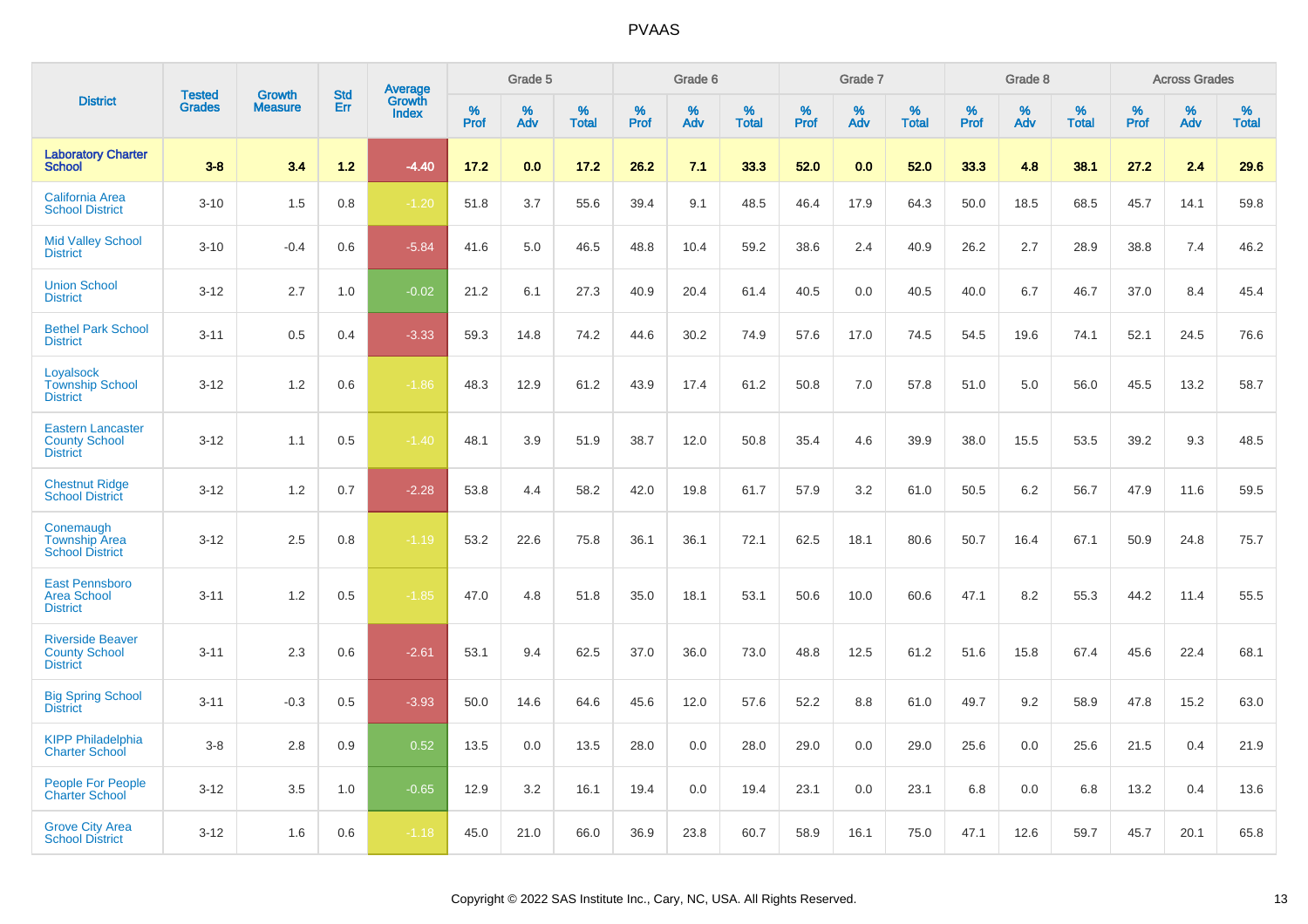|                                                                | <b>Tested</b> | <b>Growth</b>  | <b>Std</b> | Average                |              | Grade 5  |                   |                     | Grade 6  |                   |              | Grade 7  |                   |                     | Grade 8  |                   |                     | <b>Across Grades</b> |                   |
|----------------------------------------------------------------|---------------|----------------|------------|------------------------|--------------|----------|-------------------|---------------------|----------|-------------------|--------------|----------|-------------------|---------------------|----------|-------------------|---------------------|----------------------|-------------------|
| <b>District</b>                                                | <b>Grades</b> | <b>Measure</b> | Err        | Growth<br><b>Index</b> | $\%$<br>Prof | %<br>Adv | %<br><b>Total</b> | $\%$<br><b>Prof</b> | %<br>Adv | %<br><b>Total</b> | $\%$<br>Prof | %<br>Adv | %<br><b>Total</b> | $\%$<br><b>Prof</b> | %<br>Adv | %<br><b>Total</b> | $\%$<br><b>Prof</b> | $\%$<br>Adv          | %<br><b>Total</b> |
| <b>Laboratory Charter</b><br><b>School</b>                     | $3 - 8$       | 3.4            | $1.2$      | $-4.40$                | 17.2         | 0.0      | 17.2              | 26.2                | 7.1      | 33.3              | 52.0         | 0.0      | 52.0              | 33.3                | 4.8      | 38.1              | 27.2                | 2.4                  | 29.6              |
| <b>West Jefferson</b><br><b>Hills School District</b>          | $3 - 11$      | 0.0            | 0.4        | $-3.98$                | 58.9         | 14.8     | 73.8              | 50.5                | 19.9     | 70.4              | 60.2         | 13.1     | 73.3              | 57.6                | 17.7     | 75.4              | 53.0                | 20.4                 | 73.4              |
| <b>Russell Byers</b><br><b>Charter School</b>                  | $3 - 8$       | 1.4            | 0.9        | $-1.06$                | 18.2         | 1.8      | 20.0              | 36.8                | 0.0      | 36.8              | 28.1         | 0.0      | 28.1              | 14.3                | 2.0      | 16.3              | 22.4                | 3.0                  | 25.3              |
| <b>Wyoming Valley</b><br><b>West School</b><br><b>District</b> | $3 - 11$      | 0.9            | 0.5        | $-1.24$                | 41.0         | 4.2      | 45.2              | 32.6                | 7.6      | 40.3              | 40.5         | 4.2      | 44.6              | 30.1                | 12.1     | 42.2              | 35.8                | 6.9                  | 42.7              |
| Wilkinsburg<br><b>Borough School</b><br><b>District</b>        | $3-6$         | 4.8            | 1.4        | 0.90                   | 41.5         | 0.0      | 41.5              | 25.6                | 2.3      | 27.9              |              |          |                   |                     |          |                   | 23.5                | 1.0                  | 24.5              |
| Altoona Area<br><b>School District</b>                         | $3 - 12$      | 1.1            | 0.3        | $-1.92$                | 43.5         | 4.0      | 47.5              | 30.6                | 11.2     | 41.8              | 38.3         | 4.3      | 42.6              | 43.8                | 7.2      | 51.0              | 37.4                | 6.8                  | 44.1              |
| <b>Southern Fulton</b><br><b>School District</b>               | $3 - 11$      | 0.0            | 0.9        | $-1.64$                | 53.2         | 6.4      | 59.6              | 41.4                | 15.5     | 56.9              | 40.4         | 0.0      | 40.4              | 32.0                | 8.0      | 40.0              | 43.4                | 7.9                  | 51.3              |
| Pen Argyl Area<br><b>School District</b>                       | $3 - 12$      | 2.2            | 0.6        | $-0.55$                | 50.0         | 10.0     | 60.0              | 43.9                | 13.4     | 57.3              | 44.6         | 9.1      | 53.6              | 44.7                | 4.8      | 49.5              | 46.0                | 11.3                 | 57.2              |
| <b>Derry Area School</b><br><b>District</b>                    | $3 - 11$      | 2.2            | 0.6        | $-0.34$                | 44.6         | 8.3      | 52.9              | 44.4                | 29.1     | 73.5              | 49.6         | 17.1     | 66.7              | 43.1                | 12.9     | 56.0              | 44.1                | 17.4                 | 61.5              |
| <b>Mastery Charter</b><br>School - Gratz<br>Campus             | $7 - 10$      | 5.0            | 1.4        | 1.26                   |              |          |                   |                     |          |                   | 19.4         | 0.0      | 19.4              | 7.3                 | 0.0      | 7.3               | 13.0                | 0.0                  | 13.0              |
| Wallenpaupack<br>Area School<br><b>District</b>                | $3 - 11$      | 1.8            | 0.5        | $-0.06$                | 54.8         | 4.2      | 59.0              | 52.1                | 8.5      | 60.6              | 49.3         | 12.8     | 62.2              | 40.4                | 6.8      | 47.3              | 47.2                | 10.0                 | 57.2              |
| <b>Bald Eagle Area</b><br><b>School District</b>               | $3 - 11$      | 0.1            | 0.6        | $-2.50$                | 54.7         | 4.7      | 59.4              | 41.6                | 7.9      | 49.5              | 32.2         | 2.5      | 34.8              | 34.2                | 14.0     | 48.2              | 39.5                | 10.5                 | 50.0              |
| <b>Cumberland Valley</b><br><b>School District</b>             | $3 - 12$      | $0.2\,$        | 0.2        | $-3.90$                | 59.3         | 12.9     | 72.1              | 45.0                | 24.7     | 69.7              | 53.8         | 17.0     | 70.9              | 51.0                | 16.9     | 67.8              | 49.2                | 22.4                 | 71.6              |
| <b>Souderton Charter</b><br>School<br>Collaborative            | $3 - 8$       | 4.3            | 1.3        | $-0.07$                | 74.1         | 25.9     | 100.0             | 48.0                | 48.0     | 96.0              | 33.3         | 61.9     | 95.2              | 47.1                | 41.2     | 88.2              | 50.7                | 40.8                 | 91.6              |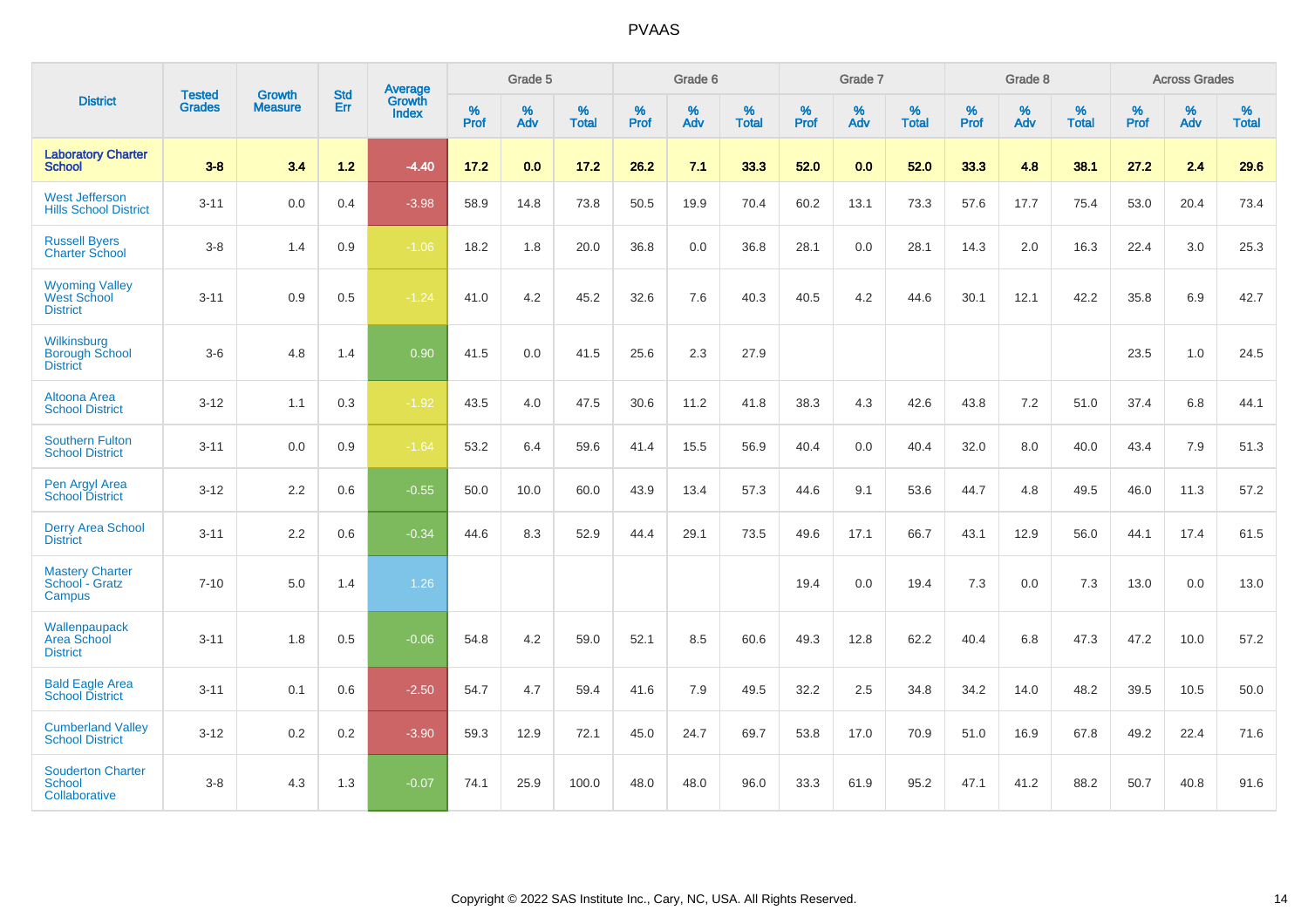|                                                                   | <b>Tested</b> | <b>Growth</b>  | <b>Std</b> | Average                |              | Grade 5  |                   |           | Grade 6  |                   |              | Grade 7  |                   |              | Grade 8  |                   |              | <b>Across Grades</b> |                   |
|-------------------------------------------------------------------|---------------|----------------|------------|------------------------|--------------|----------|-------------------|-----------|----------|-------------------|--------------|----------|-------------------|--------------|----------|-------------------|--------------|----------------------|-------------------|
| <b>District</b>                                                   | <b>Grades</b> | <b>Measure</b> | Err        | Growth<br><b>Index</b> | $\%$<br>Prof | %<br>Adv | %<br><b>Total</b> | %<br>Prof | %<br>Adv | %<br><b>Total</b> | $\%$<br>Prof | %<br>Adv | %<br><b>Total</b> | $\%$<br>Prof | %<br>Adv | %<br><b>Total</b> | $\%$<br>Prof | %<br>Adv             | %<br><b>Total</b> |
| <b>Laboratory Charter</b><br><b>School</b>                        | $3 - 8$       | 3.4            | $1.2$      | $-4.40$                | 17.2         | 0.0      | 17.2              | 26.2      | 7.1      | 33.3              | 52.0         | 0.0      | 52.0              | 33.3         | 4.8      | 38.1              | 27.2         | 2.4                  | 29.6              |
| <b>Clarion-Limestone</b><br><b>Area School</b><br><b>District</b> | $3 - 12$      | 1.8            | 0.9        | $-0.57$                | 54.6         | 29.1     | 83.6              | 57.7      | 26.9     | 84.6              | 41.7         | 16.7     | 58.3              | 44.7         | 12.8     | 57.4              | 47.0         | 20.8                 | 67.7              |
| <b>Ridgway Area</b><br><b>School District</b>                     | $3 - 11$      | 2.8            | 0.8        | $-0.56$                | 57.4         | 6.6      | 63.9              | 45.9      | 32.8     | 78.7              | 48.3         | 8.3      | 56.7              | 57.4         | 8.2      | 65.6              | 51.0         | 16.6                 | 67.6              |
| Hatboro-Horsham<br><b>School District</b>                         | $3 - 11$      | 1.3            | 0.4        | $-0.67$                | 55.0         | 7.8      | 62.7              | 49.0      | 19.5     | 68.5              | 52.9         | 10.9     | 63.8              | 51.3         | 9.1      | 60.5              | 49.9         | 13.8                 | 63.7              |
| <b>Sharon City School</b><br><b>District</b>                      | $3 - 11$      | 1.0            | 0.6        | $-2.38$                | 36.8         | 3.5      | 40.3              | 30.8      | 15.0     | 45.8              | 33.3         | 1.8      | 35.2              | 42.1         | 6.4      | 48.4              | 34.2         | 6.1                  | 40.2              |
| <b>Riverview School</b><br><b>District</b>                        | $3 - 11$      | $-2.8$         | 0.8        | $-4.29$                | 71.2         | 9.6      | 80.8              | 39.7      | 29.5     | 69.2              | 54.8         | 1.6      | 56.4              | 38.0         | 10.1     | 48.1              | 48.9         | 19.2                 | 68.1              |
| <b>Portage Area</b><br><b>School District</b>                     | $3 - 10$      | 1.0            | 0.9        | $-2.55$                | 50.0         | 9.5      | 59.5              | 52.0      | 28.0     | 80.0              | 54.0         | 3.2      | 57.1              | 49.1         | 7.6      | 56.6              | 51.5         | 15.6                 | 67.2              |
| Susquehanna<br><b>Township School</b><br><b>District</b>          | $3 - 12$      | $-0.5$         | 0.5        | $-2.27$                | 42.6         | 1.2      | 43.8              | 30.8      | 2.0      | 32.8              | 27.1         | 2.8      | 29.9              | 33.8         | 6.1      | 39.9              | 34.8         | 4.8                  | 39.6              |
| <b>Clairton City</b><br><b>School District</b>                    | $3 - 11$      | 0.7            | 0.8        | $-1.61$                | 12.5         | 2.1      | 14.6              | 22.1      | 5.9      | 27.9              | 17.7         | 0.0      | 17.7              | 25.5         | 0.0      | 25.5              | 19.3         | 1.5                  | 20.8              |
| <b>Wyomissing Area</b><br><b>School District</b>                  | $3 - 12$      | $-1.6$         | 0.6        | $-4.87$                | 47.3         | 14.7     | 62.0              | 50.5      | 21.8     | 72.3              | 47.3         | 11.6     | 58.9              | 46.4         | 13.6     | 60.0              | 46.4         | 19.4                 | 65.8              |
| <b>Sto-Rox School</b><br><b>District</b>                          | $3 - 10$      | $-0.0$         | 0.9        | $-1.18$                | 16.1         | 2.2      | 18.3              | 27.9      | 1.2      | 29.1              | 0.0          | 0.0      | 0.0               | 2.9          | 0.0      | 2.9               | 16.8         | 1.0                  | 17.9              |
| <b>Centennial School</b><br><b>District</b>                       | $3 - 10$      | 1.2            | 0.3        | 0.36                   | 49.0         | 5.4      | 54.4              | 41.7      | 11.3     | 53.0              | 46.4         | 7.1      | 53.6              | 43.6         | 5.1      | 48.7              | 44.3         | 10.2                 | 54.4              |
| <b>Vida Charter</b><br><b>School</b>                              | $3-6$         | 3.8            | 1.9        | $-0.39$                | 56.0         | 16.0     | 72.0              | 27.8      | 27.8     | 55.6              |              |          |                   |              |          |                   | 33.7         | 19.8                 | 53.5              |
| <b>Avon Grove</b><br><b>School District</b>                       | $3 - 10$      | $-1.5$         | 0.4        | $-5.53$                | 48.2         | 14.6     | 62.9              | 44.6      | 18.7     | 63.3              | 59.8         | 14.8     | 74.6              | 46.8         | 16.7     | 63.5              | 46.7         | 15.4                 | 62.1              |
| <b>Owen J Roberts</b><br><b>School District</b>                   | $3 - 11$      | $-2.3$         | 0.3        | $-11.48$               | 59.8         | 15.0     | 74.8              | 41.4      | 38.7     | 80.1              | 56.3         | 10.6     | 67.0              | 51.6         | 11.0     | 62.6              | 50.6         | 21.3                 | 71.8              |
| <b>West Chester Area</b><br><b>School District</b>                | $3 - 11$      | $-1.6$         | 0.3        | $-7.85$                | 58.7         | 13.5     | 72.2              | 51.5      | 23.7     | 75.1              | 53.1         | 14.1     | 67.2              | 57.3         | 13.9     | 71.2              | 52.6         | 21.5                 | 74.0              |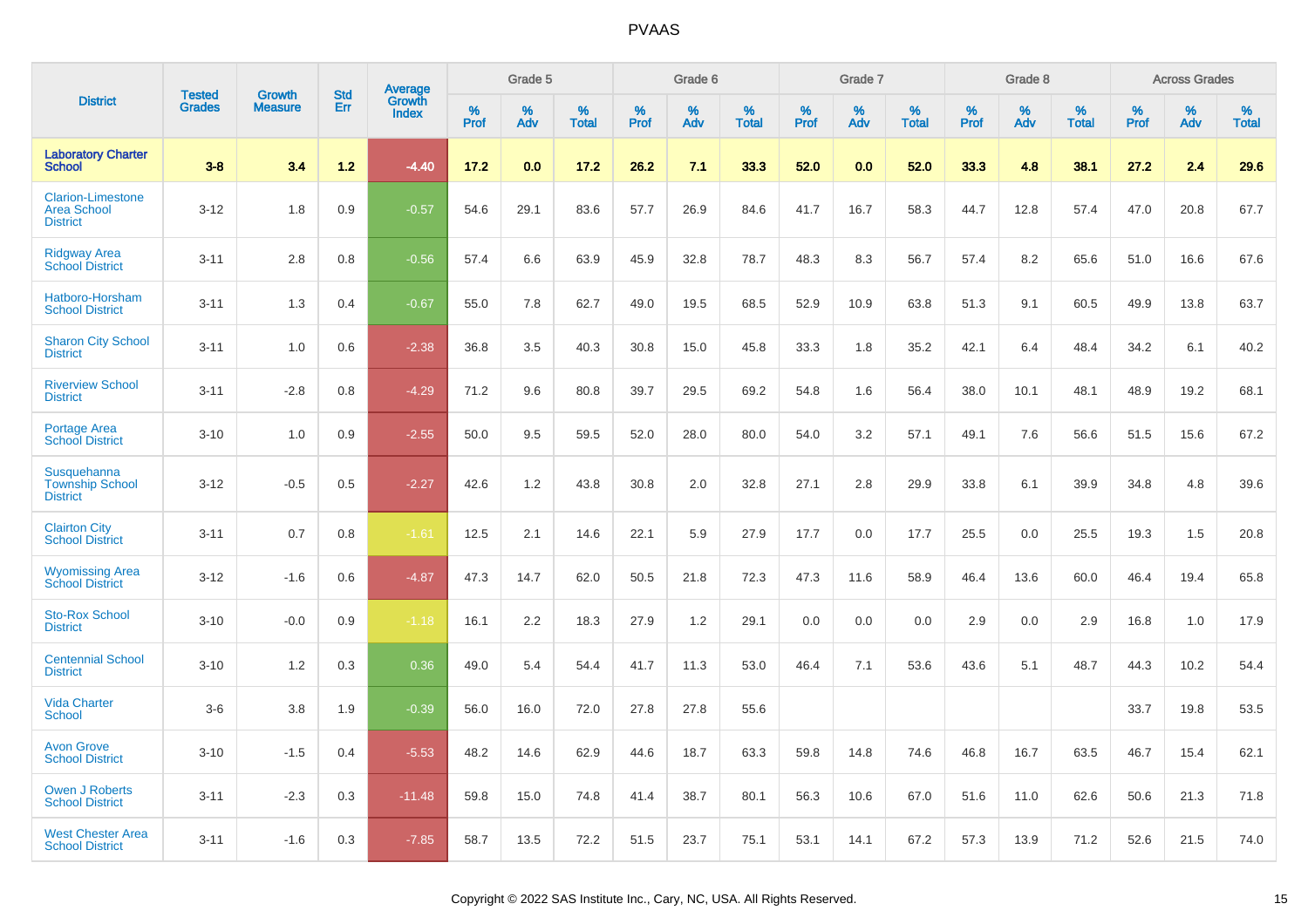|                                                           |                                |                                 | <b>Std</b> | <b>Average</b>         |           | Grade 5  |                   |           | Grade 6  |                   |           | Grade 7  |                   |           | Grade 8  |                   |           | <b>Across Grades</b> |                   |
|-----------------------------------------------------------|--------------------------------|---------------------------------|------------|------------------------|-----------|----------|-------------------|-----------|----------|-------------------|-----------|----------|-------------------|-----------|----------|-------------------|-----------|----------------------|-------------------|
| <b>District</b>                                           | <b>Tested</b><br><b>Grades</b> | <b>Growth</b><br><b>Measure</b> | Err        | <b>Growth</b><br>Index | %<br>Prof | %<br>Adv | %<br><b>Total</b> | %<br>Prof | %<br>Adv | %<br><b>Total</b> | %<br>Prof | %<br>Adv | %<br><b>Total</b> | %<br>Prof | %<br>Adv | %<br><b>Total</b> | %<br>Prof | %<br>Adv             | %<br><b>Total</b> |
| <b>Laboratory Charter</b><br><b>School</b>                | $3 - 8$                        | 3.4                             | $1.2$      | $-4.40$                | 17.2      | 0.0      | 17.2              | 26.2      | 7.1      | 33.3              | 52.0      | 0.0      | 52.0              | 33.3      | 4.8      | 38.1              | 27.2      | 2.4                  | 29.6              |
| <b>Pottsville Area</b><br><b>School District</b>          | $3 - 12$                       | $-1.5$                          | 0.5        | $-5.24$                | 43.0      | 3.7      | 46.7              | 39.2      | 7.7      | 46.8              | 34.4      | 4.9      | 39.3              | 40.4      | 4.1      | 44.4              | 39.7      | 6.1                  | 45.8              |
| <b>Easton Area</b><br><b>School District</b>              | $3 - 12$                       | 0.1                             | 0.4        | $-1.51$                | 43.5      | 2.4      | 45.9              | 33.8      | 7.9      | 41.8              | 40.1      | 7.2      | 47.2              | 35.4      | 6.0      | 41.4              | 36.9      | 7.9                  | 44.8              |
| <b>Jamestown Area</b><br><b>School District</b>           | $3 - 11$                       | 2.7                             | 1.2        | $-1.24$                | 47.4      | 0.0      | 47.4              | 30.6      | 19.4     | 50.0              | 41.4      | 6.9      | 48.3              | 54.6      | 0.0      | 54.6              | 41.2      | 7.9                  | 49.1              |
| <b>Girard School</b><br><b>District</b>                   | $3 - 11$                       | 1.9                             | 0.6        | $-2.29$                | 54.5      | 12.5     | 67.0              | 38.1      | 22.9     | 61.0              | 47.8      | 16.2     | 64.0              | 54.1      | 7.3      | 61.5              | 45.5      | 17.8                 | 63.3              |
| <b>Mastery Charter</b><br>School -<br>Shoemaker<br>Campus | $7 - 10$                       | 5.8                             | 1.6        | 1.55                   |           |          |                   |           |          |                   | 26.7      | 6.7      | 33.3              | 25.9      | 0.0      | 25.9              | 26.3      | 3.5                  | 29.8              |
| <b>Northeastern York</b><br><b>School District</b>        | $3 - 11$                       | 1.5                             | 0.4        | $-0.02$                | 51.8      | 13.3     | 65.0              | 45.0      | 21.5     | 66.5              | 48.5      | 11.0     | 59.5              | 43.2      | 18.2     | 61.5              | 46.8      | 17.3                 | 64.1              |
| <b>Troy Area School</b><br><b>District</b>                | $3 - 10$                       | 0.2                             | 0.6        | $-2.82$                | 45.0      | 1.0      | 46.0              | 25.5      | 5.9      | 31.4              | 45.6      | 6.5      | 52.2              | 42.4      | 10.2     | 52.5              | 39.4      | 6.6                  | 46.0              |
| Claysburg-Kimmel<br><b>School District</b>                | $3 - 11$                       | 2.9                             | 0.8        | $-0.45$                | 52.3      | 3.1      | 55.4              | 34.6      | 15.4     | 50.0              | 35.1      | 8.8      | 43.9              | 43.9      | 7.0      | 50.9              | 43.5      | 8.7                  | 52.2              |
| <b>Stroudsburg Area</b><br><b>School District</b>         | $3 - 11$                       | 1.1                             | 0.4        | $-2.29$                | 39.1      | 4.0      | 43.1              | 39.0      | 11.2     | 50.2              | 46.4      | 8.5      | 54.9              | 48.9      | 7.8      | 56.7              | 40.7      | 9.2                  | 49.9              |
| Tredyffrin-<br><b>Easttown School</b><br><b>District</b>  | $3 - 10$                       | 0.5                             | 0.4        | $-3.06$                | 65.0      | 22.0     | 87.0              | 47.7      | 39.5     | 87.2              | 56.5      | 29.3     | 85.8              | 48.6      | 39.7     | 88.4              | 52.0      | 36.6                 | 88.6              |
| <b>Avon Grove</b><br><b>Charter School</b>                | $3 - 11$                       | 1.7                             | 0.6        | 0.18                   | 53.3      | 4.9      | 58.2              | 47.4      | 18.2     | 65.7              | 51.1      | 16.3     | 67.4              | 38.6      | 9.9      | 48.5              | 42.6      | 14.8                 | 57.4              |
| <b>Peters Township</b><br><b>School District</b>          | $3 - 11$                       | $-0.2$                          | 0.4        | $-4.46$                | 62.9      | 24.3     | 87.3              | 48.1      | 33.6     | 81.7              | 57.8      | 25.7     | 83.5              | 63.8      | 20.1     | 83.9              | 52.4      | 33.7                 | 86.1              |
| <b>Millersburg Area</b><br><b>School District</b>         | $3 - 11$                       | $-0.2$                          | 0.8        | $-2.79$                | 47.1      | 3.9      | 51.0              | 41.5      | 0.0      | 41.5              | 51.6      | 3.1      | 54.7              | 40.3      | 3.2      | 43.6              | 44.2      | 7.4                  | 51.5              |
| <b>Central Fulton</b><br><b>School District</b>           | $3 - 11$                       | 0.7                             | 0.8        | $-1.60$                | 43.4      | 7.9      | 51.3              | 36.2      | 8.7      | 44.9              | 42.7      | 2.7      | 45.3              | 53.6      | 16.1     | 69.6              | 45.7      | 8.1                  | 53.8              |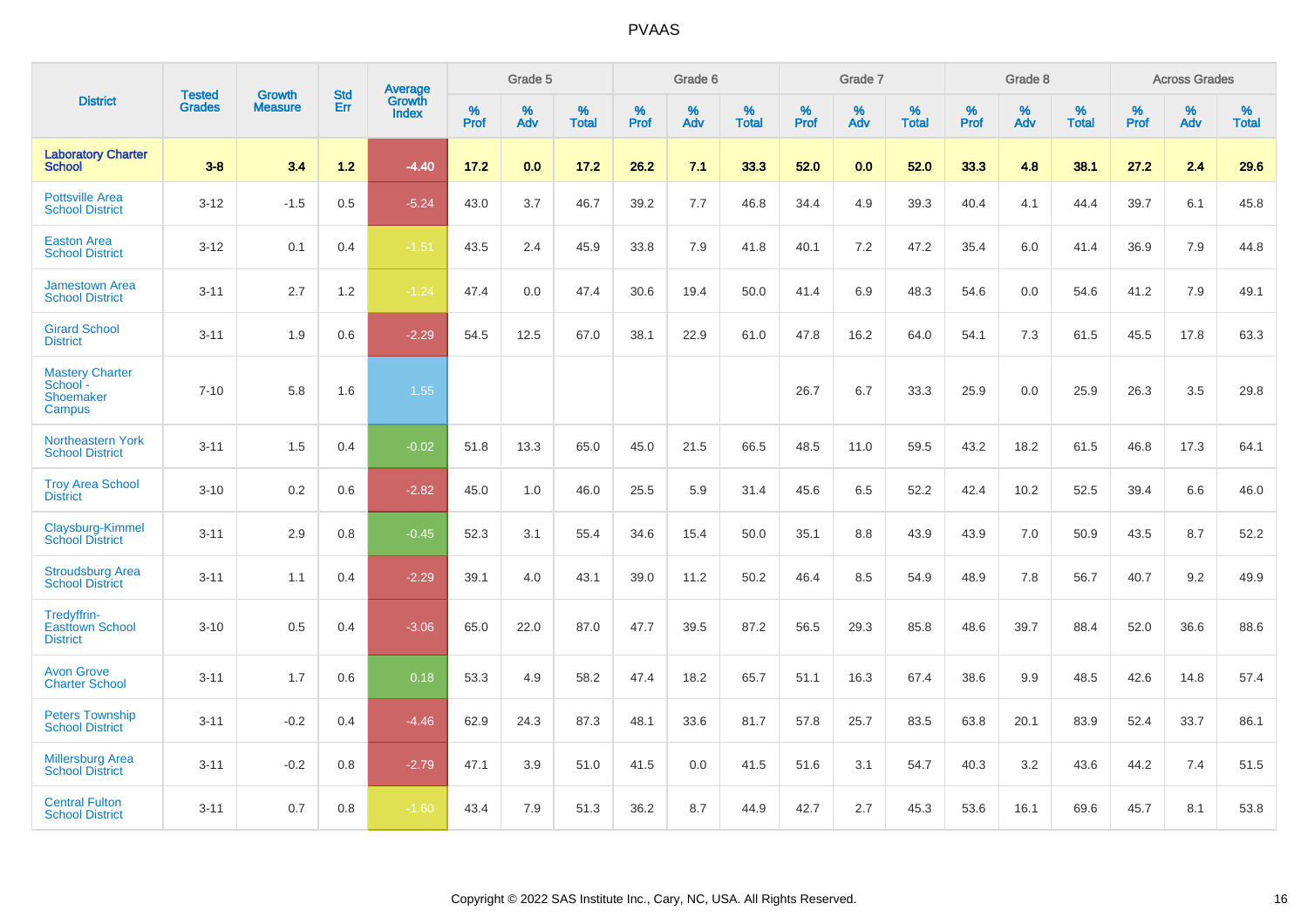|                                                                        |                                |                                 | <b>Std</b> | <b>Average</b>                |              | Grade 5  |                   |           | Grade 6  |                   |           | Grade 7  |                   |           | Grade 8  |                   |           | <b>Across Grades</b> |                   |
|------------------------------------------------------------------------|--------------------------------|---------------------------------|------------|-------------------------------|--------------|----------|-------------------|-----------|----------|-------------------|-----------|----------|-------------------|-----------|----------|-------------------|-----------|----------------------|-------------------|
| <b>District</b>                                                        | <b>Tested</b><br><b>Grades</b> | <b>Growth</b><br><b>Measure</b> | Err        | <b>Growth</b><br><b>Index</b> | $\%$<br>Prof | %<br>Adv | %<br><b>Total</b> | %<br>Prof | %<br>Adv | %<br><b>Total</b> | %<br>Prof | %<br>Adv | %<br><b>Total</b> | %<br>Prof | %<br>Adv | %<br><b>Total</b> | %<br>Prof | %<br>Adv             | %<br><b>Total</b> |
| <b>Laboratory Charter</b><br><b>School</b>                             | $3 - 8$                        | 3.4                             | $1.2$      | $-4.40$                       | 17.2         | 0.0      | 17.2              | 26.2      | 7.1      | 33.3              | 52.0      | 0.0      | 52.0              | 33.3      | 4.8      | 38.1              | 27.2      | 2.4                  | 29.6              |
| <b>Susquenita School</b><br><b>District</b>                            | $3 - 11$                       | 0.7                             | 0.6        | $-1.50$                       | 46.7         | 9.2      | 55.8              | 45.3      | 8.5      | 53.8              | 38.0      | 7.4      | 45.4              | 42.1      | 6.5      | 48.6              | 43.0      | 11.2                 | 54.2              |
| <b>Ellwood City Area</b><br><b>School District</b>                     | $3 - 11$                       | 0.6                             | 0.6        | $-2.25$                       | 53.8         | 11.5     | 65.4              | 47.0      | 14.8     | 61.7              | 43.0      | 10.7     | 53.7              | 41.3      | 8.3      | 49.5              | 45.3      | 10.3                 | 55.6              |
| <b>Greater Johnstown</b><br><b>School District</b>                     | $3 - 11$                       | $-0.2$                          | 0.5        | $-3.14$                       | 21.9         | 0.0      | 21.9              | 21.0      | 2.7      | 23.6              | 26.7      | 0.6      | 27.3              | 23.4      | 0.6      | 24.0              | 21.6      | 1.8                  | 23.4              |
| Punxsutawney<br><b>Area School</b><br><b>District</b>                  | $3 - 11$                       | 1.1                             | 0.6        | $-0.16$                       | 52.2         | 9.4      | 61.6              | 54.9      | 13.3     | 68.1              | 36.8      | 5.6      | 42.4              | 40.0      | 5.4      | 45.4              | 41.5      | 12.4                 | 53.8              |
| Northern Bedford<br><b>County School</b><br><b>District</b>            | $3 - 11$                       | $-0.1$                          | 0.8        | $-2.76$                       | 46.9         | 14.3     | 61.2              | 57.6      | 28.8     | 86.4              | 43.1      | 17.2     | 60.3              | 50.0      | 15.6     | 65.6              | 46.8      | 20.5                 | 67.3              |
| <b>Karns City Area</b><br><b>School District</b>                       | $3 - 11$                       | $-0.9$                          | 0.6        | $-3.82$                       | 56.2         | 9.0      | 65.2              | 46.6      | 14.8     | 61.4              | 47.4      | 1.7      | 49.1              | 40.7      | 1.8      | 42.6              | 44.7      | 6.8                  | 51.5              |
| <b>Palmyra Area</b><br><b>School District</b>                          | $3 - 11$                       | $-0.7$                          | 0.4        | $-2.98$                       | 54.6         | 19.4     | 74.0              | 44.9      | 24.2     | 69.1              | 58.9      | 12.6     | 71.5              | 53.4      | 10.9     | 64.3              | 49.8      | 21.3                 | 71.1              |
| <b>Boys Latin Of</b><br>Philadelphia<br><b>Charter School</b>          | $6 - 12$                       | 2.7                             | 0.8        | 1.58                          |              |          |                   | 9.0       | 1.5      | 10.4              | 18.1      | 1.2      | 19.3              | 22.6      | 1.1      | 23.7              | 17.3      | 1.2                  | 18.5              |
| <b>York City School</b><br><b>District</b>                             | $3 - 12$                       | 1.0                             | 0.3        | 0.06                          | 13.6         | 0.5      | 14.1              | 17.2      | 1.8      | 19.1              | 14.9      | 0.0      | 14.9              | 16.0      | 0.2      | 16.2              | 15.3      | 0.7                  | 15.9              |
| Pennsylvania<br><b>Virtual Charter</b><br><b>School</b>                | $3 - 11$                       | 2.2                             | 0.7        | $-0.98$                       | 51.9         | 4.7      | 56.6              | 41.9      | 14.0     | 55.9              | 38.4      | 13.1     | 51.5              | 43.8      | 9.0      | 52.8              | 42.3      | 11.6                 | 53.9              |
| <b>Northeast Bradford</b><br><b>School District</b>                    | $3 - 10$                       | 3.0                             | 0.9        | 0.26                          | 57.5         | 2.5      | 60.0              | 37.8      | 11.1     | 48.9              | 39.6      | 11.3     | 50.9              | 40.4      | 7.0      | 47.4              | 45.2      | 9.9                  | 55.1              |
| <b>Western Beaver</b><br><b>County School</b><br><b>District</b>       | $3 - 11$                       | $-1.5$                          | 1.2        | $-3.15$                       | 37.5         | 12.5     | 50.0              | 57.1      | 31.0     | 88.1              | 52.1      | 8.3      | 60.4              | 52.8      | 5.6      | 58.3              | 50.0      | 17.8                 | 67.8              |
| <b>Young Scholars Of</b><br><b>Central PA Charter</b><br><b>School</b> | $3 - 8$                        | 3.9                             | 1.2        | $-0.71$                       | 35.6         | 13.3     | 48.9              | 28.0      | 12.0     | 40.0              | 50.0      | 14.3     | 64.3              | 43.8      | 0.0      | 43.8              | 42.6      | 11.6                 | 54.2              |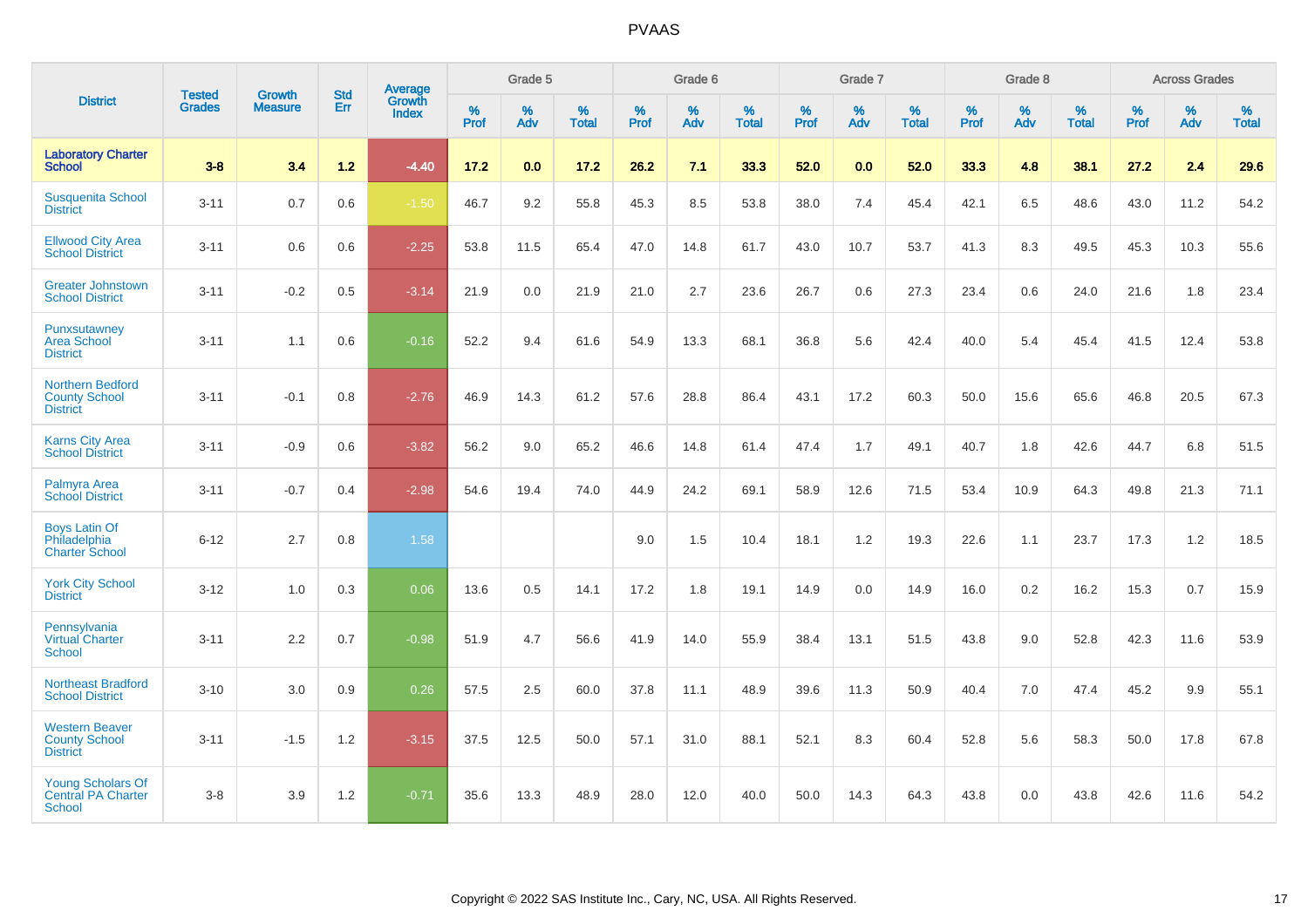|                                                                      |                                |                                 | <b>Std</b> | Average         |           | Grade 5  |                   |           | Grade 6  |                   |           | Grade 7  |                   |           | Grade 8  |                   |              | <b>Across Grades</b> |                   |
|----------------------------------------------------------------------|--------------------------------|---------------------------------|------------|-----------------|-----------|----------|-------------------|-----------|----------|-------------------|-----------|----------|-------------------|-----------|----------|-------------------|--------------|----------------------|-------------------|
| <b>District</b>                                                      | <b>Tested</b><br><b>Grades</b> | <b>Growth</b><br><b>Measure</b> | Err        | Growth<br>Index | %<br>Prof | %<br>Adv | %<br><b>Total</b> | %<br>Prof | %<br>Adv | %<br><b>Total</b> | %<br>Prof | %<br>Adv | %<br><b>Total</b> | %<br>Prof | %<br>Adv | %<br><b>Total</b> | $\%$<br>Prof | %<br>Adv             | %<br><b>Total</b> |
| <b>Laboratory Charter</b><br><b>School</b>                           | $3 - 8$                        | 3.4                             | $1.2$      | $-4.40$         | 17.2      | 0.0      | 17.2              | 26.2      | 7.1      | 33.3              | 52.0      | 0.0      | 52.0              | 33.3      | 4.8      | 38.1              | 27.2         | 2.4                  | 29.6              |
| <b>Weatherly Area</b><br><b>School District</b>                      | $3 - 11$                       | 0.6                             | 1.1        | $-1.95$         | 53.8      | 0.0      | 53.8              | 48.5      | 15.2     | 63.6              | 53.3      | 3.3      | 56.7              | 29.7      | 13.5     | 43.2              | 41.9         | 6.9                  | 48.8              |
| <b>Redbank Valley</b><br><b>School District</b>                      | $3 - 11$                       | 2.3                             | 0.7        | $-0.29$         | 64.3      | 4.3      | 68.6              | 38.8      | 13.8     | 52.5              | 54.6      | 12.5     | 67.0              | 55.4      | 15.4     | 70.8              | 50.6         | 13.7                 | 64.4              |
| <b>West Middlesex</b><br><b>Area School</b><br><b>District</b>       | $3 - 10$                       | $-1.3$                          | 0.9        | $-5.66$         | 52.2      | 17.4     | 69.6              | 41.0      | 26.2     | 67.2              | 44.4      | 5.6      | 50.0              | 35.7      | 4.8      | 40.5              | 42.5         | 12.1                 | 54.6              |
| <b>Pan American</b><br><b>Academy Charter</b><br><b>School</b>       | $3 - 8$                        | 0.9                             | 0.8        | $-2.78$         | 19.3      | 1.8      | 21.0              | 17.1      | 0.0      | 17.1              | 28.1      | 1.8      | 29.8              | 21.3      | 1.6      | 23.0              | 19.6         | 2.0                  | 21.5              |
| <b>Pequea Valley</b><br><b>School District</b>                       | $3 - 11$                       | 1.3                             | 0.6        | $-1.96$         | 46.4      | 1.8      | 48.2              | 36.6      | 7.5      | 44.1              | 43.0      | 4.7      | 47.7              | 37.9      | 6.8      | 44.7              | 37.7         | 6.5                  | 44.2              |
| <b>United School</b><br><b>District</b>                              | $3 - 11$                       | 0.7                             | 0.8        | $-2.04$         | 52.4      | 0.0      | 52.4              | 54.0      | 14.3     | 68.2              | 52.3      | 7.7      | 60.0              | 35.8      | 16.4     | 52.2              | 47.1         | 12.4                 | 59.5              |
| <b>Donegal School</b><br><b>District</b>                             | $3 - 12$                       | 1.3                             | 0.5        | 0.56            | 42.0      | 11.6     | 53.6              | 40.9      | 18.8     | 59.7              | 44.4      | 12.4     | 56.8              | 32.4      | 16.2     | 48.6              | 39.5         | 16.0                 | 55.5              |
| <b>Slippery Rock Area</b><br><b>School District</b>                  | $3 - 11$                       | 0.3                             | 0.6        | $-2.10$         | 61.1      | 15.1     | 76.2              | 42.1      | 32.3     | 74.4              | 51.6      | 6.6      | 58.2              | 47.2      | 18.1     | 65.4              | 47.2         | 24.9                 | 72.1              |
| <b>Bellwood-Antis</b><br><b>School District</b>                      | $3 - 10$                       | 1.5                             | 0.7        | $-1.63$         | 46.1      | 3.4      | 49.4              | 34.4      | 16.7     | 51.1              | 44.0      | 10.7     | 54.8              | 41.3      | 26.1     | 67.4              | 41.8         | 16.7                 | 58.6              |
| <b>Lincoln Leadership</b><br><b>Academy Charter</b><br><b>School</b> | $3 - 12$                       | 1.6                             | 0.9        | $-0.39$         | 29.6      | 0.0      | 29.6              | 25.0      | 12.5     | 37.5              | 24.5      | 5.7      | 30.2              | 22.0      | 2.4      | 24.4              | 28.4         | 5.4                  | 33.8              |
| <b>Hopewell Area</b><br><b>School District</b>                       | $3 - 11$                       | $-0.3$                          | 0.6        | $-3.20$         | 53.8      | 3.0      | 56.8              | 50.4      | 19.0     | 69.4              | 48.3      | 10.7     | 59.1              | 42.6      | 6.6      | 49.2              | 48.2         | 11.9                 | 60.1              |
| <b>Spring Grove Area</b><br><b>School District</b>                   | $3 - 11$                       | $-0.1$                          | 0.4        | $-4.54$         | 49.1      | 16.7     | 65.7              | 40.9      | 25.0     | 65.9              | 47.4      | 15.5     | 63.0              | 50.4      | 6.8      | 57.2              | 46.5         | 19.3                 | 65.8              |
| <b>Upper Darby</b><br><b>School District</b>                         | $3 - 12$                       | 0.7                             | 0.3        | $-1.00$         | 30.9      | 2.9      | 33.8              | 29.8      | 6.5      | 36.3              | 26.4      | 1.4      | 27.7              | 29.9      | 3.6      | 33.4              | 30.4         | 5.0                  | 35.4              |
| <b>Big Beaver Falls</b><br>Area School<br><b>District</b>            | $3 - 11$                       | $-0.7$                          | 0.6        | $-3.07$         | 44.1      | 2.9      | 47.1              | 30.8      | 1.9      | 32.7              | 29.7      | 5.0      | 34.6              | 27.8      | 2.1      | 29.9              | 33.1         | 3.7                  | 36.8              |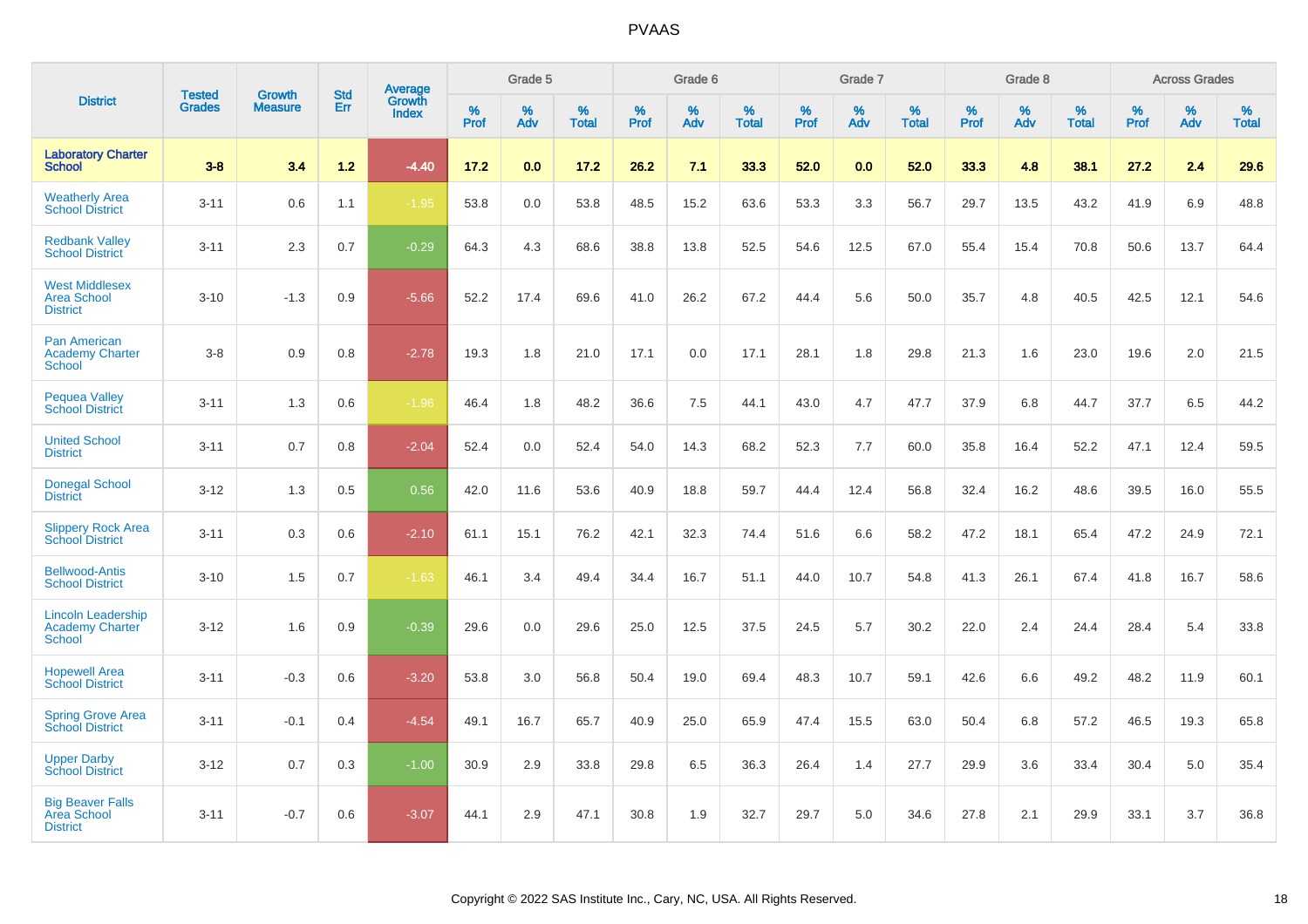|                                                               | <b>Tested</b> | <b>Growth</b>  | <b>Std</b> | <b>Average</b><br>Growth |                  | Grade 5  |                   |           | Grade 6  |                   |           | Grade 7  |                   |           | Grade 8  |                   |                  | <b>Across Grades</b> |                   |
|---------------------------------------------------------------|---------------|----------------|------------|--------------------------|------------------|----------|-------------------|-----------|----------|-------------------|-----------|----------|-------------------|-----------|----------|-------------------|------------------|----------------------|-------------------|
| <b>District</b>                                               | <b>Grades</b> | <b>Measure</b> | <b>Err</b> | <b>Index</b>             | %<br><b>Prof</b> | %<br>Adv | %<br><b>Total</b> | %<br>Prof | %<br>Adv | %<br><b>Total</b> | %<br>Prof | %<br>Adv | %<br><b>Total</b> | %<br>Prof | %<br>Adv | %<br><b>Total</b> | %<br><b>Prof</b> | %<br>Adv             | %<br><b>Total</b> |
| <b>Laboratory Charter</b><br><b>School</b>                    | $3 - 8$       | 3.4            | 1.2        | $-4.40$                  | 17.2             | 0.0      | 17.2              | 26.2      | 7.1      | 33.3              | 52.0      | 0.0      | 52.0              | 33.3      | 4.8      | 38.1              | 27.2             | 2.4                  | 29.6              |
| Mechanicsburg<br><b>Area School</b><br><b>District</b>        | $3 - 11$      | 0.3            | 0.4        | $-2.81$                  | 48.1             | 12.0     | 60.1              | 45.6      | 16.3     | 61.9              | 46.2      | 12.4     | 58.6              | 52.3      | 8.7      | 61.0              | 46.4             | 13.9                 | 60.2              |
| <b>William Penn</b><br><b>School District</b>                 | $3 - 12$      | 1.4            | 0.5        | 0.26                     | 24.0             | 0.5      | 24.5              | 31.6      | 2.8      | 34.5              | 30.8      | 0.6      | 31.4              | 21.8      | 2.4      | 24.2              | 26.1             | 2.5                  | 28.6              |
| <b>North Pocono</b><br><b>School District</b>                 | $3 - 11$      | 0.3            | 0.6        | $-2.05$                  | 55.8             | 8.5      | 64.3              | 57.8      | 12.1     | 69.8              | 61.3      | 16.0     | 77.3              | 48.7      | 12.4     | 61.1              | 54.2             | 17.4                 | 71.6              |
| <b>Bentworth School</b><br><b>District</b>                    | $3 - 11$      | 2.1            | 0.7        | 1.13                     | 60.3             | 15.4     | 75.6              | 46.1      | 6.7      | 52.8              | 52.5      | 20.0     | 72.5              | 43.3      | 11.9     | 55.2              | 52.1             | 16.1                 | 68.2              |
| <b>Marion Center</b><br><b>Area School</b><br><b>District</b> | $3 - 10$      | 2.0            | 0.7        | 0.03                     | 52.6             | 10.3     | 62.8              | 45.6      | 22.3     | 68.0              | 52.9      | 5.9      | 58.8              | 49.5      | 7.4      | 56.8              | 49.1             | 13.2                 | 62.3              |
| Selinsgrove Area<br><b>School District</b>                    | $3 - 12$      | $-1.5$         | 0.5        | $-3.62$                  | 51.9             | 4.4      | 56.4              | 46.4      | 19.0     | 65.4              | 39.7      | 16.7     | 56.4              | 47.6      | 12.6     | 60.2              | 44.8             | 15.2                 | 60.0              |
| <b>Montrose Area</b><br><b>School District</b>                | $3 - 10$      | 1.0            | 0.7        | $-0.88$                  | 50.0             | 16.2     | 66.2              | 40.2      | 28.3     | 68.5              | 38.2      | 13.2     | 51.5              | 45.0      | 10.0     | 55.0              | 43.8             | 18.3                 | 62.0              |
| <b>Manchester</b><br><b>Academic Charter</b><br>School        | $3 - 8$       | 2.1            | 1.1        | $-2.61$                  | 12.0             | 0.0      | 12.0              | 35.7      | 3.6      | 39.3              | 46.2      | 0.0      | 46.2              | 31.4      | 0.0      | 31.4              | 30.7             | 1.7                  | 32.4              |
| <b>Blue Ridge School</b><br><b>District</b>                   | $3 - 11$      | 2.2            | 0.8        | $-0.09$                  | 42.5             | 8.2      | 50.7              | 46.0      | 8.1      | 54.0              | 50.0      | 16.1     | 66.1              | 47.1      | 8.6      | 55.7              | 45.4             | 10.7                 | 56.1              |
| <b>Northern Cambria</b><br><b>School District</b>             | $3 - 11$      | 1.6            | 0.8        | $-0.85$                  | 40.0             | 5.4      | 45.4              | 33.3      | 7.4      | 40.7              | 53.7      | 5.6      | 59.3              | 47.7      | 4.6      | 52.3              | 42.9             | 6.6                  | 49.4              |
| <b>Scranton School</b><br><b>District</b>                     | $3 - 12$      | $-0.8$         | 0.5        | $-3.18$                  | 35.9             | 1.7      | 37.6              | 29.4      | 4.2      | 33.6              | 24.9      | 2.8      | 27.7              | 26.3      | 5.8      | 32.2              | 29.5             | 4.0                  | 33.5              |
| <b>Mastery Charter</b><br>School - Hardy<br><b>Williams</b>   | $3 - 11$      | 0.9            | 1.2        | $-1.53$                  | 10.3             | 0.0      | 10.3              | 37.8      | 13.5     | 51.4              | 29.2      | 0.0      | 29.2              |           |          |                   | 21.1             | 3.6                  | 24.7              |
| <b>Meyersdale Area</b><br><b>School District</b>              | $3 - 11$      | 2.0            | 0.8        | $-1.63$                  | 51.8             | 13.0     | 64.8              | 55.4      | 12.3     | 67.7              | 62.3      | 1.9      | 64.2              | 54.2      | 5.1      | 59.3              | 52.4             | 10.9                 | 63.3              |
| <b>Cornell School</b><br><b>District</b>                      | $3 - 11$      | $-0.8$         | 1.1        | $-2.17$                  | 36.7             | 0.0      | 36.7              | 34.9      | 7.0      | 41.9              | 35.9      | 0.0      | 35.9              | 24.3      | 2.7      | 27.0              | 32.9             | 6.1                  | 39.0              |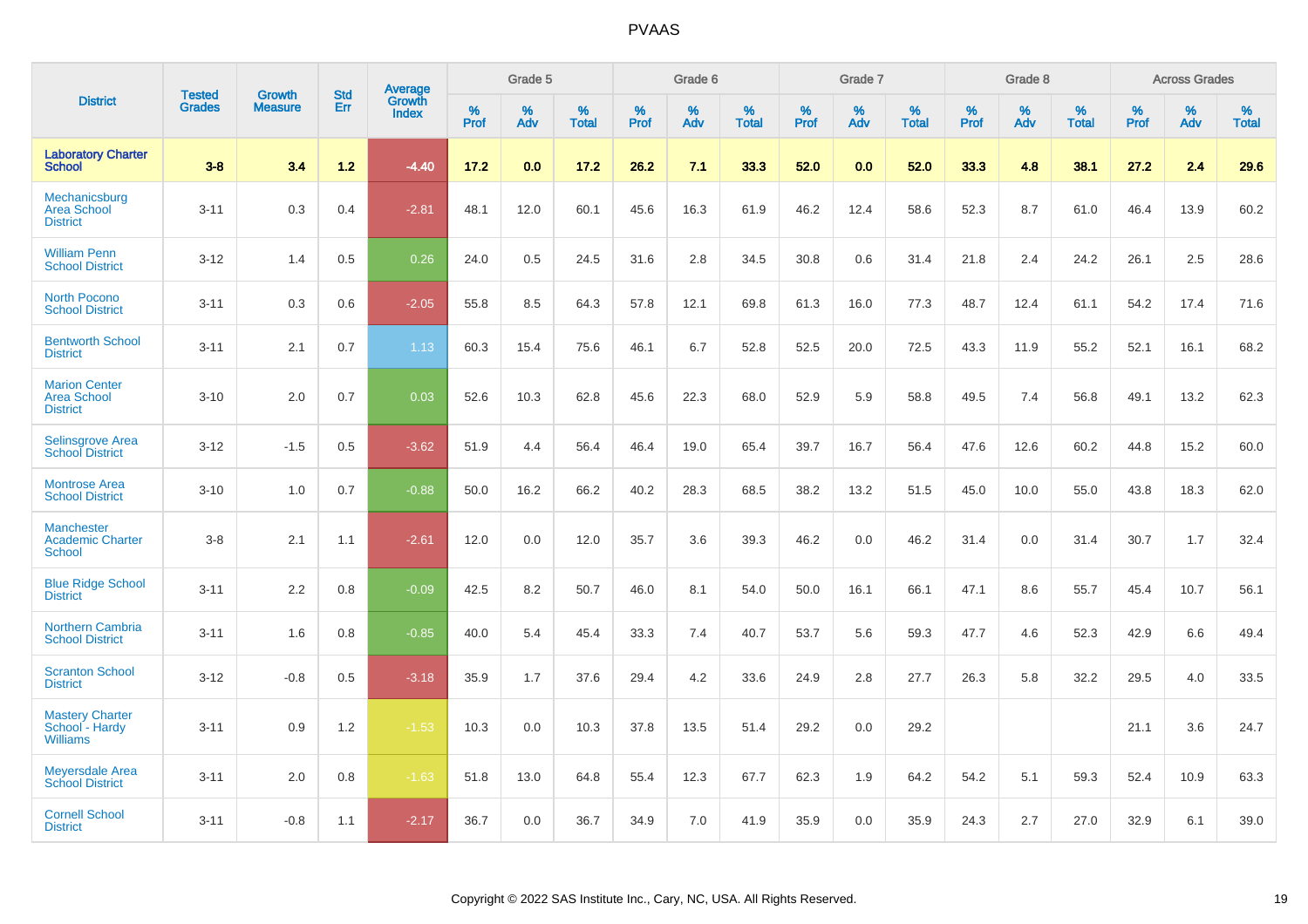|                                                                       |                                |                                 | <b>Std</b> | Average                |              | Grade 5  |                   |           | Grade 6  |                   |           | Grade 7  |                   |           | Grade 8  |                   |              | <b>Across Grades</b> |                   |
|-----------------------------------------------------------------------|--------------------------------|---------------------------------|------------|------------------------|--------------|----------|-------------------|-----------|----------|-------------------|-----------|----------|-------------------|-----------|----------|-------------------|--------------|----------------------|-------------------|
| <b>District</b>                                                       | <b>Tested</b><br><b>Grades</b> | <b>Growth</b><br><b>Measure</b> | Err        | Growth<br><b>Index</b> | $\%$<br>Prof | %<br>Adv | %<br><b>Total</b> | %<br>Prof | %<br>Adv | %<br><b>Total</b> | %<br>Prof | %<br>Adv | %<br><b>Total</b> | %<br>Prof | %<br>Adv | %<br><b>Total</b> | $\%$<br>Prof | %<br>Adv             | %<br><b>Total</b> |
| <b>Laboratory Charter</b><br><b>School</b>                            | $3 - 8$                        | 3.4                             | $1.2$      | $-4.40$                | 17.2         | 0.0      | 17.2              | 26.2      | 7.1      | 33.3              | 52.0      | 0.0      | 52.0              | 33.3      | 4.8      | 38.1              | 27.2         | 2.4                  | 29.6              |
| <b>Tidioute</b><br>Community<br><b>Charter School</b>                 | $3 - 11$                       | 2.0                             | 1.5        | $-0.21$                | 69.2         | 0.0      | 69.2              | 61.1      | 5.6      | 66.7              | 26.3      | 0.0      | 26.3              | 37.0      | 0.0      | 37.0              | 43.2         | 4.0                  | 47.2              |
| <b>Minersville Area</b><br><b>School District</b>                     | $3 - 11$                       | $-1.1$                          | 0.7        | $-2.58$                | 42.5         | 2.7      | 45.2              | 38.7      | 24.0     | 62.7              | 40.0      | 4.0      | 44.0              | 46.6      | 1.4      | 48.0              | 42.2         | 10.0                 | 52.2              |
| <b>York Academy</b><br><b>Regional Charter</b><br>School              | $3 - 11$                       | 0.3                             | 0.8        | $-2.68$                | 33.3         | 5.0      | 38.3              | 55.9      | 11.9     | 67.8              | 47.3      | 7.3      | 54.6              | 35.1      | 12.3     | 47.4              | 40.8         | 14.1                 | 54.9              |
| <b>MaST Community</b><br><b>Charter School</b>                        | $3 - 10$                       | $-4.3$                          | 0.6        | $-7.34$                | 56.4         | 9.9      | 66.3              | 45.3      | 21.7     | 67.0              | 59.8      | 12.8     | 72.6              | 54.4      | 12.6     | 67.0              | 51.0         | 14.1                 | 65.2              |
| Apollo-Ridge<br><b>School District</b>                                | $3 - 12$                       | $-2.9$                          | 0.7        | $-4.42$                | 45.6         | 1.5      | 47.1              | 25.3      | 9.6      | 34.9              | 34.6      | 0.0      | 34.6              | 42.1      | 5.3      | 47.4              | 38.1         | 6.5                  | 44.6              |
| <b>North Clarion</b><br><b>County School</b><br><b>District</b>       | $3 - 12$                       | 2.6                             | 1.0        | $-0.17$                | 51.1         | 8.9      | 60.0              | 46.3      | 19.5     | 65.8              | 45.2      | 4.8      | 50.0              | 54.6      | 11.4     | 65.9              | 45.1         | 12.2                 | 57.3              |
| <b>Jenkintown School</b><br><b>District</b>                           | $3 - 11$                       | 1.5                             | 1.0        | $-1.16$                | 68.0         | 8.0      | 76.0              | 54.0      | 18.9     | 73.0              | 42.9      | 35.7     | 78.6              | 60.6      | 21.2     | 81.8              | 53.1         | 25.8                 | 78.9              |
| <b>South Middleton</b><br><b>School District</b>                      | $3 - 11$                       | 0.8                             | 0.5        | $-3.53$                | 48.5         | 12.1     | 60.6              | 45.2      | 21.0     | 66.1              | 44.4      | 12.9     | 57.3              | 42.1      | 12.0     | 54.1              | 45.4         | 16.9                 | 62.3              |
| <b>North East School</b><br><b>District</b>                           | $3 - 11$                       | 0.8                             | 0.6        | $-0.63$                | 61.2         | 9.5      | 70.7              | 44.8      | 21.6     | 66.4              | 50.0      | 9.3      | 59.3              | 56.9      | 16.8     | 73.7              | 52.6         | 15.4                 | 68.0              |
| <b>Shenango Area</b><br><b>School District</b>                        | $3 - 11$                       | 1.9                             | 0.7        | $-0.12$                | 46.4         | 19.0     | 65.5              | 37.5      | 25.0     | 62.5              | 45.7      | 9.6      | 55.3              | 41.1      | 18.9     | 60.0              | 42.3         | 18.7                 | 61.1              |
| <b>Indiana Area</b><br><b>School District</b>                         | $3 - 11$                       | 1.1                             | 0.5        | $-0.73$                | 57.2         | 12.8     | 70.0              | 37.5      | 22.5     | 60.0              | 53.6      | 16.6     | 70.2              | 52.0      | 16.3     | 68.4              | 49.3         | 18.5                 | 67.7              |
| <b>Southern Tioga</b><br><b>School District</b>                       | $3 - 11$                       | 1.4                             | 0.6        | $-0.62$                | 38.5         | 4.2      | 42.7              | 39.6      | 14.2     | 53.8              | 44.9      | 3.6      | 48.6              | 37.2      | 8.3      | 45.4              | 38.5         | 7.0                  | 45.6              |
| <b>New Foundations</b><br><b>Charter School</b>                       | $3 - 11$                       | $-0.9$                          | 0.8        | $-1.98$                | 37.0         | 9.3      | 46.3              | 38.1      | 9.5      | 47.6              | 50.8      | 3.3      | 54.1              | 36.1      | 6.0      | 42.2              | 41.1         | 6.7                  | 47.8              |
| <b>Southern</b><br><b>Huntingdon County</b><br><b>School District</b> | $3 - 11$                       | 1.1                             | 0.7        | $-0.83$                | 47.1         | 2.9      | 50.0              | 26.6      | 7.6      | 34.2              | 43.2      | 4.6      | 47.7              | 41.5      | 3.7      | 45.1              | 39.6         | 5.6                  | 45.2              |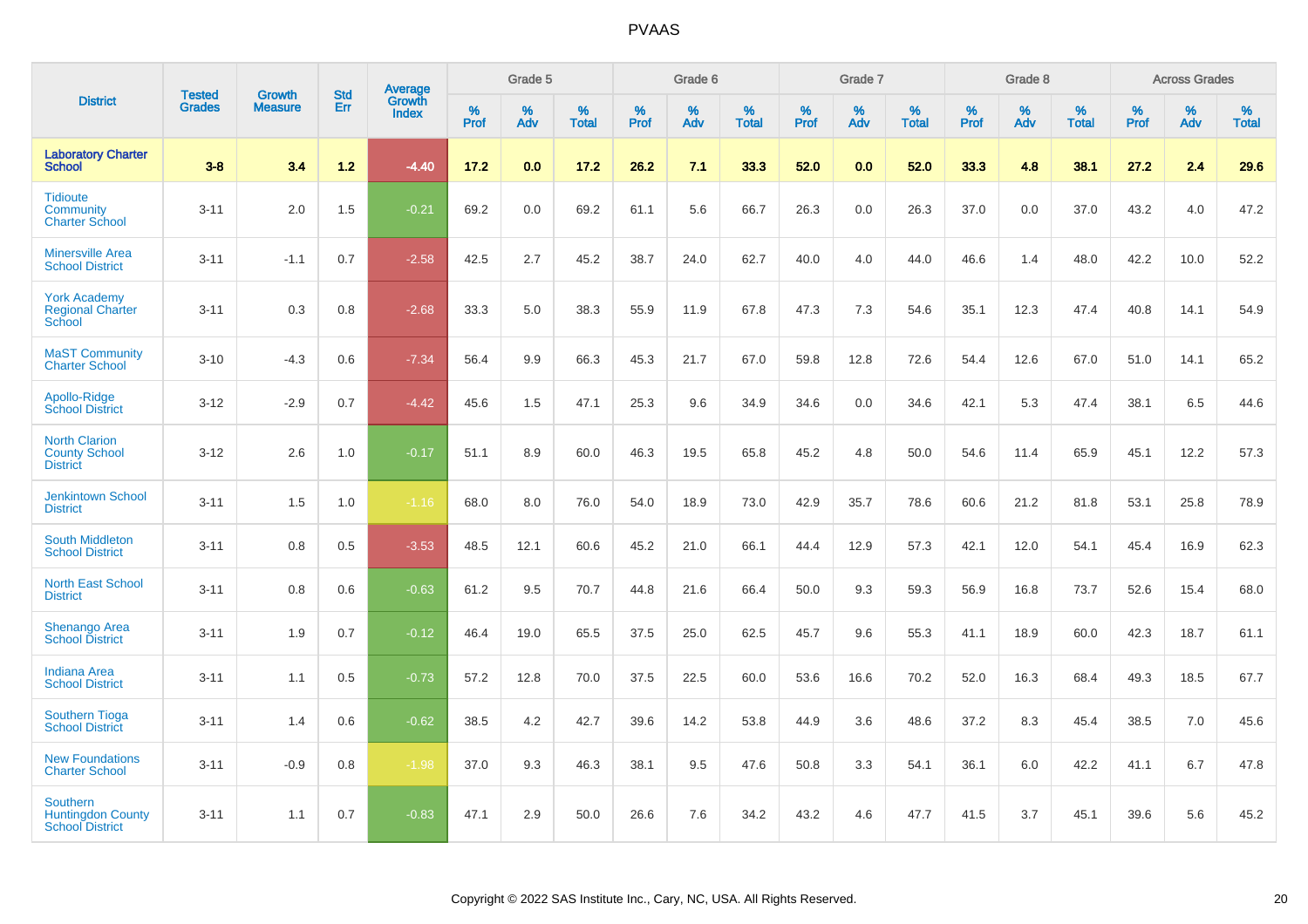|                                                                              |                                |                                 | <b>Std</b> | Average                |           | Grade 5  |                   |           | Grade 6  |                   |           | Grade 7  |                   |           | Grade 8  |                   |           | <b>Across Grades</b> |                   |
|------------------------------------------------------------------------------|--------------------------------|---------------------------------|------------|------------------------|-----------|----------|-------------------|-----------|----------|-------------------|-----------|----------|-------------------|-----------|----------|-------------------|-----------|----------------------|-------------------|
| <b>District</b>                                                              | <b>Tested</b><br><b>Grades</b> | <b>Growth</b><br><b>Measure</b> | Err        | Growth<br><b>Index</b> | %<br>Prof | %<br>Adv | %<br><b>Total</b> | %<br>Prof | %<br>Adv | %<br><b>Total</b> | %<br>Prof | %<br>Adv | %<br><b>Total</b> | %<br>Prof | %<br>Adv | %<br><b>Total</b> | %<br>Prof | %<br>Adv             | %<br><b>Total</b> |
| <b>Laboratory Charter</b><br><b>School</b>                                   | $3 - 8$                        | 3.4                             | $1.2$      | $-4.40$                | 17.2      | 0.0      | 17.2              | 26.2      | 7.1      | 33.3              | 52.0      | 0.0      | 52.0              | 33.3      | 4.8      | 38.1              | 27.2      | 2.4                  | 29.6              |
| <b>Mckeesport Area</b><br><b>School District</b>                             | $3 - 12$                       | 0.3                             | 0.5        | $-3.77$                | 30.5      | 0.6      | 31.1              | 29.1      | 1.3      | 30.4              | 24.1      | 0.0      | 24.1              | 22.6      | 1.0      | 23.7              | 25.9      | 2.4                  | 28.3              |
| <b>Everett Area</b><br><b>School District</b>                                | $3 - 11$                       | $-0.2$                          | 0.7        | $-3.44$                | 41.4      | 9.2      | 50.6              | 34.9      | 11.6     | 46.5              | 47.5      | 5.9      | 53.5              | 37.3      | 9.3      | 46.7              | 40.8      | 11.4                 | 52.2              |
| <b>Young Scholars Of</b><br>Western<br>Pennsylvania<br><b>Charter School</b> | $3-8$                          | 2.0                             | 1.1        | 0.04                   | 27.3      | 9.1      | 36.4              | 40.6      | 6.2      | 46.9              | 32.1      | 3.6      | 35.7              | 43.5      | 8.7      | 52.2              | 31.2      | 9.1                  | 40.3              |
| <b>Propel Charter</b><br>School - East                                       | $3-8$                          | 1.1                             | 1.0        | $-2.14$                | 32.5      | 0.0      | 32.5              | 34.3      | 11.4     | 45.7              | 33.3      | 9.1      | 42.4              | 29.4      | 0.0      | 29.4              | 31.6      | 4.7                  | 36.3              |
| <b>Blue Mountain</b><br><b>School District</b>                               | $3 - 10$                       | 0.0                             | 0.5        | $-2.39$                | 60.1      | 12.0     | 72.2              | 50.9      | 12.4     | 63.3              | 52.0      | 10.1     | 62.0              | 47.3      | 11.5     | 58.8              | 52.0      | 15.0                 | 67.0              |
| <b>Port Allegany</b><br><b>School District</b>                               | $3 - 11$                       | $-1.8$                          | 0.8        | $-3.92$                | 34.3      | 2.9      | 37.1              | 31.9      | 2.9      | 34.8              | 32.9      | 5.7      | 38.6              | 40.3      | 3.2      | 43.6              | 35.0      | 5.9                  | 40.8              |
| <b>Valley View School</b><br><b>District</b>                                 | $3 - 11$                       | 1.0                             | 0.8        | $-2.65$                | 62.4      | 1.8      | 64.2              | 41.4      | 10.3     | 51.7              | 53.7      | 4.9      | 58.5              | 42.6      | 4.9      | 47.5              | 49.9      | 7.2                  | 57.1              |
| <b>Aspira Bilingual</b><br><b>Cyber Charter</b><br>School                    | $3 - 11$                       | 2.8                             | 1.6        | $-0.41$                |           |          |                   | 12.9      | 0.0      | 12.9              | 0.0       | 0.0      | 0.0               | 0.0       | 0.0      | 0.0               | 5.9       | 0.0                  | 5.9               |
| <b>Duquesne City</b><br><b>School District</b>                               | $3-8$                          | 3.1                             | 1.4        | 0.73                   | 11.3      | 0.0      | 11.3              | 10.8      | 2.7      | 13.5              |           |          |                   |           |          |                   | 14.8      | 0.6                  | 15.3              |
| <b>North Star School</b><br><b>District</b>                                  | $3 - 11$                       | $-0.3$                          | 0.7        | $-4.18$                | 44.3      | 3.8      | 48.1              | 35.9      | 17.2     | 53.1              | 44.4      | 8.3      | 52.8              | 49.5      | 17.2     | 66.7              | 44.5      | 15.3                 | 59.8              |
| <b>South Butler</b><br><b>County School</b><br><b>District</b>               | $3 - 10$                       | 1.0                             | 0.5        | $-0.14$                | 59.9      | 14.3     | 74.2              | 50.7      | 14.5     | 65.2              | 44.7      | 11.4     | 56.1              | 53.7      | 13.0     | 66.7              | 50.5      | 17.8                 | 68.3              |
| <b>Albert Gallatin</b><br>Area School<br><b>District</b>                     | $3 - 11$                       | 0.4                             | 0.5        | $-1.30$                | 45.8      | 5.4      | 51.2              | 34.0      | 8.4      | 42.4              | 39.7      | 2.2      | 41.8              | 37.8      | 5.3      | 43.0              | 38.7      | 7.6                  | 46.2              |
| <b>Upper Moreland</b><br><b>Township School</b><br><b>District</b>           | $3 - 11$                       | $-0.3$                          | 0.4        | $-3.84$                | 54.1      | 10.5     | 64.6              | 42.4      | 21.0     | 63.4              | 53.7      | 8.4      | 62.1              | 41.0      | 14.2     | 55.1              | 46.0      | 16.1                 | 62.1              |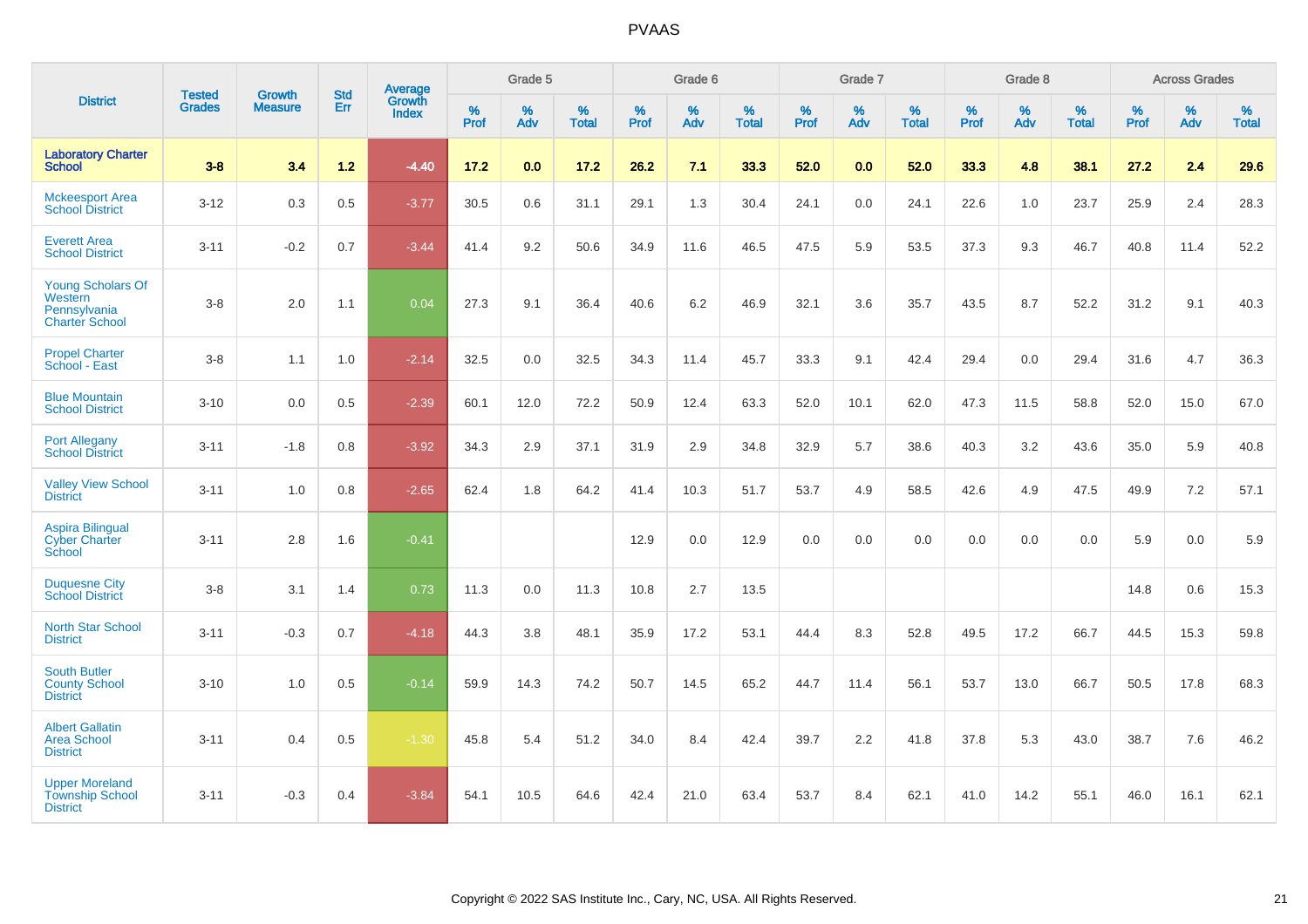|                                                                           |                                |                                 | <b>Std</b> | <b>Average</b>                |           | Grade 5  |                   |           | Grade 6  |                   |           | Grade 7  |                   |           | Grade 8  |                   |           | <b>Across Grades</b> |                   |
|---------------------------------------------------------------------------|--------------------------------|---------------------------------|------------|-------------------------------|-----------|----------|-------------------|-----------|----------|-------------------|-----------|----------|-------------------|-----------|----------|-------------------|-----------|----------------------|-------------------|
| <b>District</b>                                                           | <b>Tested</b><br><b>Grades</b> | <b>Growth</b><br><b>Measure</b> | Err        | <b>Growth</b><br><b>Index</b> | %<br>Prof | %<br>Adv | %<br><b>Total</b> | %<br>Prof | %<br>Adv | %<br><b>Total</b> | %<br>Prof | %<br>Adv | %<br><b>Total</b> | %<br>Prof | %<br>Adv | %<br><b>Total</b> | %<br>Prof | %<br>Adv             | %<br><b>Total</b> |
| <b>Laboratory Charter</b><br><b>School</b>                                | $3 - 8$                        | 3.4                             | $1.2$      | $-4.40$                       | 17.2      | 0.0      | 17.2              | 26.2      | 7.1      | 33.3              | 52.0      | 0.0      | 52.0              | 33.3      | 4.8      | 38.1              | 27.2      | 2.4                  | 29.6              |
| <b>Clarion Area</b><br><b>School District</b>                             | $3 - 11$                       | 1.1                             | 0.9        | $-1.14$                       | 58.3      | 2.1      | 60.4              | 46.4      | 7.1      | 53.6              | 44.8      | 4.5      | 49.2              | 39.0      | 11.9     | 50.8              | 45.1      | 10.1                 | 55.2              |
| <b>Warren County</b><br><b>School District</b>                            | $3 - 11$                       | $0.2\,$                         | 0.4        | $-1.64$                       | 38.6      | 4.0      | 42.5              | 41.0      | 8.0      | 49.0              | 33.4      | 4.1      | 37.5              | 43.1      | 4.7      | 47.8              | 38.0      | 6.9                  | 44.8              |
| <b>Palisades School</b><br><b>District</b>                                | $3 - 11$                       | 0.4                             | 0.6        | $-3.48$                       | 53.1      | 13.5     | 66.7              | 48.5      | 19.2     | 67.7              | 60.2      | 10.7     | 70.9              | 43.2      | 9.1      | 52.3              | 48.5      | 17.4                 | 65.9              |
| <b>Premier Arts And</b><br><b>Science Charter</b><br><b>School</b>        | $3-5$                          | 5.2                             | 2.1        | 2.52                          | 16.7      | 0.0      | 16.7              |           |          |                   |           |          |                   |           |          |                   | 14.2      | 1.9                  | 16.0              |
| <b>Interboro School</b><br><b>District</b>                                | $3 - 12$                       | 0.3                             | 0.4        | $-2.03$                       | 42.9      | 4.5      | 47.3              | 40.0      | 11.7     | 51.7              | 44.0      | 8.7      | 52.7              | 44.2      | 7.4      | 51.6              | 41.8      | 8.7                  | 50.4              |
| <b>Gateway School</b><br><b>District</b>                                  | $3 - 11$                       | $-1.0$                          | 0.4        | $-5.60$                       | 48.9      | 5.6      | 54.5              | 42.7      | 10.8     | 53.5              | 49.3      | 10.8     | 60.1              | 43.7      | 14.0     | 57.7              | 45.5      | 12.1                 | 57.7              |
| <b>Dallastown Area</b><br><b>School District</b>                          | $3 - 11$                       | $-2.2$                          | 0.3        | $-6.90$                       | 53.1      | 7.2      | 60.3              | 44.3      | 30.9     | 75.1              | 45.3      | 9.3      | 54.7              | 43.8      | 11.1     | 54.9              | 44.8      | 19.1                 | 63.9              |
| <b>Saint Marys Area</b><br><b>School District</b>                         | $3 - 11$                       | $-1.5$                          | 0.6        | $-3.55$                       | 48.7      | 2.6      | 51.3              | 42.7      | 13.7     | 56.4              | 40.8      | 7.7      | 48.5              | 46.4      | 8.0      | 54.3              | 44.6      | 11.0                 | 55.6              |
| <b>Lebanon School</b><br><b>District</b>                                  | $3 - 11$                       | $-0.4$                          | 0.4        | $-2.17$                       | 29.4      | 2.5      | 31.9              | 21.7      | 5.5      | 27.2              | 20.0      | 2.5      | 22.5              | 21.9      | 1.2      | 23.0              | 25.5      | 3.4                  | 28.8              |
| <b>Southwest</b><br>Leadership<br><b>Academy Charter</b><br><b>School</b> | $3 - 8$                        | 0.2                             | 1.1        | $-5.76$                       | 9.1       | 0.0      | 9.1               | 16.1      | 6.4      | 22.6              | 15.8      | 2.6      | 18.4              | 20.8      | 0.0      | 20.8              | 19.0      | 3.3                  | 22.3              |
| <b>Chester-Upland</b><br><b>School District</b>                           | $3 - 11$                       | 0.8                             | 0.8        | $-1.40$                       | 15.4      | 0.0      | 15.4              | 18.2      | 2.6      | 20.8              | 12.4      | 0.0      | 12.4              | 9.8       | 0.0      | 9.8               | 15.6      | 1.0                  | 16.6              |
| Penn Cambria<br><b>School District</b>                                    | $3 - 11$                       | $-0.4$                          | 0.6        | $-3.40$                       | 56.8      | 0.9      | 57.7              | 46.5      | 7.1      | 53.5              | 58.1      | 7.7      | 65.8              | 52.3      | 7.8      | 60.2              | 48.8      | 9.2                  | 58.0              |
| <b>Farrell Area School</b><br><b>District</b>                             | $3 - 11$                       | 1.3                             | 1.0        | $-0.92$                       | 26.7      | 0.0      | 26.7              | 31.7      | 2.4      | 34.2              | 20.4      | 0.0      | 20.4              | 28.2      | 0.0      | 28.2              | 25.9      | 2.3                  | 28.2              |
| <b>Greater Latrobe</b><br><b>School District</b>                          | $3 - 11$                       | $-3.1$                          | 0.4        | $-8.08$                       | 55.6      | 5.8      | 61.4              | 42.2      | 21.1     | 63.2              | 49.0      | 10.1     | 59.1              | 46.2      | 20.0     | 66.2              | 46.9      | 15.6                 | 62.5              |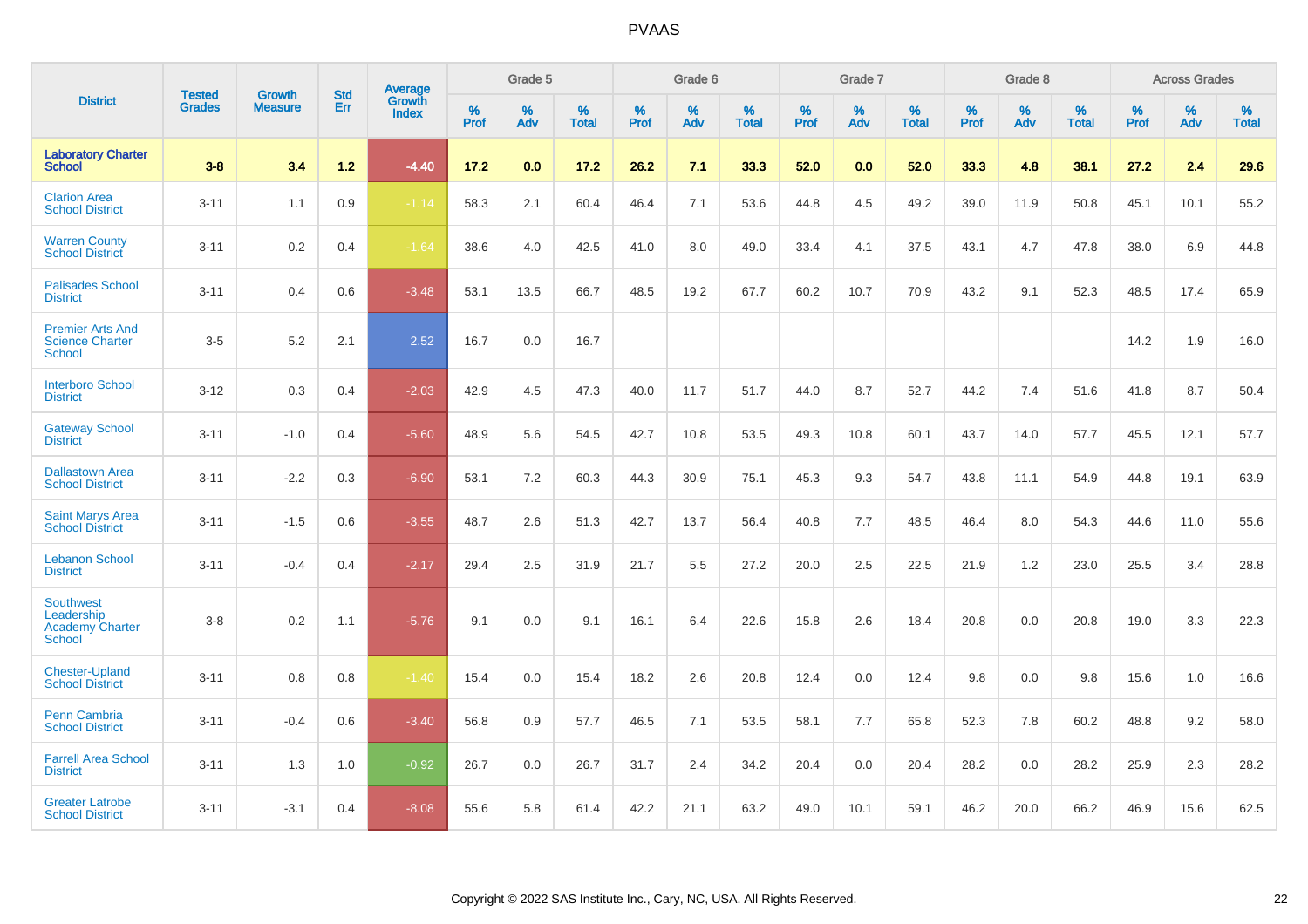|                                                                                |                                |                                 | <b>Std</b> | Average                |              | Grade 5     |                      |              | Grade 6  |                      |              | Grade 7  |                   |              | Grade 8  |                   |              | <b>Across Grades</b> |            |
|--------------------------------------------------------------------------------|--------------------------------|---------------------------------|------------|------------------------|--------------|-------------|----------------------|--------------|----------|----------------------|--------------|----------|-------------------|--------------|----------|-------------------|--------------|----------------------|------------|
| <b>District</b>                                                                | <b>Tested</b><br><b>Grades</b> | <b>Growth</b><br><b>Measure</b> | Err        | Growth<br><b>Index</b> | $\%$<br>Prof | $\%$<br>Adv | $\%$<br><b>Total</b> | $\%$<br>Prof | %<br>Adv | $\%$<br><b>Total</b> | $\%$<br>Prof | %<br>Adv | %<br><b>Total</b> | $\%$<br>Prof | %<br>Adv | %<br><b>Total</b> | $\%$<br>Prof | %<br>Adv             | %<br>Total |
| <b>Laboratory Charter</b><br><b>School</b>                                     | $3 - 8$                        | 3.4                             | $1.2$      | $-4.40$                | 17.2         | 0.0         | 17.2                 | 26.2         | 7.1      | 33.3                 | 52.0         | 0.0      | 52.0              | 33.3         | 4.8      | 38.1              | 27.2         | 2.4                  | 29.6       |
| <b>Seven Generations</b><br><b>Charter School</b>                              | $3-5$                          | 5.1                             | 2.1        | 2.46                   | 62.2         | 2.7         | 64.9                 |              |          |                      |              |          |                   |              |          |                   | 48.0         | 8.8                  | 56.8       |
| Northwood<br><b>Academy Charter</b><br>School                                  | $3-8$                          | $-0.1$                          | 0.7        | $-3.80$                | 23.4         | 1.3         | 24.7                 | 44.2         | 6.5      | 50.6                 | 37.5         | 5.6      | 43.1              | 29.6         | 13.0     | 42.6              | 31.0         | 5.4                  | 36.4       |
| <b>Philadelphia City</b><br><b>School District</b>                             | $3 - 12$                       | $-0.0$                          | $0.2\,$    | $-2.50$                | 24.2         | 3.5         | 27.7                 | 22.9         | 8.1      | 31.0                 | 26.8         | 6.5      | 33.4              | 22.4         | 4.6      | 27.1              | 23.1         | 6.3                  | 29.4       |
| <b>Mastery Charter</b><br>School - Harrity<br>Campus                           | $3-8$                          | 0.5                             | 1.2        | $-2.57$                | 13.6         | 0.0         | 13.6                 | 12.8         | 2.1      | 14.9                 | 26.5         | 0.0      | 26.5              | 11.1         | 7.4      | 18.5              | 18.2         | 2.0                  | 20.2       |
| <b>Middletown Area</b><br><b>School District</b>                               | $3 - 11$                       | $-0.3$                          | 0.6        | $-2.50$                | 40.9         | 6.3         | 47.2                 | 28.7         | 7.0      | 35.7                 | 43.8         | 5.6      | 49.3              | 38.5         | 3.8      | 42.3              | 37.8         | 8.2                  | 46.0       |
| <b>Allegheny-Clarion</b><br><b>Valley School</b><br><b>District</b>            | $3 - 10$                       | 2.1                             | 1.0        | 0.11                   | 42.5         | 5.0         | 47.5                 | 42.1         | 15.8     | 57.9                 | 43.9         | 2.4      | 46.3              | 40.0         | 0.0      | 40.0              | 40.9         | 9.1                  | 50.0       |
| <b>Eastern Lebanon</b><br><b>County School</b><br><b>District</b>              | $3 - 11$                       | $-0.3$                          | 0.5        | $-4.72$                | 48.9         | 2.8         | 51.7                 | 42.0         | 9.1      | 51.1                 | 45.1         | 8.0      | 53.1              | 29.8         | 7.0      | 36.8              | 42.0         | 9.1                  | 51.0       |
| <b>West Philadelphia</b><br>Achievement<br>Charter<br><b>Elementary School</b> | $3-5$                          | 3.8                             | 1.6        | 2.40                   | 21.0         | 0.0         | 21.0                 |              |          |                      |              |          |                   |              |          |                   | 18.1         | 1.5                  | 19.6       |
| <b>Southeast Delco</b><br><b>School District</b>                               | $3 - 10$                       | $-0.6$                          | 0.6        | $-3.13$                | 28.6         | 0.0         | 28.6                 | 30.4         | 1.8      | 32.1                 | 29.2         | 1.5      | 30.8              | 34.4         | 3.8      | 38.2              | 28.9         | 2.4                  | 31.3       |
| <b>Union City Area</b><br><b>School District</b>                               | $3 - 12$                       | 0.2                             | 0.7        | $-1.85$                | 34.8         | 1.4         | 36.2                 | 35.5         | 16.1     | 51.6                 | 44.7         | 10.5     | 55.3              | 42.2         | 8.9      | 51.1              | 39.0         | 12.5                 | 51.5       |
| <b>Conewago Valley</b><br><b>School District</b>                               | $3 - 12$                       | 0.7                             | 0.4        | $-2.40$                | 52.1         | 3.4         | 55.5                 | 44.7         | 14.0     | 58.7                 | 46.4         | 8.8      | 55.2              | 46.8         | 5.7      | 52.5              | 46.9         | 10.0                 | 56.9       |
| <b>Haverford</b><br><b>Township School</b><br><b>District</b>                  | $3 - 11$                       | 0.2                             | 0.3        | $-2.60$                | 55.4         | 23.8        | 79.2                 | 51.1         | 27.6     | 78.7                 | 55.0         | 18.3     | 73.3              | 44.5         | 32.3     | 76.7              | 49.2         | 29.5                 | 78.6       |
| <b>Mastery Charter</b><br>School - Pickett<br>Campus                           | $6 - 10$                       | 1.6                             | 1.1        | $-0.80$                |              |             |                      | 4.9          | 0.0      | 4.9                  | 15.4         | 0.0      | 15.4              | 8.8          | 2.9      | 11.8              | 9.6          | 0.9                  | 10.5       |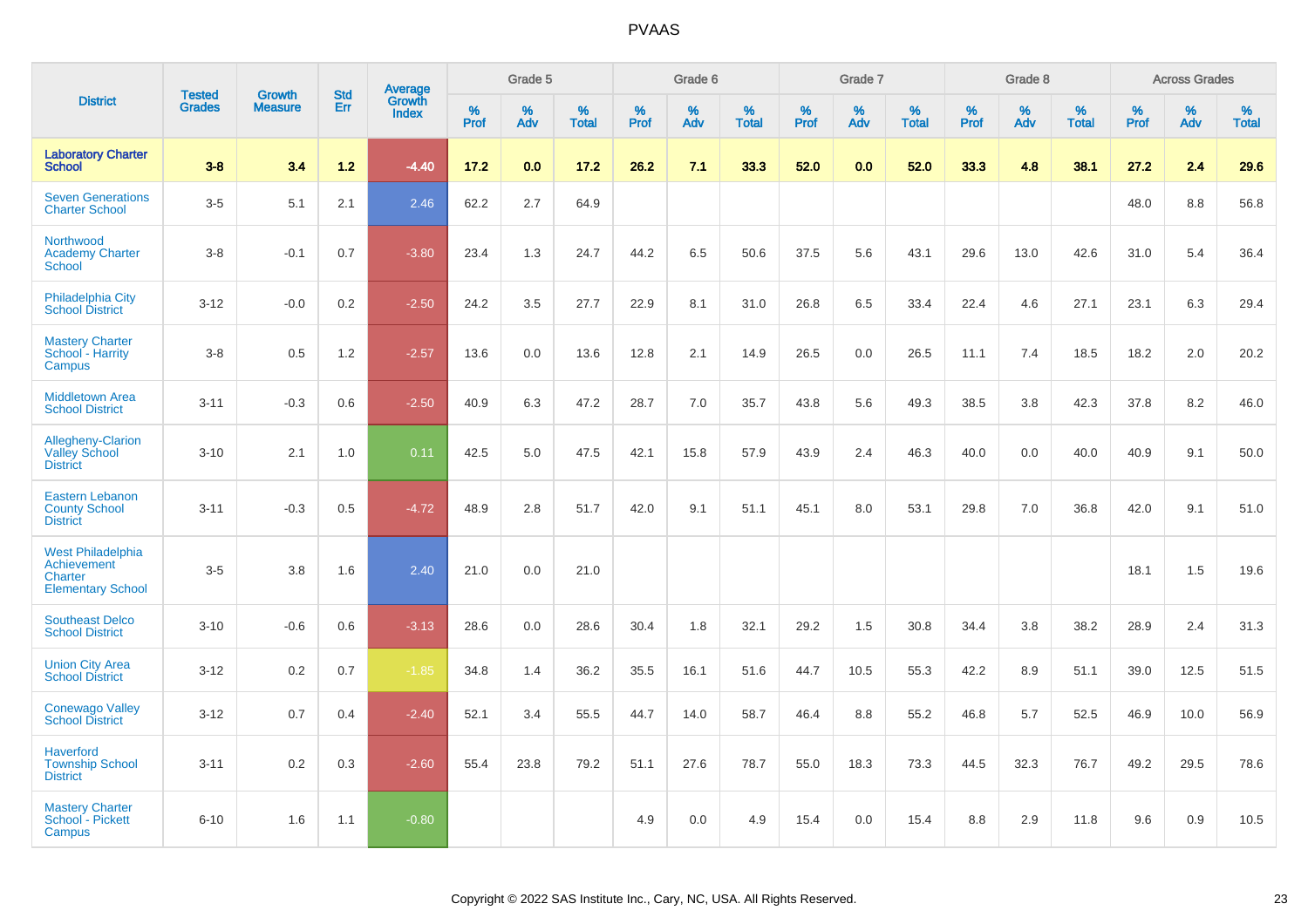|                                                                     |                                |                                 | <b>Std</b> | Average                |           | Grade 5  |                   |           | Grade 6  |                   |           | Grade 7  |                   |           | Grade 8  |                   |           | <b>Across Grades</b> |                   |
|---------------------------------------------------------------------|--------------------------------|---------------------------------|------------|------------------------|-----------|----------|-------------------|-----------|----------|-------------------|-----------|----------|-------------------|-----------|----------|-------------------|-----------|----------------------|-------------------|
| <b>District</b>                                                     | <b>Tested</b><br><b>Grades</b> | <b>Growth</b><br><b>Measure</b> | Err        | Growth<br><b>Index</b> | %<br>Prof | %<br>Adv | %<br><b>Total</b> | %<br>Prof | %<br>Adv | %<br><b>Total</b> | %<br>Prof | %<br>Adv | %<br><b>Total</b> | %<br>Prof | %<br>Adv | %<br><b>Total</b> | %<br>Prof | %<br>Adv             | %<br><b>Total</b> |
| <b>Laboratory Charter</b><br><b>School</b>                          | $3 - 8$                        | 3.4                             | 1.2        | $-4.40$                | 17.2      | 0.0      | 17.2              | 26.2      | 7.1      | 33.3              | 52.0      | 0.0      | 52.0              | 33.3      | 4.8      | 38.1              | 27.2      | 2.4                  | 29.6              |
| <b>Fort Leboeuf</b><br><b>School District</b>                       | $3 - 11$                       | 0.0                             | 0.5        | $-2.79$                | 47.7      | 21.9     | 69.7              | 39.4      | 26.8     | 66.2              | 49.2      | 15.1     | 64.2              | 42.1      | 16.6     | 58.6              | 45.4      | 23.3                 | 68.7              |
| <b>Methacton School</b><br><b>District</b>                          | $3 - 11$                       | 0.4                             | 0.4        | $-4.06$                | 64.7      | 8.3      | 73.0              | 54.9      | 21.0     | 75.9              | 56.6      | 11.2     | 67.8              | 49.7      | 21.0     | 70.7              | 55.3      | 17.3                 | 72.6              |
| <b>Conemaugh Valley</b><br><b>School District</b>                   | $3 - 12$                       | 0.5                             | 0.9        | $-1.99$                | 52.9      | 3.9      | 56.9              | 30.0      | 30.0     | 60.0              | 44.2      | 5.8      | 50.0              | 49.1      | 9.4      | 58.5              | 43.3      | 12.5                 | 55.8              |
| <b>Shamokin Area</b><br><b>School District</b>                      | $3 - 11$                       | 1.2                             | 0.5        | $-1.27$                | 42.9      | 2.1      | 45.0              | 32.6      | 9.4      | 42.0              | 44.0      | 1.5      | 45.5              | 31.3      | 5.5      | 36.8              | 34.3      | 5.8                  | 40.1              |
| Penn-Trafford<br><b>School District</b>                             | $3 - 11$                       | 0.1                             | 0.4        | $-2.24$                | 59.8      | 20.9     | 80.7              | 45.7      | 34.7     | 80.4              | 56.2      | 23.2     | 79.4              | 54.3      | 14.9     | 69.1              | 51.0      | 27.6                 | 78.6              |
| Aliquippa School<br><b>District</b>                                 | $3 - 11$                       | $-0.6$                          | 0.8        | $-1.85$                | 14.7      | 0.0      | 14.7              | 12.5      | 3.1      | 15.6              | 27.4      | 2.7      | 30.1              | 14.1      | 0.0      | 14.1              | 16.7      | 1.0                  | 17.7              |
| <b>Mastery Charter</b><br>School-Cleveland<br>Elementary            | $3 - 8$                        | 2.7                             | 1.3        | 0.20                   | 25.0      | 7.1      | 32.1              | 23.5      | 0.0      | 23.5              | 24.1      | 3.4      | 27.6              | 21.7      | 0.0      | 21.7              | 18.8      | 1.9                  | 20.6              |
| <b>Newport School</b><br><b>District</b>                            | $3 - 12$                       | $-0.1$                          | 0.8        | $-1.60$                | 42.2      | 11.1     | 53.3              | 44.4      | 11.1     | 55.6              | 41.3      | 1.6      | 42.9              | 43.8      | 7.8      | 51.6              | 40.2      | 8.8                  | 48.9              |
| <b>Central Bucks</b><br><b>School District</b>                      | $3 - 11$                       | $-1.3$                          | 0.2        | $-11.77$               | 57.2      | 12.0     | 69.2              | 48.3      | 28.7     | 76.9              | 54.3      | 16.8     | 71.0              | 51.5      | 17.5     | 69.0              | 51.5      | 19.8                 | 71.4              |
| <b>General Mclane</b><br><b>School District</b>                     | $3 - 11$                       | 0.2                             | 0.5        | $-1.05$                | 57.7      | 8.0      | 65.8              | 45.4      | 23.3     | 68.7              | 50.3      | 15.6     | 66.0              | 44.9      | 12.2     | 57.0              | 49.9      | 16.3                 | 66.2              |
| <b>Deer Lakes School</b><br><b>District</b>                         | $3 - 11$                       | $-0.4$                          | 0.6        | $-2.21$                | 52.0      | 5.5      | 57.5              | 47.2      | 22.0     | 69.1              | 42.4      | 10.6     | 53.0              | 44.7      | 10.7     | 55.3              | 45.1      | 14.9                 | 60.0              |
| <b>Lindley Academy</b><br><b>Charter School At</b><br><b>Birney</b> | $3 - 8$                        | 1.0                             | 0.7        | $-1.02$                | 8.9       | 0.0      | 8.9               | 24.0      | 2.5      | 26.6              | 20.6      | 3.2      | 23.8              | 19.4      | 4.8      | 24.2              | 19.6      | 2.3                  | 21.9              |
| <b>West Oak Lane</b><br><b>Charter School</b>                       | $3 - 8$                        | 0.8                             | 0.7        | $-1.30$                | 29.9      | 0.0      | 29.9              | 26.5      | 2.9      | 29.4              | 35.1      | 6.8      | 41.9              | 41.5      | 4.6      | 46.2              | 31.4      | 4.3                  | 35.8              |
| Antonia Pantoja<br>Community<br><b>Charter School</b>               | $3 - 8$                        | 0.5                             | 0.9        | $-2.57$                | 20.9      | 1.5      | 22.4              | 32.3      | 6.4      | 38.7              | 37.0      | 2.2      | 39.1              | 35.1      | 8.1      | 43.2              | 25.4      | 3.3                  | 28.7              |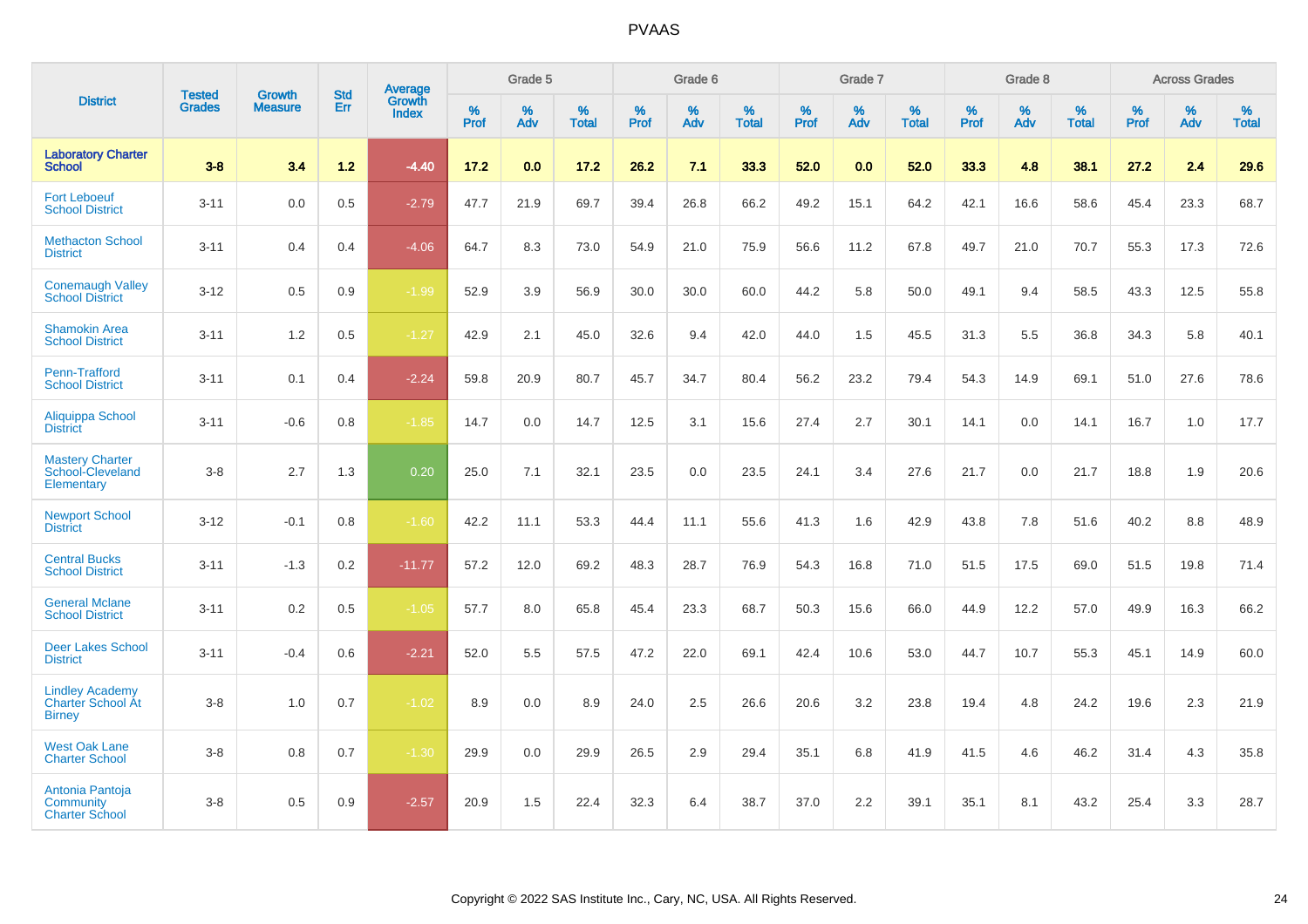|                                                               | <b>Tested</b> | <b>Growth</b>  | <b>Std</b> | Average                |                     | Grade 5     |                   |                     | Grade 6  |                   |                     | Grade 7  |                   |              | Grade 8  |                   |                     | <b>Across Grades</b> |                   |
|---------------------------------------------------------------|---------------|----------------|------------|------------------------|---------------------|-------------|-------------------|---------------------|----------|-------------------|---------------------|----------|-------------------|--------------|----------|-------------------|---------------------|----------------------|-------------------|
| <b>District</b>                                               | <b>Grades</b> | <b>Measure</b> | Err        | Growth<br><b>Index</b> | $\%$<br><b>Prof</b> | $\%$<br>Adv | %<br><b>Total</b> | $\%$<br><b>Prof</b> | %<br>Adv | %<br><b>Total</b> | $\%$<br><b>Prof</b> | %<br>Adv | %<br><b>Total</b> | $\%$<br>Prof | %<br>Adv | %<br><b>Total</b> | $\%$<br><b>Prof</b> | %<br>Adv             | %<br><b>Total</b> |
| <b>Laboratory Charter</b><br><b>School</b>                    | $3-8$         | 3.4            | 1.2        | $-4.40$                | 17.2                | 0.0         | 17.2              | 26.2                | 7.1      | 33.3              | 52.0                | 0.0      | 52.0              | 33.3         | 4.8      | 38.1              | 27.2                | 2.4                  | 29.6              |
| <b>Franklin Area</b><br><b>School District</b>                | $3 - 11$      | 0.3            | 0.6        | $-3.37$                | 47.7                | 1.5         | 49.2              | 41.7                | 12.6     | 54.3              | 36.6                | 4.9      | 41.5              | 43.0         | 5.9      | 48.9              | 40.2                | 6.2                  | 46.4              |
| <b>Conrad Weiser</b><br>Area School<br><b>District</b>        | $3 - 11$      | $-2.3$         | 0.5        | $-7.32$                | 44.8                | 0.6         | 45.4              | 40.0                | 8.7      | 48.7              | 26.2                | 2.7      | 28.9              | 30.0         | 3.4      | 33.5              | 36.9                | 6.7                  | 43.7              |
| <b>Hope For</b><br><b>Hyndman Charter</b><br>School           | $3 - 11$      | 4.1            | 1.9        | 0.17                   |                     |             |                   | 12.5                | 6.2      | 18.8              | 41.7                | 8.3      | 50.0              | 37.5         | 0.0      | 37.5              | 27.4                | 6.0                  | 33.3              |
| Leechburg Area<br><b>School District</b>                      | $3 - 11$      | $-2.3$         | 0.9        | $-3.53$                | 46.7                | 2.2         | 48.9              | 29.7                | 2.7      | 32.4              | 42.9                | 0.0      | 42.9              | 51.2         | 11.6     | 62.8              | 45.8                | 7.9                  | 53.8              |
| <b>Carlynton School</b><br><b>District</b>                    | $3 - 11$      | 0.0            | 0.7        | $-1.38$                | 50.5                | 6.4         | 57.0              | 47.1                | 18.8     | 65.9              | 30.8                | 7.5      | 38.3              | 40.8         | 7.9      | 48.7              | 41.6                | 11.0                 | 52.7              |
| Gettysburg<br><b>Montessori Charter</b><br>School             | $3-6$         | 2.6            | 2.0        | $-0.30$                | 50.0                | 10.0        | 60.0              | 44.4                | 22.2     | 66.7              |                     |          |                   |              |          |                   | 43.0                | 14.0                 | 57.0              |
| <b>Mastery Charter</b><br>School - Thomas<br>Campus           | $3 - 10$      | 0.4            | 1.0        | $-1.24$                | 29.0                | 0.0         | 29.0              | 17.1                | 0.0      | 17.1              | 20.9                | 2.3      | 23.3              | 28.9         | 0.0      | 28.9              | 24.9                | 2.3                  | 27.2              |
| Wissahickon<br><b>Charter School</b>                          | $3-8$         | $-1.5$         | 0.7        | $-4.94$                | 22.2                | 0.0         | 22.2              | 20.5                | 6.0      | 26.5              | 24.1                | 1.2      | 25.3              | 22.1         | 0.0      | 22.1              | 22.4                | 2.8                  | 25.2              |
| <b>Propel Charter</b><br>School-Northside                     | $3-8$         | $-1.3$         | 1.0        | $-2.83$                | 7.0                 | 0.0         | 7.0               | 14.6                | 0.0      | 14.6              | 5.0                 | 0.0      | 5.0               | 10.0         | 0.0      | 10.0              | 9.0                 | 0.0                  | 9.0               |
| Pocono Mountain<br><b>School District</b>                     | $3 - 12$      | 0.1            | 0.6        | $-1.58$                | 48.0                | 5.4         | 53.5              | 41.8                | 7.9      | 49.7              | 42.1                | 1.8      | 43.9              | 35.6         | 1.9      | 37.5              | 43.4                | 7.1                  | 50.5              |
| <b>Mount Union Area</b><br><b>School District</b>             | $3 - 10$      | 1.4            | 0.7        | 0.55                   | 28.7                | 3.2         | 31.9              | 28.4                | 0.0      | 28.4              | 28.9                | 4.8      | 33.7              | 36.9         | 1.2      | 38.1              | 31.6                | 2.9                  | 34.4              |
| <b>Schuylkill Valley</b><br><b>School District</b>            | $3 - 11$      | 0.6            | 0.6        | $-1.32$                | 53.1                | 3.1         | 56.2              | 44.4                | 16.9     | 61.3              | 42.9                | 7.5      | 50.4              | 45.0         | 6.3      | 51.4              | 45.2                | 10.3                 | 55.6              |
| <b>Salisbury</b><br><b>Township School</b><br><b>District</b> | $3 - 11$      | $-1.7$         | 0.7        | $-5.01$                | 38.3                | 7.4         | 45.7              | 33.0                | 22.0     | 55.0              | 34.8                | 4.4      | 39.1              | 47.1         | 12.6     | 59.8              | 40.0                | 11.6                 | 51.7              |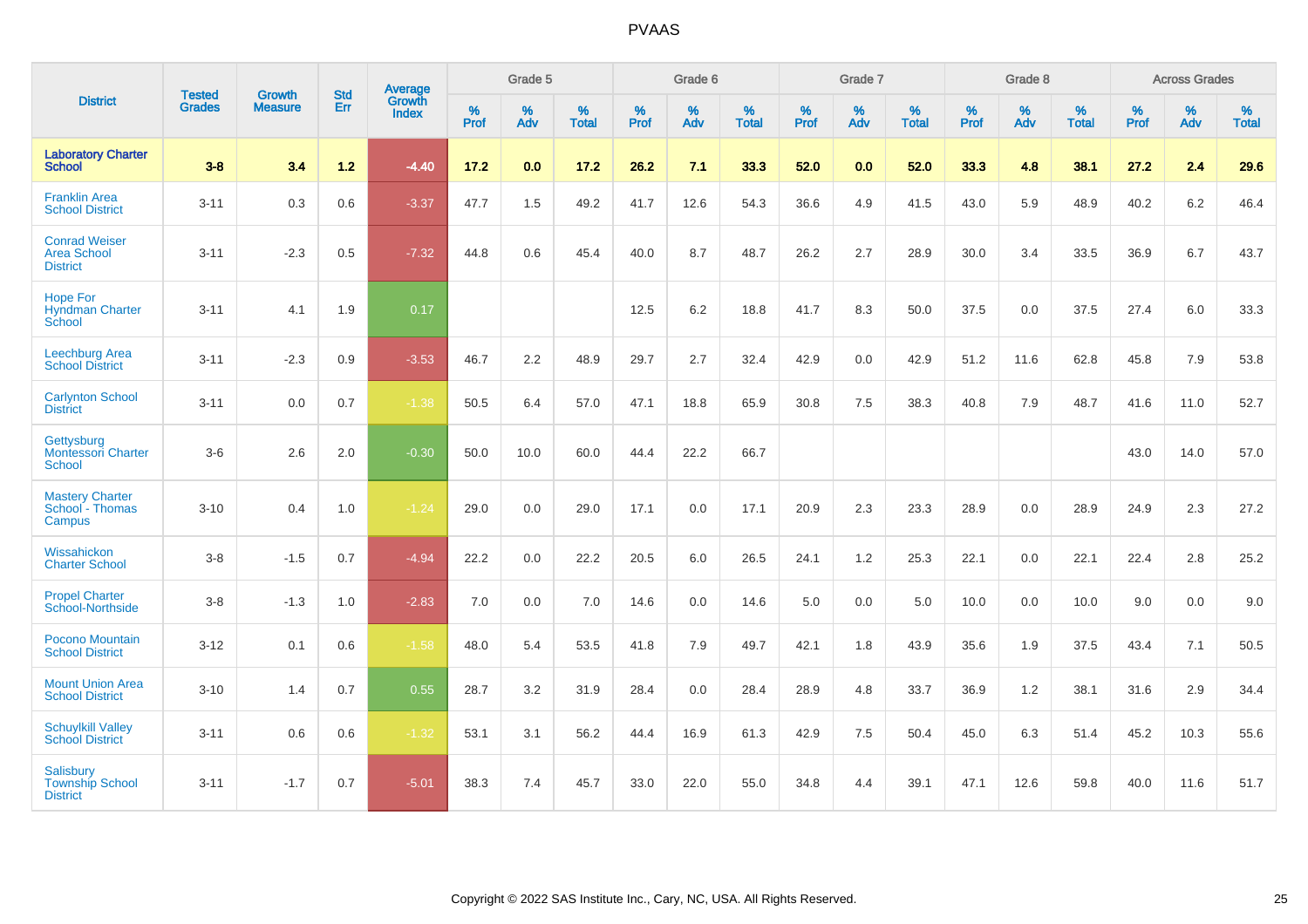|                                                                                            |                                |                                 | <b>Std</b> | Average                       |              | Grade 5  |                   |           | Grade 6  |                   |           | Grade 7  |                   |           | Grade 8  |                   |           | <b>Across Grades</b> |                   |
|--------------------------------------------------------------------------------------------|--------------------------------|---------------------------------|------------|-------------------------------|--------------|----------|-------------------|-----------|----------|-------------------|-----------|----------|-------------------|-----------|----------|-------------------|-----------|----------------------|-------------------|
| <b>District</b>                                                                            | <b>Tested</b><br><b>Grades</b> | <b>Growth</b><br><b>Measure</b> | Err        | <b>Growth</b><br><b>Index</b> | $\%$<br>Prof | %<br>Adv | %<br><b>Total</b> | %<br>Prof | %<br>Adv | %<br><b>Total</b> | %<br>Prof | %<br>Adv | %<br><b>Total</b> | %<br>Prof | %<br>Adv | %<br><b>Total</b> | %<br>Prof | %<br>Adv             | %<br><b>Total</b> |
| <b>Laboratory Charter</b><br><b>School</b>                                                 | $3 - 8$                        | 3.4                             | $1.2$      | $-4.40$                       | 17.2         | 0.0      | 17.2              | 26.2      | 7.1      | 33.3              | 52.0      | 0.0      | 52.0              | 33.3      | 4.8      | 38.1              | 27.2      | 2.4                  | 29.6              |
| <b>Chester Charter</b><br><b>Scholars Academy</b><br><b>Charter School</b>                 | $3 - 12$                       | 0.0                             | 0.9        | $-3.27$                       | 17.8         | 0.0      | 17.8              | 31.9      | 4.3      | 36.2              | 37.5      | 4.2      | 41.7              | 16.0      | 0.0      | 16.0              | 23.8      | 1.8                  | 25.6              |
| <b>Green Woods</b><br><b>Charter School</b>                                                | $3-8$                          | 1.6                             | 0.8        | $-0.37$                       | 44.8         | 6.9      | 51.7              | 39.3      | 19.7     | 59.0              | 43.9      | 12.3     | 56.1              | 39.2      | 17.6     | 56.9              | 40.6      | 17.4                 | 58.0              |
| <b>Reynolds School</b><br><b>District</b>                                                  | $3 - 10$                       | $-4.3$                          | 0.8        | $-5.71$                       | 46.3         | 0.0      | 46.3              | 44.2      | 1.3      | 45.4              | 35.3      | 7.8      | 43.1              | 47.1      | 8.8      | 55.9              | 41.5      | 4.9                  | 46.4              |
| <b>Mountain View</b><br><b>School District</b>                                             | $3 - 11$                       | 1.6                             | 0.9        | 0.20                          | 45.0         | 3.3      | 48.3              | 49.0      | 6.1      | 55.1              | 47.2      | 5.7      | 52.8              | 55.0      | 10.0     | 65.0              | 45.1      | 5.6                  | 50.7              |
| <b>Penns Manor Area</b><br><b>School District</b>                                          | $3 - 12$                       | 1.6                             | 0.8        | $-1.15$                       | 49.2         | 1.6      | 50.8              | 30.9      | 3.6      | 34.6              | 38.5      | 3.8      | 42.3              | 30.5      | 11.9     | 42.4              | 40.8      | 6.9                  | 47.8              |
| <b>Schuylkill Haven</b><br>Area School<br><b>District</b>                                  | $3 - 11$                       | $-1.4$                          | 0.7        | $-4.47$                       | 44.6         | 1.2      | 45.8              | 46.9      | 6.2      | 53.1              | 49.5      | 8.6      | 58.1              | 46.0      | 3.4      | 49.4              | 46.4      | 10.0                 | 56.4              |
| <b>Ferndale Area</b><br><b>School District</b>                                             | $3 - 10$                       | 1.9                             | 1.0        | 0.06                          | 43.2         | 4.6      | 47.7              | 46.3      | 14.6     | 61.0              | 61.5      | 5.1      | 66.7              | 54.4      | 4.4      | 58.7              | 46.1      | 10.6                 | 56.6              |
| <b>Innovative Arts</b><br><b>Academy Charter</b><br>School                                 | $6 - 11$                       | $-2.2$                          | 0.9        | $-3.49$                       |              |          |                   | 15.4      | 1.9      | 17.3              | 19.1      | 0.0      | 19.1              | 15.4      | 1.1      | 16.5              | 16.6      | 1.0                  | 17.5              |
| <b>Greenville Area</b><br><b>School District</b>                                           | $3 - 11$                       | 1.0                             | 0.7        | $-0.17$                       | 46.7         | 5.6      | 52.2              | 52.5      | 11.2     | 63.8              | 43.8      | 5.7      | 49.5              | 31.2      | 12.5     | 43.8              | 42.0      | 10.1                 | 52.1              |
| <b>Tyrone Area</b><br><b>School District</b>                                               | $3 - 12$                       | $-2.0$                          | 0.6        | $-6.75$                       | 50.4         | 3.0      | 53.3              | 43.4      | 10.1     | 53.5              | 43.8      | 5.0      | 48.8              | 44.7      | 6.1      | 50.9              | 45.2      | 12.0                 | 57.2              |
| The Philadelphia<br><b>Charter School for</b><br><b>Arts and Sciences</b><br>at HR Edmunds | $3-8$                          | $-1.2$                          | 0.7        | $-2.66$                       | 11.9         | 2.4      | 14.3              | 18.6      | 0.0      | 18.6              | 17.2      | 0.0      | 17.2              | 24.4      | 0.0      | 24.4              | 16.1      | 0.6                  | 16.7              |
| <b>Oley Valley School</b><br><b>District</b>                                               | $3 - 11$                       | $-0.0$                          | 0.6        | $-2.17$                       | 53.5         | 5.0      | 58.4              | 40.0      | 19.0     | 59.0              | 50.0      | 7.8      | 57.8              | 54.8      | 5.4      | 60.2              | 49.6      | 9.0                  | 58.6              |
| Chambersburg<br><b>Area School</b><br><b>District</b>                                      | $3 - 11$                       | $-0.2$                          | 0.3        | $-2.21$                       | 44.0         | 7.0      | 51.0              | 34.1      | 16.0     | 50.1              | 38.2      | 8.2      | 46.5              | 38.7      | 11.2     | 49.9              | 37.5      | 11.0                 | 48.5              |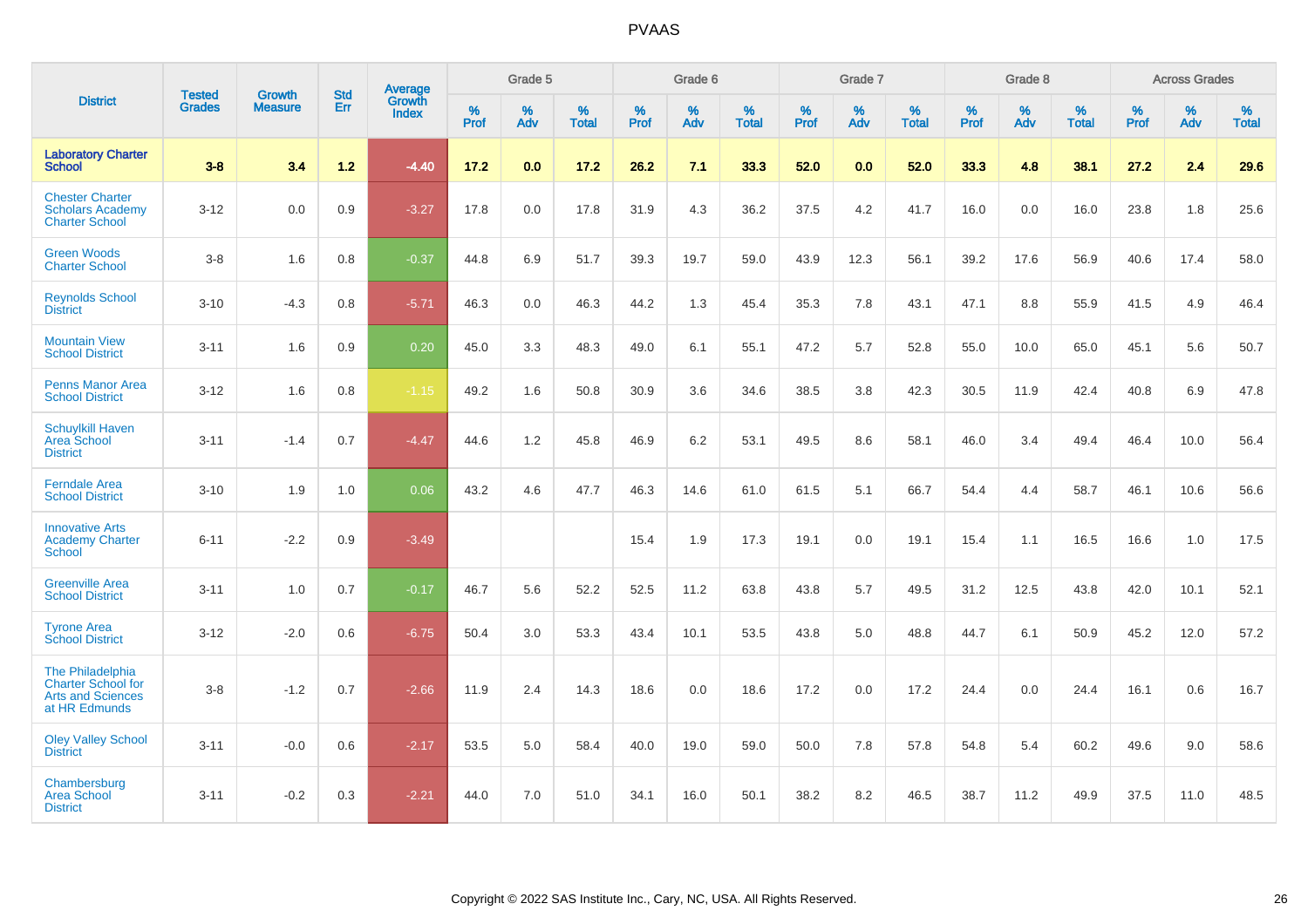|                                                            |                                |                                 | <b>Std</b> | Average                |              | Grade 5  |                      |                     | Grade 6     |                      |              | Grade 7     |                   |              | Grade 8     |                   |                     | <b>Across Grades</b> |                      |
|------------------------------------------------------------|--------------------------------|---------------------------------|------------|------------------------|--------------|----------|----------------------|---------------------|-------------|----------------------|--------------|-------------|-------------------|--------------|-------------|-------------------|---------------------|----------------------|----------------------|
| <b>District</b>                                            | <b>Tested</b><br><b>Grades</b> | <b>Growth</b><br><b>Measure</b> | Err        | Growth<br><b>Index</b> | $\%$<br>Prof | %<br>Adv | $\%$<br><b>Total</b> | $\%$<br><b>Prof</b> | $\%$<br>Adv | $\%$<br><b>Total</b> | $\%$<br>Prof | $\%$<br>Adv | %<br><b>Total</b> | $\%$<br>Prof | $\%$<br>Adv | %<br><b>Total</b> | $\%$<br><b>Prof</b> | $\%$<br>Adv          | $\%$<br><b>Total</b> |
| <b>Laboratory Charter</b><br><b>School</b>                 | $3 - 8$                        | 3.4                             | 1.2        | $-4.40$                | 17.2         | 0.0      | 17.2                 | 26.2                | 7.1         | 33.3                 | 52.0         | 0.0         | 52.0              | 33.3         | 4.8         | 38.1              | 27.2                | 2.4                  | 29.6                 |
| <b>Phoenixville Area</b><br><b>School District</b>         | $3 - 11$                       | $-1.1$                          | 0.4        | $-4.78$                | 54.8         | 10.0     | 64.7                 | 45.9                | 27.3        | 73.2                 | 45.6         | 19.4        | 65.0              | 52.8         | 12.7        | 65.5              | 46.9                | 19.2                 | 66.1                 |
| <b>Mahanoy Area</b><br><b>School District</b>              | $3 - 10$                       | $-3.0$                          | 0.8        | $-3.98$                | 30.4         | 0.0      | 30.4                 | 31.5                | 8.2         | 39.7                 | 19.6         | 2.0         | 21.6              | 14.9         | 1.5         | 16.4              | 27.6                | 3.3                  | 30.9                 |
| <b>Antietam School</b><br><b>District</b>                  | $3 - 10$                       | 0.9                             | 0.8        | $-0.34$                | 29.7         | 1.6      | 31.2                 | 35.0                | 5.0         | 40.0                 | 29.1         | 0.0         | 29.1              | 34.0         | 1.9         | 35.8              | 31.3                | 3.0                  | 34.2                 |
| <b>Johnsonburg Area</b><br><b>School District</b>          | $3 - 11$                       | $-1.6$                          | 1.0        | $-2.56$                | 42.5         | 7.5      | 50.0                 | 60.6                | 12.1        | 72.7                 | 41.9         | 9.3         | 51.2              | 44.2         | 2.3         | 46.5              | 51.3                | 10.3                 | 61.5                 |
| <b>Fort Cherry School</b><br><b>District</b>               | $3 - 10$                       | $-2.2$                          | 0.8        | $-3.33$                | 61.4         | 8.8      | 70.2                 | 31.6                | 33.3        | 64.9                 | 45.6         | 8.8         | 54.4              | 39.5         | 26.7        | 66.3              | 45.7                | 16.8                 | 62.5                 |
| <b>North Schuylkill</b><br><b>School District</b>          | $3 - 11$                       | 0.7                             | 0.5        | $-1.34$                | 36.8         | 2.2      | 39.0                 | 42.4                | 8.8         | 51.2                 | 41.3         | 3.9         | 45.2              | 50.0         | 5.2         | 55.2              | 40.4                | 8.7                  | 49.1                 |
| <b>Turkeyfoot Valley</b><br>Area School<br><b>District</b> | $3 - 12$                       | 0.6                             | 1.4        | $-2.97$                | 27.3         | 4.6      | 31.8                 | 38.1                | 9.5         | 47.6                 | 30.0         | 5.0         | 35.0              | 30.4         | 0.0         | 30.4              | 33.0                | 3.6                  | 36.6                 |
| <b>Norristown Area</b><br><b>School District</b>           | $3 - 12$                       | $-1.1$                          | 0.4        | $-5.76$                | 24.5         | 1.0      | 25.5                 | 32.9                | 5.0         | 37.8                 | 26.4         | 4.8         | 31.3              | 26.6         | 3.6         | 30.2              | 27.8                | 4.0                  | 31.7                 |
| <b>Fairview School</b><br><b>District</b>                  | $3 - 11$                       | $-1.8$                          | 0.5        | $-5.32$                | 61.9         | 9.5      | 71.4                 | 47.8                | 30.6        | 78.4                 | 46.6         | 26.7        | 73.3              | 55.9         | 16.9        | 72.8              | 50.8                | 23.7                 | 74.4                 |
| <b>Gillingham Charter</b><br>School                        | $3 - 11$                       | 2.2                             | 2.0        | $-0.98$                | 41.7         | 0.0      | 41.7                 | 38.5                | 0.0         | 38.5                 |              |             |                   | 30.8         | 15.4        | 46.2              | 34.3                | 4.3                  | 38.6                 |
| <b>Western Wayne</b><br><b>School District</b>             | $3 - 11$                       | $-0.5$                          | 0.6        | $-2.08$                | 56.6         | 7.6      | 64.2                 | 43.0                | 21.5        | 64.5                 | 45.2         | 10.6        | 55.8              | 45.8         | 15.0        | 60.8              | 45.8                | 18.1                 | 63.9                 |
| <b>Governor Mifflin</b><br><b>School District</b>          | $3 - 11$                       | $-1.0$                          | 0.4        | $-4.99$                | 38.2         | 3.2      | 41.5                 | 31.2                | 11.7        | 42.9                 | 44.4         | 8.3         | 52.8              | 45.8         | 5.5         | 51.3              | 40.8                | 9.3                  | 50.1                 |
| <b>Hamburg Area</b><br><b>School District</b>              | $3 - 11$                       | $-0.4$                          | 0.5        | $-3.43$                | 41.1         | 5.0      | 46.1                 | 43.3                | 6.3         | 49.6                 | 33.1         | 1.9         | 35.0              | 32.4         | 3.5         | 35.9              | 38.6                | 5.3                  | 43.9                 |
| <b>Chartiers-Houston</b><br><b>School District</b>         | $3 - 10$                       | $-1.5$                          | 0.7        | $-3.54$                | 58.4         | 10.1     | 68.5                 | 55.8                | 18.2        | 74.0                 | 52.0         | 5.5         | 57.5              | 54.9         | 7.0         | 62.0              | 53.8                | 14.2                 | 68.0                 |
| <b>Fannett-Metal</b><br><b>School District</b>             | $3 - 11$                       | 0.5                             | 1.1        | $-1.72$                | 34.5         | 10.3     | 44.8                 | 44.8                | 6.9         | 51.7                 | 37.5         | 3.1         | 40.6              | 33.3         | 2.2         | 35.6              | 40.2                | 9.2                  | 49.4                 |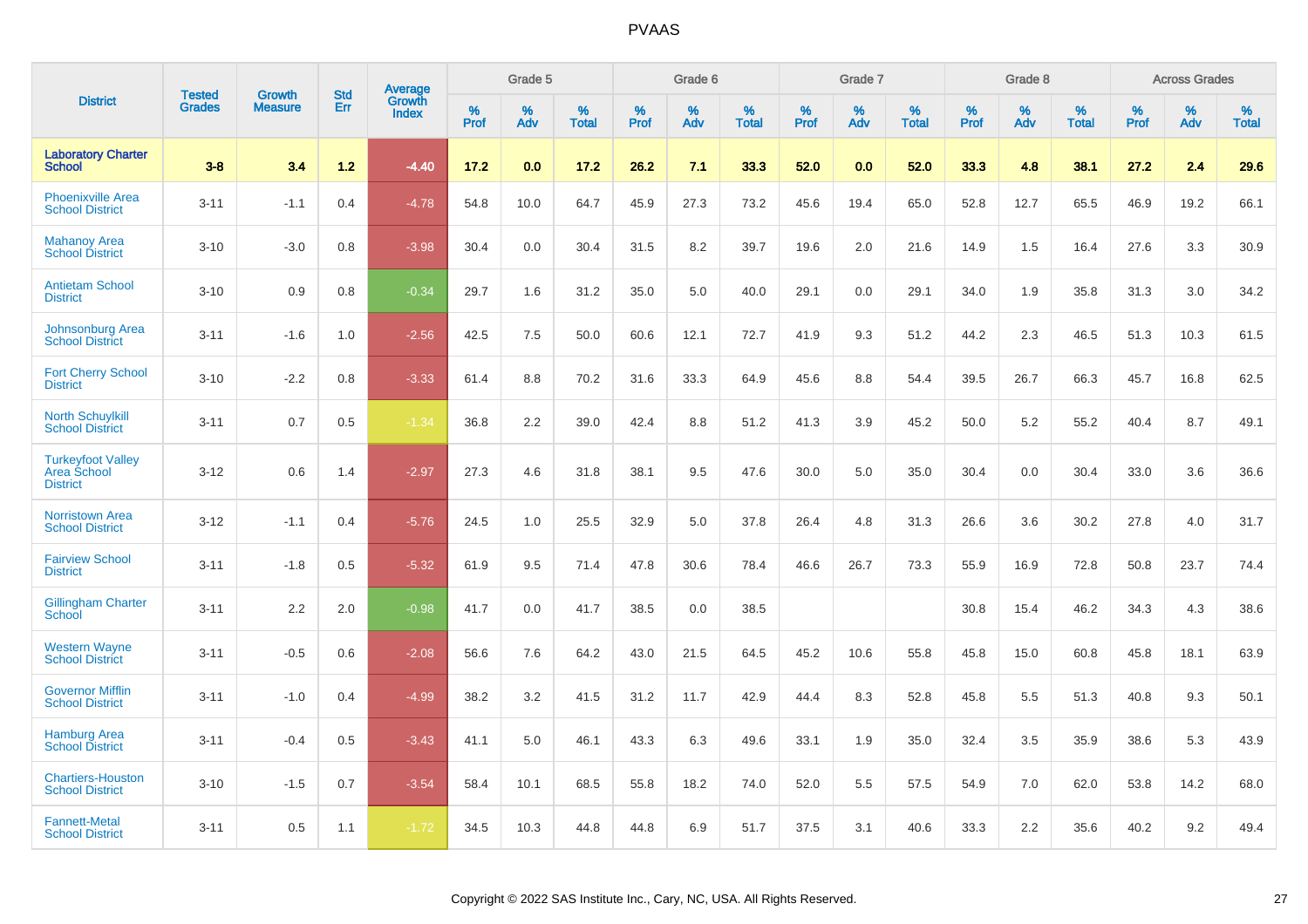|                                                        | <b>Tested</b> | <b>Growth</b>  | <b>Std</b> | Average                |                     | Grade 5  |                      |                     | Grade 6  |                      |              | Grade 7     |                   |              | Grade 8     |                   |                     | <b>Across Grades</b> |                   |
|--------------------------------------------------------|---------------|----------------|------------|------------------------|---------------------|----------|----------------------|---------------------|----------|----------------------|--------------|-------------|-------------------|--------------|-------------|-------------------|---------------------|----------------------|-------------------|
| <b>District</b>                                        | <b>Grades</b> | <b>Measure</b> | Err        | Growth<br><b>Index</b> | $\%$<br><b>Prof</b> | %<br>Adv | $\%$<br><b>Total</b> | $\%$<br><b>Prof</b> | %<br>Adv | $\%$<br><b>Total</b> | $\%$<br>Prof | $\%$<br>Adv | %<br><b>Total</b> | $\%$<br>Prof | $\%$<br>Adv | %<br><b>Total</b> | $\%$<br><b>Prof</b> | $\%$<br>Adv          | %<br><b>Total</b> |
| <b>Laboratory Charter</b><br><b>School</b>             | $3 - 8$       | 3.4            | 1.2        | $-4.40$                | 17.2                | 0.0      | 17.2                 | 26.2                | 7.1      | 33.3                 | 52.0         | 0.0         | 52.0              | 33.3         | 4.8         | 38.1              | 27.2                | 2.4                  | 29.6              |
| <b>Canton Area</b><br><b>School District</b>           | $3 - 11$      | $-2.0$         | 0.8        | $-3.71$                | 57.7                | 5.8      | 63.5                 | 46.0                | 4.8      | 50.8                 | 40.0         | 0.0         | 40.0              | 36.9         | 3.1         | 40.0              | 43.6                | 6.7                  | 50.3              |
| <b>School Lane</b><br><b>Charter School</b>            | $3 - 11$      | 0.1            | 0.7        | $-1.87$                | 57.4                | 5.9      | 63.2                 | 40.0                | 18.3     | 58.3                 | 43.8         | 6.8         | 50.7              | 40.9         | 21.2        | 62.1              | 43.3                | 14.5                 | 57.9              |
| <b>Northern Potter</b><br><b>School District</b>       | $3 - 12$      | 0.3            | 1.1        | $-1.34$                | 33.3                | 3.3      | 36.7                 | 32.6                | 14.0     | 46.5                 | 51.6         | 9.7         | 61.3              | 40.7         | 3.7         | 44.4              | 36.4                | 8.9                  | 45.3              |
| <b>Midland Borough</b><br><b>School District</b>       | $3 - 8$       | 0.1            | 1.3        | $-2.19$                | 58.6                | 0.0      | 58.6                 | 52.4                | 9.5      | 61.9                 | 42.9         | 7.1         | 50.0              | 47.6         | 0.0         | 47.6              | 49.3                | 5.7                  | 55.0              |
| <b>Brownsville Area</b><br><b>School District</b>      | $3 - 12$      | 1.2            | 0.7        | $-0.17$                | 40.5                | 0.0      | 40.5                 | 24.7                | 1.2      | 25.9                 | 30.0         | 3.8         | 33.8              | 37.0         | 1.4         | 38.4              | 32.0                | 2.6                  | 34.6              |
| <b>South Side Area</b><br><b>School District</b>       | $3 - 11$      | $-1.4$         | 0.8        | $-3.13$                | 50.0                | 6.7      | 56.7                 | 33.9                | 8.1      | 41.9                 | 57.6         | 6.1         | 63.6              | 49.3         | 8.4         | 57.8              | 43.1                | 10.2                 | 53.3              |
| <b>Allegheny Valley</b><br><b>School District</b>      | $3 - 11$      | $-2.6$         | 0.8        | $-3.45$                | 56.1                | 7.0      | 63.2                 | 44.4                | 9.3      | 53.7                 | 38.8         | 6.0         | 44.8              | 44.3         | 13.1        | 57.4              | 45.7                | 8.9                  | 54.6              |
| <b>Rochester Area</b><br><b>School District</b>        | $3 - 11$      | $-3.0$         | 0.9        | $-4.33$                | 50.0                | 0.0      | 50.0                 | 40.4                | 13.5     | 53.8                 | 24.0         | 2.0         | 26.0              | 47.2         | 1.9         | 49.1              | 43.3                | 7.5                  | 50.8              |
| <b>Berwick Area</b><br><b>School District</b>          | $3 - 11$      | $-0.6$         | 0.5        | $-3.35$                | 45.3                | 5.8      | 51.0                 | 43.2                | 18.3     | 61.5                 | 44.9         | 12.8        | 57.8              | 41.4         | 9.8         | 51.2              | 42.6                | 14.7                 | 57.3              |
| <b>Lakeland School</b><br><b>District</b>              | $3 - 11$      | $-0.9$         | 0.7        | $-1.85$                | 41.3                | 1.3      | 42.7                 | 38.7                | 11.8     | 50.5                 | 49.1         | 9.4         | 58.5              | 39.3         | 5.6         | 44.9              | 41.3                | 9.6                  | 50.8              |
| <b>Forbes Road</b><br><b>School District</b>           | $3 - 11$      | 1.3            | 1.4        | $-1.84$                | 61.3                | 3.2      | 64.5                 | 40.0                | 6.7      | 46.7                 | 57.9         | 0.0         | 57.9              | 27.8         | 0.0         | 27.8              | 47.4                | 7.3                  | 54.7              |
| <b>Baldwin-Whitehall</b><br><b>School District</b>     | $3 - 11$      | $-0.1$         | 0.4        | $-4.77$                | 49.1                | 6.3      | 55.4                 | 48.8                | 11.8     | 60.6                 | 48.6         | 8.3         | 56.8              | 45.1         | 7.0         | 52.0              | 46.4                | 12.2                 | 58.7              |
| <b>Propel Charter</b><br>School-Homestead              | $3 - 11$      | $-1.0$         | 1.0        | $-1.95$                | 21.6                | 0.0      | 21.6                 | 16.7                | 5.6      | 22.2                 | 11.8         | 0.0         | 11.8              | 9.5          | 2.4         | 11.9              | 15.3                | 2.2                  | 17.6              |
| Renaissance<br><b>Academy Charter</b><br><b>School</b> | $3 - 11$      | $-1.3$         | 0.7        | $-2.40$                | 36.6                | 5.6      | 42.2                 | 39.7                | 16.4     | 56.2                 | 50.7         | 5.3         | 56.0              | 40.6         | 18.8        | 59.4              | 41.0                | 10.8                 | 51.8              |
| <b>Coudersport Area</b><br><b>School District</b>      | $3 - 11$      | $-0.5$         | 0.9        | $-2.20$                | 58.2                | 1.8      | 60.0                 | 40.5                | 4.8      | 45.2                 | 35.8         | 3.8         | 39.6              | 30.2         | 0.0         | 30.2              | 40.1                | 3.2                  | 43.3              |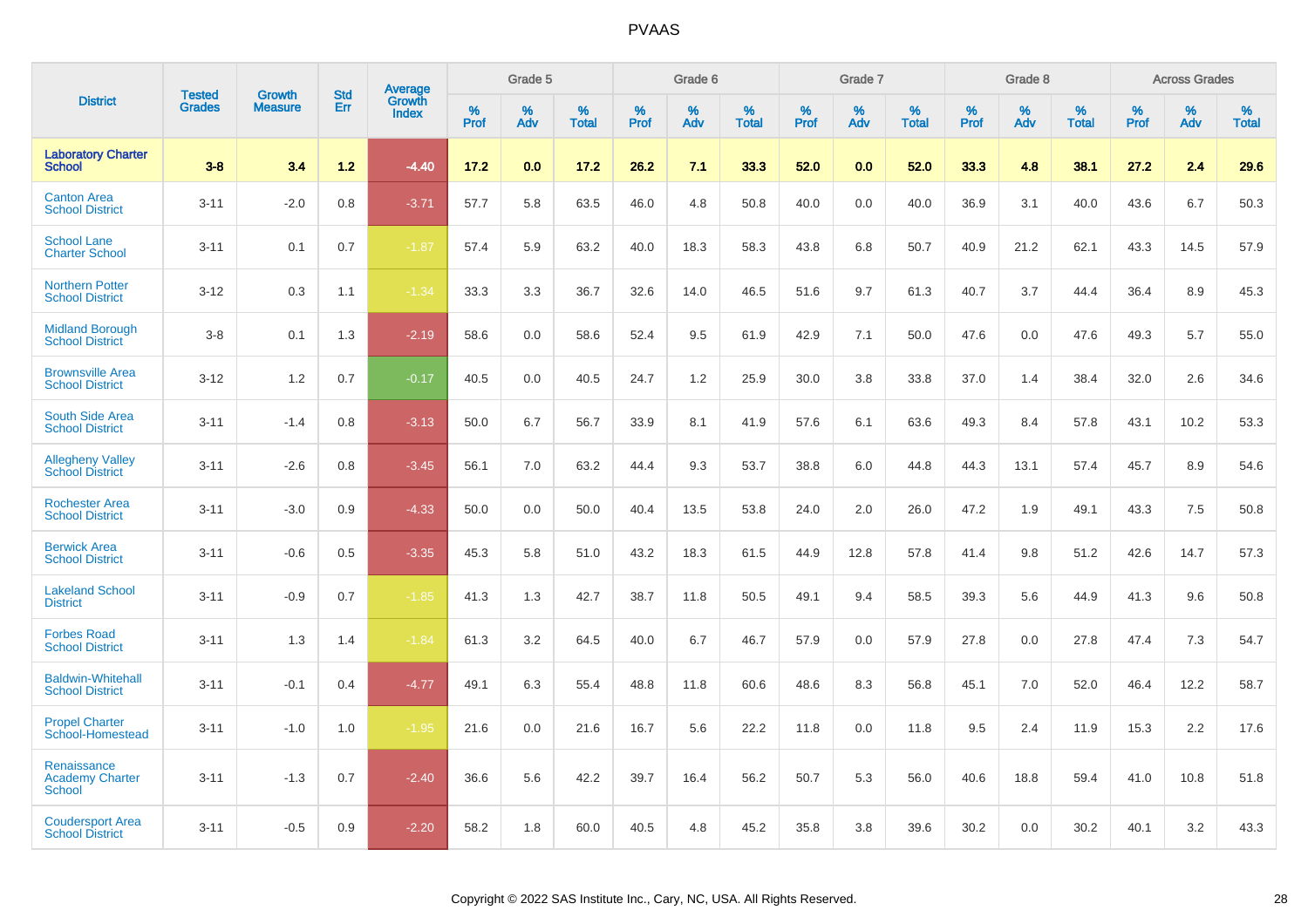|                                                                          |                                | <b>Growth</b>  | <b>Std</b> | Average                |              | Grade 5     |                      |                     | Grade 6     |                      |              | Grade 7     |                      |              | Grade 8     |                      |                     | <b>Across Grades</b> |                      |
|--------------------------------------------------------------------------|--------------------------------|----------------|------------|------------------------|--------------|-------------|----------------------|---------------------|-------------|----------------------|--------------|-------------|----------------------|--------------|-------------|----------------------|---------------------|----------------------|----------------------|
| <b>District</b>                                                          | <b>Tested</b><br><b>Grades</b> | <b>Measure</b> | Err        | Growth<br><b>Index</b> | $\%$<br>Prof | $\%$<br>Adv | $\%$<br><b>Total</b> | $\%$<br><b>Prof</b> | $\%$<br>Adv | $\%$<br><b>Total</b> | $\%$<br>Prof | $\%$<br>Adv | $\%$<br><b>Total</b> | $\%$<br>Prof | $\%$<br>Adv | $\%$<br><b>Total</b> | $\%$<br><b>Prof</b> | $\%$<br>Adv          | $\%$<br><b>Total</b> |
| <b>Laboratory Charter</b><br><b>School</b>                               | $3 - 8$                        | 3.4            | $1.2$      | $-4.40$                | 17.2         | 0.0         | 17.2                 | 26.2                | 7.1         | 33.3                 | 52.0         | 0.0         | 52.0                 | 33.3         | 4.8         | 38.1                 | 27.2                | 2.4                  | 29.6                 |
| <b>Charleroi School</b><br><b>District</b>                               | $3 - 11$                       | $-2.5$         | 0.6        | $-5.19$                | 45.1         | 2.0         | 47.1                 | 44.0                | 11.0        | 55.0                 | 37.7         | 11.3        | 49.1                 | 45.3         | 4.2         | 49.5                 | 43.2                | 7.7                  | 50.9                 |
| <b>Halifax Area</b><br><b>School District</b>                            | $3 - 11$                       | 0.6            | 0.8        | $-1.23$                | 52.9         | 8.6         | 61.4                 | 51.8                | 20.4        | 72.2                 | 41.6         | 6.5         | 48.0                 | 35.5         | 2.6         | 38.2                 | 44.9                | 10.1                 | 55.1                 |
| <b>Sugar Valley Rural</b><br><b>Charter School</b>                       | $3 - 11$                       | 0.5            | 1.0        | $-1.70$                | 36.8         | 0.0         | 36.8                 | 34.2                | 7.9         | 42.1                 | 21.0         | 5.3         | 26.3                 | 8.6          | 2.9         | 11.4                 | 25.4                | 4.7                  | 30.0                 |
| <b>Juniata Valley</b><br><b>School District</b>                          | $3 - 11$                       | $-0.4$         | 0.9        | $-4.35$                | 53.5         | 2.3         | 55.8                 | 35.7                | 8.9         | 44.6                 | 50.9         | 5.3         | 56.1                 | 33.3         | 4.2         | 37.5                 | 41.8                | 7.0                  | 48.8                 |
| <b>York Suburban</b><br><b>School District</b>                           | $3 - 11$                       | 0.5            | 0.5        | $-0.60$                | 62.8         | 13.7        | 76.5                 | 45.3                | 23.4        | 68.7                 | 50.0         | 16.8        | 66.8                 | 36.4         | 19.8        | 56.2                 | 46.4                | 23.5                 | 70.0                 |
| <b>Galeton Area</b><br><b>School District</b>                            | $3 - 11$                       | 2.2            | 1.4        | 0.68                   | 56.0         | 8.0         | 64.0                 | 38.1                | 14.3        | 52.4                 | 28.0         | 0.0         | 28.0                 | 35.0         | 5.0         | 40.0                 | 37.7                | 6.9                  | 44.6                 |
| <b>Sharpsville Area</b><br><b>School District</b>                        | $3 - 11$                       | $-0.5$         | 0.8        | $-1.83$                | 54.8         | 4.8         | 59.7                 | 52.9                | 19.1        | 72.1                 | 40.0         | 10.8        | 50.8                 | 47.1         | 12.9        | 60.0                 | 48.0                | 14.5                 | 62.5                 |
| <b>Frederick Douglass</b><br><b>Mastery Charter</b><br>School            | $3-8$                          | 1.8            | 1.4        | $-0.08$                | 20.8         | 0.0         | 20.8                 | 22.2                | 0.0         | 22.2                 | 14.3         | 0.0         | 14.3                 | 34.6         | 3.8         | 38.5                 | 19.1                | 0.9                  | 20.0                 |
| <b>Pittston Area</b><br><b>School District</b>                           | $3 - 11$                       | $-3.7$         | 0.8        | $-6.99$                | 36.6         | 1.4         | 38.0                 | 36.2                | 4.3         | 40.4                 | 28.8         | 1.5         | 30.3                 | 34.5         | 3.4         | 37.9                 | 35.3                | 5.0                  | 40.3                 |
| <b>Lehigh Valley</b><br><b>Academy Regional</b><br><b>Charter School</b> | $3 - 11$                       | 0.4            | 0.6        | $-1.72$                | 50.0         | 5.8         | 55.8                 | 38.3                | 18.8        | 57.0                 | 50.9         | 3.8         | 54.7                 | 51.8         | 4.6         | 56.4                 | 46.4                | 11.0                 | 57.4                 |
| <b>Columbia Borough</b><br><b>School District</b>                        | $3 - 12$                       | $-0.9$         | 0.8        | $-3.70$                | 34.7         | 5.6         | 40.3                 | 31.0                | 8.4         | 39.4                 | 20.0         | 4.3         | 24.3                 | 21.6         | 1.4         | 23.0                 | 27.1                | 6.8                  | 33.9                 |
| <b>Conneaut School</b><br><b>District</b>                                | $3 - 12$                       | 0.1            | 0.5        | $-2.08$                | 42.4         | 5.3         | 47.7                 | 44.8                | 18.4        | 63.2                 | 51.1         | 6.7         | 57.8                 | 47.6         | 5.4         | 53.1                 | 45.1                | 12.8                 | 57.9                 |
| <b>Fell Charter School</b>                                               | $3 - 8$                        | 3.1            | 2.3        | 0.37                   | 62.5         | 0.0         | 62.5                 | 50.0                | 6.2         | 56.2                 |              |             |                      |              |             |                      | 60.5                | 4.0                  | 64.5                 |
| <b>West Greene</b><br><b>School District</b>                             | $3 - 11$                       | $-1.2$         | 1.0        | $-2.12$                | 46.2         | 10.3        | 56.4                 | 35.9                | 15.4        | 51.3                 | 28.3         | 11.3        | 39.6                 | 35.3         | 3.9         | 39.2                 | 43.2                | 10.7                 | 53.9                 |
| <b>Bethlehem Area</b><br><b>School District</b>                          | $3 - 11$                       | 0.3            | 0.4        | $-1.86$                | 50.4         | 5.3         | 55.6                 | 39.9                | 8.4         | 48.3                 | 40.8         | 5.2         | 46.0                 | 33.8         | 6.3         | 40.1                 | 42.3                | 9.3                  | 51.6                 |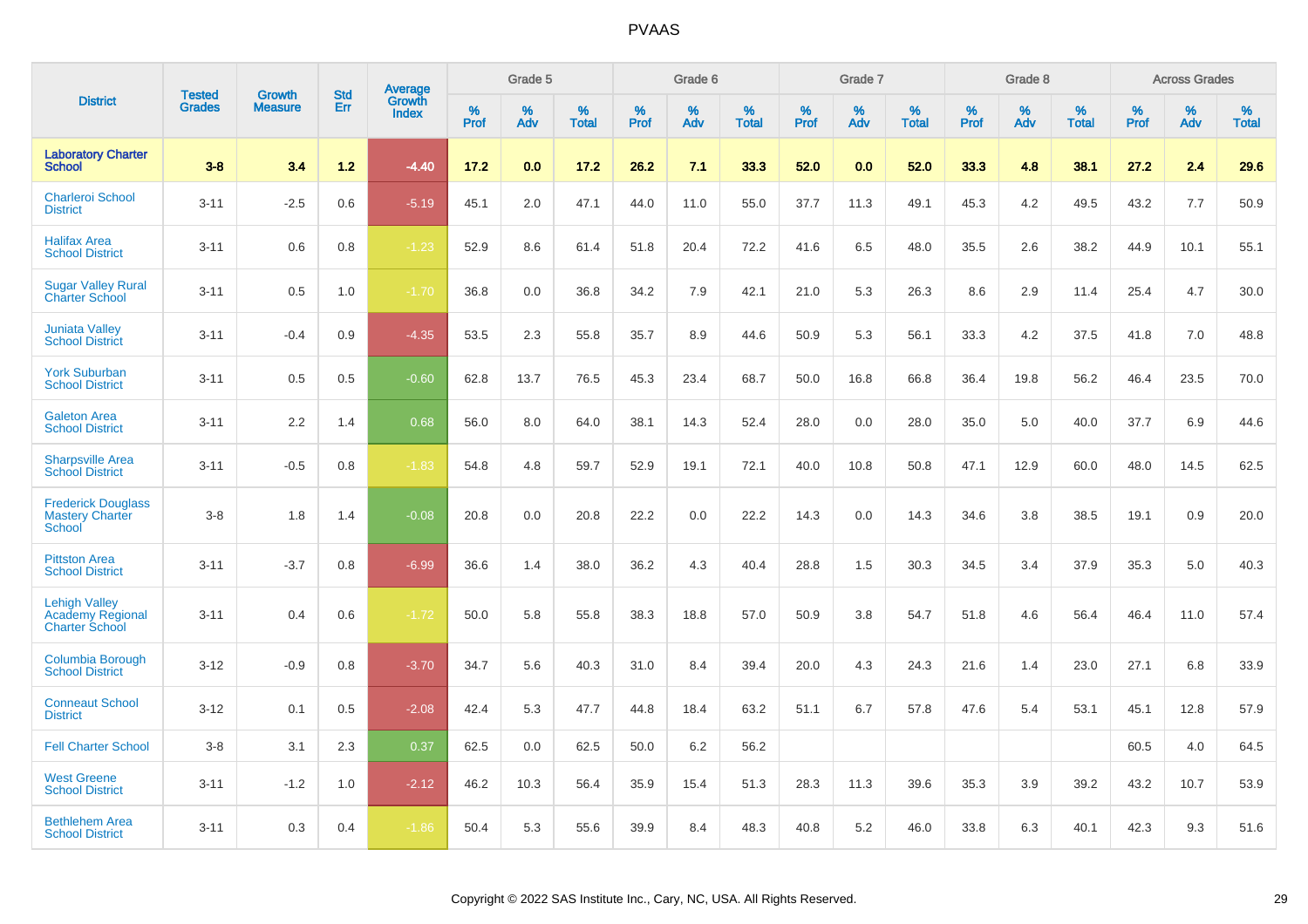|                                                                    |                                | <b>Growth</b>  | <b>Std</b> |                                   |              | Grade 5  |                   |              | Grade 6  |                   |              | Grade 7  |                   |              | Grade 8  |                   |              | <b>Across Grades</b> |                   |
|--------------------------------------------------------------------|--------------------------------|----------------|------------|-----------------------------------|--------------|----------|-------------------|--------------|----------|-------------------|--------------|----------|-------------------|--------------|----------|-------------------|--------------|----------------------|-------------------|
| <b>District</b>                                                    | <b>Tested</b><br><b>Grades</b> | <b>Measure</b> | <b>Err</b> | <b>Average</b><br>Growth<br>Index | $\%$<br>Prof | %<br>Adv | %<br><b>Total</b> | $\%$<br>Prof | %<br>Adv | %<br><b>Total</b> | $\%$<br>Prof | %<br>Adv | %<br><b>Total</b> | $\%$<br>Prof | %<br>Adv | %<br><b>Total</b> | $\%$<br>Prof | %<br>Adv             | %<br><b>Total</b> |
| <b>Laboratory Charter</b><br><b>School</b>                         | $3 - 8$                        | 3.4            | 1.2        | $-4.40$                           | 17.2         | 0.0      | 17.2              | 26.2         | 7.1      | 33.3              | 52.0         | 0.0      | 52.0              | 33.3         | 4.8      | 38.1              | 27.2         | 2.4                  | 29.6              |
| <b>Tuscarora School</b><br><b>District</b>                         | $3 - 11$                       | $-0.1$         | 0.5        | $-1.87$                           | 41.0         | 5.8      | 46.8              | 43.7         | 11.9     | 55.6              | 45.8         | 5.6      | 51.4              | 45.6         | 6.3      | 51.8              | 43.1         | 9.9                  | 53.0              |
| <b>Berlin</b><br><b>Brothersvalley</b><br><b>School District</b>   | $3 - 11$                       | $-1.0$         | 0.8        | $-3.00$                           | 60.4         | 1.9      | 62.3              | 42.4         | 15.2     | 57.6              | 55.8         | 3.8      | 59.6              | 54.2         | 6.2      | 60.4              | 48.4         | 8.4                  | 56.8              |
| <b>Tulpehocken Area</b><br><b>School District</b>                  | $3 - 12$                       | $-0.2$         | 0.6        | $-1.64$                           | 57.5         | 2.3      | 59.8              | 32.4         | 17.6     | 50.0              | 39.8         | 4.8      | 44.7              | 42.0         | 6.2      | 48.2              | 41.5         | 9.5                  | 51.0              |
| <b>Blairsville-</b><br><b>Saltsburg School</b><br><b>District</b>  | $3 - 11$                       | $-0.1$         | 0.7        | $-3.63$                           | 46.9         | 8.2      | 55.1              | 40.4         | 22.5     | 62.9              | 38.6         | 9.9      | 48.5              | 50.6         | 14.1     | 64.7              | 41.8         | 15.1                 | 56.9              |
| <b>Highlands School</b><br><b>District</b>                         | $3 - 11$                       | $-0.6$         | 0.5        | $-2.71$                           | 47.5         | 0.0      | 47.5              | 37.2         | 9.7      | 46.9              | 42.2         | 5.4      | 47.6              | 39.2         | 9.5      | 48.6              | 40.7         | 7.9                  | 48.6              |
| South Williamsport<br>Area School<br><b>District</b>               | $3 - 10$                       | 0.5            | 0.7        | $-1.08$                           | 45.7         | 6.4      | 52.1              | 37.4         | 15.4     | 52.8              | 40.5         | 8.3      | 48.8              | 43.2         | 12.5     | 55.7              | 39.9         | 12.1                 | 52.0              |
| <b>Lower Moreland</b><br><b>Township School</b><br><b>District</b> | $3 - 11$                       | $-2.1$         | 0.5        | $-5.66$                           | 53.0         | 10.2     | 63.2              | 50.0         | 25.9     | 75.9              | 55.2         | 14.7     | 69.9              | 48.8         | 18.8     | 67.6              | 51.2         | 19.3                 | 70.5              |
| <b>Tamaqua Area</b><br><b>School District</b>                      | $3 - 12$                       | $-0.4$         | 0.6        | $-2.14$                           | 60.2         | 5.6      | 65.7              | 39.1         | 7.8      | 46.9              | 37.9         | 5.2      | 43.1              | 42.2         | 7.0      | 49.3              | 44.6         | 7.7                  | 52.3              |
| <b>Elizabeth Forward</b><br><b>School District</b>                 | $3 - 11$                       | $-0.3$         | 0.5        | $-1.82$                           | 55.7         | 11.4     | 67.0              | 47.5         | 18.5     | 66.0              | 56.9         | 11.1     | 68.0              | 50.9         | 6.3      | 57.1              | 51.2         | 14.0                 | 65.2              |
| <b>Bermudian Springs</b><br><b>School District</b>                 | $3 - 11$                       | 0.2            | 0.6        | $-0.71$                           | 50.4         | 0.0      | 50.4              | 37.5         | 10.6     | 48.1              | 44.5         | 5.9      | 50.4              | 39.8         | 6.5      | 46.3              | 42.4         | 6.9                  | 49.3              |
| <b>Laurel School</b><br><b>District</b>                            | $3 - 11$                       | $-0.0$         | 0.7        | $-1.57$                           | 54.0         | 6.8      | 60.8              | 35.7         | 21.4     | 57.1              | 60.8         | 10.1     | 70.9              | 50.8         | 10.4     | 61.2              | 50.7         | 14.6                 | 65.3              |
| <b>Mcguffey School</b><br><b>District</b>                          | $3 - 11$                       | $-1.8$         | 0.6        | $-5.01$                           | 43.5         | 1.8      | 45.4              | 42.7         | 12.6     | 55.3              | 34.9         | 0.9      | 35.8              | 38.0         | 4.1      | 42.2              | 41.6         | 8.2                  | 49.8              |
| <b>West Branch Area</b><br><b>School District</b>                  | $3 - 11$                       | 0.4            | 0.8        | $-0.62$                           | 37.1         | 3.2      | 40.3              | 32.8         | 6.6      | 39.3              | 48.6         | 6.8      | 55.4              | 50.0         | 3.0      | 53.0              | 42.6         | 6.8                  | 49.4              |
| <b>Benton Area</b><br><b>School District</b>                       | $3 - 10$                       | $-0.4$         | 0.9        | $-1.69$                           | 47.5         | 1.6      | 49.2              | 43.5         | 8.7      | 52.2              | 37.3         | 5.1      | 42.4              | 46.2         | 2.6      | 48.7              | 42.6         | 8.4                  | 51.0              |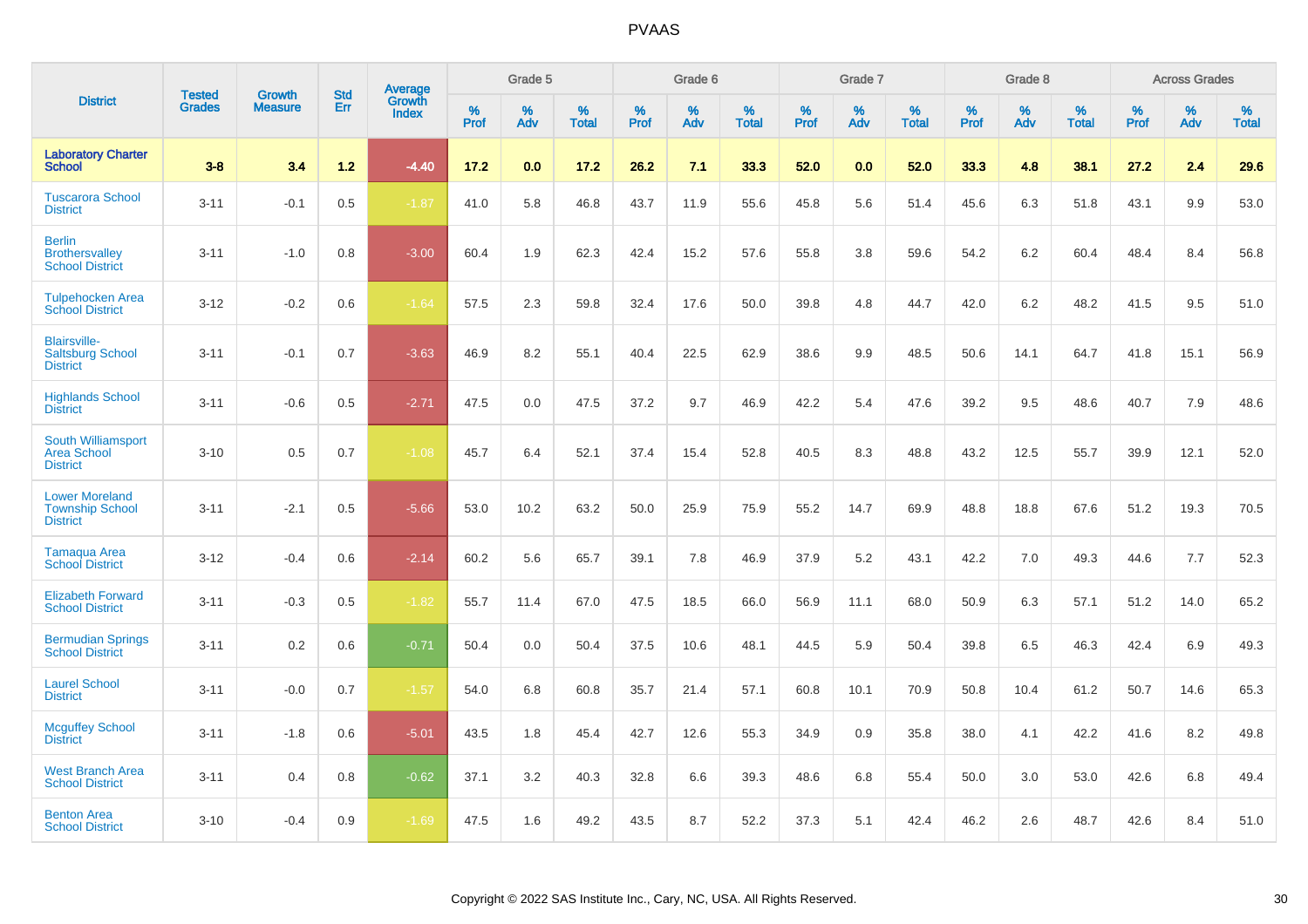|                                                                                          | <b>Tested</b> | <b>Growth</b>  | <b>Std</b> |                                   |              | Grade 5  |                   |              | Grade 6  |                   |              | Grade 7  |                   |              | Grade 8  |                   |           | <b>Across Grades</b> |                   |
|------------------------------------------------------------------------------------------|---------------|----------------|------------|-----------------------------------|--------------|----------|-------------------|--------------|----------|-------------------|--------------|----------|-------------------|--------------|----------|-------------------|-----------|----------------------|-------------------|
| <b>District</b>                                                                          | <b>Grades</b> | <b>Measure</b> | Err        | Average<br>Growth<br><b>Index</b> | $\%$<br>Prof | %<br>Adv | %<br><b>Total</b> | $\%$<br>Prof | %<br>Adv | %<br><b>Total</b> | $\%$<br>Prof | %<br>Adv | %<br><b>Total</b> | $\%$<br>Prof | %<br>Adv | %<br><b>Total</b> | %<br>Prof | %<br>Adv             | %<br><b>Total</b> |
| <b>Laboratory Charter</b><br><b>School</b>                                               | $3 - 8$       | 3.4            | $1.2$      | $-4.40$                           | 17.2         | 0.0      | 17.2              | 26.2         | 7.1      | 33.3              | 52.0         | 0.0      | 52.0              | 33.3         | 4.8      | 38.1              | 27.2      | 2.4                  | 29.6              |
| <b>Global Leadership</b><br><b>Academy Charter</b><br><b>School Southwest</b><br>at Huey | $3-8$         | $-0.4$         | 1.8        | $-1.72$                           | 0.0          | 0.0      | 0.0               | 0.0          | 0.0      | 0.0               |              |          |                   | 21.4         | 0.0      | 21.4              | 11.1      | 0.0                  | 11.1              |
| <b>Freedom Area</b><br><b>School District</b>                                            | $3 - 11$      | $-1.9$         | 0.7        | $-2.80$                           | 36.0         | 2.3      | 38.4              | 36.8         | 12.6     | 49.4              | 37.9         | 1.9      | 39.8              | 40.3         | 1.3      | 41.6              | 38.8      | 6.0                  | 44.7              |
| <b>Howard Gardner</b><br><b>Multiple</b><br>Intelligence<br><b>Charter School</b>        | $3-8$         | $-1.2$         | 1.2        | $-2.23$                           | 41.4         | 10.3     | 51.7              | 39.4         | 3.0      | 42.4              | 63.6         | 0.0      | 63.6              | 55.6         | 11.1     | 66.7              | 48.8      | 7.1                  | 55.9              |
| <b>Bristol Borough</b><br><b>School District</b>                                         | $3 - 12$      | 0.4            | 0.7        | $-0.78$                           | 37.3         | 1.3      | 38.7              | 28.4         | 18.2     | 46.6              | 39.5         | 7.4      | 46.9              | 27.7         | 6.0      | 33.7              | 33.3      | 8.0                  | 41.4              |
| <b>KIPP West</b><br>Philadelphia<br><b>Charter School</b>                                | $3-8$         | $-0.4$         | 1.2        | $-1.95$                           | 28.6         | 0.0      | 28.6              | 19.4         | 0.0      | 19.4              | 25.0         | 0.0      | 25.0              | 16.7         | 0.0      | 16.7              | 17.6      | 0.6                  | 18.1              |
| <b>Belle Vernon Area</b><br><b>School District</b>                                       | $3 - 11$      | $-0.1$         | 0.6        | $-1.14$                           | 52.2         | 6.3      | 58.6              | 49.6         | 14.8     | 64.4              | 47.8         | 4.4      | 52.2              | 44.1         | 6.4      | 50.5              | 47.7      | 8.9                  | 56.6              |
| <b>Keystone Oaks</b><br><b>School District</b>                                           | $3 - 11$      | $-1.4$         | 0.6        | $-5.52$                           | 54.1         | 17.2     | 71.3              | 35.4         | 25.7     | 61.1              | 45.1         | 13.3     | 58.4              | 41.1         | 12.5     | 53.6              | 44.5      | 21.3                 | 65.8              |
| <b>Bethlehem-Center</b><br><b>School District</b>                                        | $3 - 10$      | $-2.1$         | 0.8        | $-4.03$                           | 40.8         | 2.8      | 43.7              | 29.8         | 1.5      | 31.3              | 28.6         | 0.0      | 28.6              | 29.2         | 0.0      | 29.2              | 35.6      | 3.6                  | 39.2              |
| <b>Cranberry Area</b><br><b>School District</b>                                          | $3 - 12$      | $-0.0$         | 0.7        | $-1.98$                           | 48.7         | 9.2      | 57.9              | 52.1         | 9.4      | 61.5              | 41.0         | 2.1      | 43.2              | 46.7         | 9.3      | 56.0              | 44.5      | 7.7                  | 52.2              |
| <b>Greater Nanticoke</b><br><b>Area School</b><br><b>District</b>                        | $3-12$        | $-0.0$         | 0.6        | $-1.16$                           | 43.1         | 2.8      | 45.9              | 26.7         | 6.0      | 32.8              | 23.6         | 1.9      | 25.5              | 35.6         | 3.5      | 39.1              | 29.8      | 5.0                  | 34.8              |
| <b>Mastery Charter</b><br>School - Clymer<br>Elementary                                  | $3-6$         | 1.7            | 1.5        | 0.22                              | 13.5         | 0.0      | 13.5              | 24.1         | 3.4      | 27.6              |              |          |                   |              |          |                   | 17.5      | 0.8                  | 18.3              |
| <b>Northwestern</b><br><b>Lehigh School</b><br><b>District</b>                           | $3 - 11$      | $-1.5$         | 0.5        | $-5.90$                           | 55.9         | 5.5      | 61.4              | 46.0         | 15.3     | 61.3              | 51.0         | 7.1      | 58.1              | 40.1         | 16.6     | 56.7              | 48.0      | 12.1                 | 60.1              |
| <b>Manheim Central</b><br><b>School District</b>                                         | $3 - 11$      | $-0.3$         | 0.5        | $-2.60$                           | 35.4         | 6.2      | 41.5              | 48.3         | 9.2      | 57.5              | 37.6         | 6.2      | 43.8              | 41.9         | 11.7     | 53.6              | 42.2      | 11.1                 | 53.2              |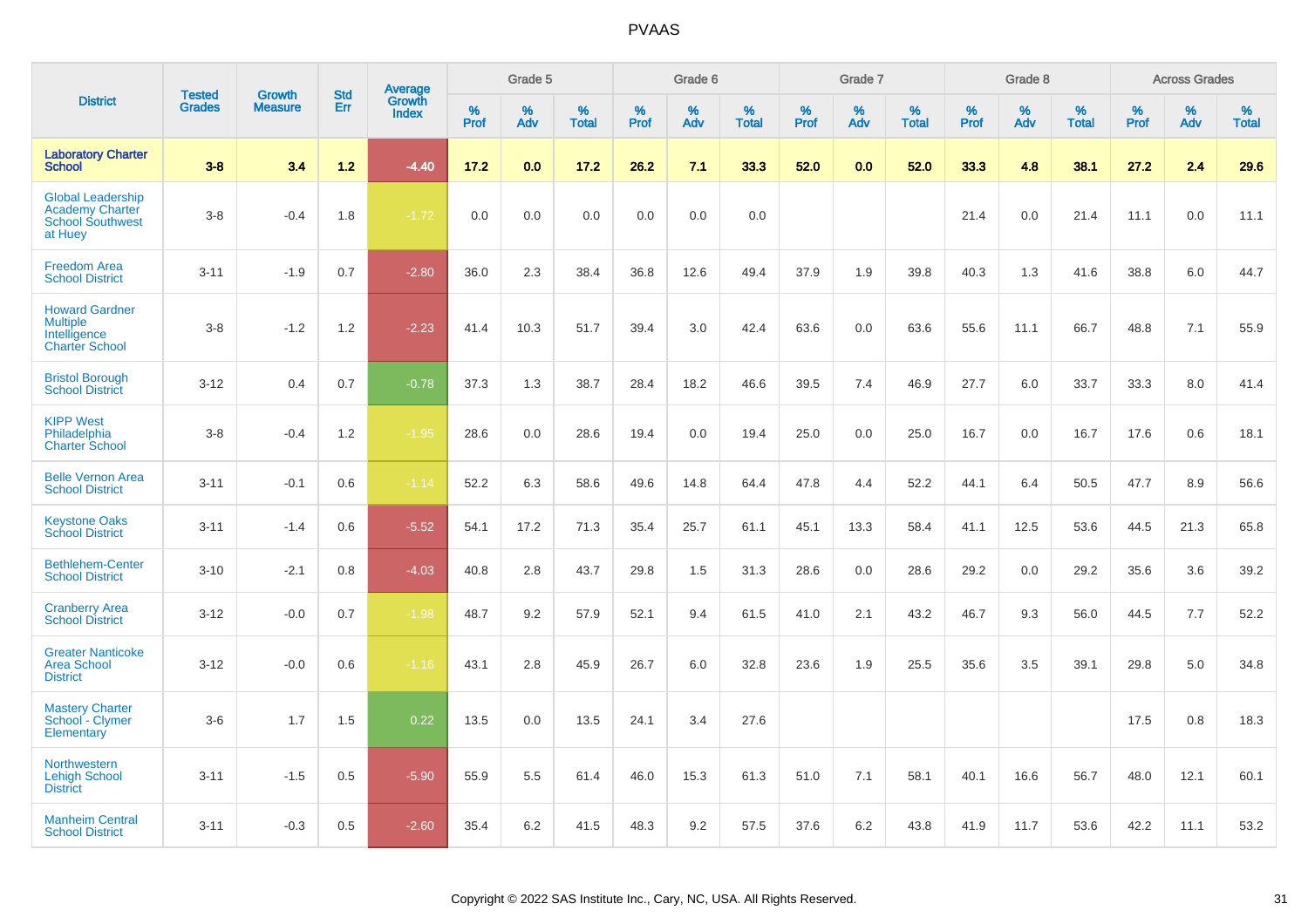|                                                                    | <b>Tested</b> | <b>Growth</b>  | <b>Std</b> |                                          |              | Grade 5  |                   |           | Grade 6  |                   |           | Grade 7  |                   |           | Grade 8  |                   |              | <b>Across Grades</b> |                   |
|--------------------------------------------------------------------|---------------|----------------|------------|------------------------------------------|--------------|----------|-------------------|-----------|----------|-------------------|-----------|----------|-------------------|-----------|----------|-------------------|--------------|----------------------|-------------------|
| <b>District</b>                                                    | <b>Grades</b> | <b>Measure</b> | <b>Err</b> | <b>Average</b><br>Growth<br><b>Index</b> | $\%$<br>Prof | %<br>Adv | %<br><b>Total</b> | %<br>Prof | %<br>Adv | %<br><b>Total</b> | %<br>Prof | %<br>Adv | %<br><b>Total</b> | %<br>Prof | %<br>Adv | %<br><b>Total</b> | $\%$<br>Prof | %<br>Adv             | %<br><b>Total</b> |
| <b>Laboratory Charter</b><br><b>School</b>                         | $3 - 8$       | 3.4            | $1.2$      | $-4.40$                                  | 17.2         | 0.0      | 17.2              | 26.2      | 7.1      | 33.3              | 52.0      | 0.0      | 52.0              | 33.3      | 4.8      | 38.1              | 27.2         | 2.4                  | 29.6              |
| <b>Bloomsburg Area</b><br><b>School District</b>                   | $3 - 10$      | $-0.8$         | 0.7        | $-2.19$                                  | 49.4         | 4.4      | 53.8              | 43.3      | 15.6     | 58.9              | 36.3      | 7.8      | 44.1              | 50.0      | 6.0      | 56.0              | 46.3         | 11.7                 | 57.9              |
| <b>Mars Area School</b><br><b>District</b>                         | $3 - 10$      | $-1.1$         | 0.4        | $-3.43$                                  | 66.5         | 10.4     | 76.9              | 45.1      | 33.8     | 79.0              | 51.6      | 17.4     | 69.0              | 56.1      | 9.4      | 65.6              | 51.3         | 23.7                 | 75.1              |
| <b>Keystone</b><br><b>Academy Charter</b><br>School                | $3 - 8$       | 0.9            | 0.8        | $-0.53$                                  | 42.1         | 3.5      | 45.6              | 38.7      | 19.4     | 58.1              | 47.4      | 3.5      | 50.9              | 40.7      | 8.5      | 49.2              | 40.7         | 7.4                  | 48.1              |
| Shanksville-<br><b>Stonycreek School</b><br><b>District</b>        | $3 - 10$      | 0.6            | 1.4        | $-1.55$                                  | 28.6         | 0.0      | 28.6              | 41.7      | 16.7     | 58.3              | 45.0      | 5.0      | 50.0              | 44.4      | 5.6      | 50.0              | 49.2         | 8.5                  | 57.6              |
| <b>Uniontown Area</b><br><b>School District</b>                    | $3 - 11$      | 0.5            | 0.6        | $-0.49$                                  | 40.6         | 9.4      | 50.0              | 40.7      | 14.8     | 55.6              | 37.3      | 3.6      | 40.9              | 42.4      | 3.3      | 45.6              | 39.1         | 11.0                 | 50.1              |
| <b>Ligonier Valley</b><br><b>School District</b>                   | $3 - 11$      | $-0.8$         | 0.7        | $-1.79$                                  | 43.8         | $7.5\,$  | 51.2              | 46.0      | 16.0     | 62.0              | 40.5      | 2.7      | 43.2              | 45.9      | 10.2     | 56.1              | 44.7         | 12.8                 | 57.6              |
| <b>Mount Pleasant</b><br><b>Area School</b><br><b>District</b>     | $3 - 11$      | $-2.9$         | 0.6        | $-5.11$                                  | 45.9         | 0.0      | 45.9              | 41.6      | 12.0     | 53.6              | 42.2      | 2.8      | 45.1              | 38.7      | 6.4      | 45.2              | 42.0         | 8.5                  | 50.5              |
| <b>Forest City</b><br><b>Regional School</b><br><b>District</b>    | $3 - 12$      | $-2.2$         | 0.9        | $-3.41$                                  | 55.6         | 4.4      | 60.0              | 36.7      | 6.1      | 42.9              | 39.5      | 5.3      | 44.7              | 52.1      | 8.3      | 60.4              | 44.0         | 8.8                  | 52.8              |
| <b>Hazleton Area</b><br><b>School District</b>                     | $3 - 11$      | 0.5            | 0.4        | 0.09                                     | 30.2         | 2.3      | 32.5              | 24.8      | 4.8      | 29.6              | 24.8      | 2.8      | 27.5              | 26.1      | 6.5      | 32.6              | 28.6         | 4.0                  | 32.6              |
| <b>Wilkes-Barre Area</b><br><b>School District</b>                 | $3 - 11$      | $-1.0$         | 0.5        | $-3.12$                                  | 28.0         | 0.8      | 28.8              | 32.4      | 8.7      | 41.1              | 27.6      | 1.8      | 29.4              | 24.7      | 3.7      | 28.4              | 27.8         | 4.6                  | 32.3              |
| <b>Upper Adams</b><br><b>School District</b>                       | $3 - 11$      | 0.7            | 0.6        | $-0.01$                                  | 47.3         | 3.8      | 51.2              | 40.2      | 16.2     | 56.4              | 37.7      | 6.6      | 44.3              | 51.5      | 0.0      | 51.5              | 43.6         | 8.8                  | 52.4              |
| <b>Shippensburg Area</b><br><b>School District</b>                 | $3 - 11$      | $-1.6$         | 0.4        | $-5.27$                                  | 40.8         | 9.2      | 50.0              | 30.4      | 12.9     | 43.3              | 40.6      | 5.9      | 46.5              | 47.0      | 10.1     | 57.1              | 41.0         | 11.2                 | 52.2              |
| <b>Wallingford-</b><br><b>Swarthmore</b><br><b>School District</b> | $3 - 10$      | $-1.1$         | 0.4        | $-2.53$                                  | 52.6         | 26.1     | 78.7              | 42.2      | 32.8     | 75.0              | 46.2      | 21.9     | 68.0              | 47.0      | 22.8     | 69.8              | 44.7         | 32.4                 | 77.2              |
| <b>Pittsburgh School</b><br><b>District</b>                        | $3 - 11$      | $-1.6$         | 0.2        | $-13.03$                                 | 29.0         | 3.9      | 32.8              | 27.7      | 11.6     | 39.2              | 33.3      | 6.0      | 39.3              | 30.7      | 7.3      | 38.0              | 29.7         | 7.6                  | 37.3              |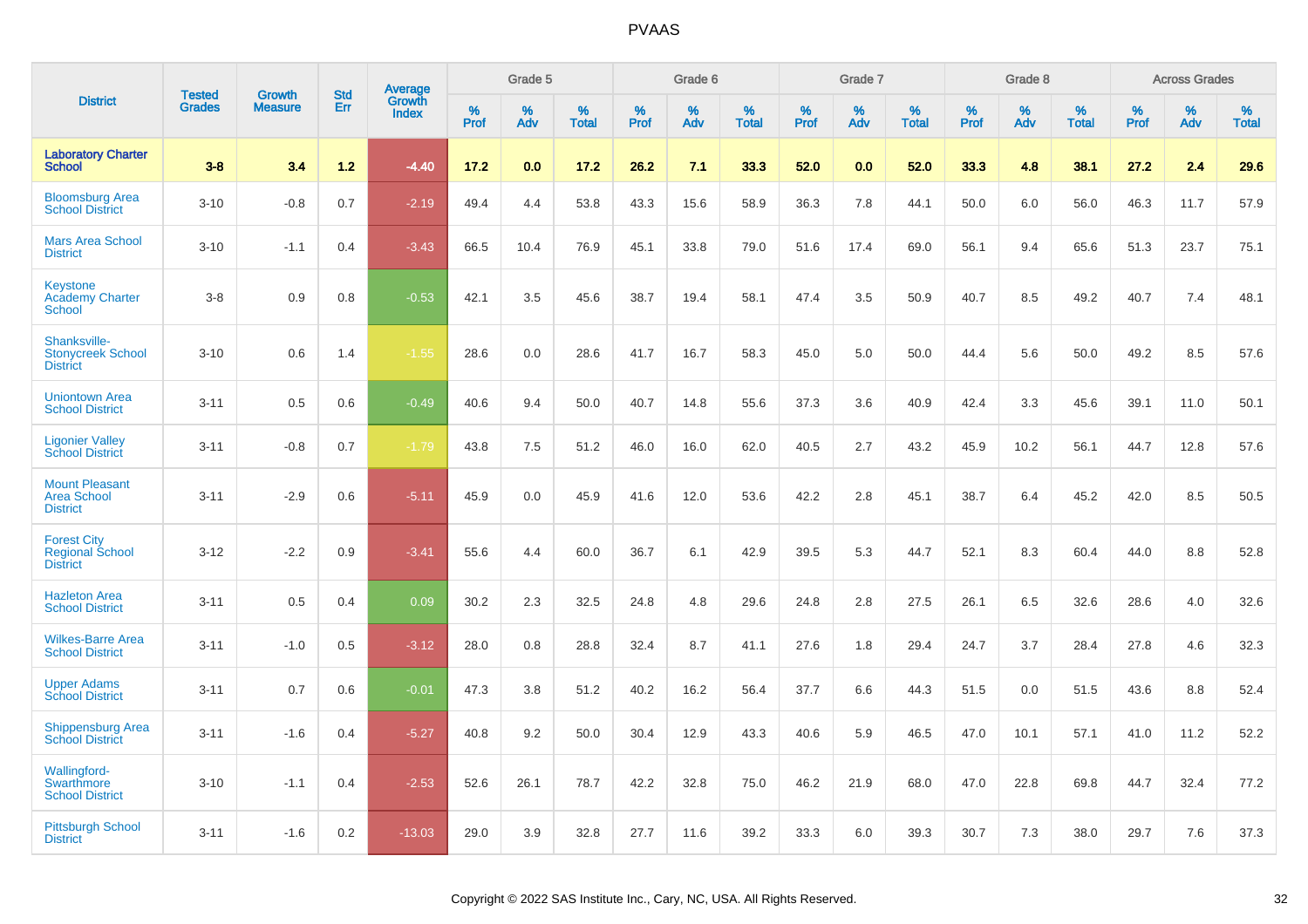|                                                                     | <b>Tested</b> | <b>Growth</b>  | <b>Std</b> | <b>Average</b>         |           | Grade 5  |                   |           | Grade 6  |                   |           | Grade 7  |                   |           | Grade 8  |                   |           | <b>Across Grades</b> |                   |
|---------------------------------------------------------------------|---------------|----------------|------------|------------------------|-----------|----------|-------------------|-----------|----------|-------------------|-----------|----------|-------------------|-----------|----------|-------------------|-----------|----------------------|-------------------|
| <b>District</b>                                                     | <b>Grades</b> | <b>Measure</b> | Err        | Growth<br><b>Index</b> | %<br>Prof | %<br>Adv | %<br><b>Total</b> | %<br>Prof | %<br>Adv | %<br><b>Total</b> | %<br>Prof | %<br>Adv | %<br><b>Total</b> | %<br>Prof | %<br>Adv | %<br><b>Total</b> | %<br>Prof | %<br>Adv             | %<br><b>Total</b> |
| <b>Laboratory Charter</b><br><b>School</b>                          | $3 - 8$       | 3.4            | $1.2$      | $-4.40$                | 17.2      | 0.0      | 17.2              | 26.2      | 7.1      | 33.3              | 52.0      | 0.0      | 52.0              | 33.3      | 4.8      | 38.1              | 27.2      | 2.4                  | 29.6              |
| <b>West Mifflin Area</b><br><b>School District</b>                  | $3 - 12$      | $-3.0$         | 0.5        | $-8.43$                | 35.9      | 4.2      | 40.1              | 37.4      | 5.4      | 42.9              | 38.9      | 1.0      | 39.8              | 35.2      | 4.4      | 39.6              | 37.4      | 4.4                  | 41.8              |
| <b>Abington Heights</b><br><b>School District</b>                   | $3 - 11$      | $-0.6$         | 0.5        | $-3.50$                | 57.0      | 8.7      | 65.6              | 50.7      | 19.1     | 69.8              | 63.6      | 10.7     | 74.3              |           |          |                   | 52.3      | 18.0                 | 70.3              |
| <b>Global Leadership</b><br><b>Academy Charter</b><br><b>School</b> | $3 - 8$       | 0.6            | 1.9        | $-0.38$                | 21.4      | 0.0      | 21.4              |           |          |                   | 14.3      | 0.0      | 14.3              | 25.0      | 0.0      | 25.0              | 13.4      | 0.0                  | 13.4              |
| <b>Infinity Charter</b><br>School                                   | $3-8$         | $-0.5$         | 1.3        | $-1.47$                | 72.7      | 22.7     | 95.4              | 50.0      | 38.5     | 88.5              | 62.5      | 25.0     | 87.5              | 68.2      | 18.2     | 86.4              | 56.6      | 31.5                 | 88.1              |
| <b>Frazier School</b><br><b>District</b>                            | $3 - 11$      | $-1.8$         | 0.8        | $-3.66$                | 49.0      | 3.9      | 52.9              | 48.8      | 17.5     | 66.2              | 43.0      | 12.8     | 55.8              | 20.4      | 3.7      | 24.1              | 40.8      | 10.9                 | 51.7              |
| <b>Shade-Central City</b><br><b>School District</b>                 | $3 - 11$      | $-2.8$         | 1.4        | $-2.71$                | 43.8      | 0.0      | 43.8              | 44.4      | 14.8     | 59.3              | 25.0      | 0.0      | 25.0              | 29.2      | 0.0      | 29.2              | 35.1      | 6.0                  | 41.0              |
| <b>Mastery Charter</b><br>School John Wister<br>Elementary          | $3-5$         | 2.7            | 2.5        | 1.08                   | 8.3       | 0.0      | 8.3               |           |          |                   |           |          |                   |           |          |                   | 10.8      | 0.0                  | 10.8              |
| <b>Carbondale Area</b><br><b>School District</b>                    | $3 - 10$      | $-1.3$         | 0.7        | $-2.95$                | 34.5      | 0.0      | 34.5              | 23.1      | 2.2      | 25.3              | 29.4      | 3.5      | 32.9              | 42.4      | 5.7      | 48.1              | 30.0      | 3.2                  | 33.3              |
| <b>Forest Area School</b><br><b>District</b>                        | $3 - 11$      | $-1.6$         | 1.2        | $-2.10$                | 45.8      | 0.0      | 45.8              | 37.5      | 4.2      | 41.7              | 24.2      | 12.1     | 36.4              | 28.1      | 3.1      | 31.2              | 40.8      | 6.6                  | 47.4              |
| <b>Burrell School</b><br><b>District</b>                            | $3 - 11$      | $-3.3$         | 0.7        | $-4.68$                | 50.0      | 0.9      | 50.9              | 46.2      | 7.7      | 53.8              | 46.8      | 6.5      | 53.2              | 41.0      | 4.9      | 45.9              | 45.9      | 7.5                  | 53.4              |
| <b>Shikellamy School</b><br><b>District</b>                         | $3 - 10$      | $-2.8$         | 0.5        | $-7.15$                | 47.9      | 5.7      | 53.6              | 29.1      | 9.8      | 38.9              | 41.5      | 8.5      | 50.0              | 35.8      | 7.4      | 43.2              | 38.2      | 9.0                  | 47.3              |
| <b>Trinity Area School</b><br><b>District</b>                       | $3 - 11$      | $-0.1$         | 0.4        | $-3.05$                | 55.8      | 12.7     | 68.5              | 43.1      | 14.7     | 57.8              | 48.7      | 9.2      | 58.0              | 48.2      | 13.5     | 61.6              | 46.8      | 15.3                 | 62.1              |
| <b>Propel Charter</b><br>School - Braddock<br><b>Hills</b>          | $3 - 11$      | $-3.7$         | 0.8        | $-5.22$                | 19.6      | 1.8      | 21.4              | 15.8      | 3.5      | 19.3              | 19.0      | 0.0      | 19.0              | 14.5      | 2.9      | 17.4              | 15.6      | 1.9                  | 17.5              |
| <b>Vision Academy</b><br><b>Charter School</b>                      | $3 - 8$       | $-0.9$         | 1.2        | $-2.67$                | 35.7      | 0.0      | 35.7              | 36.0      | 0.0      | 36.0              | 37.1      | 2.9      | 40.0              | 28.6      | 0.0      | 28.6              | 32.1      | 1.1                  | 33.2              |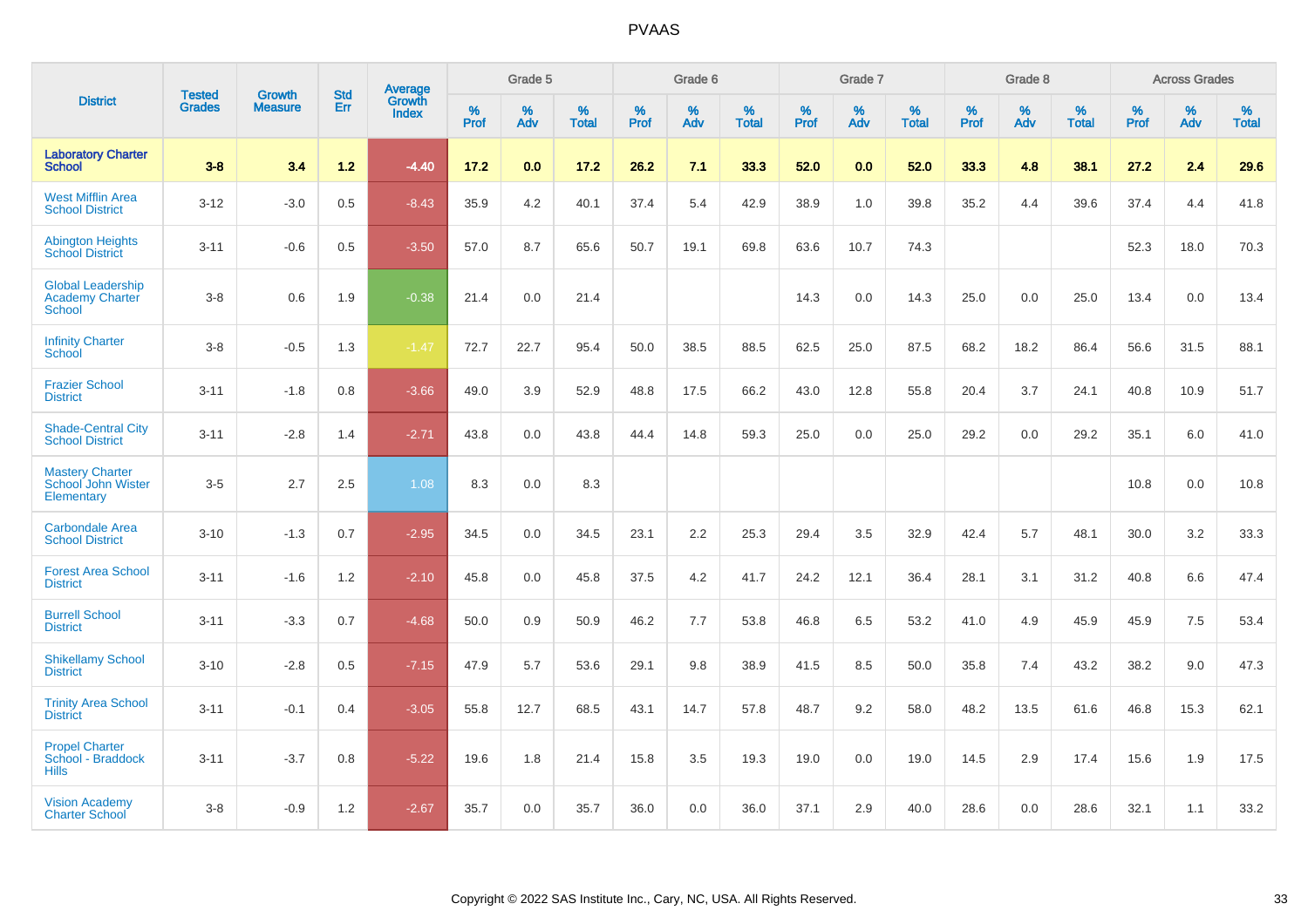|                                                           | <b>Tested</b> | <b>Growth</b>  | <b>Std</b> | Average         |              | Grade 5     |                      |                     | Grade 6     |                      |              | Grade 7     |                   |              | Grade 8     |                   |                     | <b>Across Grades</b> |                      |
|-----------------------------------------------------------|---------------|----------------|------------|-----------------|--------------|-------------|----------------------|---------------------|-------------|----------------------|--------------|-------------|-------------------|--------------|-------------|-------------------|---------------------|----------------------|----------------------|
| <b>District</b>                                           | <b>Grades</b> | <b>Measure</b> | Err        | Growth<br>Index | $\%$<br>Prof | $\%$<br>Adv | $\%$<br><b>Total</b> | $\%$<br><b>Prof</b> | $\%$<br>Adv | $\%$<br><b>Total</b> | $\%$<br>Prof | $\%$<br>Adv | %<br><b>Total</b> | $\%$<br>Prof | $\%$<br>Adv | %<br><b>Total</b> | $\%$<br><b>Prof</b> | $\%$<br>Adv          | $\%$<br><b>Total</b> |
| <b>Laboratory Charter</b><br><b>School</b>                | $3 - 8$       | 3.4            | 1.2        | $-4.40$         | 17.2         | 0.0         | 17.2                 | 26.2                | 7.1         | 33.3                 | 52.0         | 0.0         | 52.0              | 33.3         | 4.8         | 38.1              | 27.2                | 2.4                  | 29.6                 |
| <b>Insight PA Cyber</b><br><b>Charter School</b>          | $3 - 11$      | $-1.0$         | 1.6        | $-1.68$         | 29.4         | 0.0         | 29.4                 | 31.6                | 5.3         | 36.8                 | 37.0         | 11.1        | 48.2              | 48.2         | 11.1        | 59.3              | 41.5                | 9.2                  | 50.8                 |
| <b>Fleetwood Area</b><br><b>School District</b>           | $3 - 10$      | $-1.3$         | 0.5        | $-3.53$         | 44.8         | 6.0         | 50.8                 | 37.4                | 6.4         | 43.9                 | 37.0         | 6.2         | 43.2              | 45.1         | 8.0         | 53.1              | 42.1                | 7.7                  | 49.9                 |
| <b>Valley Grove</b><br><b>School District</b>             | $3 - 10$      | 0.6            | 0.8        | $-0.07$         | 56.2         | 8.3         | 64.6                 | 55.9                | 8.5         | 64.4                 | 43.4         | 9.4         | 52.8              | 53.7         | 7.4         | 61.1              | 48.3                | 9.3                  | 57.6                 |
| <b>Muhlenberg</b><br><b>School District</b>               | $3 - 10$      | $-2.8$         | 0.4        | $-7.00$         | 35.9         | 1.4         | 37.2                 | 23.8                | 0.9         | 24.7                 | 27.7         | 2.0         | 29.6              | 26.4         | 1.4         | 27.8              | 28.8                | 3.0                  | 31.8                 |
| <b>Harmony Area</b><br><b>School District</b>             | $3 - 10$      | 0.8            | 1.8        | $-0.67$         | 43.8         | 0.0         | 43.8                 | 54.2                | 12.5        | 66.7                 | 33.3         | 0.0         | 33.3              |              |             |                   | 43.6                | 6.4                  | 50.0                 |
| Northern Lebanon<br><b>School District</b>                | $3 - 11$      | $-3.3$         | 0.5        | $-6.34$         | 51.7         | 3.4         | 55.2                 | 43.1                | 9.2         | 52.3                 | 35.3         | 1.3         | 36.6              | 32.3         | 2.6         | 34.8              | 41.8                | 7.5                  | 49.3                 |
| <b>Central Valley</b><br><b>School District</b>           | $3 - 10$      | $-2.0$         | 0.5        | $-4.47$         | 44.1         | 4.2         | 48.2                 | 39.3                | 25.0        | 64.3                 | 50.3         | 9.2         | 59.5              | 41.9         | 8.8         | 50.7              | 46.3                | 13.9                 | 60.2                 |
| <b>Freeport Area</b><br><b>School District</b>            | $3 - 10$      | 0.2            | 0.6        | $-0.91$         | 65.4         | 10.0        | 75.4                 | 35.8                | 23.6        | 59.4                 | 57.0         | 14.1        | 71.1              | 53.5         | 20.2        | 73.6              | 52.5                | 17.7                 | 70.1                 |
| <b>Oswayo Valley</b><br><b>School District</b>            | $3 - 12$      | $-0.7$         | 1.2        | $-2.92$         | 62.1         | 13.8        | 75.9                 | 40.7                | 18.5        | 59.3                 | 48.2         | 0.0         | 48.2              | 51.6         | 6.4         | 58.1              | 54.7                | 11.8                 | 66.5                 |
| <b>Hempfield Area</b><br><b>School District</b>           | $3 - 12$      | $-0.3$         | 0.3        | $-3.43$         | 55.2         | 8.7         | 63.9                 | 41.4                | 20.3        | 61.6                 | 52.8         | 14.0        | 66.8              | 50.0         | 12.4        | 62.4              | 48.7                | 16.2                 | 64.9                 |
| Northern Lehigh<br><b>School District</b>                 | $3 - 12$      | $-0.6$         | 0.7        | $-1.20$         | 52.1         | 2.1         | 54.2                 | 44.4                | 6.2         | 50.6                 | 36.7         | 4.2         | 40.8              | 41.7         | 5.6         | 47.2              | 42.1                | 5.6                  | 47.7                 |
| <b>Union Area School</b><br><b>District</b>               | $3 - 11$      | $-1.4$         | 0.9        | $-1.79$         | 66.7         | 7.7         | 74.4                 | 41.4                | 15.5        | 56.9                 | 43.9         | 5.3         | 49.1              | 55.6         | 8.9         | 64.4              | 47.6                | 12.4                 | 60.1                 |
| <b>Lower Dauphin</b><br><b>School District</b>            | $3 - 11$      | $-0.9$         | 0.4        | $-4.32$         | 52.7         | 13.3        | 66.0                 | 42.7                | 15.9        | 58.6                 | 48.9         | 8.1         | 57.0              | 32.9         | 10.8        | 43.7              | 44.6                | 14.8                 | 59.4                 |
| Susquehanna<br><b>Community School</b><br><b>District</b> | $3 - 11$      | 0.1            | 0.9        | $-1.03$         | 47.1         | 7.8         | 54.9                 | 43.1                | 12.1        | 55.2                 | 43.5         | 6.5         | 50.0              | 36.7         | 2.0         | 38.8              | 40.9                | 10.7                 | 51.6                 |
| <b>Crestwood School</b><br><b>District</b>                | $3 - 11$      | $-0.8$         | 0.5        | $-2.05$         | 50.0         | 6.1         | 56.1                 | 48.2                | 26.2        | 74.4                 | 51.1         | 5.0         | 56.1              | 47.9         | 13.2        | 61.1              | 48.5                | 14.6                 | 63.2                 |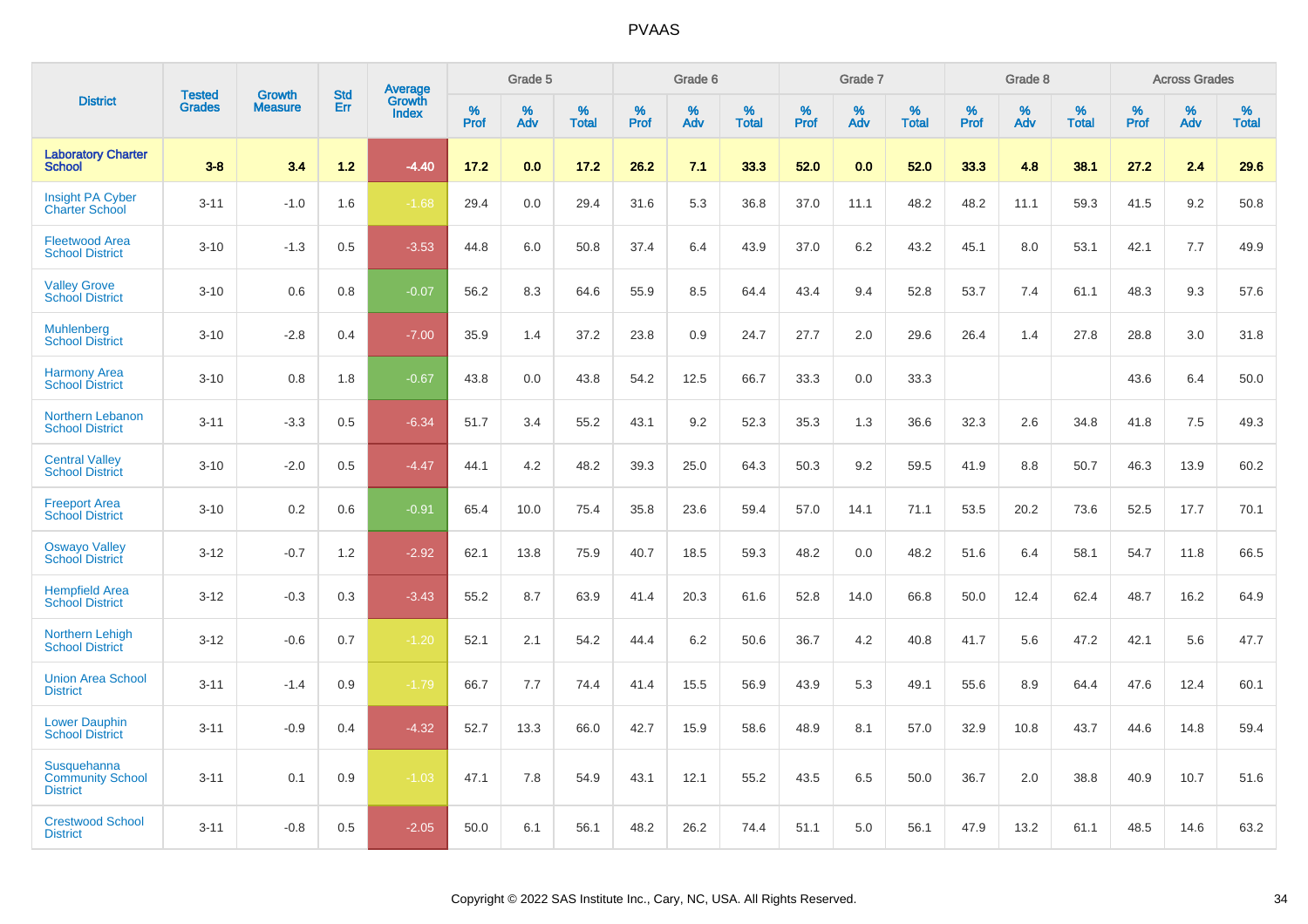|                                                                  | <b>Tested</b> | <b>Growth</b>  | <b>Std</b> | <b>Average</b>         |           | Grade 5  |                   |           | Grade 6  |                   |           | Grade 7  |                   |           | Grade 8  |                   |           | <b>Across Grades</b> |                   |
|------------------------------------------------------------------|---------------|----------------|------------|------------------------|-----------|----------|-------------------|-----------|----------|-------------------|-----------|----------|-------------------|-----------|----------|-------------------|-----------|----------------------|-------------------|
| <b>District</b>                                                  | <b>Grades</b> | <b>Measure</b> | Err        | Growth<br><b>Index</b> | %<br>Prof | %<br>Adv | %<br><b>Total</b> | %<br>Prof | %<br>Adv | %<br><b>Total</b> | %<br>Prof | %<br>Adv | %<br><b>Total</b> | %<br>Prof | %<br>Adv | %<br><b>Total</b> | %<br>Prof | %<br>Adv             | %<br><b>Total</b> |
| <b>Laboratory Charter</b><br><b>School</b>                       | $3 - 8$       | 3.4            | $1.2$      | $-4.40$                | 17.2      | 0.0      | 17.2              | 26.2      | 7.1      | 33.3              | 52.0      | 0.0      | 52.0              | 33.3      | 4.8      | 38.1              | 27.2      | 2.4                  | 29.6              |
| <b>Saint Clair Area</b><br><b>School District</b>                | $3 - 8$       | $-1.8$         | 0.9        | $-2.93$                | 43.4      | 1.9      | 45.3              | 58.0      | 6.0      | 64.0              | 36.5      | 7.7      | 44.2              | 41.5      | 2.4      | 43.9              | 43.9      | 4.7                  | 48.6              |
| Catasauqua Area<br><b>School District</b>                        | $3 - 12$      | $-1.3$         | 0.7        | $-4.82$                | 30.1      | 0.0      | 30.1              | 55.4      | 9.5      | 64.9              | 33.3      | 2.9      | 36.3              | 24.4      | 7.8      | 32.2              | 36.9      | 5.3                  | 42.2              |
| <b>Young Scholars</b><br><b>Charter School</b>                   | $6 - 8$       | 0.5            | 0.9        | $-0.06$                |           |          |                   | 23.2      | 5.4      | 28.6              | 14.3      | 5.7      | 20.0              | 13.0      | 0.0      | 13.0              | 16.3      | 3.4                  | 19.7              |
| <b>Central Greene</b><br><b>School District</b>                  | $3 - 11$      | $-1.8$         | 0.6        | $-3.71$                | 35.0      | 0.0      | 35.0              | 40.0      | 9.5      | 49.5              | 33.3      | 5.0      | 38.3              | 31.5      | 1.8      | 33.3              | 35.2      | 5.2                  | 40.3              |
| <b>Lincoln Charter</b><br><b>School</b>                          | $3-5$         | 1.2            | 1.4        | 0.81                   | 17.7      | 0.0      | 17.7              |           |          |                   |           |          |                   |           |          |                   | 14.5      | 1.2                  | 15.7              |
| Community<br>Academy Of<br>Philadelphia<br><b>Charter School</b> | $3 - 11$      | $-4.1$         | 1.0        | $-4.18$                | 22.5      | 0.0      | 22.5              | 27.3      | 0.0      | 27.3              | 33.3      | 2.8      | 36.1              | 12.2      | 0.0      | 12.2              | 24.9      | 1.4                  | 26.3              |
| <b>Lehigh Valley Dual</b><br>Language Charter<br>School          | $3 - 8$       | $-0.8$         | 2.5        | $-1.32$                | 8.3       | 0.0      | 8.3               | 58.3      | 0.0      | 58.3              |           |          |                   |           |          |                   | 34.3      | 0.0                  | 34.3              |
| <b>Montgomery Area</b><br><b>School District</b>                 | $3 - 11$      | $-2.0$         | 0.8        | $-5.29$                | 56.8      | 6.8      | 63.5              | 43.6      | 19.4     | 62.9              | 34.7      | 4.2      | 38.9              | 50.0      | 6.9      | 56.9              | 42.9      | 11.7                 | 54.6              |
| <b>Sullivan County</b><br><b>School District</b>                 | $3 - 10$      | $-3.1$         | 1.0        | $-3.25$                | 23.8      | 2.4      | 26.2              | 62.0      | 6.0      | 68.0              | 41.2      | 5.9      | 47.1              | 40.0      | 2.9      | 42.9              | 40.0      | 6.0                  | 46.0              |
| <b>Montoursville Area</b><br><b>School District</b>              | $3 - 12$      | $-1.3$         | 0.5        | $-4.72$                | 54.2      | 10.7     | 64.9              | 55.2      | 16.8     | 72.0              | 51.1      | 7.5      | 58.6              | 45.4      | 10.6     | 56.0              | 48.5      | 14.2                 | 62.6              |
| <b>Harbor Creek</b><br><b>School District</b>                    | $3 - 11$      | $-2.4$         | 0.5        | $-6.75$                | 61.7      | 20.8     | 82.5              | 37.4      | 36.3     | 73.7              | 55.9      | 13.3     | 69.2              | 45.4      | 12.3     | 57.8              | 48.7      | 24.9                 | 73.6              |
| <b>Panther Valley</b><br><b>School District</b>                  | $3 - 12$      | 0.1            | 0.6        | $-1.12$                | 26.7      | 1.0      | 27.6              | 33.1      | 1.6      | 34.7              | 34.6      | 2.7      | 37.3              | 32.7      | 4.7      | 37.4              | 31.1      | 4.0                  | 35.1              |
| <b>West Shore School</b><br><b>District</b>                      | $3 - 12$      | $-0.2$         | 0.3        | $-2.49$                | 46.3      | 8.2      | 54.5              | 44.4      | 15.0     | 59.4              | 44.4      | 8.2      | 52.7              | 42.8      | 11.8     | 54.6              | 42.7      | 13.2                 | 55.9              |
| <b>Norwin School</b><br><b>District</b>                          | $3 - 11$      | $-0.6$         | 0.3        | $-3.90$                | 59.5      | 18.6     | 78.1              | 40.9      | 36.6     | 77.4              | 60.2      | 18.0     | 78.3              | 52.5      | 13.8     | 66.4              | 51.8      | 24.9                 | 76.7              |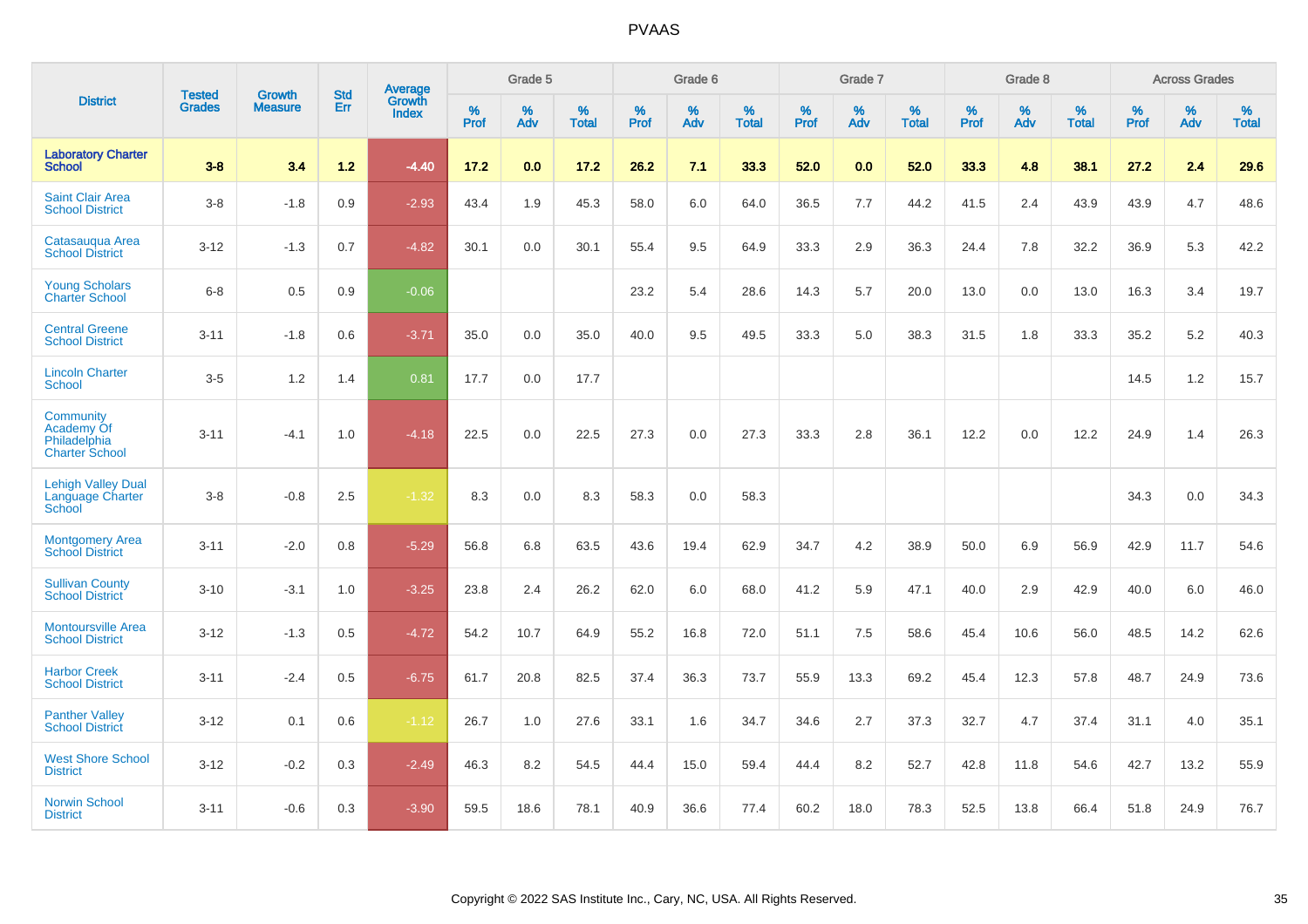|                                                                    | <b>Tested</b> | <b>Growth</b>  | <b>Std</b> | Average                |           | Grade 5  |                   |           | Grade 6  |                   |           | Grade 7  |                   |           | Grade 8  |                   |           | <b>Across Grades</b> |                   |
|--------------------------------------------------------------------|---------------|----------------|------------|------------------------|-----------|----------|-------------------|-----------|----------|-------------------|-----------|----------|-------------------|-----------|----------|-------------------|-----------|----------------------|-------------------|
| <b>District</b>                                                    | <b>Grades</b> | <b>Measure</b> | Err        | Growth<br><b>Index</b> | %<br>Prof | %<br>Adv | %<br><b>Total</b> | %<br>Prof | %<br>Adv | %<br><b>Total</b> | %<br>Prof | %<br>Adv | %<br><b>Total</b> | %<br>Prof | %<br>Adv | %<br><b>Total</b> | %<br>Prof | %<br>Adv             | %<br><b>Total</b> |
| <b>Laboratory Charter</b><br><b>School</b>                         | $3 - 8$       | 3.4            | $1.2$      | $-4.40$                | 17.2      | 0.0      | 17.2              | 26.2      | 7.1      | 33.3              | 52.0      | 0.0      | 52.0              | 33.3      | 4.8      | 38.1              | 27.2      | 2.4                  | 29.6              |
| <b>Erie Rise</b><br>Leadership<br><b>Academy Charter</b><br>School | $3-8$         | 0.0            | 1.2        | $-0.41$                | 17.9      | 0.0      | 17.9              | 6.9       | 0.0      | 6.9               | 4.8       | 2.4      | 7.1               | 0.0       | 0.0      | 0.0               | 7.8       | 0.5                  | 8.3               |
| <b>Pine-Richland</b><br><b>School District</b>                     | $3 - 11$      | $-3.0$         | 0.3        | $-8.46$                | 58.0      | 19.8     | 77.8              | 55.8      | 26.4     | 82.2              | 57.0      | 18.5     | 75.6              | 56.2      | 27.0     | 83.3              | 52.7      | 28.2                 | 80.9              |
| <b>Monessen City</b><br><b>School District</b>                     | $3 - 10$      | $-3.2$         | 1.2        | $-2.75$                | 20.0      | 0.0      | 20.0              | 18.0      | 2.6      | 20.5              | 13.3      | 0.0      | 13.3              | 4.8       | 0.0      | 4.8               | 15.2      | 0.6                  | 15.8              |
| <b>Kiski Area School</b><br><b>District</b>                        | $3 - 11$      | $-2.3$         | 0.4        | $-5.07$                | 50.9      | 4.2      | 55.2              | 41.3      | 18.4     | 59.6              | 53.8      | 7.5      | 61.3              | 45.8      | 5.0      | 50.8              | 47.0      | 13.3                 | 60.4              |
| Steelton-Highspire<br><b>School District</b>                       | $3 - 11$      | $-1.9$         | 0.7        | $-3.25$                | 21.9      | 0.0      | 21.9              | 11.5      | 0.0      | 11.5              | 3.8       | 0.0      | 3.8               | 5.9       | 0.0      | 5.9               | 9.0       | 0.0                  | 9.0               |
| Quakertown<br><b>Community School</b><br><b>District</b>           | $3 - 12$      | $-1.6$         | 0.4        | $-7.86$                | 50.0      | 4.9      | 54.9              | 40.2      | 19.3     | 59.5              | 40.4      | 7.5      | 47.8              | 42.6      | 17.3     | 59.9              | 42.5      | 12.6                 | 55.1              |
| <b>Propel Charter</b><br>School-Hazelwood                          | $3-8$         | $-0.7$         | 1.2        | $-1.40$                | 6.7       | 0.0      | 6.7               | 14.3      | 0.0      | 14.3              | 14.3      | 4.8      | 19.0              | 16.0      | 0.0      | 16.0              | 10.2      | 0.6                  | 10.8              |
| <b>Upper Dauphin</b><br>Area School<br><b>District</b>             | $3 - 11$      | $-1.6$         | 0.8        | $-4.84$                | 40.3      | 1.6      | 41.9              | 41.7      | 16.7     | 58.3              | 48.6      | 8.1      | 56.8              | 41.4      | 8.6      | 50.0              | 42.4      | 12.8                 | 55.2              |
| <b>Wilmington Area</b><br><b>School District</b>                   | $3 - 11$      | $-0.8$         | 0.8        | $-1.48$                | 60.3      | 13.8     | 74.1              | 43.3      | 11.7     | 55.0              | 33.3      | 11.8     | 45.1              | 32.2      | 10.2     | 42.4              | 43.2      | 13.4                 | 56.6              |
| <b>Alliance For</b><br><b>Progress Charter</b><br>School           | $3-8$         | $-1.1$         | 1.2        | $-3.25$                | 12.5      | 0.0      | 12.5              | 32.0      | 0.0      | 32.0              | 26.9      | 0.0      | 26.9              | 3.4       | 0.0      | 3.4               | 19.4      | 0.0                  | 19.4              |
| <b>Steel Valley</b><br><b>School District</b>                      | $3 - 11$      | $-2.9$         | 0.7        | $-6.65$                | 38.4      | 1.2      | 39.5              | 37.1      | 14.5     | 51.6              | 26.5      | 3.6      | 30.1              | 26.7      | 6.7      | 33.3              | 35.3      | 10.2                 | 45.5              |
| <b>Austin Area School</b><br><b>District</b>                       | $3 - 11$      | $-0.5$         | 1.7        | $-1.08$                | 38.5      | 7.7      | 46.2              | 61.5      | 0.0      | 61.5              | 26.7      | 0.0      | 26.7              | 56.2      | 6.2      | 62.5              | 40.5      | 4.0                  | 44.6              |
| <b>Clearfield Area</b><br><b>School District</b>                   | $3 - 10$      | $-0.5$         | 0.5        | $-1.87$                | 37.9      | 3.2      | 41.1              | 35.8      | 5.8      | 41.6              | 39.0      | 1.5      | 40.4              | 32.4      | 4.1      | 36.6              | 35.2      | 5.8                  | 41.0              |
| <b>Morrisville Borough</b><br><b>School District</b>               | $3 - 11$      | $-0.9$         | 0.9        | $-1.54$                | 28.3      | 3.3      | 31.7              | 19.2      | 1.9      | 21.2              | 32.7      | 0.0      | 32.7              | 27.9      | 0.0      | 27.9              | 27.6      | 1.9                  | 29.5              |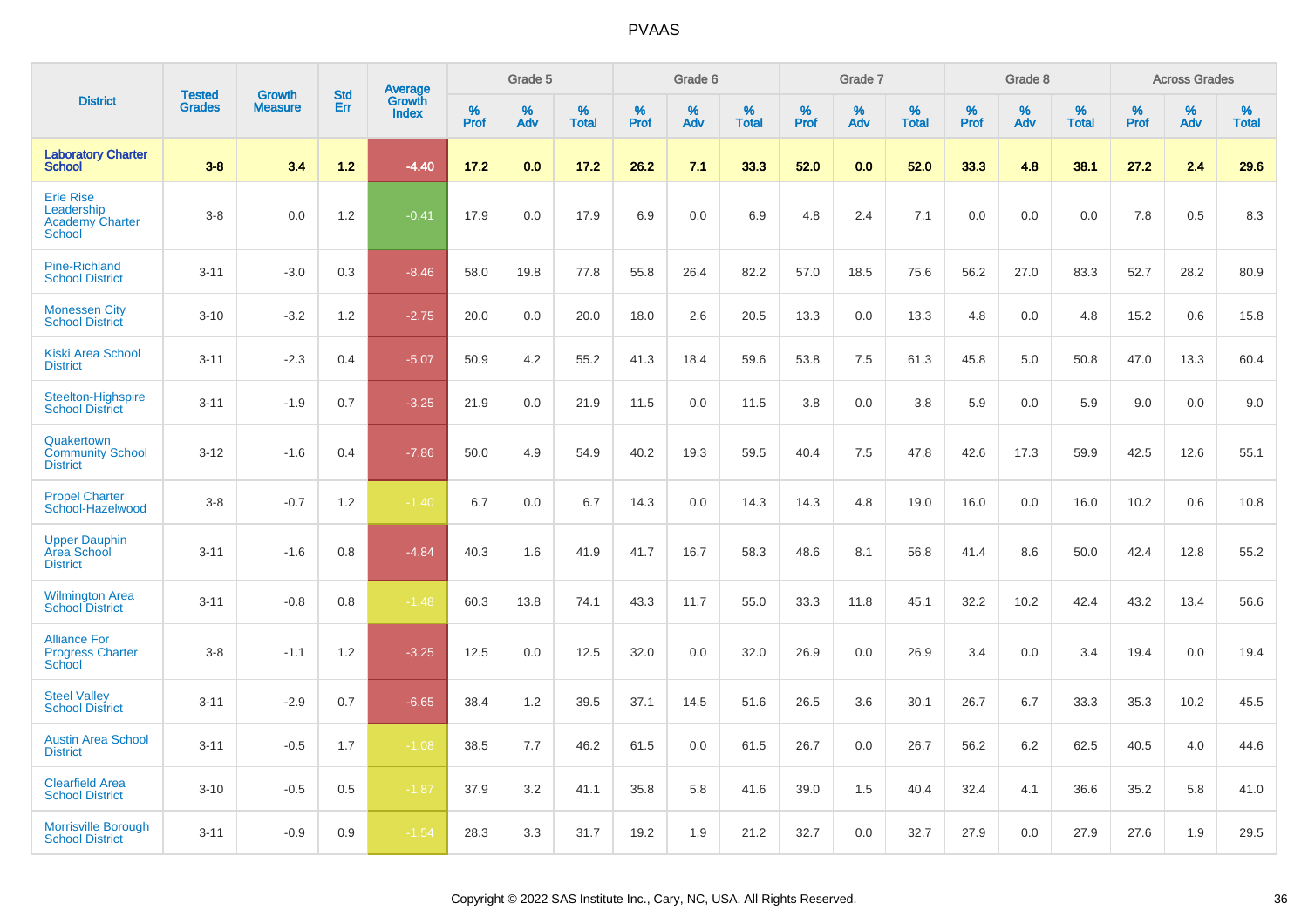|                                                                                |                                | <b>Growth</b>  | <b>Std</b> |                                   |              | Grade 5  |                   |           | Grade 6  |                   |           | Grade 7  |                   |              | Grade 8  |                   |              | <b>Across Grades</b> |                   |
|--------------------------------------------------------------------------------|--------------------------------|----------------|------------|-----------------------------------|--------------|----------|-------------------|-----------|----------|-------------------|-----------|----------|-------------------|--------------|----------|-------------------|--------------|----------------------|-------------------|
| <b>District</b>                                                                | <b>Tested</b><br><b>Grades</b> | <b>Measure</b> | <b>Err</b> | Average<br>Growth<br><b>Index</b> | $\%$<br>Prof | %<br>Adv | %<br><b>Total</b> | %<br>Prof | %<br>Adv | %<br><b>Total</b> | %<br>Prof | %<br>Adv | %<br><b>Total</b> | $\%$<br>Prof | %<br>Adv | %<br><b>Total</b> | $\%$<br>Prof | %<br>Adv             | %<br><b>Total</b> |
| <b>Laboratory Charter</b><br><b>School</b>                                     | $3 - 8$                        | 3.4            | 1.2        | $-4.40$                           | 17.2         | 0.0      | 17.2              | 26.2      | 7.1      | 33.3              | 52.0      | 0.0      | 52.0              | 33.3         | 4.8      | 38.1              | 27.2         | 2.4                  | 29.6              |
| Cornwall-Lebanon<br><b>School District</b>                                     | $3 - 11$                       | $-0.8$         | 0.3        | $-2.72$                           | 46.8         | 6.1      | 52.9              | 45.0      | 15.9     | 60.9              | 48.6      | 7.2      | 55.8              | 49.4         | 12.2     | 61.6              | 44.4         | 12.6                 | 57.0              |
| <b>Young Scholars of</b><br><b>Greater Allegheny</b><br><b>Charter School</b>  | $3 - 8$                        | $-1.6$         | 1.7        | $-1.89$                           | 26.3         | 0.0      | 26.3              | 40.0      | 0.0      | 40.0              | 35.0      | 0.0      | 35.0              |              |          |                   | 29.9         | 0.8                  | 30.8              |
| <b>Reach Cyber</b><br><b>Charter School</b>                                    | $3 - 11$                       | $-2.6$         | 0.9        | $-2.78$                           | 52.4         | 4.8      | 57.1              | 52.2      | 8.7      | 60.9              | 38.5      | 1.9      | 40.4              | 47.5         | 5.1      | 52.5              | 46.8         | 5.5                  | 52.3              |
| <b>Mariana Bracetti</b><br><b>Academy Charter</b><br>School                    | $3 - 10$                       | 0.4            | 0.9        | $-0.00$                           | 33.9         | 1.7      | 35.6              | 17.8      | 0.0      | 17.8              | 38.2      | 1.8      | 40.0              | 12.1         | 3.0      | 15.2              | 26.5         | 2.0                  | 28.5              |
| <b>North Hills School</b><br><b>District</b>                                   | $3 - 11$                       | $-1.2$         | 0.4        | $-3.31$                           | 59.2         | 11.6     | 70.8              | 45.2      | 26.0     | 71.2              | 51.8      | 20.0     | 71.8              | 48.3         | 18.4     | 66.7              | 50.2         | 22.0                 | 72.3              |
| <b>Kutztown Area</b><br><b>School District</b>                                 | $3 - 12$                       | $-0.3$         | 0.8        | $-0.89$                           | 59.7         | 6.0      | 65.7              | 46.0      | 17.5     | 63.5              | 37.5      | 17.5     | 55.0              | 50.0         | 10.3     | 60.3              | 48.4         | 17.0                 | 65.5              |
| <b>Iroquois School</b><br><b>District</b>                                      | $3 - 11$                       | $-0.1$         | 0.7        | $-0.86$                           | 55.1         | 9.0      | 64.1              | 39.5      | 19.8     | 59.3              | 38.8      | 6.1      | 44.9              | 44.0         | 10.0     | 54.0              | 42.6         | 12.8                 | 55.4              |
| <b>Blackhawk School</b><br><b>District</b>                                     | $3 - 11$                       | $-3.2$         | 0.5        | $-6.30$                           | 58.7         | 1.4      | 60.1              | 43.4      | 16.4     | 59.8              | 52.8      | 4.9      | 57.7              | 39.7         | 6.7      | 46.4              | 48.1         | 10.9                 | 59.0              |
| <b>Lehighton Area</b><br><b>School District</b>                                | $3 - 11$                       | $-1.0$         | 0.5        | $-3.70$                           | 45.3         | 1.3      | 46.7              | 40.8      | 8.3      | 49.2              | 42.3      | 5.7      | 48.0              | 34.2         | 9.8      | 43.9              | 41.8         | 8.6                  | 50.4              |
| <b>Center For Student</b><br><b>Learning Charter</b><br>School At<br>Pennsbury | $6 - 12$                       | 1.9            | 3.5        | 0.54                              |              |          |                   |           |          |                   |           |          |                   | 25.0         | 8.3      | 33.3              | 26.9         | 3.8                  | 30.8              |
| <b>Burgettstown Area</b><br><b>School District</b>                             | $3 - 11$                       | $-3.6$         | 0.7        | $-4.89$                           | 35.1         | 6.5      | 41.6              | 58.5      | 7.7      | 66.2              | 32.9      | 2.4      | 35.4              | 35.6         | 5.5      | 41.1              | 40.5         | 8.8                  | 49.3              |
| <b>Esperanza Cyber</b><br><b>Charter School</b>                                | $3 - 11$                       | $-2.3$         | 1.3        | $-2.35$                           | 11.8         | 0.0      | 11.8              | 8.7       | 0.0      | 8.7               | 12.8      | 0.0      | 12.8              | 9.1          | 0.0      | 9.1               | 9.4          | 0.8                  | 10.2              |
| <b>Williams Valley</b><br><b>School District</b>                               | $3 - 11$                       | 0.3            | 0.8        | $-0.19$                           | 38.6         | 0.0      | 38.6              | 41.4      | 6.9      | 48.3              | 35.1      | 2.6      | 37.7              | 42.2         | 9.4      | 51.6              | 39.1         | 4.9                  | 44.0              |
| Hanover Area<br><b>School District</b>                                         | $3 - 11$                       | $-2.1$         | 0.9        | $-2.93$                           | 29.8         | 0.0      | 29.8              | 14.6      | 9.1      | 23.6              | 15.5      | 0.0      | 15.5              | 14.3         | 2.4      | 16.7              | 20.2         | 2.3                  | 22.5              |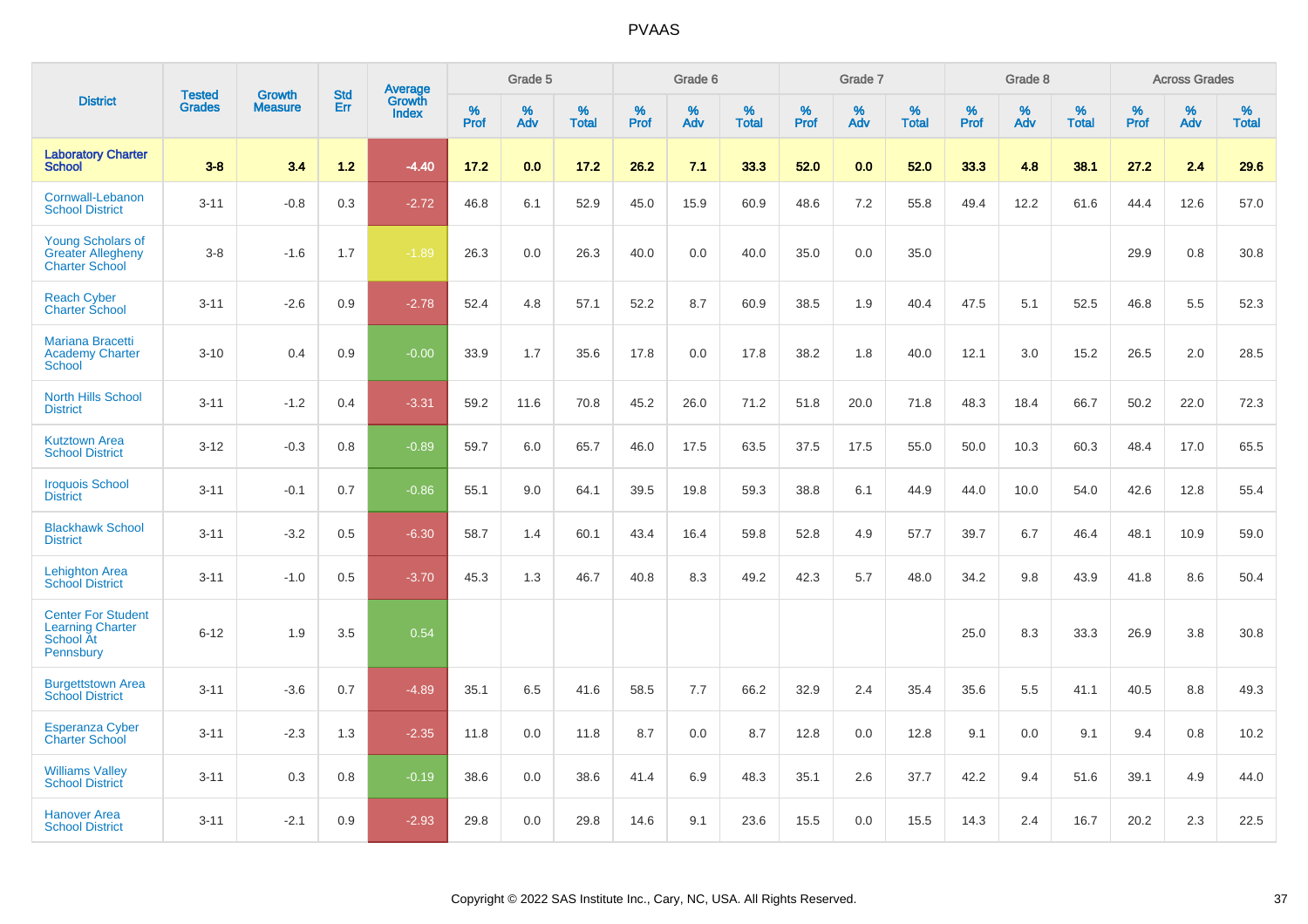|                                                                     | <b>Tested</b> | <b>Growth</b>  | <b>Std</b> | Average                |              | Grade 5  |                   |           | Grade 6  |                   |           | Grade 7  |                   |           | Grade 8  |                   |           | <b>Across Grades</b> |                   |
|---------------------------------------------------------------------|---------------|----------------|------------|------------------------|--------------|----------|-------------------|-----------|----------|-------------------|-----------|----------|-------------------|-----------|----------|-------------------|-----------|----------------------|-------------------|
| <b>District</b>                                                     | <b>Grades</b> | <b>Measure</b> | Err        | Growth<br><b>Index</b> | $\%$<br>Prof | %<br>Adv | %<br><b>Total</b> | %<br>Prof | %<br>Adv | %<br><b>Total</b> | %<br>Prof | %<br>Adv | %<br><b>Total</b> | %<br>Prof | %<br>Adv | %<br><b>Total</b> | %<br>Prof | %<br>Adv             | %<br><b>Total</b> |
| <b>Laboratory Charter</b><br><b>School</b>                          | $3 - 8$       | 3.4            | $1.2$      | $-4.40$                | 17.2         | 0.0      | 17.2              | 26.2      | 7.1      | 33.3              | 52.0      | 0.0      | 52.0              | 33.3      | 4.8      | 38.1              | 27.2      | 2.4                  | 29.6              |
| <b>Tri-Valley School</b><br><b>District</b>                         | $3 - 10$      | $-2.4$         | 0.9        | $-3.85$                | 40.0         | 5.9      | 45.9              | 36.7      | 6.1      | 42.9              | 36.7      | 0.0      | 36.7              | 40.5      | 9.5      | 50.0              | 41.3      | 8.0                  | 49.3              |
| <b>Eugenio Maria De</b><br><b>Hostos Charter</b><br><b>School</b>   | $3 - 8$       | $-0.5$         | 1.4        | $-1.78$                | 45.8         | 0.0      | 45.8              | 16.7      | 16.7     | 33.3              | 18.2      | 9.1      | 27.3              | 46.7      | 0.0      | 46.7              | 35.0      | 6.7                  | 41.7              |
| <b>Connellsville Area</b><br><b>School District</b>                 | $3 - 11$      | $-2.2$         | 0.4        | $-5.74$                | 34.7         | 3.7      | 38.4              | 32.7      | 6.4      | 39.1              | 27.4      | 5.1      | 32.4              | 33.8      | 3.6      | 37.4              | 33.6      | 5.9                  | 39.6              |
| <b>Springfield School</b><br><b>District</b>                        | $3 - 11$      | $-0.9$         | 0.4        | $-2.85$                | 58.3         | 23.8     | 82.1              | 53.6      | 25.6     | 79.2              | 58.6      | 20.9     | 79.5              | 51.5      | 18.2     | 69.7              | 52.1      | 26.9                 | 78.9              |
| <b>Shaler Area</b><br><b>School District</b>                        | $3 - 11$      | $-4.5$         | 0.4        | $-13.13$               | 52.7         | 5.4      | 58.1              | 39.8      | 10.6     | 50.4              | 50.0      | 7.8      | 57.8              | 46.9      | 12.9     | 59.8              | 46.7      | 13.0                 | 59.7              |
| <b>Purchase Line</b><br><b>School District</b>                      | $3 - 12$      | $-1.5$         | 0.8        | $-2.85$                | 37.2         | 5.9      | 43.1              | 40.9      | 6.1      | 47.0              | 39.4      | 3.0      | 42.4              | 30.9      | 3.6      | 34.6              | 39.8      | 6.3                  | 46.1              |
| <b>Franklin Towne</b><br><b>Charter</b><br><b>Elementary School</b> | $3 - 8$       | $-3.1$         | $1.2$      | $-3.10$                | 46.4         | 7.1      | 53.6              | 48.2      | 7.4      | 55.6              | 53.6      | 7.1      | 60.7              | 59.1      | 0.0      | 59.1              | 50.6      | 6.8                  | 57.4              |
| <b>MaST Community</b><br><b>Charter School II</b>                   | $3 - 10$      | $-4.6$         | 0.7        | $-6.45$                | 41.0         | 3.0      | 44.0              | 38.7      | 4.3      | 43.0              | 50.0      | 5.9      | 55.9              |           |          |                   | 44.5      | 7.0                  | 51.5              |
| <b>Northgate School</b><br><b>District</b>                          | $3 - 11$      | $-1.4$         | 0.8        | $-4.26$                | 60.8         | 3.9      | 64.7              | 59.0      | 11.5     | 70.5              | 36.1      | 9.8      | 45.9              | 37.5      | 17.9     | 55.4              | 45.5      | 12.8                 | 58.3              |
| Washington<br><b>School District</b>                                | $3 - 11$      | $-1.7$         | 0.7        | $-3.97$                | 44.7         | 0.0      | 44.7              | 39.6      | 6.2      | 45.8              | 28.0      | 1.2      | 29.3              | 23.5      | 1.5      | 25.0              | 35.4      | 3.1                  | 38.6              |
| <b>Arts Academy</b><br>Elementary<br><b>Charter School</b>          | $3-5$         | 0.9            | 2.0        | 0.44                   | 31.6         | 0.0      | 31.6              |           |          |                   |           |          |                   |           |          |                   | 31.8      | 2.3                  | 34.1              |
| <b>Laurel Highlands</b><br><b>School District</b>                   | $3 - 11$      | $-1.7$         | 0.5        | $-3.99$                | 43.1         | 4.4      | 47.5              | 39.4      | 11.6     | 51.0              | 35.7      | 2.9      | 38.6              | 37.8      | 5.5      | 43.3              | 39.8      | 9.6                  | 49.4              |
| <b>Coatesville Area</b><br><b>School District</b>                   | $3 - 11$      | $-0.4$         | 0.4        | $-1.48$                | 28.2         | 1.6      | 29.8              | 30.3      | 2.8      | 33.1              | 30.8      | 4.4      | 35.2              | 26.3      | 2.9      | 29.3              | 28.5      | 3.0                  | 31.5              |
| <b>Blacklick Valley</b><br><b>School District</b>                   | $3 - 11$      | $-0.1$         | 1.0        | $-0.87$                | 29.6         | 0.0      | 29.6              | 52.6      | 7.9      | 60.5              | 35.4      | 0.0      | 35.4              | 34.2      | 0.0      | 34.2              | 43.2      | 3.7                  | 46.9              |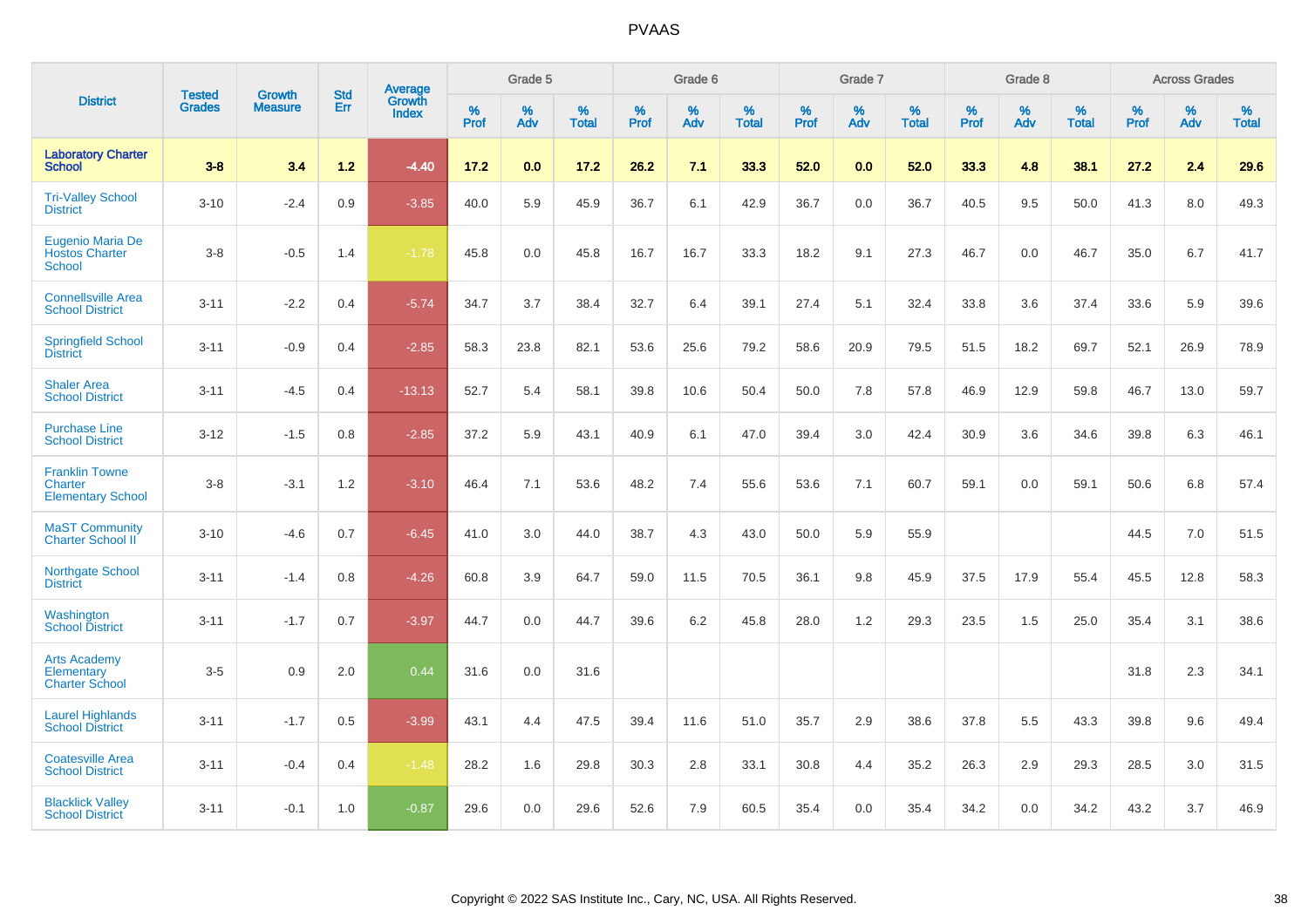|                                                                       | <b>Tested</b> | <b>Growth</b>  | <b>Std</b> | Average                |                     | Grade 5  |                   |              | Grade 6  |                   |              | Grade 7  |                   |              | Grade 8  |                   |           | <b>Across Grades</b> |                   |
|-----------------------------------------------------------------------|---------------|----------------|------------|------------------------|---------------------|----------|-------------------|--------------|----------|-------------------|--------------|----------|-------------------|--------------|----------|-------------------|-----------|----------------------|-------------------|
| <b>District</b>                                                       | <b>Grades</b> | <b>Measure</b> | Err        | Growth<br><b>Index</b> | $\%$<br><b>Prof</b> | %<br>Adv | %<br><b>Total</b> | $\%$<br>Prof | %<br>Adv | %<br><b>Total</b> | $\%$<br>Prof | %<br>Adv | %<br><b>Total</b> | $\%$<br>Prof | %<br>Adv | %<br><b>Total</b> | %<br>Prof | %<br>Adv             | %<br><b>Total</b> |
| <b>Laboratory Charter</b><br><b>School</b>                            | $3 - 8$       | 3.4            | $1.2$      | $-4.40$                | 17.2                | 0.0      | 17.2              | 26.2         | 7.1      | 33.3              | 52.0         | 0.0      | 52.0              | 33.3         | 4.8      | 38.1              | 27.2      | 2.4                  | 29.6              |
| Waynesboro Area<br><b>School District</b>                             | $3 - 12$      | $-2.8$         | 0.4        | $-7.51$                | 42.9                | 6.1      | 49.0              | 38.4         | 14.0     | 52.4              | 37.6         | 7.1      | 44.7              | 37.5         | 12.8     | 50.3              | 41.0      | 12.0                 | 52.9              |
| <b>Perseus House</b><br><b>Charter School Of</b><br><b>Excellence</b> | $6 - 11$      | $-0.9$         | 1.2        | $-1.85$                |                     |          |                   | 4.8          | 0.0      | 4.8               | 20.4         | 0.0      | 20.4              | 22.7         | 1.5      | 24.2              | 19.2      | 0.7                  | 19.9              |
| <b>Penn Hills Charter</b><br>School of<br>Entrepreneurship            | $3-8$         | $-1.5$         | 1.0        | $-3.06$                | 27.3                | 0.0      | 27.3              | 37.1         | 8.6      | 45.7              | 34.2         | 0.0      | 34.2              | 45.4         | 0.0      | 45.4              | 40.8      | 6.4                  | 47.2              |
| <b>Titusville Area</b><br><b>School District</b>                      | $3 - 11$      | $-0.4$         | 0.5        | $-0.96$                | 57.4                | 8.5      | 65.9              | 35.0         | 12.6     | 47.6              | 46.2         | 8.3      | 54.6              | 40.6         | 11.6     | 52.2              | 44.1      | 12.1                 | 56.2              |
| <b>Cameron County</b><br><b>School District</b>                       | $3 - 12$      | $-2.6$         | 1.0        | $-2.51$                | 73.3                | 3.3      | 76.7              | 48.7         | 25.6     | 74.4              | 39.0         | 0.0      | 39.0              | 43.2         | 5.4      | 48.6              | 50.4      | 14.0                 | 64.4              |
| <b>Centre Learning</b><br>Community<br><b>Charter School</b>          | $5-8$         | $-1.3$         | 2.1        | $-1.22$                |                     |          |                   |              |          |                   | 37.5         | 12.5     | 50.0              | 47.1         | 11.8     | 58.8              | 51.8      | 16.7                 | 68.5              |
| <b>Windber Area</b><br><b>School District</b>                         | $3 - 11$      | $-1.4$         | 0.7        | $-3.44$                | 49.4                | 13.9     | 63.3              | 49.2         | 14.9     | 64.2              | 49.3         | 9.3      | 58.7              | 57.1         | 10.7     | 67.9              | 49.9      | 11.8                 | 61.7              |
| <b>Moniteau School</b><br><b>District</b>                             | $3 - 11$      | $-1.6$         | 0.7        | $-2.47$                | 43.4                | 7.2      | 50.6              | 33.3         | 19.0     | 52.4              | 32.1         | 6.0      | 38.1              | 44.0         | 1.3      | 45.3              | 40.5      | 10.6                 | 51.1              |
| <b>Carmichaels Area</b><br><b>School District</b>                     | $3 - 10$      | $-2.5$         | 0.8        | $-3.95$                | 35.0                | 1.2      | 36.2              | 25.8         | 7.6      | 33.3              | 33.3         | 1.5      | 34.8              | 35.2         | 1.4      | 36.6              | 32.5      | 3.4                  | 35.9              |
| Springfield<br><b>Township School</b><br><b>District</b>              | $3 - 11$      | $-1.2$         | 0.5        | $-2.84$                | 52.0                | 13.4     | 65.4              | 51.4         | 15.0     | 66.5              | 56.3         | 10.8     | 67.1              | 47.3         | 14.0     | 61.3              | 52.1      | 16.5                 | 68.6              |
| <b>Easton Arts</b><br>Academy<br>Elementary<br><b>Charter School</b>  | $3-5$         | 0.7            | 2.6        | 0.29                   | 45.8                | 4.2      | 50.0              |              |          |                   |              |          |                   |              |          |                   | 37.2      | 4.6                  | 41.9              |
| <b>Camp Hill School</b><br><b>District</b>                            | $3 - 12$      | $-2.3$         | 0.7        | $-3.72$                | 65.4                | 17.3     | 82.7              | 53.3         | 8.0      | 61.3              | 63.7         | 5.5      | 69.2              | 49.6         | 15.3     | 64.9              | 52.7      | 18.6                 | 71.3              |
| <b>Avonworth School</b><br><b>District</b>                            | $3 - 10$      | $-0.8$         | 0.5        | $-1.38$                | 49.6                | 18.0     | 67.6              | 49.6         | 25.6     | 75.2              | 62.3         | 7.7      | 70.0              | 61.0         | 16.1     | 77.1              | 52.4      | 20.5                 | 72.8              |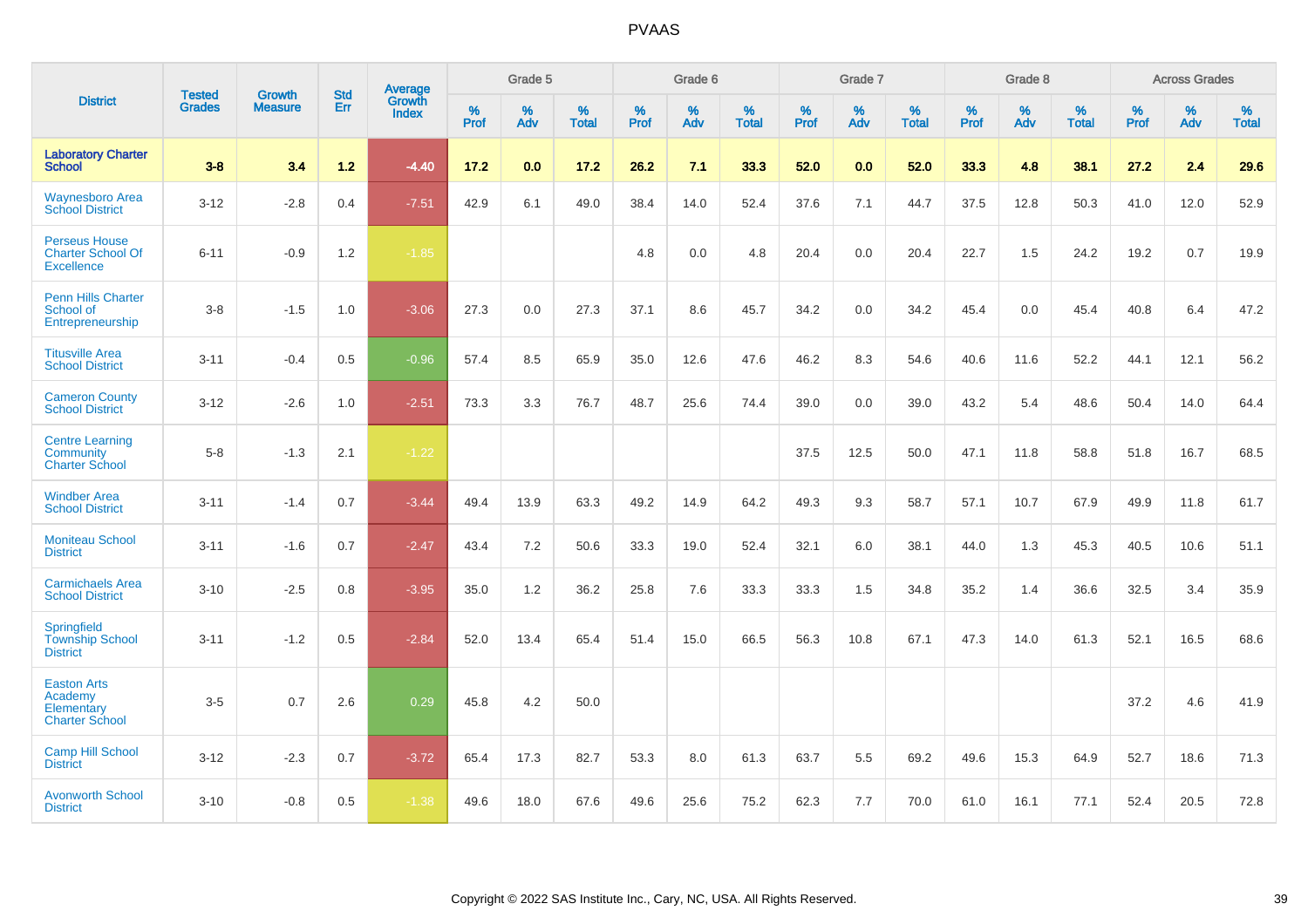|                                                                     | <b>Tested</b> | <b>Growth</b>  | <b>Std</b> | Average                       |           | Grade 5  |                   |           | Grade 6  |                   |           | Grade 7  |                   |           | Grade 8  |                   |           | <b>Across Grades</b> |                   |
|---------------------------------------------------------------------|---------------|----------------|------------|-------------------------------|-----------|----------|-------------------|-----------|----------|-------------------|-----------|----------|-------------------|-----------|----------|-------------------|-----------|----------------------|-------------------|
| <b>District</b>                                                     | <b>Grades</b> | <b>Measure</b> | <b>Err</b> | <b>Growth</b><br><b>Index</b> | %<br>Prof | %<br>Adv | %<br><b>Total</b> | %<br>Prof | %<br>Adv | %<br><b>Total</b> | %<br>Prof | %<br>Adv | %<br><b>Total</b> | %<br>Prof | %<br>Adv | %<br><b>Total</b> | %<br>Prof | %<br>Adv             | %<br><b>Total</b> |
| <b>Laboratory Charter</b><br><b>School</b>                          | $3 - 8$       | 3.4            | $1.2$      | $-4.40$                       | 17.2      | 0.0      | 17.2              | 26.2      | 7.1      | 33.3              | 52.0      | 0.0      | 52.0              | 33.3      | 4.8      | 38.1              | 27.2      | 2.4                  | 29.6              |
| Independence<br><b>Charter School</b><br>West                       | $3 - 7$       | $-3.2$         | 1.8        | $-2.35$                       | 14.3      | 0.0      | 14.3              | 15.4      | 7.7      | 23.1              | 15.8      | 0.0      | 15.8              |           |          |                   | 15.0      | 2.6                  | 17.7              |
| <b>Keystone</b><br><b>Education Center</b><br><b>Charter School</b> | $3 - 12$      | 0.7            | 3.3        | 0.20                          |           |          |                   |           |          |                   |           |          |                   | 0.0       | 0.0      | 0.0               | 0.0       | 0.0                  | 0.0               |
| <b>Westmont Hilltop</b><br><b>School District</b>                   | $3 - 11$      | $-4.1$         | 0.7        | $-7.50$                       | 40.6      | 3.0      | 43.6              | 36.4      | 12.1     | 48.5              | 47.1      | 1.2      | 48.2              | 56.4      | 4.3      | 60.6              | 41.9      | 9.4                  | 51.2              |
| <b>Greensburg Salem</b><br><b>School District</b>                   | $3 - 11$      | $-1.6$         | 0.5        | $-3.24$                       | 49.7      | 7.2      | 56.9              | 40.1      | 13.8     | 53.9              | 44.0      | 5.5      | 49.4              | 48.3      | 7.2      | 55.6              | 42.8      | 11.4                 | 54.2              |
| Southmoreland<br><b>School District</b>                             | $3 - 11$      | $-3.9$         | 0.6        | $-6.43$                       | 39.6      | 2.1      | 41.7              | 41.4      | 8.1      | 49.6              | 43.1      | 4.6      | 47.7              | 49.5      | 4.8      | 54.4              | 44.6      | 6.8                  | 51.3              |
| <b>Chichester School</b><br><b>District</b>                         | $3 - 11$      | $-4.0$         | 0.7        | $-5.95$                       | 27.3      | 1.1      | 28.4              | 37.2      | 9.0      | 46.2              | 31.2      | 6.2      | 37.5              | 41.1      | 0.0      | 41.1              | 36.7      | 5.7                  | 42.4              |
| Environmental<br><b>Charter School At</b><br><b>Frick Park</b>      | $3-9$         | $-2.5$         | 0.7        | $-4.24$                       | 46.0      | 5.3      | 51.3              | 41.5      | 10.6     | 52.1              | 46.6      | 13.6     | 60.2              | 25.4      | 11.9     | 37.3              | 43.3      | 14.6                 | 57.9              |
| <b>Urban Pathways 6-</b><br>12 Charter School                       | $6 - 11$      | $-0.2$         | 2.1        | $-0.24$                       |           |          |                   |           |          |                   | 22.2      | 0.0      | 22.2              | 0.0       | 0.0      | 0.0               | 15.9      | 0.0                  | 15.9              |
| <b>Commodore Perry</b><br><b>School District</b>                    | $3 - 11$      | $-0.7$         | 1.1        | $-0.81$                       | 64.5      | 12.9     | 77.4              | 41.9      | 6.4      | 48.4              | 48.6      | 8.1      | 56.8              | 37.0      | 25.9     | 63.0              | 48.6      | 13.1                 | 61.8              |
| <b>Fairfield Area</b><br><b>School District</b>                     | $3 - 11$      | $-1.0$         | 0.8        | $-2.16$                       | 50.8      | 3.3      | 54.1              | 44.3      | 6.6      | 50.8              | 45.4      | 1.8      | 47.3              | 37.0      | 5.6      | 42.6              | 45.1      | 9.6                  | 54.6              |
| <b>Ambridge Area</b><br><b>School District</b>                      | $3 - 12$      | $-0.9$         | 0.6        | $-2.18$                       | 40.2      | 8.2      | 48.4              | 36.9      | 12.6     | 49.5              | 36.2      | 8.7      | 44.9              | 37.1      | 6.4      | 43.6              | 37.5      | 12.2                 | 49.7              |
| <b>21st Century Cyber</b><br><b>Charter School</b>                  | $6 - 12$      | $-2.2$         | 0.7        | $-4.36$                       |           |          |                   | 48.2      | 16.7     | 64.9              | 54.9      | 10.5     | 65.4              | 58.0      | 6.7      | 64.7              | 54.2      | 10.8                 | 65.0              |
| <b>Dunmore School</b><br><b>District</b>                            | $3 - 11$      | $-2.2$         | 0.7        | $-4.01$                       | 47.2      | 8.3      | 55.6              | 48.9      | 14.1     | 63.0              | 45.9      | 1.8      | 47.7              | 34.5      | 6.0      | 40.5              | 44.8      | 9.4                  | 54.2              |
| <b>South Park School</b><br><b>District</b>                         | $3 - 11$      | $-0.8$         | 0.6        | $-2.28$                       | 61.4      | 2.4      | 63.9              | 40.6      | 13.2     | 53.8              | 47.5      | 12.5     | 60.0              | 55.8      | 7.7      | 63.5              | 50.5      | 13.2                 | 63.8              |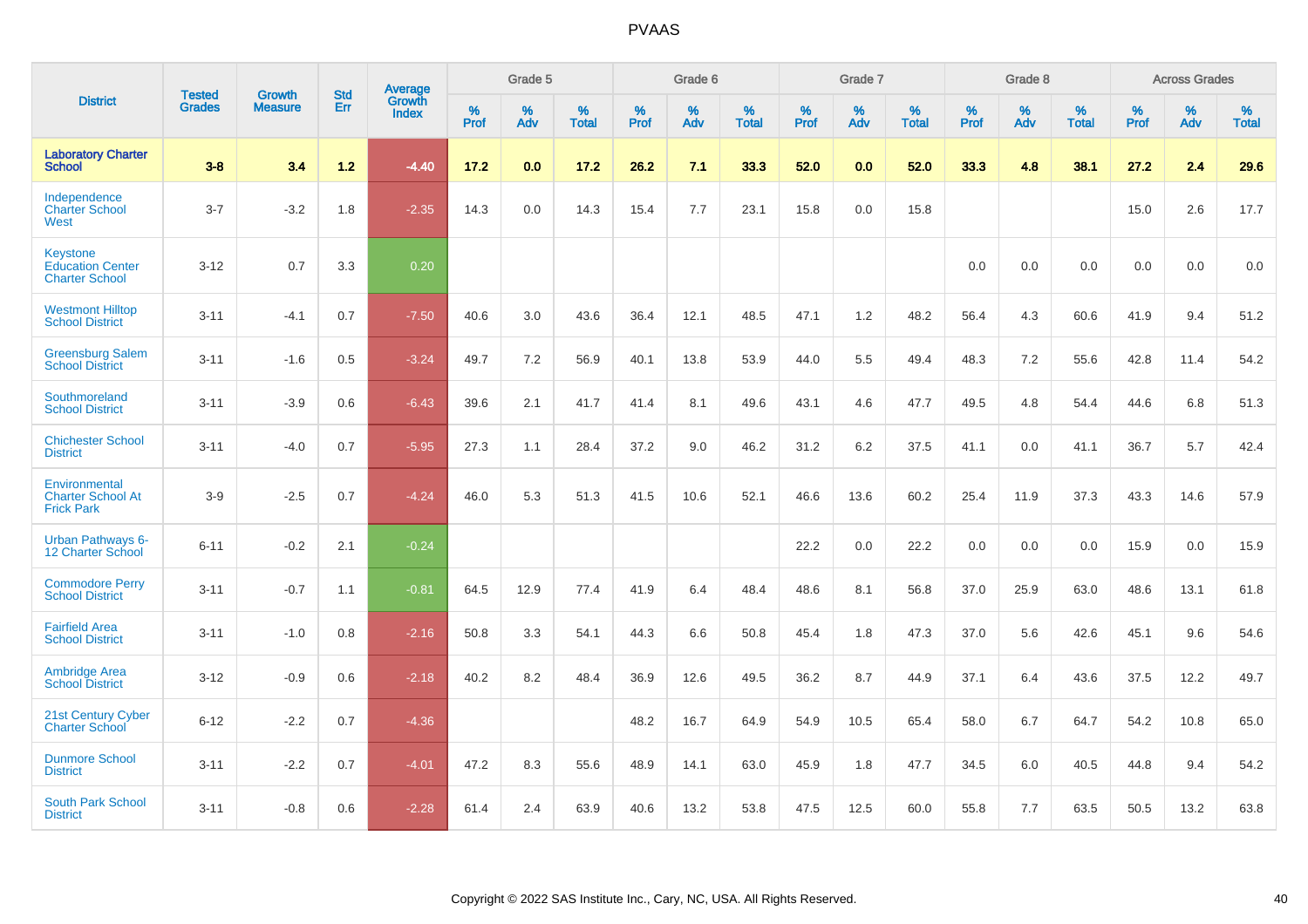|                                                                               |                                |                                 | <b>Std</b> | <b>Average</b>         |           | Grade 5  |                   |           | Grade 6  |                   |           | Grade 7  |                   |           | Grade 8  |                   |           | <b>Across Grades</b> |                   |
|-------------------------------------------------------------------------------|--------------------------------|---------------------------------|------------|------------------------|-----------|----------|-------------------|-----------|----------|-------------------|-----------|----------|-------------------|-----------|----------|-------------------|-----------|----------------------|-------------------|
| <b>District</b>                                                               | <b>Tested</b><br><b>Grades</b> | <b>Growth</b><br><b>Measure</b> | Err        | Growth<br><b>Index</b> | %<br>Prof | %<br>Adv | %<br><b>Total</b> | %<br>Prof | %<br>Adv | %<br><b>Total</b> | %<br>Prof | %<br>Adv | %<br><b>Total</b> | %<br>Prof | %<br>Adv | %<br><b>Total</b> | %<br>Prof | %<br>Adv             | %<br><b>Total</b> |
| <b>Laboratory Charter</b><br><b>School</b>                                    | $3 - 8$                        | 3.4                             | $1.2$      | $-4.40$                | 17.2      | 0.0      | 17.2              | 26.2      | 7.1      | 33.3              | 52.0      | 0.0      | 52.0              | 33.3      | 4.8      | 38.1              | 27.2      | 2.4                  | 29.6              |
| <b>Ridley School</b><br><b>District</b>                                       | $3 - 12$                       | $-0.9$                          | 0.4        | $-3.09$                | 49.2      | 5.6      | 54.8              | 38.5      | 12.4     | 50.9              | 39.6      | 5.9      | 45.6              | 41.1      | 7.5      | 48.6              | 42.4      | 10.0                 | 52.4              |
| <b>Nazareth Area</b><br><b>School District</b>                                | $3 - 11$                       | $-2.5$                          | 0.4        | $-6.40$                | 49.2      | 5.5      | 54.7              | 43.3      | 23.0     | 66.3              | 56.0      | 8.6      | 64.7              | 51.9      | 8.5      | 60.5              | 48.6      | 14.4                 | 63.0              |
| Philipsburg-<br>Osceola Area<br><b>School District</b>                        | $3 - 11$                       | $-4.8$                          | 0.6        | $-8.12$                | 45.5      | 6.5      | 52.0              | 41.3      | 11.9     | 53.2              | 35.2      | 2.4      | 37.6              | 33.0      | 6.2      | 39.2              | 40.7      | 11.1                 | 51.8              |
| New Kensington-<br><b>Arnold School</b><br><b>District</b>                    | $3 - 11$                       | $-1.0$                          | 0.7        | $-1.97$                | 22.5      | 0.9      | 23.4              | 20.6      | 10.3     | 30.8              | 27.0      | 0.0      | 27.0              | 26.4      | 3.4      | 29.9              | 27.1      | 4.2                  | 31.3              |
| <b>Roberto Clemente</b><br><b>Charter School</b>                              | $3 - 12$                       | $-5.1$                          | 1.0        | $-5.25$                | 19.4      | 0.0      | 19.4              | 23.1      | 5.1      | 28.2              | 11.6      | $0.0\,$  | 11.6              | 12.2      | 0.0      | 12.2              | 15.5      | 1.7                  | 17.2              |
| Widener<br>Partnership<br><b>Charter School</b>                               | $3 - 7$                        | $-1.6$                          | 1.1        | $-2.26$                | 4.6       | 0.0      | 4.6               | 15.8      | 2.6      | 18.4              | 14.0      | 0.0      | 14.0              |           |          |                   | 9.6       | 1.4                  | 11.0              |
| <b>West York Area</b><br><b>School District</b>                               | $3 - 12$                       | $-1.4$                          | 0.5        | $-2.97$                | 36.0      | 4.4      | 40.4              | 38.5      | 9.3      | 47.8              | 35.9      | 5.3      | 41.2              | 41.2      | 5.2      | 46.4              | 37.8      | 8.4                  | 46.2              |
| <b>Mastery Charter</b><br>School-Francis D.<br><b>Pastorius</b><br>Elementary | $3 - 8$                        | $-1.7$                          | 1.5        | $-1.76$                | 3.8       | 0.0      | 3.8               | 28.6      | 3.6      | 32.1              | 22.7      | 0.0      | 22.7              |           |          |                   | 14.3      | 0.8                  | 15.1              |
| <b>Deep Roots</b><br><b>Charter School</b>                                    | $3-6$                          | $-2.5$                          | 1.4        | $-2.18$                | 18.2      | 0.0      | 18.2              | 19.0      | 2.4      | 21.4              |           |          |                   |           |          |                   | 19.2      | 0.7                  | 19.9              |
| <b>Arts Academy</b><br><b>Charter School</b>                                  | $5 - 8$                        | $-3.5$                          | 1.1        | $-3.11$                | 41.2      | 0.0      | 41.2              | 46.7      | 2.2      | 48.9              | 49.1      | 1.9      | 50.9              | 45.2      | 3.2      | 48.4              | 46.6      | 2.0                  | 48.6              |
| <b>Council Rock</b><br><b>School District</b>                                 | $3 - 11$                       | $-2.3$                          | 0.2        | $-9.78$                | 58.1      | 8.8      | 66.9              | 49.7      | 26.1     | 75.9              | 52.3      | 13.9     | 66.2              | 46.6      | 14.5     | 61.1              | 50.8      | 17.6                 | 68.4              |
| <b>Propel Charter</b><br><b>School-Montour</b>                                | $3 - 10$                       | $-1.8$                          | 0.8        | $-2.37$                | 18.0      | 0.0      | 18.0              | 22.7      | 3.0      | 25.8              | 21.5      | 0.0      | 21.5              | 23.4      | 3.1      | 26.6              | 21.5      | 3.2                  | 24.7              |
| <b>Mastery Charter</b><br>School-Mann<br>Campus                               | $3-6$                          | $-2.7$                          | 1.7        | $-1.86$                | 16.7      | 0.0      | 16.7              | 27.8      | 0.0      | 27.8              |           |          |                   |           |          |                   | 18.4      | 0.0                  | 18.4              |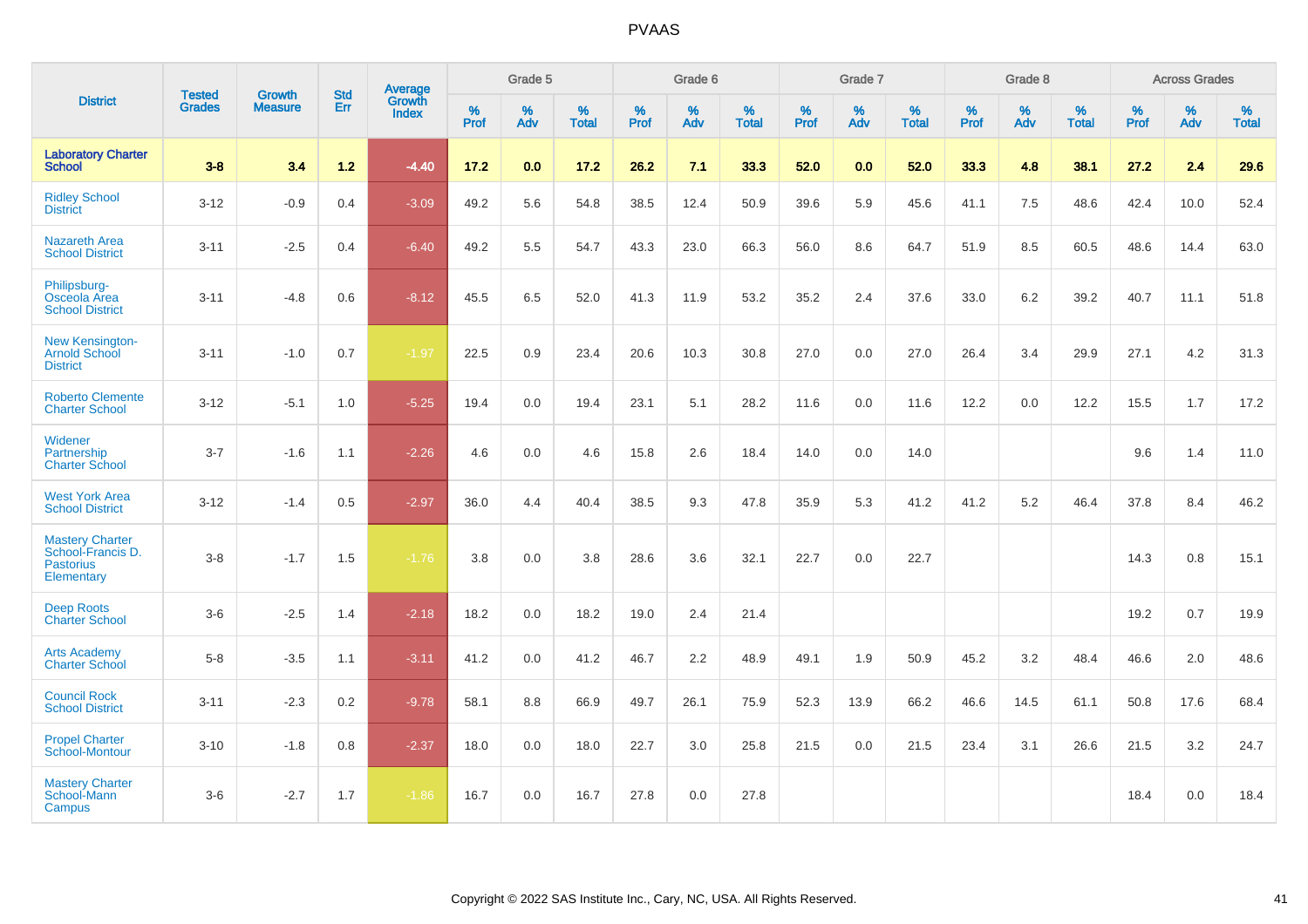|                                                                 |                                |                          |                   | <b>Average</b>         |           | Grade 5  |                   |           | Grade 6  |                   |           | Grade 7  |                   |           | Grade 8  |                   |           | <b>Across Grades</b> |                   |
|-----------------------------------------------------------------|--------------------------------|--------------------------|-------------------|------------------------|-----------|----------|-------------------|-----------|----------|-------------------|-----------|----------|-------------------|-----------|----------|-------------------|-----------|----------------------|-------------------|
| <b>District</b>                                                 | <b>Tested</b><br><b>Grades</b> | Growth<br><b>Measure</b> | <b>Std</b><br>Err | Growth<br><b>Index</b> | %<br>Prof | %<br>Adv | %<br><b>Total</b> | %<br>Prof | %<br>Adv | %<br><b>Total</b> | %<br>Prof | %<br>Adv | %<br><b>Total</b> | %<br>Prof | %<br>Adv | %<br><b>Total</b> | %<br>Prof | %<br>Adv             | %<br><b>Total</b> |
| <b>Laboratory Charter</b><br><b>School</b>                      | $3 - 8$                        | 3.4                      | $1.2$             | $-4.40$                | 17.2      | 0.0      | 17.2              | 26.2      | 7.1      | 33.3              | 52.0      | 0.0      | 52.0              | 33.3      | 4.8      | 38.1              | 27.2      | 2.4                  | 29.6              |
| <b>Dover Area School</b><br><b>District</b>                     | $3 - 12$                       | $-1.0$                   | 0.4               | $-2.38$                | 48.0      | 4.8      | 52.8              | 41.4      | 17.1     | 58.6              | 48.6      | 7.1      | 55.7              | 44.7      | 5.7      | 50.4              | 44.8      | 10.8                 | 55.6              |
| Pennsylvania<br><b>Leadership Charter</b><br><b>School</b>      | $3 - 11$                       | $-1.6$                   | 0.5               | $-3.16$                | 59.1      | 11.7     | 70.8              | 51.3      | 16.2     | 67.5              | 43.2      | 14.2     | 57.4              | 48.7      | 11.8     | 60.5              | 49.6      | 15.0                 | 64.6              |
| <b>Mount Carmel</b><br><b>Area School</b><br><b>District</b>    | $3 - 11$                       | $-2.5$                   | 0.6               | $-4.10$                | 36.9      | 1.8      | 38.7              | 31.3      | 7.8      | 39.1              | 30.6      | 0.0      | 30.6              | 29.0      | 2.6      | 31.6              | 32.7      | 4.4                  | 37.2              |
| <b>MaST Community</b><br><b>Charter School III</b>              | $3-6$                          | $-0.7$                   | 0.8               | $-0.88$                | 25.8      | 0.8      | 26.5              | 30.0      | 6.9      | 36.9              |           |          |                   |           |          |                   | 28.3      | 6.5                  | 34.8              |
| Independence<br><b>Charter School</b>                           | $3 - 8$                        | $-2.1$                   | 0.7               | $-3.23$                | 28.8      | 9.6      | 38.4              | 39.0      | 18.3     | 57.3              | 38.3      | 11.1     | 49.4              | 50.9      | 7.0      | 57.9              | 35.6      | 11.9                 | 47.5              |
| Lampeter-<br><b>Strasburg School</b><br><b>District</b>         | $3 - 12$                       | $-1.0$                   | 0.5               | $-2.99$                | 56.5      | 14.9     | 71.4              | 48.5      | 27.4     | 76.0              | 56.6      | 10.1     | 66.7              | 49.5      | 10.0     | 59.5              | 50.0      | 20.6                 | 70.5              |
| <b>Neshannock</b><br><b>Township School</b><br><b>District</b>  | $3 - 10$                       | $-3.2$                   | 0.7               | $-4.59$                | 56.7      | 8.9      | 65.6              | 57.4      | 20.6     | 77.9              | 62.0      | 14.0     | 76.0              | 51.3      | 6.4      | 57.7              | 55.4      | 13.5                 | 68.9              |
| <b>Baden Academy</b><br><b>Charter School</b>                   | $3-6$                          | $-1.3$                   | 1.1               | $-1.32$                | 47.6      | 1.6      | 49.2              | 46.6      | 10.3     | 56.9              |           |          |                   |           |          |                   | 42.3      | 7.1                  | 49.4              |
| <b>Lakeview School</b><br><b>District</b>                       | $3 - 11$                       | $-3.2$                   | 0.8               | $-3.93$                | 63.3      | 10.2     | 73.5              | 46.5      | 16.9     | 63.4              | 37.1      | 8.1      | 45.2              | 43.1      | 9.2      | 52.3              | 45.7      | 15.4                 | 61.1              |
| <b>Cocalico School</b><br><b>District</b>                       | $3 - 11$                       | $-2.5$                   | 0.4               | $-5.75$                | 50.2      | 11.9     | 62.2              | 46.0      | 22.6     | 68.5              | 50.7      | 7.0      | 57.6              | 35.9      | 14.1     | 50.0              | 44.9      | 15.8                 | 60.7              |
| La Academia<br>Partnership<br><b>Charter School</b>             | $6 - 11$                       | $-4.8$                   | 1.8               | $-2.67$                |           |          |                   | 14.3      | 0.0      | 14.3              | 4.2       | 0.0      | 4.2               | 0.0       | 0.0      | 0.0               | 5.6       | $0.0\,$              | 5.6               |
| <b>Forest Hills School</b><br><b>District</b>                   | $3 - 11$                       | $-4.9$                   | 0.6               | $-9.70$                | 53.0      | 4.5      | 57.5              | 48.3      | 6.7      | 55.0              | 30.9      | 3.2      | 34.2              | 22.3      | 2.5      | 24.8              | 39.3      | 7.6                  | 46.9              |
| Commonwealth<br><b>Charter Academy</b><br><b>Charter School</b> | $3 - 10$                       | $-3.1$                   | 0.9               | $-3.75$                | 49.2      | 1.7      | 50.8              | 56.0      | 12.0     | 68.0              | 49.1      | 8.8      | 57.9              | 39.6      | 4.2      | 43.8              | 45.3      | 10.1                 | 55.4              |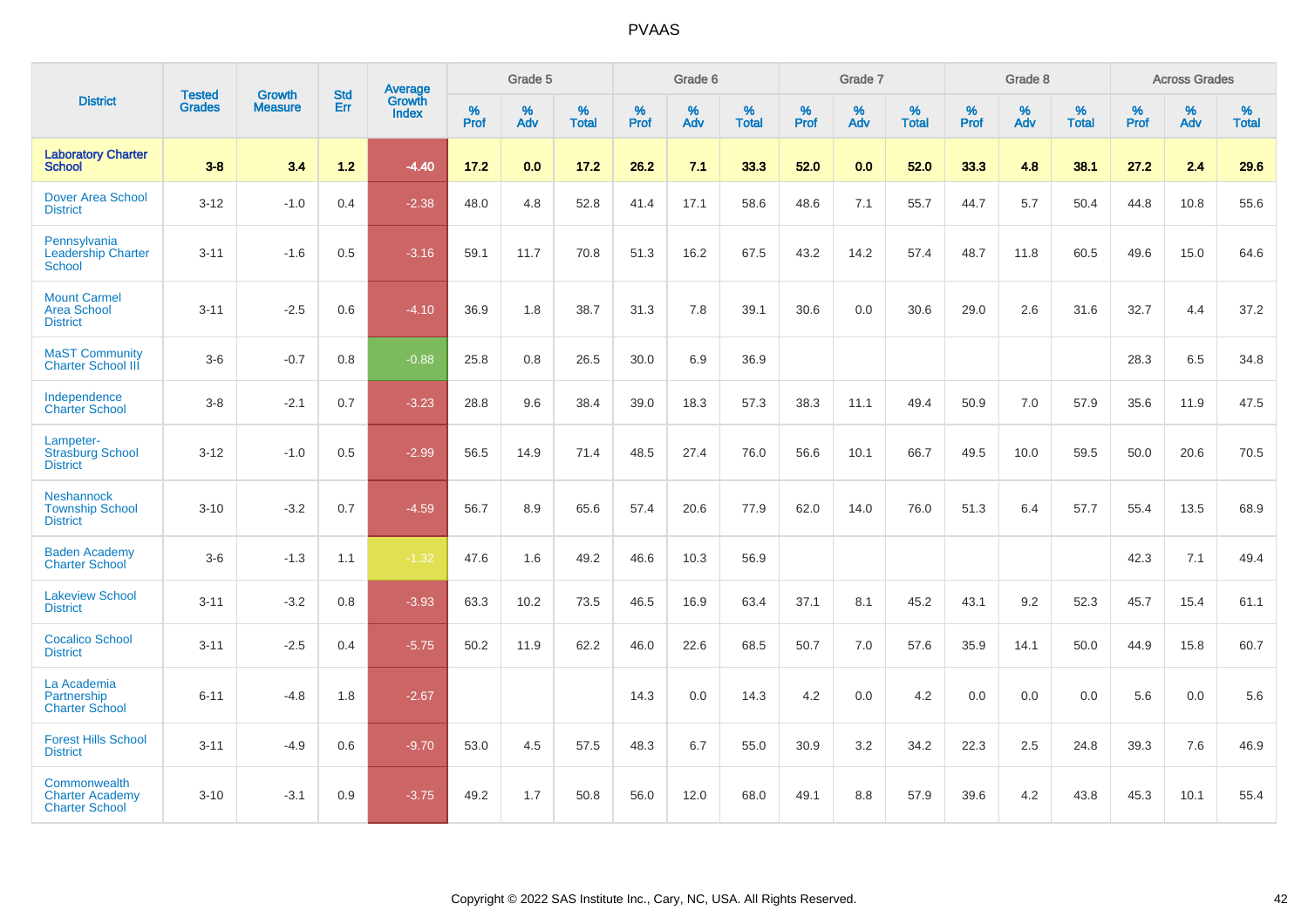|                                                              |                                |                                 | <b>Std</b> | <b>Average</b>         |           | Grade 5  |                   |           | Grade 6  |                   |           | Grade 7  |                   |           | Grade 8  |                   |           | <b>Across Grades</b> |                   |
|--------------------------------------------------------------|--------------------------------|---------------------------------|------------|------------------------|-----------|----------|-------------------|-----------|----------|-------------------|-----------|----------|-------------------|-----------|----------|-------------------|-----------|----------------------|-------------------|
| <b>District</b>                                              | <b>Tested</b><br><b>Grades</b> | <b>Growth</b><br><b>Measure</b> | Err        | Growth<br><b>Index</b> | %<br>Prof | %<br>Adv | %<br><b>Total</b> | %<br>Prof | %<br>Adv | %<br><b>Total</b> | %<br>Prof | %<br>Adv | %<br><b>Total</b> | %<br>Prof | %<br>Adv | %<br><b>Total</b> | %<br>Prof | %<br>Adv             | %<br><b>Total</b> |
| <b>Laboratory Charter</b><br><b>School</b>                   | $3 - 8$                        | 3.4                             | $1.2$      | $-4.40$                | 17.2      | 0.0      | 17.2              | 26.2      | 7.1      | 33.3              | 52.0      | 0.0      | 52.0              | 33.3      | 4.8      | 38.1              | 27.2      | 2.4                  | 29.6              |
| <b>Dallas School</b><br><b>District</b>                      | $3 - 11$                       | $-5.2$                          | 0.5        | $-9.60$                | 58.5      | 8.8      | 67.3              | 50.7      | 12.7     | 63.4              | 49.2      | 3.2      | 52.4              | 48.7      | 14.3     | 63.0              | 50.5      | 13.7                 | 64.2              |
| <b>New Day Charter</b><br><b>School</b>                      | $7 - 11$                       | $-1.7$                          | 3.2        | $-0.53$                |           |          |                   |           |          |                   |           |          |                   | 11.1      | 0.0      | 11.1              | 11.1      | 0.0                  | 11.1              |
| <b>Woodland Hills</b><br><b>School District</b>              | $3 - 12$                       | $-3.0$                          | 0.5        | $-6.16$                | 34.1      | 0.6      | 34.7              | 13.8      | 3.4      | 17.2              | 32.5      | 2.6      | 35.0              | 24.8      | 2.0      | 26.7              | 26.7      | 3.7                  | 30.4              |
| <b>Brentwood</b><br><b>Borough School</b><br><b>District</b> | $3 - 11$                       | $-2.1$                          | 0.7        | $-2.85$                | 53.5      | 7.0      | 60.5              | 36.1      | 12.0     | 48.2              | 33.3      | 4.6      | 37.9              | 48.0      | 6.8      | 54.8              | 40.9      | 9.4                  | 50.3              |
| Achievement<br><b>House Charter</b><br><b>School</b>         | $7 - 11$                       | $-3.1$                          | 1.6        | $-1.91$                |           |          |                   |           |          |                   | 52.0      | 0.0      | 52.0              | 48.8      | 7.0      | 55.8              | 50.0      | 4.4                  | 54.4              |
| Southeastern<br><b>Greene School</b><br><b>District</b>      | $3 - 10$                       | $-4.6$                          | 1.0        | $-4.40$                | 44.8      | 17.2     | 62.1              | 42.4      | 12.1     | 54.6              | 36.7      | 6.1      | 42.9              | 48.8      | 2.3      | 51.2              | 41.1      | 14.3                 | 55.4              |
| <b>Wilson School</b><br><b>District</b>                      | $3 - 12$                       | $-3.7$                          | 0.5        | $-7.41$                | 49.3      | 4.2      | 53.5              | 52.1      | 11.6     | 63.7              | 47.6      | 8.4      | 56.0              | 47.8      | 11.1     | 58.9              | 47.0      | 13.2                 | 60.1              |
| <b>Whitehall-Coplay</b><br><b>School District</b>            | $3 - 11$                       | $-1.0$                          | 0.4        | $-2.56$                | 47.1      | 4.6      | 51.7              | 43.0      | 11.2     | 54.1              | 41.3      | 7.8      | 49.1              | 38.2      | 7.1      | 45.4              | 42.6      | 8.9                  | 51.5              |
| <b>Central Cambria</b><br><b>School District</b>             | $3 - 11$                       | $-3.0$                          | 0.6        | $-5.07$                | 59.8      | 11.1     | 70.9              | 33.6      | 13.3     | 46.9              | 48.2      | 4.4      | 52.6              | 38.9      | 4.8      | 43.6              | 44.9      | 10.7                 | 55.6              |
| Octorara Area<br><b>School District</b>                      | $3 - 11$                       | $-3.9$                          | 0.6        | $-6.74$                | 44.6      | 9.1      | 53.6              | 53.3      | 8.3      | 61.7              | 28.9      | 5.2      | 34.1              | 40.5      | 6.0      | 46.6              | 42.6      | 9.0                  | 51.6              |
| Agora Cyber<br><b>Charter School</b>                         | $3 - 11$                       | $-2.5$                          | 0.6        | $-4.31$                | 31.7      | 1.0      | 32.7              | 30.1      | 7.0      | 37.1              | 29.0      | 2.8      | 31.7              | 28.3      | 2.0      | 30.3              | 30.7      | 4.8                  | 35.5              |
| <b>Northwest Area</b><br><b>School District</b>              | $3 - 10$                       | $-2.3$                          | 0.9        | $-2.59$                | 38.6      | 0.0      | 38.6              | 26.7      | 8.3      | 35.0              | 28.0      | 0.0      | 28.0              | 37.0      | 3.7      | 40.7              | 32.5      | 3.1                  | 35.6              |
| <b>Tunkhannock Area</b><br><b>School District</b>            | $3 - 11$                       | $-3.4$                          | 0.5        | $-6.81$                | 29.2      | 2.9      | 32.1              | 35.9      | 12.5     | 48.4              | 33.3      | 3.1      | 36.4              | 40.1      | 8.2      | 48.3              | 36.3      | 6.8                  | 43.0              |
| <b>Bensalem</b><br><b>Township School</b><br><b>District</b> | $3 - 11$                       | $-1.5$                          | 0.3        | $-4.35$                | 24.4      | 3.4      | 27.7              | 32.6      | 7.6      | 40.2              | 29.8      | 4.8      | 34.6              | 31.8      | 6.9      | 38.7              | 28.8      | 6.0                  | 34.8              |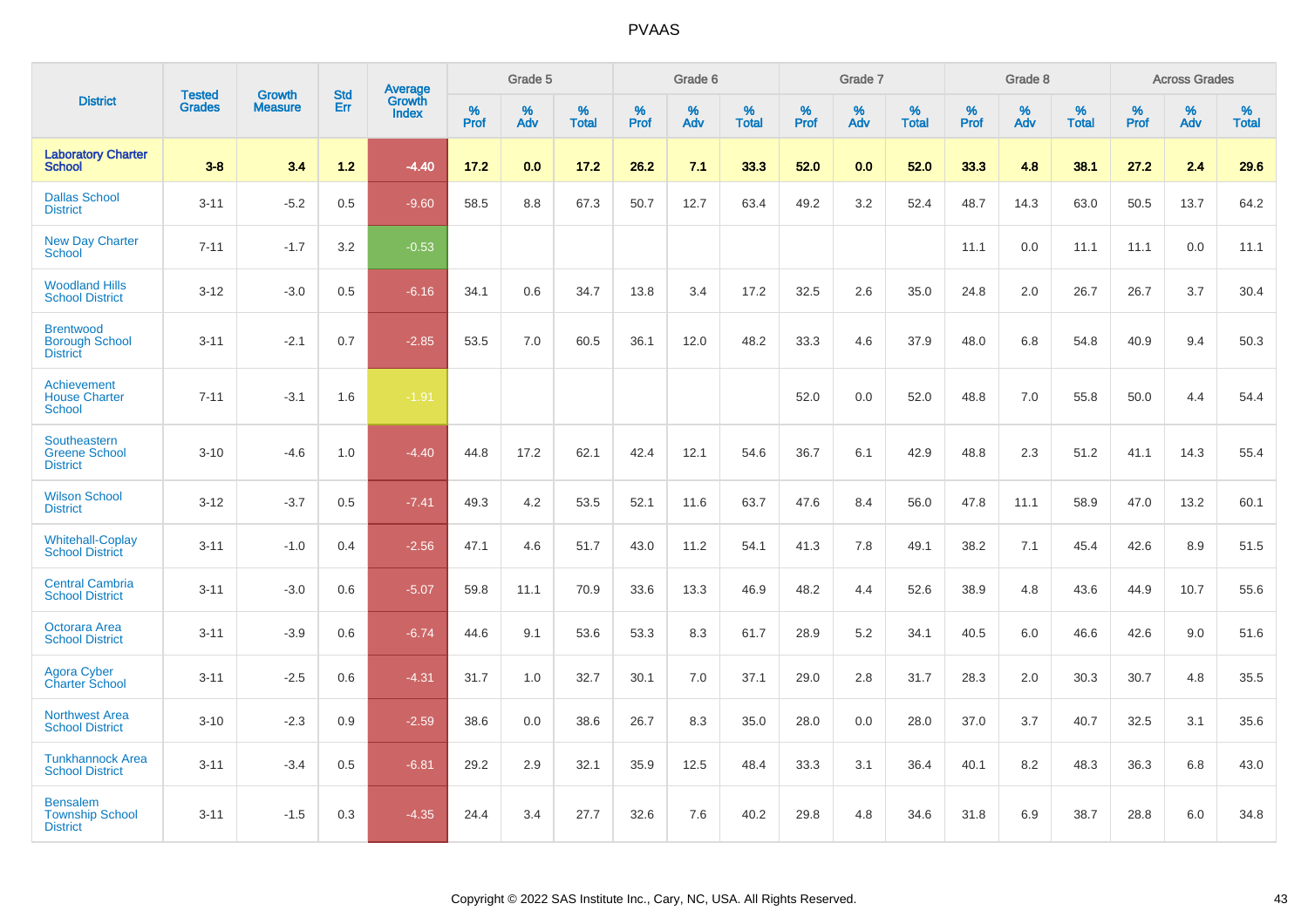|                                                                          | <b>Tested</b> | <b>Growth</b>  | <b>Std</b> | Average         |           | Grade 5  |                   |           | Grade 6  |                   |           | Grade 7  |                   |           | Grade 8  |                   |           | <b>Across Grades</b> |                   |
|--------------------------------------------------------------------------|---------------|----------------|------------|-----------------|-----------|----------|-------------------|-----------|----------|-------------------|-----------|----------|-------------------|-----------|----------|-------------------|-----------|----------------------|-------------------|
| <b>District</b>                                                          | <b>Grades</b> | <b>Measure</b> | Err        | Growth<br>Index | %<br>Prof | %<br>Adv | %<br><b>Total</b> | %<br>Prof | %<br>Adv | %<br><b>Total</b> | %<br>Prof | %<br>Adv | %<br><b>Total</b> | %<br>Prof | %<br>Adv | %<br><b>Total</b> | %<br>Prof | %<br>Adv             | %<br><b>Total</b> |
| <b>Laboratory Charter</b><br><b>School</b>                               | $3 - 8$       | 3.4            | $1.2$      | $-4.40$         | 17.2      | 0.0      | 17.2              | 26.2      | 7.1      | 33.3              | 52.0      | 0.0      | 52.0              | 33.3      | 4.8      | 38.1              | 27.2      | 2.4                  | 29.6              |
| <b>Universal Bluford</b><br><b>Charter School</b>                        | $3-6$         | $-2.8$         | 1.2        | $-2.37$         | 19.0      | 0.0      | 19.0              | 23.3      | 0.0      | 23.3              |           |          |                   |           |          |                   | 22.3      | 1.8                  | 24.1              |
| <b>Northampton Area</b><br><b>School District</b>                        | $3 - 11$      | $-4.3$         | 0.7        | $-6.25$         | 39.1      | 8.6      | 47.7              | 34.2      | 19.3     | 53.5              | 27.4      | 6.8      | 34.2              | 40.0      | 5.0      | 45.0              | 42.3      | 12.8                 | 55.1              |
| <b>Brookville Area</b><br><b>School District</b>                         | $3 - 11$      | $-3.3$         | 0.6        | $-5.82$         | 41.6      | 5.9      | 47.5              | 37.1      | 12.4     | 49.4              | 34.4      | 0.8      | 35.2              | 45.0      | 7.3      | 52.3              | 40.4      | 8.7                  | 49.1              |
| <b>Propel Charter</b><br>School-Pitcairn                                 | $3 - 8$       | $-5.3$         | 1.2        | $-4.63$         | 12.1      | 0.0      | 12.1              | 29.6      | 11.1     | 40.7              | 18.2      | 0.0      | 18.2              | 16.7      | 0.0      | 16.7              | 17.3      | 2.5                  | 19.8              |
| Lackawanna Trail<br><b>School District</b>                               | $3 - 10$      | $-3.9$         | 0.8        | $-5.05$         | 50.9      | 3.6      | 54.6              | 38.8      | 14.9     | 53.7              | 45.1      | 5.6      | 50.7              | 31.2      | 3.9      | 35.1              | 43.8      | 10.0                 | 53.8              |
| Salisbury-Elk Lick<br><b>School District</b>                             | $3 - 11$      | $-3.9$         | 1.3        | $-2.93$         | 50.0      | 8.3      | 58.3              | 50.0      | 0.0      | 50.0              | 30.0      | 0.0      | 30.0              | 28.6      | 4.8      | 33.3              | 42.2      | 3.3                  | 45.4              |
| <b>Perkiomen Valley</b><br><b>School District</b>                        | $3 - 11$      | $-3.7$         | 0.3        | $-11.07$        | 53.1      | 15.9     | 69.0              | 52.5      | 21.5     | 74.0              | 51.0      | 12.6     | 63.6              | 48.7      | 12.2     | 60.9              | 51.1      | 18.7                 | 69.8              |
| <b>Yough School</b><br><b>District</b>                                   | $3 - 10$      | $-4.7$         | 0.6        | $-9.77$         | 37.9      | 1.5      | 39.4              | 39.6      | 15.7     | 55.2              | 42.3      | 8.2      | 50.5              | 36.7      | 5.8      | 42.5              | 41.9      | 9.2                  | 51.1              |
| <b>Mastery Charter</b><br>School - Smedley<br>Campus                     | $3-6$         | $-4.0$         | 1.3        | $-3.20$         | 19.2      | 1.9      | 21.2              | 31.0      | 1.7      | 32.8              |           |          |                   |           |          |                   | 21.4      | 2.2                  | 23.6              |
| <b>Executive</b><br>Education<br><b>Academy Charter</b><br><b>School</b> | $3 - 10$      | $-5.5$         | 1.6        | $-3.40$         | 10.0      | 0.0      | 10.0              | 12.5      | 6.2      | 18.8              |           |          |                   | 38.1      | 0.0      | 38.1              | 31.4      | 2.9                  | 34.3              |
| <b>East Allegheny</b><br><b>School District</b>                          | $3 - 11$      | $-3.0$         | 0.7        | $-4.43$         | 41.6      | 3.4      | 44.9              | 25.9      | 7.1      | 32.9              | 30.8      | 2.6      | 33.3              | 22.3      | 3.9      | 26.2              | 26.8      | 4.0                  | 30.9              |
| <b>First Philadelphia</b><br>Preparatory<br><b>Charter School</b>        | $3-8$         | $-3.5$         | 0.7        | $-5.28$         | 13.7      | 1.0      | 14.7              | 22.8      | 1.1      | 23.9              | 7.6       | 0.0      | 7.6               | 18.9      | 4.0      | 23.0              | 16.4      | 1.6                  | 17.9              |
| <b>East Stroudsburg</b><br><b>Area School</b><br><b>District</b>         | $3 - 11$      | $-4.1$         | 0.5        | $-9.10$         | 43.7      | 1.9      | 45.6              | 40.8      | 9.4      | 50.3              | 41.9      | 3.5      | 45.4              | 32.3      | 5.1      | 37.3              | 36.5      | 7.4                  | 43.9              |
| <b>Garnet Valley</b><br><b>School District</b>                           | $3 - 10$      | $-3.6$         | 0.4        | $-9.46$         | 53.3      | 14.4     | 67.6              | 51.3      | 23.0     | 74.4              | 53.8      | 10.5     | 64.3              | 53.4      | 12.2     | 65.6              | 51.6      | 17.8                 | 69.4              |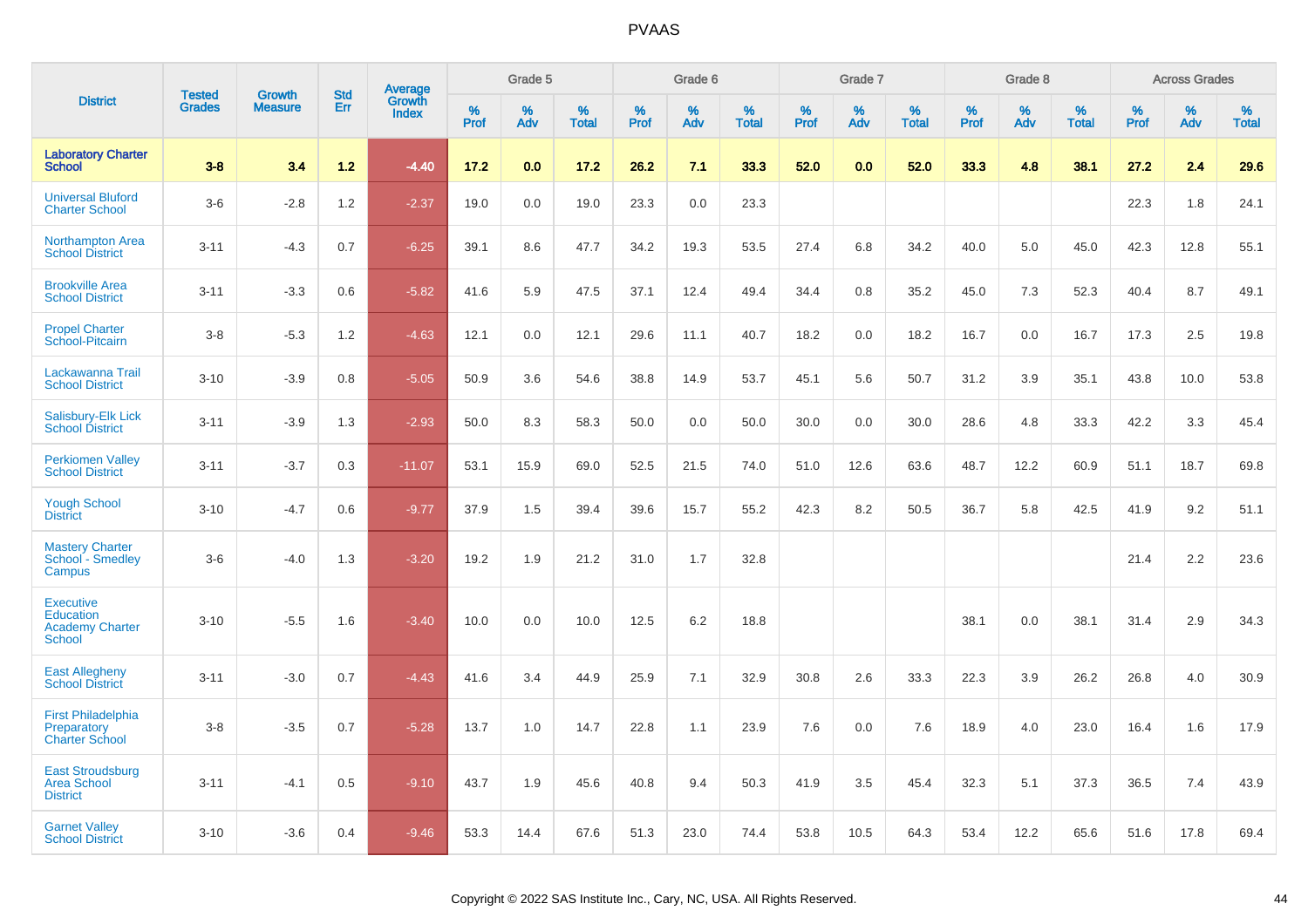|                                                                        | <b>Tested</b> | <b>Growth</b>  | <b>Std</b> | Average                |              | Grade 5  |                   |              | Grade 6  |                   |              | Grade 7  |                   |              | Grade 8  |                   |              | <b>Across Grades</b> |                   |
|------------------------------------------------------------------------|---------------|----------------|------------|------------------------|--------------|----------|-------------------|--------------|----------|-------------------|--------------|----------|-------------------|--------------|----------|-------------------|--------------|----------------------|-------------------|
| <b>District</b>                                                        | <b>Grades</b> | <b>Measure</b> | Err        | Growth<br><b>Index</b> | $\%$<br>Prof | %<br>Adv | %<br><b>Total</b> | $\%$<br>Prof | %<br>Adv | %<br><b>Total</b> | $\%$<br>Prof | %<br>Adv | %<br><b>Total</b> | $\%$<br>Prof | %<br>Adv | %<br><b>Total</b> | $\%$<br>Prof | $\%$<br>Adv          | %<br><b>Total</b> |
| <b>Laboratory Charter</b><br><b>School</b>                             | $3 - 8$       | 3.4            | $1.2$      | $-4.40$                | 17.2         | 0.0      | 17.2              | 26.2         | 7.1      | 33.3              | 52.0         | 0.0      | 52.0              | 33.3         | 4.8      | 38.1              | 27.2         | 2.4                  | 29.6              |
| <b>Parkland School</b><br><b>District</b>                              | $3 - 11$      | $-2.9$         | 0.3        | $-10.53$               | 55.6         | 16.6     | 72.1              | 42.4         | 30.0     | 72.4              | 50.3         | 17.5     | 67.8              | 46.6         | 14.9     | 61.4              | 47.1         | 23.4                 | 70.5              |
| <b>Penn Hills School</b><br><b>District</b>                            | $3 - 11$      | $-4.6$         | 0.5        | $-9.21$                | 22.2         | 0.0      | 22.2              | 17.0         | 6.1      | 23.1              | 13.6         | 1.6      | 15.2              | 20.7         | 4.3      | 25.0              | 20.9         | 2.9                  | 23.8              |
| Cheltenham<br><b>School District</b>                                   | $3 - 11$      | $-2.6$         | 0.6        | $-4.40$                | 43.9         | 13.0     | 56.9              | 49.5         | 17.8     | 67.3              | 48.3         | 9.4      | 57.7              | 35.2         | 7.7      | 42.9              | 44.0         | 14.8                 | 58.8              |
| <b>Collegium Charter</b><br>School                                     | $3 - 10$      | $-4.5$         | 0.5        | $-9.56$                | 32.0         | 1.0      | 33.0              | 26.2         | 4.2      | 30.4              | 26.3         | 1.1      | 27.4              | 25.0         | 3.4      | 28.4              | 31.5         | 3.2                  | 34.7              |
| <b>Wyoming Area</b><br><b>School District</b>                          | $3 - 10$      | $-4.1$         | 0.6        | $-6.56$                | 58.6         | 6.0      | 64.7              | 38.8         | 2.9      | 41.8              | 49.5         | 3.2      | 52.7              | 35.8         | 9.4      | 45.3              | 43.5         | 7.5                  | 51.1              |
| Northwestern<br><b>School District</b>                                 | $3 - 11$      | $-4.4$         | 0.6        | $-6.84$                | 50.0         | 2.1      | 52.1              | 41.4         | 16.1     | 57.5              | 42.4         | 1.9      | 44.3              | 36.4         | 6.4      | 42.7              | 40.4         | 8.1                  | 48.5              |
| <b>Chartiers Valley</b><br><b>School District</b>                      | $3 - 11$      | $-3.4$         | 0.4        | $-8.00$                | 51.3         | 6.5      | 57.8              | 45.9         | 15.3     | 61.2              | 46.3         | 8.7      | 55.0              | 42.9         | 7.6      | 50.5              | 47.3         | 10.0                 | 57.4              |
| <b>Great Valley</b><br><b>School District</b>                          | $3 - 11$      | $-2.0$         | 0.4        | $-5.13$                | 57.8         | 13.0     | 70.8              | 43.6         | 32.2     | 75.8              | 53.2         | 16.6     | 69.8              | 56.6         | 18.4     | 75.0              | 50.6         | 21.7                 | 72.3              |
| <b>Ringgold School</b><br><b>District</b>                              | $3 - 11$      | $-6.9$         | 0.5        | $-14.33$               | 22.7         | 1.2      | 23.9              | 29.5         | 0.6      | 30.1              | 21.8         | 3.5      | 25.3              | 31.7         | 4.3      | 36.0              | 32.2         | 4.3                  | 36.4              |
| <b>South Allegheny</b><br><b>School District</b>                       | $3 - 11$      | $-5.4$         | 0.9        | $-5.76$                | 43.1         | 0.0      | 43.1              | 32.6         | 6.1      | 38.8              | 31.6         | 5.3      | 36.8              | 41.5         | 12.2     | 53.7              | 39.4         | 6.6                  | 46.0              |
| <b>New Brighton Area</b><br><b>School District</b>                     | $3 - 11$      | $-4.3$         | 0.6        | $-6.67$                | 37.1         | 4.5      | 41.6              | 37.0         | 7.0      | 44.0              | 33.7         | 5.0      | 38.6              | 27.6         | 3.8      | 31.4              | 32.4         | 4.8                  | 37.2              |
| <b>Pottstown School</b><br><b>District</b>                             | $3 - 12$      | $-5.4$         | 0.5        | $-10.46$               | 22.5         | 1.2      | 23.7              | 20.1         | 2.1      | 22.2              | 16.9         | 0.6      | 17.5              | 16.5         | 1.6      | 18.1              | 21.9         | 2.2                  | 24.0              |
| <b>Jim Thorpe Area</b><br><b>School District</b>                       | $3 - 11$      | $-3.4$         | 0.6        | $-5.71$                | 45.4         | 2.0      | 47.5              | 30.8         | 9.4      | 40.2              | 37.9         | 6.4      | 44.3              | 37.6         | 5.6      | 43.2              | 38.6         | 8.0                  | 46.6              |
| <b>Lincoln Park</b><br><b>Performing Arts</b><br><b>Charter School</b> | $7 - 11$      | $-3.9$         | 1.1        | $-3.56$                |              |          |                   |              |          |                   | 66.1         | 5.4      | 71.4              | 59.8         | 17.2     | 77.0              | 62.2         | 12.6                 | 74.8              |
| <b>Propel Charter</b><br>School-Mckeesport                             | $3 - 8$       | $-7.2$         | 1.0        | $-7.15$                | 36.1         | 0.0      | 36.1              | 32.4         | 0.0      | 32.4              | 34.2         | 2.6      | 36.8              | 29.7         | 2.7      | 32.4              | 32.1         | 1.4                  | 33.5              |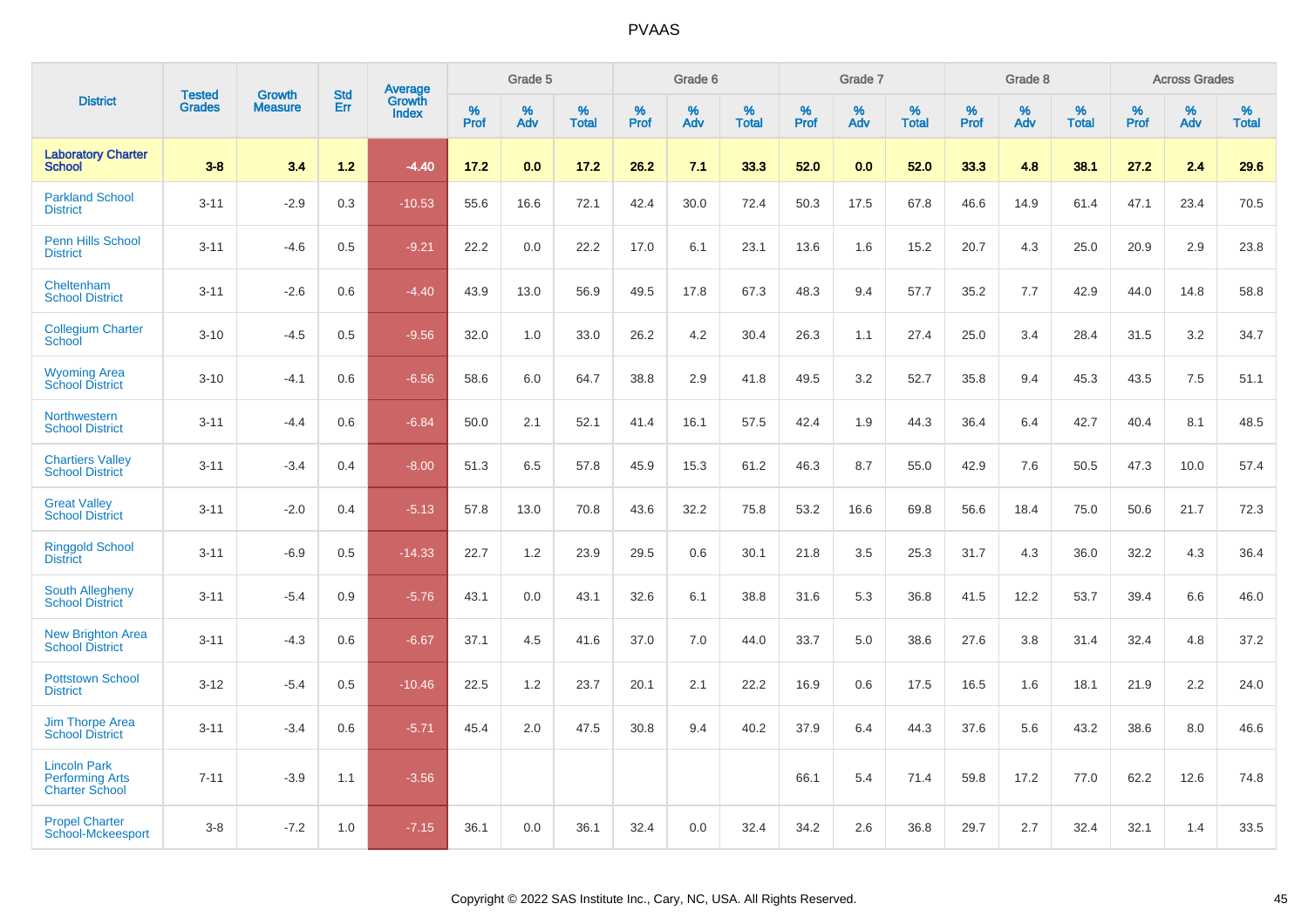|                                                                               | <b>Tested</b> | <b>Growth</b>  | <b>Std</b> | Average                |              | Grade 5  |                   |           | Grade 6  |                   |           | Grade 7  |                   |           | Grade 8  |                   |           | <b>Across Grades</b> |                   |
|-------------------------------------------------------------------------------|---------------|----------------|------------|------------------------|--------------|----------|-------------------|-----------|----------|-------------------|-----------|----------|-------------------|-----------|----------|-------------------|-----------|----------------------|-------------------|
| <b>District</b>                                                               | <b>Grades</b> | <b>Measure</b> | Err        | Growth<br><b>Index</b> | $\%$<br>Prof | %<br>Adv | %<br><b>Total</b> | %<br>Prof | %<br>Adv | %<br><b>Total</b> | %<br>Prof | %<br>Adv | %<br><b>Total</b> | %<br>Prof | %<br>Adv | %<br><b>Total</b> | %<br>Prof | %<br>Adv             | %<br><b>Total</b> |
| <b>Laboratory Charter</b><br><b>School</b>                                    | $3 - 8$       | 3.4            | $1.2$      | $-4.40$                | 17.2         | 0.0      | 17.2              | 26.2      | 7.1      | 33.3              | 52.0      | 0.0      | 52.0              | 33.3      | 4.8      | 38.1              | 27.2      | 2.4                  | 29.6              |
| Montessori<br><b>Regional Charter</b><br>School                               | $3-6$         | $-3.8$         | 1.1        | $-3.39$                | 33.3         | $0.0\,$  | 33.3              | 37.3      | 8.5      | 45.8              |           |          |                   |           |          |                   | 32.2      | 4.5                  | 36.7              |
| <b>Neshaminy School</b><br><b>District</b>                                    | $3 - 11$      | $-2.8$         | 0.3        | $-9.73$                | 49.1         | 6.0      | 55.1              | 46.0      | 14.0     | 60.0              | 44.0      | 7.6      | 51.6              | 41.9      | 9.1      | 51.0              | 44.7      | 12.5                 | 57.2              |
| <b>Wilson Area</b><br><b>School District</b>                                  | $3 - 11$      | $-5.9$         | 0.5        | $-10.96$               | 53.6         | 11.6     | 65.2              | 40.2      | 18.0     | 58.2              | 29.2      | 6.8      | 36.0              | 38.6      | 8.3      | 47.0              | 41.0      | 12.4                 | 53.4              |
| <b>Marple Newtown</b><br><b>School District</b>                               | $3 - 11$      | $-4.5$         | 0.5        | $-9.87$                | 57.0         | 10.9     | 67.8              | 47.9      | 22.8     | 70.6              | 50.8      | 9.4      | 60.2              | 51.2      | 7.2      | 58.4              | 51.2      | 18.8                 | 69.9              |
| <b>Boyertown Area</b><br><b>School District</b>                               | $3 - 11$      | $-3.6$         | 0.4        | $-10.13$               | 45.9         | 6.0      | 51.9              | 38.5      | 13.6     | 52.1              | 46.4      | 12.8     | 59.3              | 42.2      | 8.4      | 50.6              | 42.6      | 10.7                 | 53.4              |
| <b>Maritime Academy</b><br><b>Charter School</b>                              | $3 - 10$      | $-6.3$         | 0.7        | $-9.48$                | 16.3         | 0.0      | 16.3              | 18.1      | 2.4      | 20.5              | 24.1      | 3.4      | 27.6              | 22.7      | 0.0      | 22.7              | 19.4      | 1.9                  | 21.3              |
| <b>Manheim</b><br><b>Township School</b><br><b>District</b>                   | $3 - 12$      | $-2.7$         | 0.3        | $-8.26$                | 48.2         | 17.7     | 65.9              | 40.2      | 34.8     | 75.0              | 50.6      | 15.3     | 65.8              | 42.1      | 17.4     | 59.5              | 45.0      | 24.3                 | 69.3              |
| <b>Erie City School</b><br><b>District</b>                                    | $3 - 12$      | $-2.9$         | 0.3        | $-10.54$               | 17.9         | 0.9      | 18.8              | 15.4      | 2.7      | 18.1              | 16.6      | 1.6      | 18.2              | 18.4      | 2.3      | 20.7              | 17.5      | 2.2                  | 19.8              |
| <b>Inquiry Charter</b><br>School                                              | $3-5$         | $-7.5$         | 2.2        | $-3.42$                | 30.3         | 0.0      | 30.3              |           |          |                   |           |          |                   |           |          |                   | 25.9      | 4.6                  | 30.6              |
| <b>Seneca Valley</b><br><b>School District</b>                                | $3 - 11$      | $-3.6$         | 0.3        | $-12.57$               | 52.6         | 9.8      | 62.4              | 44.4      | 27.6     | 72.0              | 53.0      | 9.8      | 62.9              | 51.1      | 14.5     | 65.6              | 47.2      | 20.2                 | 67.4              |
| <b>Bristol Township</b><br><b>School District</b>                             | $3 - 11$      | $-3.8$         | 0.4        | $-10.35$               | 23.8         | 0.9      | 24.7              | 30.0      | 5.5      | 35.5              | 30.2      | 2.2      | 32.4              | 24.1      | 2.8      | 26.9              | 26.9      | 2.9                  | 29.8              |
| <b>New Castle Area</b><br><b>School District</b>                              | $3 - 12$      | $-5.0$         | 0.4        | $-11.37$               | 19.4         | 0.5      | 19.9              | 18.2      | 4.2      | 22.4              | 18.3      | 0.0      | 18.3              | 20.9      | 0.9      | 21.9              | 17.6      | 1.9                  | 19.5              |
| <b>Urban Academy Of</b><br><b>Greater Pittsburgh</b><br><b>Charter School</b> | $3-5$         | $-8.2$         | 1.9        | $-4.39$                | 21.4         | 2.4      | 23.8              |           |          |                   |           |          |                   |           |          |                   | 20.6      | 1.6                  | 22.2              |
| <b>Pennridge School</b><br><b>District</b>                                    | $3 - 10$      | $-4.2$         | 0.3        | $-14.02$               | 58.0         | 5.4      | 63.4              | 42.6      | 18.6     | 61.3              | 49.7      | 8.2      | 57.8              | 46.2      | 10.0     | 56.1              | 49.6      | 11.6                 | 61.1              |